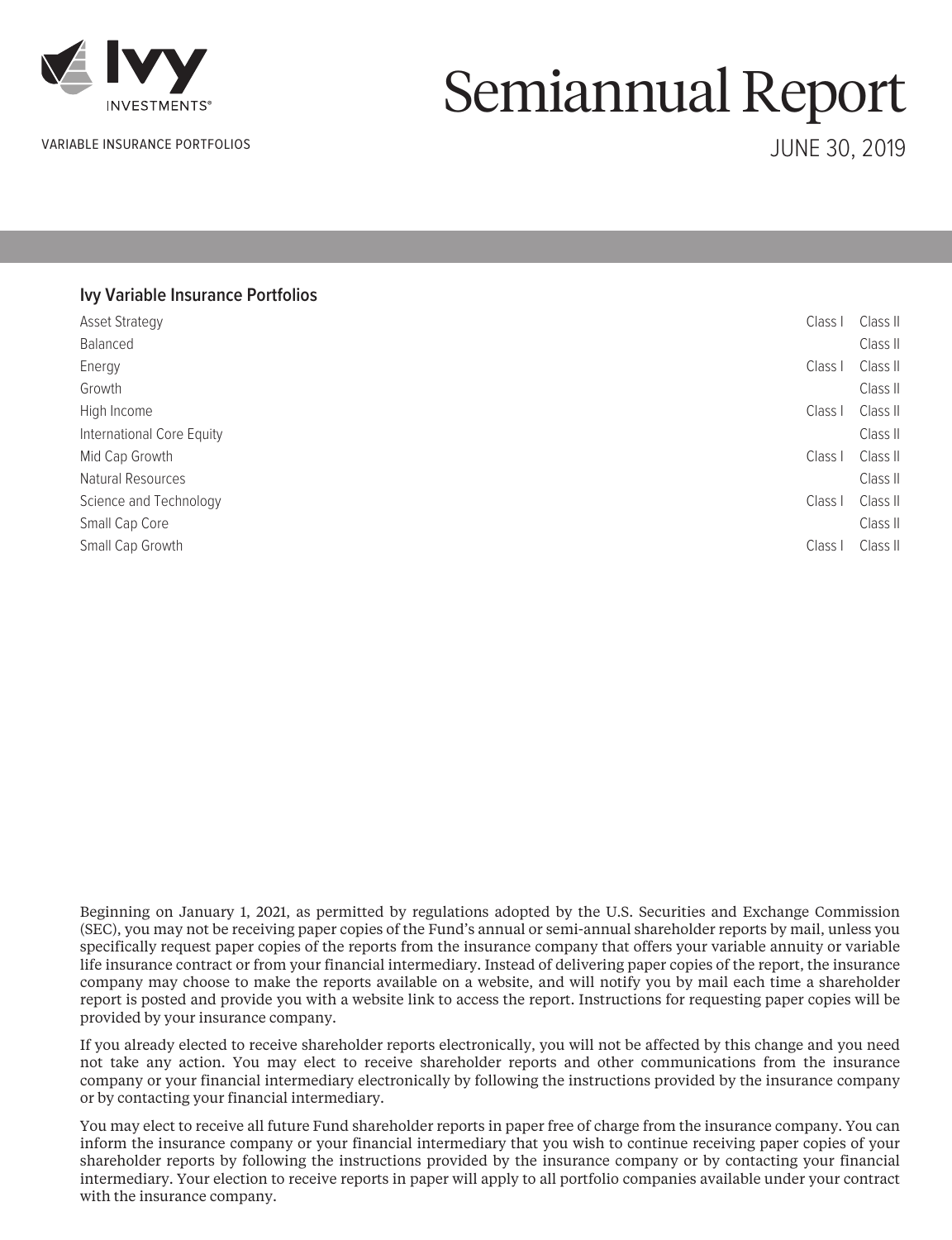# **CONTENTS** IVY VIP

an an Aon

**College** 

| President's Letter                                | 3              |
|---------------------------------------------------|----------------|
| Illustration of Portfolio Expenses                | $\overline{4}$ |
| Portfolio Highlights and Schedule of Investments: |                |
| <b>Asset Strategy</b>                             | 6              |
| Balanced                                          | 12             |
| Energy                                            | 17             |
| Growth                                            | 20             |
| High Income                                       | 23             |
| <b>International Core Equity</b>                  | 32             |
| Mid Cap Growth                                    | 36             |
| <b>Natural Resources</b>                          | 39             |
| Science and Technology                            | 42             |
| Small Cap Core                                    | 46             |
| Small Cap Growth                                  | 49             |
| <b>Statements of Assets and Liabilities</b>       | 53             |
| <b>Statements of Operations</b>                   | 55             |
| Statements of Changes in Net Assets               | 57             |
| <b>Financial Highlights</b>                       | 60             |
| Notes to Financial Statements                     | 64             |
| Proxy Voting Information                          | 82             |
| Quarterly Portfolio Schedule Information          | 83             |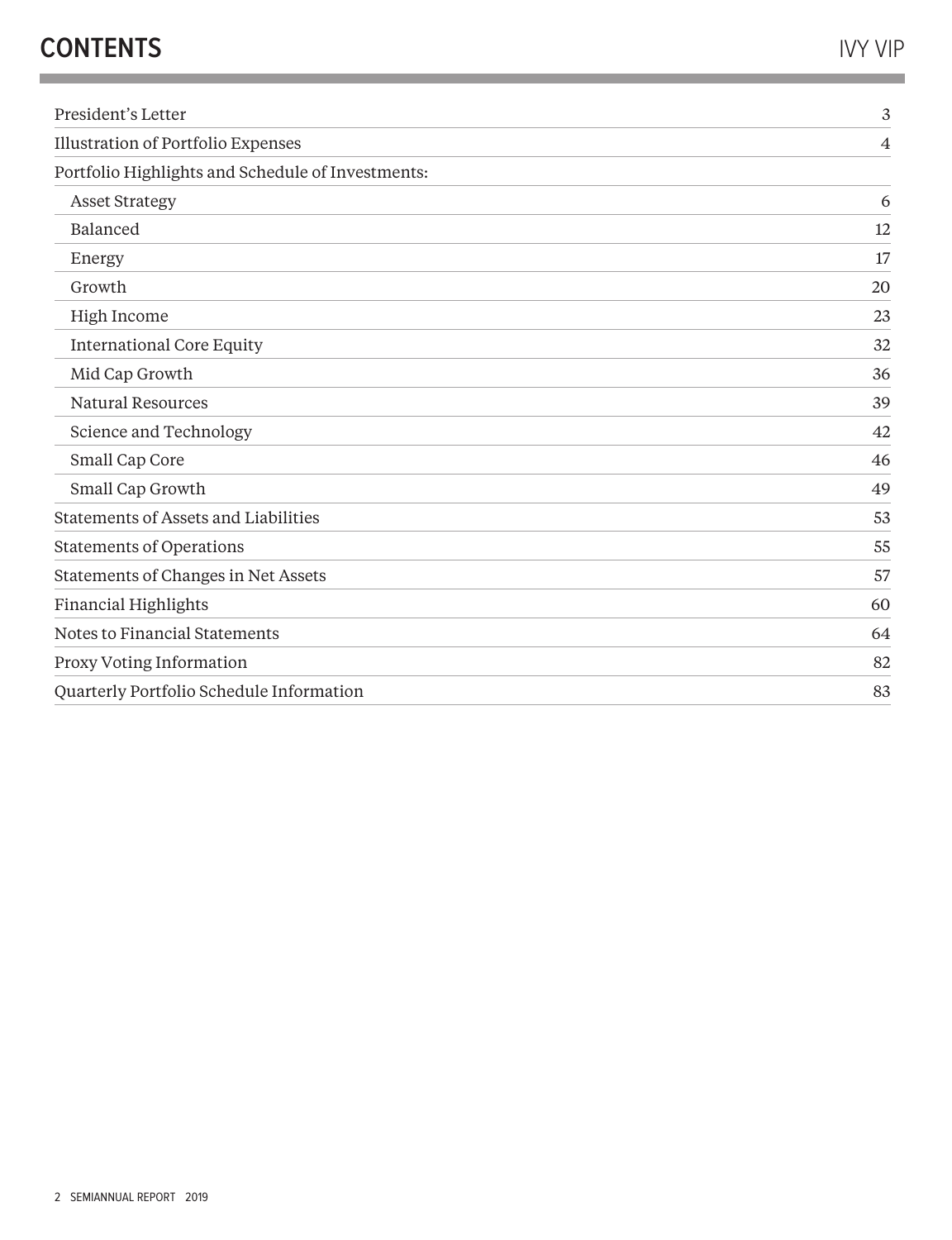

Philip J. Sanders, CFA

#### **Dear Shareholder,**

Equity markets roared back following the sharp correction at year-end 2018, with the S&P 500 Index advancing 17% as of June 30, and every sector posting gains. The rally had a pro-cyclical component as information technology, consumer discretionary and industrials delivered the strongest sector returns, while energy and health care were the laggards.

The U.S. economy remains relatively healthy and is now in the longest economic expansion in U.S. history despite uncertainty about trade and signs of global weakening. We believe the underlying fundamentals  $-$  a robust job market, rising wages and low inflation — support continued growth during the rest of 2019. However, U.S. trade policy remains a wildcard and poses a major threat to the current expansion.

The U.S. Federal Reserve (Fed) has held steady on interest rates so far in 2019. However, increasing pressures from trade turmoil and uncertainty around the strength of global growth is likely to lead the Fed to become more accommodative, leading to interest rate cuts in second half of the calendar year.

Emerging markets faced multiple headwinds over the period, namely a strong dollar, China's focus on deleveraging and regulation, trade wars, volatile energy prices and geopolitical risks. Despite near-term concerns and likely volatility across the global equity market, we believe the long-term fundamentals in emerging markets will continue to offer opportunities.

Looking ahead, we believe equities face intensifying headwinds as the pace of global growth slows and trade turmoil lingers. As we examine the investment landscape, we continue to put greater emphasis on the fundamentals and quality of asset classes and sectors. We believe it is important to stay focused on the merits of individual market sectors, industries and companies when making investment decisions. Those fundamentals historically have tended to outweigh external factors such as government policies and regulations. While those can affect every business and every investor, we think the innovation and management skill within individual companies are the ultimate drivers of long-term stock prices.

#### **Economic Snapshot**

|                             | 6/30/2019 | 12/31/2018 |
|-----------------------------|-----------|------------|
| S&P 500 Index               | 2.941.76  | 2,506.85   |
| MSCI EAFE Index             | 1,922.30  | 1,719.88   |
| 10-Year Treasury Yield      | 2.00%     | 2.69%      |
| U.S. unemployment rate      | 37%       | 3.9%       |
| 30-year fixed mortgage rate | 3.73%     | 4.55%      |
| Oil price per barrel        | \$58.47   | \$45.41    |

Sources: Bloomberg, U.S. Department of Labor, MBA, CME

All government statistics shown are subject to periodic revision. The S&P 500 Index is an unmanaged index that tracks the stocks of 500 primarily large-cap U.S. companies. MSCI EAFE Index is an unmanaged index comprised of securities that represent the securities markets in Europe, Australasia and the Far East. It is not possible to invest directly in any of these indexes. Mortgage rates are from BankRate and reflect the overnight national average rate on a conventional 30-year fixed loan. Oil prices reflect the market price of West Texas intermediate crude grade.

Respectfully,

Philip of Sanders

Philip J. Sanders, CFA President

**The opinions expressed in this letter are those of the President of the Ivy Variable Insurance Portfolios and are current only through the end of the period of the report, as stated on the cover. The President's views are subject to change at any time, based on market and other conditions, and no forecasts can be guaranteed.**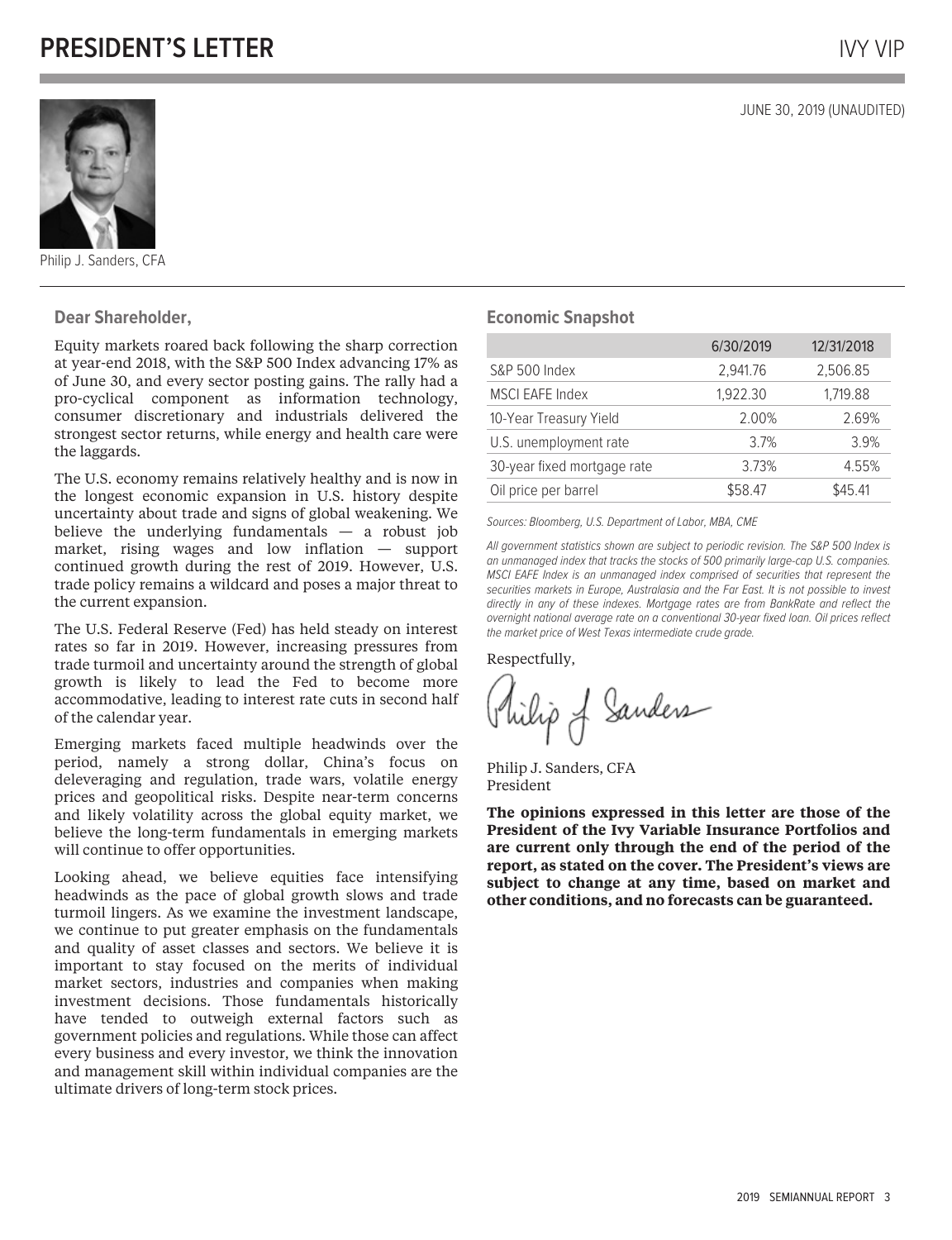#### **Expense Example**

As a shareholder of a Portfolio, you incur ongoing costs, including management fees, distribution and service fees, and other Portfolio expenses. The following table is intended to help you understand your ongoing costs (in dollars) of investing in a Portfolio and to compare these costs with the ongoing costs of investing in other mutual funds. The example is based on an investment of \$1,000 invested at the beginning of the period and held for the sixmonth period ended June 30, 2019.

#### **Actual Expenses**

The first section in the following table provides information about actual investment values and actual expenses for each share class. You may use the information in this section, together with your initial investment in Portfolio shares, to estimate the expenses that you paid over the period. Simply divide the value of that investment by \$1,000 (for example, a \$7,500 initial investment divided by  $$1,000 = 7.5$ , then multiply the result by the number in the first section under the heading entitled "Expenses Paid During Period" to estimate the expenses you paid on your investment during this period. In addition, there are fees and expenses imposed under the variable annuity or variable life insurance contract through which shares of the Portfolio are held. Additional fees have the effect of reducing investment returns.

#### **Hypothetical Example for Comparison Purposes**

The second section in the following table provides information about hypothetical investment values and hypothetical expenses for each share class based on the Portfolio's actual expense ratio and an assumed rate of return of five percent per year before expenses, which is not the Portfolio's actual return. The hypothetical investment values and expenses may not be used to estimate the actual investment value at the end of the period or expenses you paid for the period. You may use this information to compare the ongoing costs of investing in the Portfolio and other funds. To do so, compare this five percent hypothetical example with the five percent hypothetical examples that appear in the shareholder reports of the other funds.

Please note that the expenses shown in the table are meant to highlight your ongoing costs as a shareholder of the Portfolio and do not reflect any fees and expenses imposed under the variable annuity or variable life insurance contract through which shares of the Portfolio are held.

Expenses paid may be impacted by expense reduction arrangements. If those arrangements had not been in place, expenses paid would have been higher. See Note 6 in Notes to Financial Statements for further information.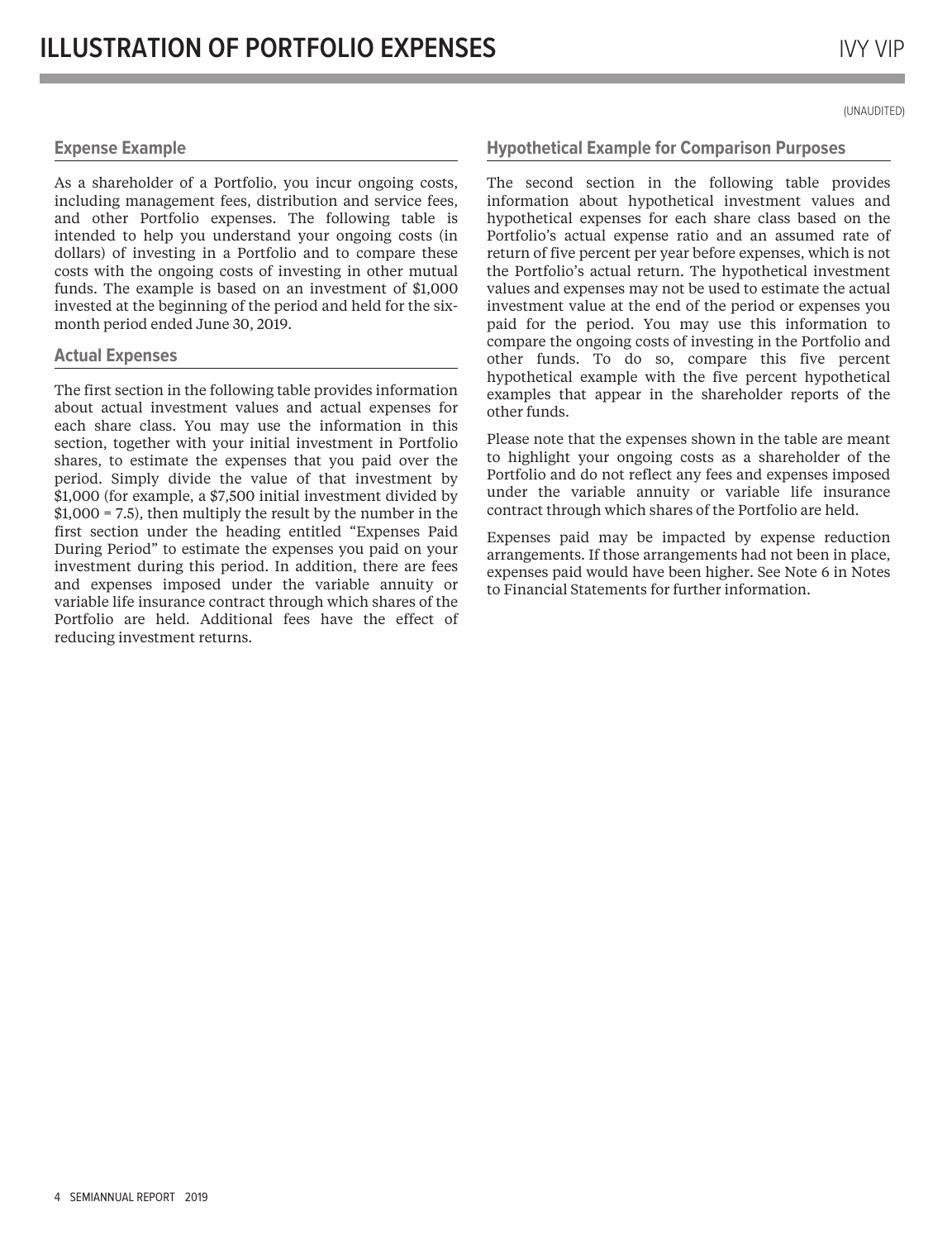|                                  |                                                 | Actual <sup>(1)</sup>                       |                                           |                                           | Hypothetical <sup>(2)</sup>                 |                                    |                                                                           |
|----------------------------------|-------------------------------------------------|---------------------------------------------|-------------------------------------------|-------------------------------------------|---------------------------------------------|------------------------------------|---------------------------------------------------------------------------|
| Portfolio                        | Beginning<br>Account<br>Value<br>$12 - 31 - 18$ | Ending<br>Account<br>Value<br>$6 - 30 - 19$ | Expenses<br><b>Paid During</b><br>Period* | Beginning<br>Account<br>Value<br>12-31-18 | Ending<br>Account<br>Value<br>$6 - 30 - 19$ | Expenses<br>Paid During<br>Period* | Annualized<br><b>Expense Ratio</b><br>Based on the<br>Six-Month<br>Period |
| <b>Asset Strategy</b>            |                                                 |                                             |                                           |                                           |                                             |                                    |                                                                           |
| Class I                          | \$1,000                                         | \$1,149.60                                  | \$4.08                                    | \$1,000                                   | \$1,021.00                                  | \$3.84                             | 0.77%                                                                     |
| Class II                         | \$1,000                                         | \$1,148.10                                  | \$5.37                                    | \$1,000                                   | \$1,019.76                                  | \$5.05                             | 1.02%                                                                     |
| Balanced                         |                                                 |                                             |                                           |                                           |                                             |                                    |                                                                           |
| Class II                         | \$1,000                                         | \$1,126.60                                  | \$5.32                                    | \$1,000                                   | \$1,019.77                                  | \$5.05                             | 1.01%                                                                     |
| Energy                           |                                                 |                                             |                                           |                                           |                                             |                                    |                                                                           |
| Class I                          | \$1,000                                         | \$1,094.50                                  | \$5.66                                    | \$1,000                                   | \$1,019.43                                  | \$5.45                             | 1.08%                                                                     |
| Class II                         | \$1,000                                         | \$1,093.10                                  | \$6.91                                    | \$1,000                                   | \$1,018.22                                  | \$6.66                             | 1.33%                                                                     |
| Growth                           |                                                 |                                             |                                           |                                           |                                             |                                    |                                                                           |
| Class II                         | \$1,000                                         | \$1,239.20                                  | \$5.49                                    | \$1,000                                   | \$1,019.85                                  | \$4.95                             | 1.00%                                                                     |
| High Income                      |                                                 |                                             |                                           |                                           |                                             |                                    |                                                                           |
| Class I                          | \$1,000                                         | \$1,085.10                                  | \$3.44                                    | \$1,000                                   | \$1,021.50                                  | \$3.34                             | 0.67%                                                                     |
| Class II                         | \$1,000                                         | \$1,083.80                                  | \$4.69                                    | \$1,000                                   | \$1,020.25                                  | \$4.55                             | 0.92%                                                                     |
| <b>International Core Equity</b> |                                                 |                                             |                                           |                                           |                                             |                                    |                                                                           |
| Class II                         | \$1,000                                         | \$1,119.60                                  | \$6.15                                    | \$1,000                                   | \$1,019.02                                  | \$5.86                             | 1.16%                                                                     |
| Mid Cap Growth                   |                                                 |                                             |                                           |                                           |                                             |                                    |                                                                           |
| Class I                          | \$1,000                                         | \$1,271.30                                  | \$4.77                                    | \$1,000                                   | \$1,020.59                                  | \$4.24                             | 0.85%                                                                     |
| Class II                         | \$1.000                                         | \$1,269.80                                  | \$6.13                                    | \$1,000                                   | \$1,019.35                                  | \$5.45                             | 1.10%                                                                     |
| <b>Natural Resources</b>         |                                                 |                                             |                                           |                                           |                                             |                                    |                                                                           |
| Class II                         | \$1,000                                         | \$1,097.70                                  | \$6.50                                    | \$1,000                                   | \$1,018.60                                  | \$6.26                             | 1.25%                                                                     |
| Science and Technology           |                                                 |                                             |                                           |                                           |                                             |                                    |                                                                           |
| Class I                          | \$1,000                                         | \$1,329.10                                  | \$5.24                                    | \$1,000                                   | \$1,020.28                                  | \$4.55                             | 0.91%                                                                     |
| Class II                         | \$1,000                                         | \$1,327.50                                  | \$6.63                                    | \$1,000                                   | \$1,019.05                                  | \$5.75                             | 1.16%                                                                     |
| Small Cap Core                   |                                                 |                                             |                                           |                                           |                                             |                                    |                                                                           |
| Class II                         | \$1,000                                         | \$1,198.20                                  | \$6.48                                    | \$1,000                                   | \$1,018.94                                  | \$5.96                             | 1.18%                                                                     |
| Small Cap Growth                 |                                                 |                                             |                                           |                                           |                                             |                                    |                                                                           |
| Class I                          | \$1,000                                         | \$1,232.40                                  | \$4.91                                    | \$1,000                                   | \$1,020.37                                  | \$4.44                             | 0.89%                                                                     |
| Class II                         | \$1,000                                         | \$1,230.80                                  | \$6.36                                    | \$1,000                                   | \$1,019.13                                  | \$5.75                             | 1.14%                                                                     |

\*Portfolio expenses are equal to the Portfolio's annualized expense ratio (provided in the table), multiplied by the average account value over the period, multiplied by 181 days in the six-month period ended June 30, 2019, and divided by 365.

(1)This section uses the Portfolio's actual total return and actual Portfolio expenses. It is a guide to the actual expenses paid by the Portfolio in the period. The "Ending Account Value" shown is computed using the Portfolio's actual return and the "Expenses Paid During Period" column shows the dollar amount that would have been paid by an investor who started with \$1,000 in the Portfolio. A shareholder may use the information here, together with the dollar amount invested, to estimate the expenses that were paid over the period. For every thousand dollars a shareholder has invested, the expenses are listed in the last column of this section.

(2)This section uses a hypothetical five percent annual return and actual Portfolio expenses. It helps to compare the Portfolio's ongoing costs with other mutual funds. A shareholder can compare the Portfolio's ongoing costs by comparing this hypothetical example with the hypothetical examples that appear in shareholder reports of other Portfolios.

The above illustrations are based on ongoing costs only.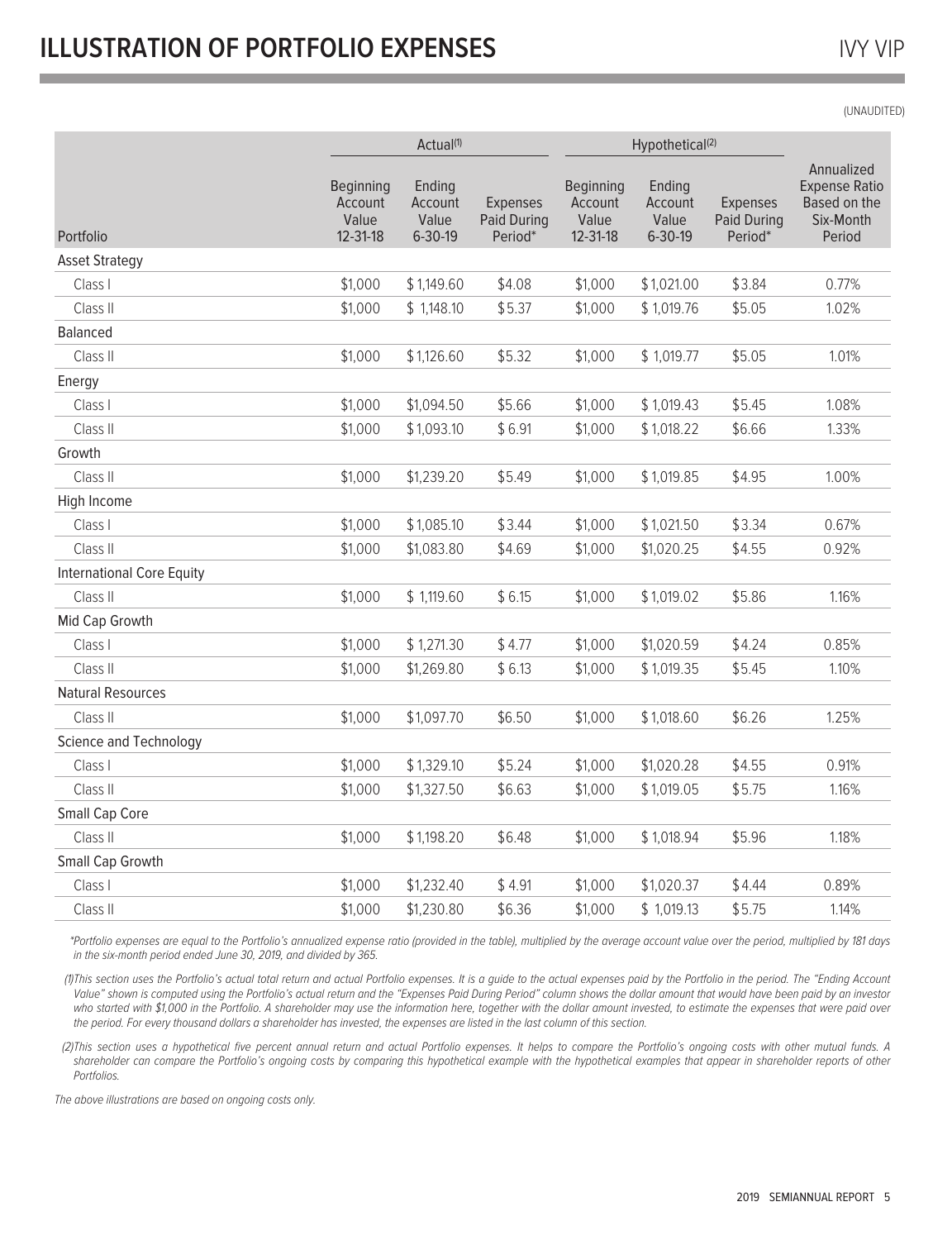#### **Asset Allocation**

| <b>Stocks</b>                                                        | 64.8% |
|----------------------------------------------------------------------|-------|
| Information Technology                                               | 13.7% |
| Industrials                                                          | 10.9% |
| <b>Financials</b>                                                    | 10.8% |
| <b>Consumer Staples</b>                                              | 7.9%  |
| <b>Health Care</b>                                                   | 6.8%  |
| Energy                                                               | 5.1%  |
| <b>Consumer Discretionary</b>                                        | 4.9%  |
| <b>Communication Services</b>                                        | 3.0%  |
| Utilities                                                            | 1.0%  |
| <b>Materials</b>                                                     | 0.7%  |
| <b>Bullion (Gold)</b>                                                | 5.3%  |
| <b>Bonds</b>                                                         | 26.3% |
| <b>Corporate Debt Securities</b>                                     | 15.4% |
| Loans                                                                | 5.4%  |
| United States Government and Government Agency<br>Obligations        | 4.2%  |
| Other Government Securities                                          | 1.3%  |
| Cash and Other Assets (Net of Liabilities), and Cash<br>Equivalents+ | 3.6%  |

#### **Country Weightings**

| North America                                        | 47.5% |
|------------------------------------------------------|-------|
| <b>United States</b>                                 | 47.0% |
| Other North America                                  | 0.5%  |
| Europe                                               | 30.5% |
| France                                               | 8.3%  |
| United Kingdom                                       | 5.6%  |
| Switzerland                                          | 5.5%  |
| Netherlands                                          | 3.5%  |
| Other Europe                                         | 7.6%  |
| Pacific Basin                                        | 11.7% |
| Bullion (Gold)                                       | 5.3%  |
| South America                                        | 1.3%  |
| Bahamas/Caribbean                                    | 0.1%  |
| Cash and Other Assets (Net of Liabilities), and Cash |       |
| Equivalents+                                         | 3.6%  |

### **Top 10 Equity Holdings**

| Company                        | Country              | Sector                  | Industry                              |
|--------------------------------|----------------------|-------------------------|---------------------------------------|
| Microsoft Corp.                | <b>United States</b> | Information Technology  | Systems Software                      |
| Airbus SE                      | France               | <b>Industrials</b>      | Aerospace & Defense                   |
| Nestle S.A., Registered Shares | Switzerland          | <b>Consumer Staples</b> | Packaged Foods & Meats                |
| Fiserv, Inc.                   | <b>United States</b> | Information Technology  | Data Processing & Outsourced Services |
| Wal-Mart Stores, Inc.          | <b>United States</b> | <b>Consumer Staples</b> | Hypermarkets & Super Centers          |
| AIA Group Ltd.                 | Hong Kong            | <b>Financials</b>       | Life & Health Insurance               |
| Adobe, Inc.                    | <b>United States</b> | Information Technology  | <b>Application Software</b>           |
| Visa, Inc., Class A            | <b>United States</b> | Information Technology  | Data Processing & Outsourced Services |
| Pfizer, Inc.                   | <b>United States</b> | Health Care             | Pharmaceuticals                       |
| Sampo plc, A Shares            | Finland              | <b>Financials</b>       | Multi-Line Insurance                  |

See your advisor or www.ivyinvestments.com for more information on the Portfolio's most recently published Top 10 Equity Holdings.

+ Cash equivalents are defined as highly liquid securities with maturities of less than three months. Cash equivalents may include U.S. Government Treasury bills, bank certificates of deposit, bankers' acceptances, corporate commercial paper and other money market instruments.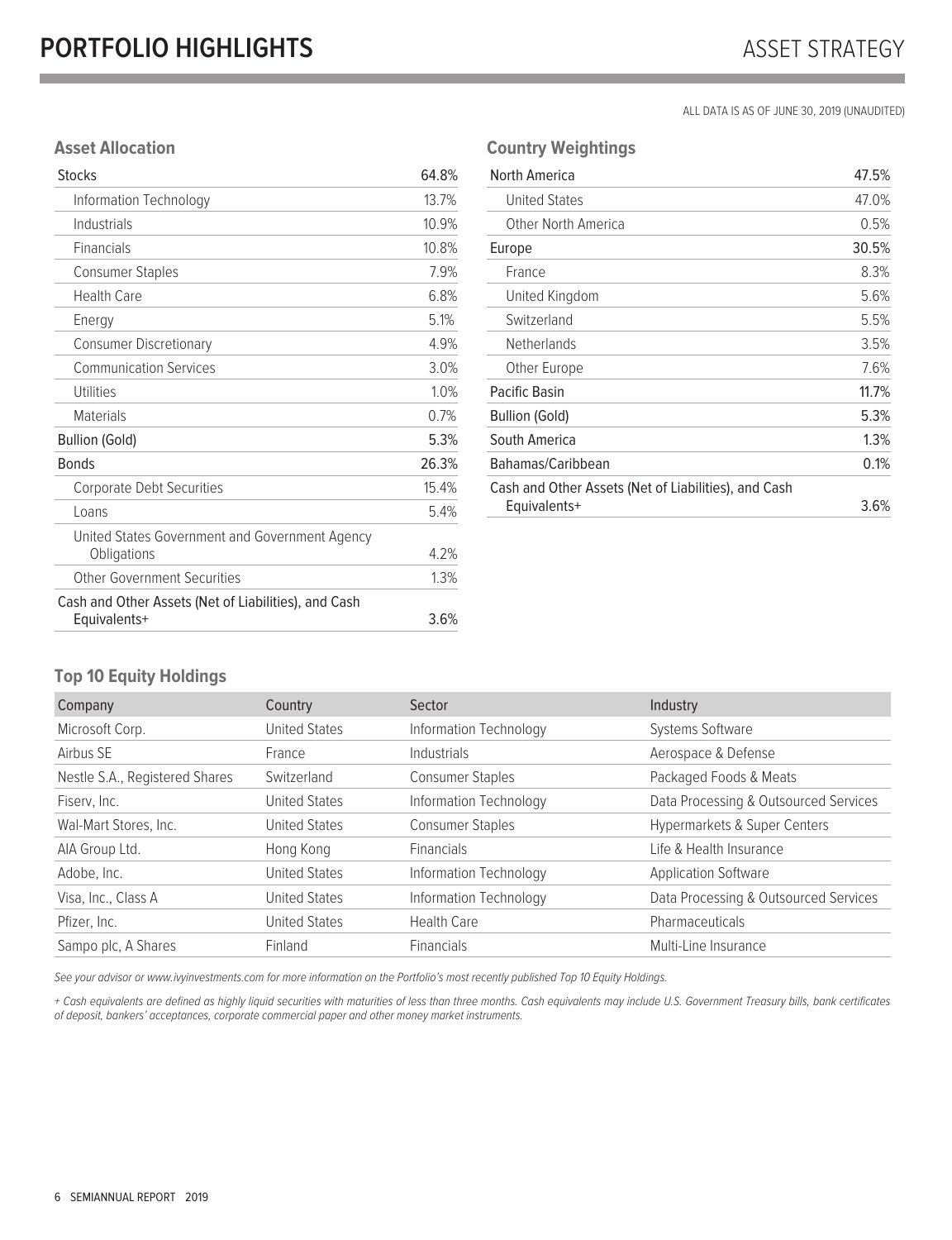۰

| <b>COMMON STOCKS</b>                                                                                                                     | <b>Shares</b> | Value                     |
|------------------------------------------------------------------------------------------------------------------------------------------|---------------|---------------------------|
| <b>Communication Services</b>                                                                                                            |               |                           |
| Broadcasting - 1.2%<br>Discovery Holding Co., Class A (A)                                                                                | 313           | \$9,608                   |
| Integrated Telecommunication Services - 0.7%<br>China Unicom Ltd. (B)  5,000                                                             |               | 5,467                     |
| Interactive Media & Services - 1.1%<br>Alphabet, Inc., Class A $(A)$                                                                     | 8             | 8,360                     |
| Total Communication Services - 3.0%                                                                                                      |               | 23,435                    |
| <b>Consumer Discretionary</b>                                                                                                            |               |                           |
| Auto Parts & Equipment - 0.8%                                                                                                            | 82            | 6,621                     |
| Automobile Manufacturers - 0.9%<br>Suzuki Motor Corp. (B)                                                                                | 147           | 6,925                     |
| Home Improvement Retail - 1.1%<br>Home Depot, Inc. (The) $\ldots \ldots \ldots$                                                          | 43            | 8,891                     |
| Internet & Direct Marketing Retail - 1.0%<br>Amazon.com, Inc. (A)                                                                        | 4             | 7,760                     |
| Leisure Facilities - 0.0%<br>COTA Racing & Entertainment LLC,<br>Class B $(A)$                                                           |               |                           |
| Leisure Products - 0.1%<br>Media Group Holdings LLC,<br>Series H (A)(C)(D)(E) $\ldots \ldots \ldots \ldots$<br>Media Group Holdings LLC, | 32            |                           |
| Series T $(A)(C)(D)(E)$                                                                                                                  | 4             | 564<br>564                |
| Restaurants - 1.0%<br>Compass Group plc (B)                                                                                              | 345           | 8,276                     |
| Total Consumer Discretionary - 4.9%                                                                                                      |               | 39,037                    |
| <b>Consumer Staples</b>                                                                                                                  |               |                           |
| Household Products - 1.0%<br>Procter & Gamble Co. (The)                                                                                  | 70            | 7,640                     |
| Hypermarkets & Super Centers - 1.8%<br>Wal-Mart Stores, Inc.                                                                             | 130           | 14,366                    |
| Packaged Foods & Meats - 2.9%<br>Danone S.A. $(B)$<br>Nestle S.A., Registered Shares (B)                                                 | 92<br>144     | 7,766<br>14,881<br>22,647 |
| Personal Products - 0.9%<br>Beiersdorf Aktiengesellschaft (B)                                                                            | 63            | 7,580                     |
| Tobacco $-1.3%$<br>Philip Morris International, Inc.                                                                                     | 129           | 10,146                    |
| Total Consumer Staples - 7.9%                                                                                                            |               | 62,379                    |

| <b>COMMON STOCKS (Continued)</b>                                                                                                                  | <b>Shares</b><br>Value |                          |
|---------------------------------------------------------------------------------------------------------------------------------------------------|------------------------|--------------------------|
| Energy                                                                                                                                            |                        |                          |
| Integrated Oil & Gas - 2.0%<br>Royal Dutch Shell plc, Class A (B)<br>Total S.A. $(B)$                                                             | 236<br>140             | \$7,676<br>7,861         |
|                                                                                                                                                   |                        | 15,537                   |
| Oil & Gas Exploration & Production - 1.4%<br>Cabot Oil & Gas Corp.<br>EOG Resources, Inc.                                                         | 185<br>71              | 4,238<br>6,618<br>10,856 |
|                                                                                                                                                   |                        |                          |
| Oil & Gas Refining & Marketing - 0.9%<br>Reliance Industries Ltd. (A)(B)                                                                          | 389                    | 7,061                    |
| Oil & Gas Storage & Transportation - 0.8%<br>Enterprise Products Partners L.P.                                                                    | 202                    | 5,837                    |
| Total Energy - 5.1%                                                                                                                               |                        | 39,291                   |
| Financials                                                                                                                                        |                        |                          |
| Consumer Finance - 0.8%<br>ORIX Corp. $(B)$                                                                                                       | 423                    | 6,329                    |
| Diversified Banks - 4.0%<br>BNP Paribas S.A. (B)<br>China Construction Bank Corp. (B)<br>ICICI Bank Ltd. (B)<br>Kabushiki Kaisha Mitsubishi Tokyo | 141<br>8,911<br>627    | 6,670<br>7,682<br>3,972  |
| Financial Group (B)<br>UniCredit S.p.A. (B)                                                                                                       | 1,266<br>489           | 6,030<br>6,025<br>30,379 |
| Life & Health Insurance - 2.5%<br>AIA Group Ltd. (B)<br>Ping An Insurance (Group) Co. of China                                                    | 1,143                  | 12,339                   |
| Ltd., H Shares $(B)$                                                                                                                              | 607                    | 7,296<br>19,635          |
| Multi-Line Insurance - 1.3%<br>Sampo plc, A Shares (B)                                                                                            | 221                    | 10,454                   |
| Multi-Sector Holdings - 1.2%<br>Berkshire Hathaway, Inc.,<br>$Class B (A) \ldots \ldots \ldots \ldots \ldots$                                     | 43                     | 9,081                    |
| Other Diversified Financial Services - 1.0%<br>Citigroup, Inc. $\dots \dots \dots \dots \dots \dots$                                              | 115                    | 8,069                    |
| Total Financials - 10.8%                                                                                                                          |                        | 83,947                   |
| <b>Health Care</b>                                                                                                                                |                        |                          |
| Biotechnology - 0.9%<br>Sarepta Therapeutics, Inc. (A)                                                                                            | 45                     | 6,797                    |
| Health Care Equipment - 0.9%<br>Zimmer Holdings, Inc.                                                                                             | 62                     | 7,259                    |
| Life Sciences Tools & Services - 0.5%<br>Qiagen N.V. (A)                                                                                          | 107                    | 4,349                    |

| <b>COMMON STOCKS (Continued)</b>                                                                                                                          | <b>Shares</b>                | Value                                                  |
|-----------------------------------------------------------------------------------------------------------------------------------------------------------|------------------------------|--------------------------------------------------------|
| Pharmaceuticals - 4.5%<br>Elanco Animal Health, Inc. (A)<br>Merck $KGaA (B) \ldots \ldots \ldots \ldots \ldots$<br>Roche Holdings AG,<br>Genusscheine (B) | 136<br>58<br>245<br>22<br>65 | \$4,607<br>6,041<br>10,632<br>6,227<br>7,359<br>34,866 |
| Total Health Care - 6.8%                                                                                                                                  |                              | 53,271                                                 |
| Industrials                                                                                                                                               |                              |                                                        |
| Aerospace & Defense - 4.3%<br>Airbus SE $(B)$<br>Lockheed Martin Corp.<br>Northrop Grumman Corp.                                                          | 123<br>20<br>28              | 17,410<br>7,417<br>8,979<br>33,806                     |
| Construction & Engineering - 2.1%<br>Larsen & Toubro Ltd. $(B)$                                                                                           | 335<br>85                    | 7,538<br>8,713<br>16,251                               |
| Construction Machinery & Heavy Trucks - 1.0%<br>Caterpillar, Inc.                                                                                         | 57                           | 7,738                                                  |
| Electrical Components & Equipment - 1.0%<br>Schneider Electric S.A. (B)                                                                                   | 91                           | 8,229                                                  |
| Railroads-1.8%<br>Kansas City Southern<br>Union Pacific Corp.                                                                                             | 58<br>44                     | 7,029<br>7,362<br>14,391                               |
| Trading Companies & Distributors - 0.7%<br>Ferguson plc $(B)$                                                                                             | 78                           | 5,569                                                  |
| Total Industrials - 10.9%                                                                                                                                 |                              | 85,984                                                 |
| <b>Information Technology</b>                                                                                                                             |                              |                                                        |
| Application Software - 2.7%<br>Adobe, Inc. $(A)$                                                                                                          | 42<br>34                     | 12,265<br>8,906<br>21,171                              |
| Data Processing & Outsourced Services - 3.3%<br>Fiserv, Inc. $(A)$<br>Visa, Inc., Class A                                                                 | 158<br>68                    | 14,391<br>11,812<br>26,203                             |
| Electronic Equipment & Instruments - 0.7%<br>Keyence Corp. $(B)$                                                                                          | 9                            | 5,489                                                  |
| Semiconductor Equipment - 1.1%<br>ASML Holding N.V., Ordinary<br>Shares $(B)$<br>1.1.1.1                                                                  | 41                           | 8,43                                                   |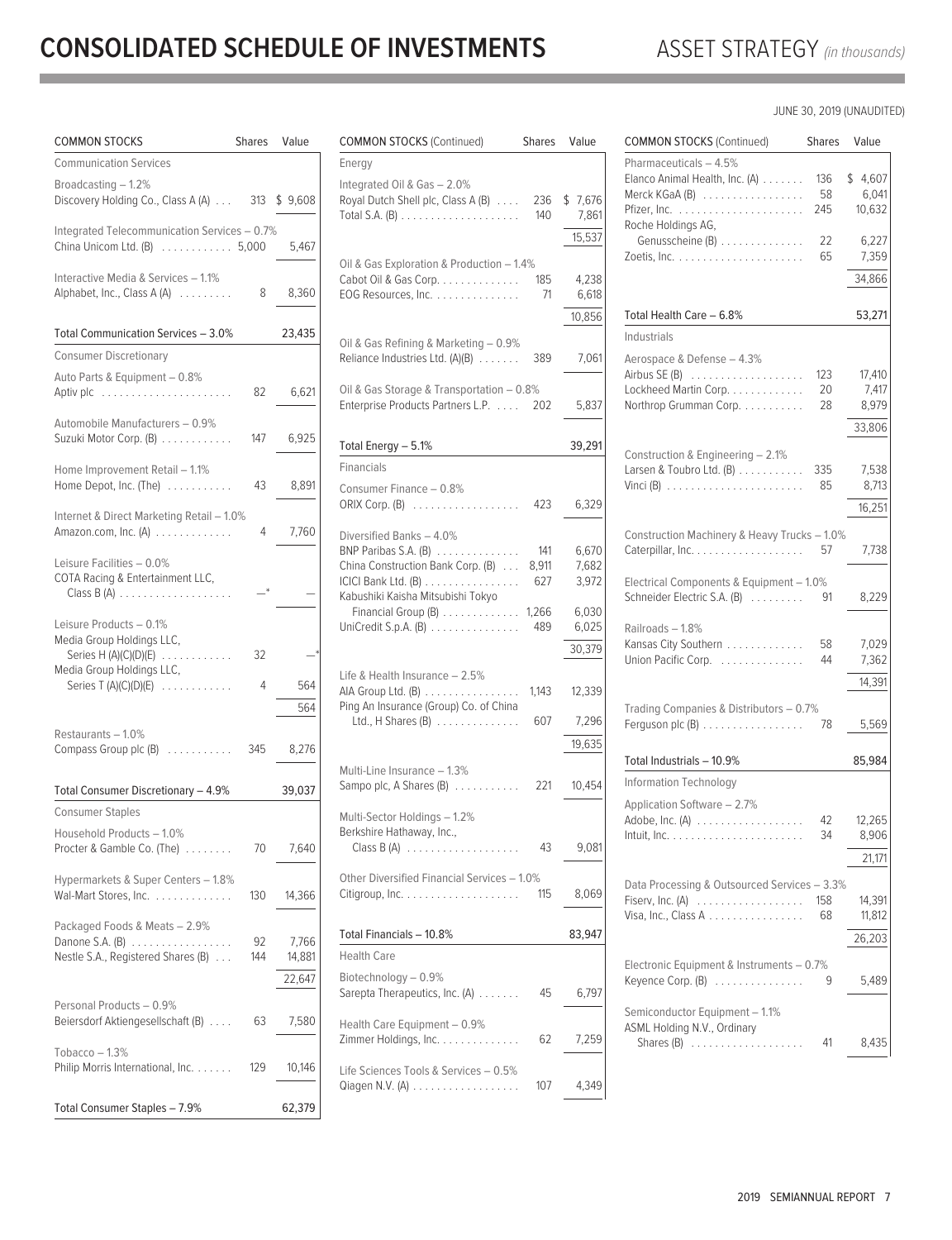### **CONSOLIDATED SCHEDULE OF INVESTMENTS** ASSET STRATEGY (in thousands)

|  |  | JUNE 30, 2019 (UNAUDITED) |
|--|--|---------------------------|
|--|--|---------------------------|

| <b>COMMON STOCKS (Continued)</b>                                                                                                           | <b>Shares</b>  | Value          |
|--------------------------------------------------------------------------------------------------------------------------------------------|----------------|----------------|
| Semiconductors - 2.0%<br>QUALCOMM, Inc.                                                                                                    | 93             | \$<br>7,099    |
| Taiwan Semiconductor<br>Manufacturing Co. Ltd. (A)(B)                                                                                      | 1,096          | 8,383          |
|                                                                                                                                            |                | 15,482         |
| Systems Software - 3.1%<br>Microsoft Corp.                                                                                                 | 183            | 24,491         |
| Technology Hardware, Storage & Peripherals - 0.8%                                                                                          |                |                |
| Samsung Electronics Co.                                                                                                                    | 154            | 6,272          |
| Total Information Technology - 13.7%                                                                                                       |                | 107,543        |
| <b>Materials</b>                                                                                                                           |                |                |
| Diversified Metals & Mining - 0.7%<br>Glencore International plc (B)                                                                       | 1,708          | 5,910          |
| Total Materials - 0.7%                                                                                                                     |                | 5,910          |
| Utilities                                                                                                                                  |                |                |
| Electric Utilities - 1.0%<br>$E.ONAG(B) \ldots \ldots \ldots \ldots \ldots \ldots$                                                         | 717            | 7,778          |
| Total Utilities - 1.0%                                                                                                                     |                | 7,778          |
| TOTAL COMMON STOCKS - 64.8%                                                                                                                |                | \$508,575      |
| (Cost: \$459,463)                                                                                                                          |                |                |
| <b>CORPORATE DEBT SECURITIES</b>                                                                                                           | Principal      |                |
| <b>Communication Services</b>                                                                                                              |                |                |
| Cable & Satellite - 1.7%                                                                                                                   |                |                |
| Altice France S.A.,<br>8.125%, 2-1-27 (F) $\ldots \ldots \ldots$ \$2,600<br>Altice Luxembourg S.A.,                                        |                | 2,730          |
| 10.500%, 5-15-27 (F) $\ldots \ldots$<br>Altice S.A.:                                                                                       | 3,397          | 3,490          |
| $7.750\%$ , 5-15-22 (F)                                                                                                                    | 1,413          | 1,436          |
| $7.625\%$ , 2-15-25 (F) $\ldots \ldots \ldots$<br>Comcast Corp. (GTD by Comcast<br>Cable Communications and<br>NBCUniversal) (3-Month U.S. | 4,656          | 4,380          |
| LIBOR plus 63 bps),<br>$3.227\%$ , 4-15-24 (G) $\ldots \ldots \ldots$ 1,528                                                                |                | 1,534          |
|                                                                                                                                            |                | 13,570         |
| Integrated Telecommunication Services - 1.1%                                                                                               |                |                |
| Frontier Communications Corp.:                                                                                                             |                |                |
| $7.625\%$ , 4-15-24<br>$6.875\%$ , 1-15-25 $\dots\dots\dots\dots$                                                                          | 2,119<br>4,337 | 1,202<br>2,429 |
| $11.000\%$ , 9-15-25                                                                                                                       | 3,180          | 1,972          |
| $9.000\%$ , 8-15-31<br>West Corp.,                                                                                                         | 2,119          | 1,202          |
| $8.500\%$ , 10-15-25 (F) $\ldots \ldots$                                                                                                   | 1,500          | 1,313          |
|                                                                                                                                            |                | 8,118          |

| <b>CORPORATE DEBT SECURITIES</b><br>(Continued)                                                                     | Principal       | Value           |
|---------------------------------------------------------------------------------------------------------------------|-----------------|-----------------|
| Wireless Telecommunication Service - 0.3%<br>Crown Castle Towers LLC,                                               |                 |                 |
| 4.241%, 7-15-28 (F) $\ldots$ $\ldots$ $\frac{1}{2}$ 2,144 \$ 2,304                                                  |                 |                 |
| Total Communication Services - 3.1%                                                                                 |                 | 23,992          |
| <b>Consumer Discretionary</b>                                                                                       |                 |                 |
| Leisure Facilities - 0.3%<br>Circuit of the Americas LLC,<br>Series D,<br>$0.000\%$ , 10-2-23 (H) $\dots\dots\dots$ | 3,642           | 2,027           |
|                                                                                                                     |                 |                 |
| Total Consumer Discretionary - 0.3%                                                                                 |                 | 2,027           |
| <b>Consumer Staples</b>                                                                                             |                 |                 |
| Tobacco $-0.3%$<br>Altria Group, Inc. (GTD by Philip<br>Morris USA, Inc.),<br>$5.950\%$ , 2-14-49                   | 2,000           | 2,275           |
|                                                                                                                     |                 |                 |
| Total Consumer Staples - 0.3%                                                                                       |                 | 2,275           |
| Energy<br>Integrated Oil & Gas - 0.5%                                                                               |                 |                 |
| Petroleos Mexicanos,<br>$4.875\%$ , 1-24-22                                                                         | 4,071           | 4.057           |
| Oil & Gas Equipment & Services - 0.1%                                                                               |                 |                 |
| SESI LLC,<br>$7.125\%$ , 12-15-21                                                                                   | 981             | 684             |
| Total Energy - 0.6%                                                                                                 |                 | 4,741           |
| Financials                                                                                                          |                 |                 |
| Diversified Banks - 5.7%<br>Banco Mercantil del Norte S.A.,                                                         |                 |                 |
| 6.750%, 9-27-67 (F) $\ldots \ldots \ldots$                                                                          | 1,018           | 1,015           |
| Barclays plc:                                                                                                       |                 |                 |
| $7.875\%$ , 12-29-49 $\dots\dots\dots\dots$<br>$8.000\%$ , 6-15-64                                                  | 10,192<br>2,013 | 10,664<br>2,111 |
| ING Groep N.V.,<br>6.875%, 12-29-49<br>.<br>Royal Bank of Scotland Group plc                                        | 3,697           | 3,895           |
| (The),<br>8.625%, 12-29-49                                                                                          | 10,193          | 10,985          |
| Societe Generale Group,<br>7.375%, 12-29-49 (F)<br>.                                                                | 5,723           | 6,017           |
| Standard Chartered plc:<br>4.305%, 5-21-30 (F) $\ldots \ldots \ldots$                                               | 2,437           | 2,523           |
| $7.500\%$ , 12-29-49 (F)<br>UniCredit S.p.A.:                                                                       | 2,481           | 2,624           |
| $5.861\%, 6-19-32 (F) \dots \dots \dots$<br>7.296%, 4-2-34 (F)                                                      | 3,700<br>1,612  | 3,541<br>1,708  |
|                                                                                                                     |                 | 45,083          |
| Diversified Capital Markets - 1.4%                                                                                  |                 |                 |
| Credit Suisse Group AG:<br>7.125%, 7-29-66<br>.                                                                     | 5,889           | 6,250           |
| $7.500\%$ , 6-11-67 (F) $\ldots \ldots \ldots$                                                                      | 3,950           | 4,345           |
|                                                                                                                     |                 | 10,595          |

| <b>CORPORATE DEBT SECURITIES</b><br>(Continued)                                                                                       | Principal      | Value          |
|---------------------------------------------------------------------------------------------------------------------------------------|----------------|----------------|
| Investment Banking & Brokerage - 0.5%<br>Goldman Sachs Group, Inc. (The)<br>(3-Month U.S. LIBOR plus 117 bps),                        |                |                |
| $3.688\%$ , 5-15-26 (G)                                                                                                               | \$4.330        | \$4,269        |
| Specialized Finance - 0.1%<br>Syngenta Finance N.V.,<br>$5.182\%$ , 4-24-28 (F)                                                       | 480            | 499            |
| Total Financials - 7.7%                                                                                                               |                | 60,446         |
| <b>Health Care</b>                                                                                                                    |                |                |
| Pharmaceuticals - 0.2%<br><b>Teva Pharmaceutical Finance</b><br>Netherlands III B.V. (GTD by Teva<br>Pharmaceutical Industries Ltd.), |                |                |
| $2.800\%$ , 7-21-23                                                                                                                   | 2,034          | 1,764          |
| Total Health Care - 0.2%                                                                                                              |                | 1,764          |
| Industrials                                                                                                                           |                |                |
| Railroads $-0.3%$<br>Rumo Luxembourg S.a.r.l.,<br>$7.375\%$ , 2-9-24 (F) $\ldots$ .                                                   | 1,781          | 1.922          |
| Security & Alarm Services - 0.7%<br>Prime Security Services Borrower<br>LLC and Prime Finance, Inc.,<br>$9.250\%$ , 5-15-23 (F)       | 5,084          | 5,339          |
| Total Industrials - 1.0%                                                                                                              |                | 7,261          |
| Information Technology                                                                                                                |                |                |
| Data Processing & Outsourced Services - 0.3%<br>Alliance Data Systems Corp.,                                                          |                |                |
| 5.375%, 8-1-22 (F) $\ldots$                                                                                                           | 2,189          | 2,218          |
| IT Consulting & Other Services - 0.4%                                                                                                 |                |                |
| Atento Luxco 1 S.A.,<br>6.125%, 8-10-22 (F) $\dots \dots \dots$                                                                       | 3,201          | 3,221          |
| Semiconductors - 0.4%<br>Broadcom, Inc.,                                                                                              |                |                |
| 4.250%, 4-15-26 (F) $\ldots$                                                                                                          | 3,025          | 3.065          |
| Total Information Technology - 1.1%                                                                                                   |                | 8,504          |
| <b>Materials</b>                                                                                                                      |                |                |
| Diversified Metals & Mining - 0.9%<br>Glencore Funding LLC:                                                                           |                |                |
| 4.125%, $3-12-24$ (F) $\ldots \ldots \ldots$<br>$4.875\%$ , $3-12-29$ (F)                                                             | 2,415<br>4,025 | 2,506<br>4,239 |
|                                                                                                                                       |                | 6,745          |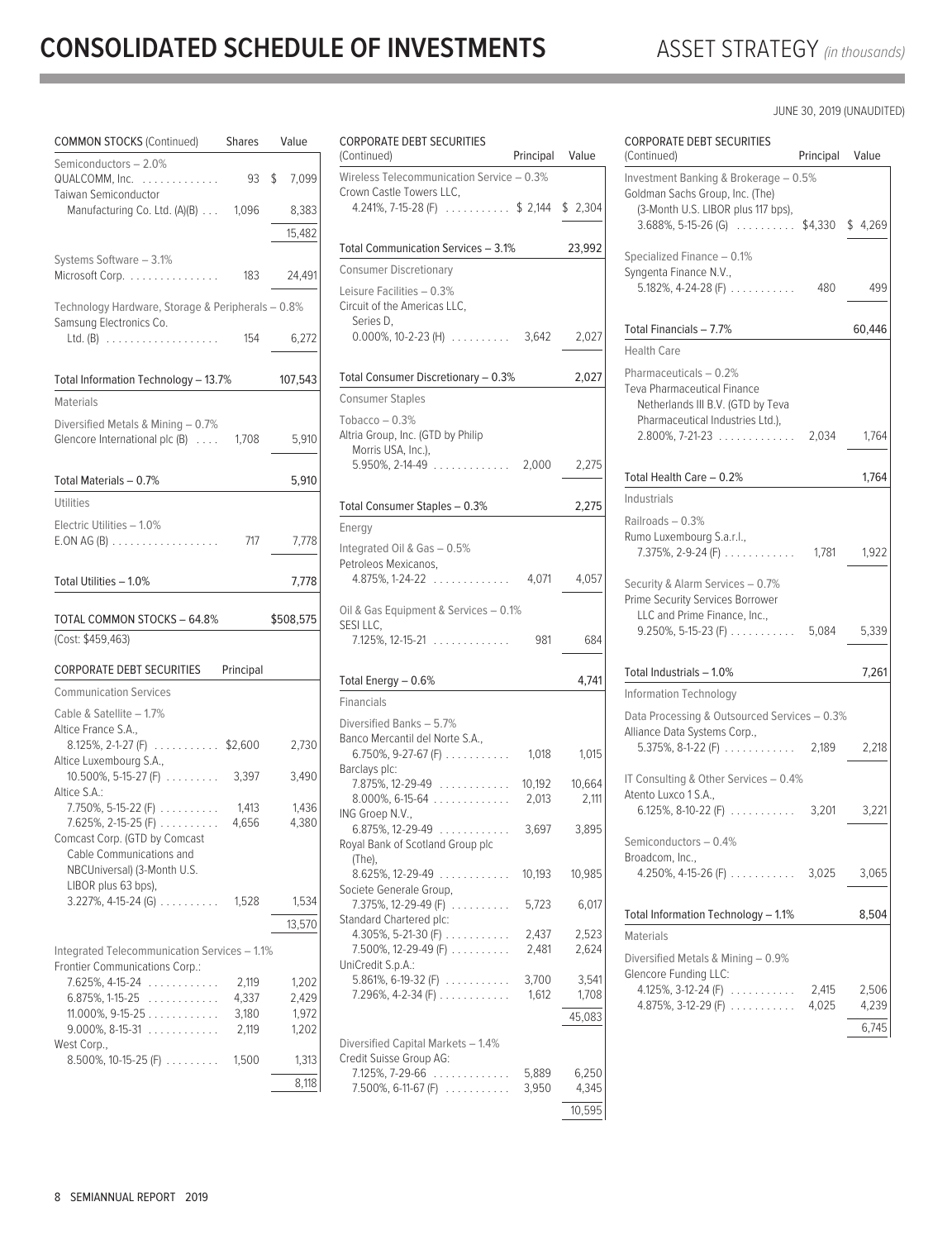٠

| CORPORATE DEBT SECURITIES                                                                       |           |             |
|-------------------------------------------------------------------------------------------------|-----------|-------------|
| (Continued)                                                                                     | Principal | Value       |
| Steel $-0.2%$                                                                                   |           |             |
| EVRAZ plc,<br>$5.250\%$ , 4-2-24 (F) $\ldots \ldots \ldots$ \$ 1,411                            |           | \$<br>1,468 |
|                                                                                                 |           |             |
| Total Materials - 1.1%                                                                          |           | 8,213       |
|                                                                                                 |           |             |
| TOTAL CORPORATE DEBT<br>SECURITIES - 15.4%                                                      |           | \$119,223   |
| (Cost: \$119,290)                                                                               |           |             |
| OTHER GOVERNMENT SECURITIES (I)                                                                 |           |             |
| Argentina - 1.3%                                                                                |           |             |
| Province of Mendoza,                                                                            |           |             |
| $8.375\%$ , 5-19-24<br>Republic of Argentina:                                                   | 4,362     | 3,730       |
| $4.625\%$ , 1-11-23                                                                             | 6,531     | 5,238       |
| $5.875\%$ , 1-11-28                                                                             | 2,100     | 1,596       |
|                                                                                                 |           | 10,564      |
|                                                                                                 |           |             |
| TOTAL OTHER GOVERNMENT                                                                          |           |             |
| SECURITIES - 1.3%                                                                               |           | \$10,564    |
| (Cost: \$12,499)                                                                                |           |             |
| LOANS (G)                                                                                       |           |             |
| <b>Communication Services</b>                                                                   |           |             |
| Integrated Telecommunication Services - 0.7%<br>West Corp. (3-Month ICE LIBOR plus<br>400 bps). |           |             |
| $6.522\%$ , 10-10-24                                                                            | 6,125     | 5,706       |
| Total Communication Services - 0.7%                                                             |           | 5,706       |
| <b>Consumer Staples</b>                                                                         |           |             |
| Hypermarkets & Super Centers - 0.1%                                                             |           |             |
| GOBP Holdings, Inc. (ICE LIBOR plus                                                             |           |             |
| 375 bps),                                                                                       |           |             |
| 6.135%, 10-22-25                                                                                | 446       | 445         |
| Total Consumer Staples - 0.1%                                                                   |           | 445         |
| Energy                                                                                          |           |             |
| Oil & Gas Storage & Transportation - 0.3%<br>EPIC Crude Services L.P.,                          |           |             |
| $0.000\%$ , 2-21-26 (J)                                                                         | 1,018     | 1,000       |
| EPIC Crude Services L.P. (ICE LIBOR                                                             |           |             |
| plus 500 bps),                                                                                  |           |             |
| $7.410\%$ , $3-1-26$                                                                            | 1,800     | 1,768       |
|                                                                                                 |           | 2,768       |
| Total Energy - 0.3%                                                                             |           | 2,768       |
| Financials                                                                                      |           |             |
| Financial Exchanges & Data - 0.4%                                                               |           |             |
| Financial & Risk U.S. Holdings, Inc.                                                            |           |             |
| (ICE LIBOR plus 375 bps),                                                                       |           |             |
| $6.152\%$ , 10-1-25                                                                             | 3,260     | 3,159       |

| LOANS (G) (Continued)                                                                                          | Principal | Value    |
|----------------------------------------------------------------------------------------------------------------|-----------|----------|
| Investment Banking & Brokerage - 0.3%<br>Jane Street Group LLC (ICE LIBOR                                      |           |          |
| plus 300 bps),<br>$5.402\%$ , 8-25-22                                                                          | \$2,158   | \$2,143  |
| Property & Casualty Insurance - 1.6%<br>Amynta Agency Borrower, Inc. (ICE<br>LIBOR plus 400 bps),              |           |          |
| $6.902\%$ , 2-28-25<br>Hub International Ltd. (ICE LIBOR<br>plus 300 bps),                                     | 5,337     | 5,170    |
| $5.586\%$ , 4-25-25<br>USI, Inc. (ICE LIBOR plus 300 bps),                                                     | 524       | 511      |
| $5.330\%$ , 5-16-24                                                                                            | 7,322     | 7,130    |
|                                                                                                                |           | 12,811   |
| Total Financials - 2.3%                                                                                        |           | 18,113   |
| <b>Health Care</b>                                                                                             |           |          |
| Health Care Facilities - 0.6%<br>RegionalCare Hospital Partners<br>Holdings, Inc. (ICE LIBOR plus 450<br>bps). |           |          |
| $6.904\%$ , 11-16-25<br>Surgery Center Holdings, Inc. (ICE<br>LIBOR plus 325 bps),                             | 2,003     | 1,990    |
| 5.660%, 8-31-24                                                                                                | 2,834     | 2,730    |
|                                                                                                                |           | 4,720    |
| Health Care Services - 0.3%                                                                                    |           |          |
| <b>Heartland Dental LLC,</b>                                                                                   |           |          |
| $0.000\%$ , 4-30-25 (J)<br>.<br>Heartland Dental LLC (ICE LIBOR                                                | 58        | 55       |
| plus 375 bps),<br>6.152%, 4-30-25<br>1.1.1.1.1                                                                 | 2,574     | 2,434    |
|                                                                                                                |           | 2,489    |
| Total Health Care - 0.9%                                                                                       |           | 7,209    |
| Information Technology                                                                                         |           |          |
| Application Software - 0.4%                                                                                    |           |          |
|                                                                                                                |           |          |
| $6.651\%$ , 12-15-24                                                                                           | 3,132     | 2,991    |
| Total Information Technology - 0.4%                                                                            |           | 2,991    |
|                                                                                                                |           |          |
| <b>Materials</b><br>Construction Materials - 0.7%<br>Hillman Group, Inc. (The) (ICE LIBOR<br>plus 350 bps),    |           |          |
| 6.402%, 5-31-25<br>.                                                                                           | 5,331     | 5,125    |
| Avaya, Inc. (ICE LIBOR plus 425 bps),<br>Total Materials - 0.7%                                                |           | 5,125    |
| TOTAL LOANS - 5.4%                                                                                             |           | \$42,357 |

| UNITED STATES GOVERNMENT<br><b>OBLIGATIONS</b>                            | Principal      | Value          |
|---------------------------------------------------------------------------|----------------|----------------|
| Treasury Inflation Protected Obligations - 2.7%<br>U.S. Treasury Notes:   |                |                |
| $0.125\%$ , 4-15-21                                                       | \$7,565        | \$<br>7,494    |
| $0.625\%$ , 1-15-26 $\dots\dots\dots\dots$<br>$0.125\%$ , 7-15-26         | 7,552<br>6,290 | 7,733<br>6,248 |
|                                                                           |                | 21,475         |
|                                                                           |                |                |
| Treasury Obligations - 1.5%                                               |                |                |
| U.S. Treasury Bonds:<br>2.750%, 8-15-47<br>.                              | 8,828          | 9,200          |
| $3.000\%$ , 2-15-49                                                       | 2,024          | 2,220          |
|                                                                           |                | 11,420         |
|                                                                           |                |                |
| TOTAL UNITED STATES GOVERNMENT<br>OBLIGATIONS - 4.2%                      |                | \$32,895       |
| (Cost: \$32,206)                                                          |                |                |
|                                                                           | Troy           |                |
| BULLION - 5.3%                                                            | Ounces         |                |
| Gold                                                                      | 29             | 41,231         |
| (Cost: \$36,084)                                                          |                |                |
| SHORT-TERM SECURITIES                                                     | Principal      |                |
| Commercial Paper (K) - 1.7%<br>Diageo Capital plc (GTD by Diageo<br>plc), |                |                |
| $3.010\%$ , $7-10-19$<br>Florida Power & Light Co.,                       | \$5,000        | 4,996          |
| $2.910\%$ , 7-19-19<br>UnitedHealth Group, Inc.,                          | 3,981          | 3,975          |
| $2.481\%, 7-3-19 \dots $                                                  | 4,000          | 3,998          |
|                                                                           |                | 12,969         |
| Master Note - 0.5%                                                        |                |                |
| Toyota Motor Credit Corp. (1-Month                                        |                |                |
| U.S. LIBOR plus 15 bps),<br>$2.620\%$ , 7-5-19 (L) $\ldots \ldots \ldots$ | 4,151          | 4,151          |
|                                                                           |                |                |
| <b>United States Government Agency</b>                                    |                |                |
| Obligations - 1.0%<br>Overseas Private Investment Corp.                   |                |                |
| (GTD by U.S. Government)                                                  |                |                |
| (3-Month U.S. TB Rate):<br>$2.350\%$ , 7-7-19 (L) $\ldots \ldots \ldots$  | 5,833          | 5,833          |
| 2.400%, 7-7-19 (L)<br>.                                                   | 2,000          | 2,000          |
|                                                                           |                | 7,833          |
|                                                                           |                |                |
| <b>TOTAL SHORT-TERM</b><br>SECURITIES - 3.2%                              |                | \$24,953       |
| (Cost: \$24,957)                                                          |                |                |
| TOTAL INVESTMENT                                                          |                |                |
| SECURITIES - 99.6%                                                        |                | \$779,798      |
| (Cost: \$728,255)                                                         |                |                |
| CASH AND OTHER ASSETS, NET OF<br>LIABILITIES – 0.4%                       |                | 2,845          |
|                                                                           |                |                |
| <b>NET ASSETS - 100.0%</b>                                                |                | \$782,643      |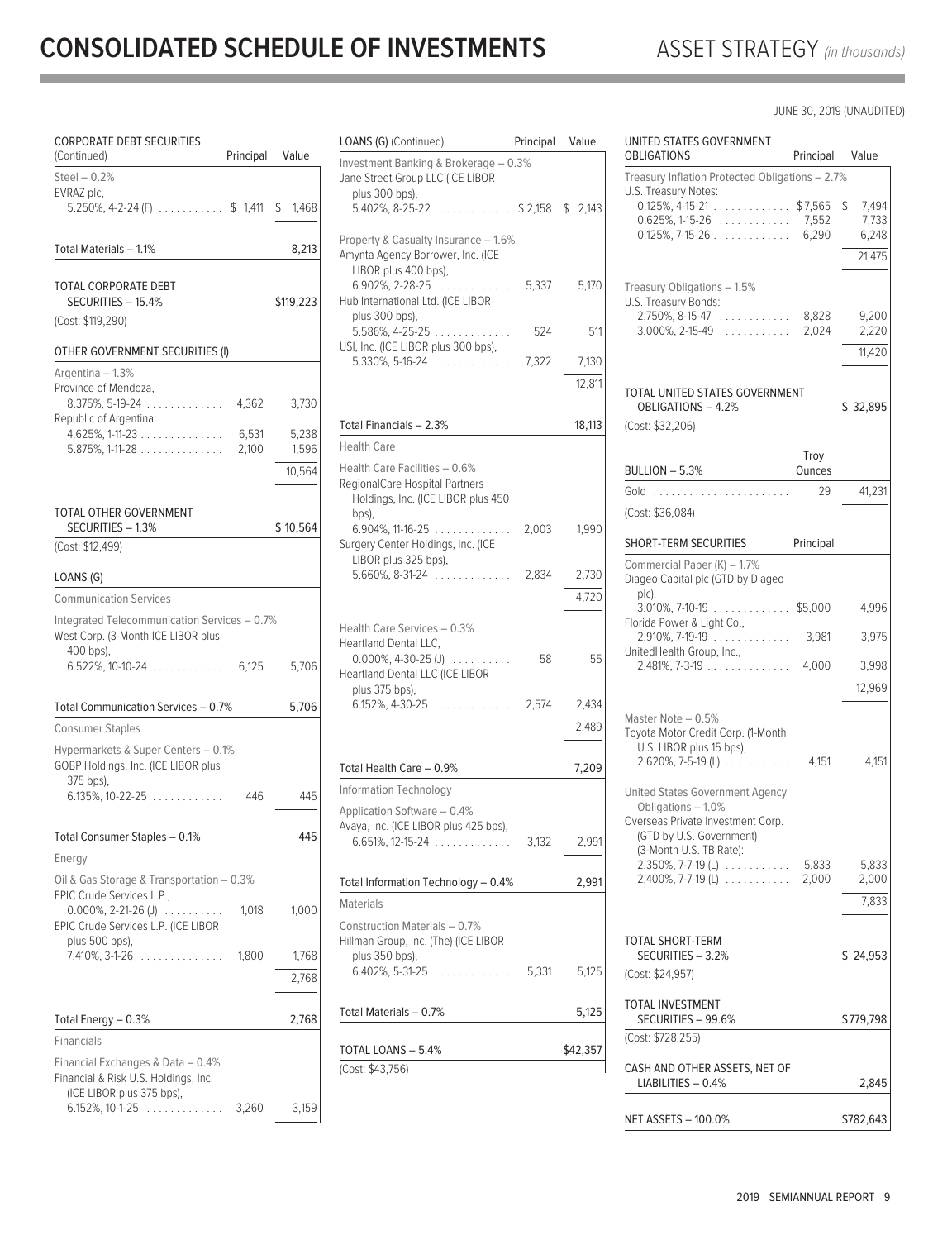Level 1 Level 2 Level 3

Notes to Consolidated Schedule of Investments

\*Not shown due to rounding.

(A)No dividends were paid during the preceding 12 months.

(B)Listed on an exchange outside the United States.

(C)Restricted securities. At June 30, 2019, the Portfolio owned the following restricted securities:

| Security                           | <b>Acquisition Date(s)</b> | <b>Shares</b> | Cost     | Market Value       |
|------------------------------------|----------------------------|---------------|----------|--------------------|
| Media Group Holdings LLC, Series H | 8-29-13 to 10-31-13        |               | \$22,370 | . – – <sup>*</sup> |
| Media Group Holdings LLC, Series T | 7-2-13 to 1-23-15          |               | 8,413    | 564                |
|                                    |                            |               | \$30.783 | \$564              |

The total value of these securities represented 0.1% of net assets at June 30, 2019.

(D)Investment is owned by an entity that is treated as a corporation for U.S. tax purposes and is owned by the Portfolio and consolidated as described in Note 5 of the Notes to Financial Statements.

(E)Securities whose value was determined using significant unobservable inputs.

(F)Securities were purchased pursuant to an exemption from registration available under Rule 144A under the Securities Act of 1933 and may only be resold in transactions exempt from registration, normally to qualified institutional buyers. At June 30, 2019 the total value of these securities amounted to \$61,903 or 7.9% of net assets.

(G)Variable rate security. Interest rate disclosed is that which is in effect at June 30, 2019. Description of the reference rate and spread, if applicable, are included in the security description.

(H)Zero coupon bond.

(I)Other Government Securities may include emerging markets sovereign, quasi-sovereign, corporate and supranational agency and organization debt securities.

(J)All or a portion of this position has not settled. Full contract rates do not take effect until settlement date.

(K)Rate shown is the yield to maturity at June 30, 2019.

(L)Variable rate security. Interest rate disclosed is that which is in effect at June 30, 2019. Date shown represents the date that the variable rate resets. Description of the reference rate and spread, if applicable, are included in the security description.

The following table is a summary of the valuation of the Portfolio's investments by the fair value hierarchy levels as of June 30, 2019. See Note 3 to the Financial Statements for further information regarding fair value measurement.

| Assets                                                                                                                                                                                                                         |                                 |           |       |
|--------------------------------------------------------------------------------------------------------------------------------------------------------------------------------------------------------------------------------|---------------------------------|-----------|-------|
| Investments in Securities                                                                                                                                                                                                      |                                 |           |       |
| <b>Common Stocks</b>                                                                                                                                                                                                           |                                 |           |       |
|                                                                                                                                                                                                                                | \$17,968                        | 5,467     |       |
|                                                                                                                                                                                                                                | 23,272                          | 15,201    | 564   |
|                                                                                                                                                                                                                                | 32,152                          | 30,227    |       |
|                                                                                                                                                                                                                                | 16.693                          | 22.598    |       |
|                                                                                                                                                                                                                                | 17.150                          | 66.797    |       |
|                                                                                                                                                                                                                                | 41,003                          | 12,268    |       |
|                                                                                                                                                                                                                                | 38,525                          | 47.459    |       |
| Information Technology (and according to the control of the control of the control of the control of the control of the control of the control of the control of the control of the control of the control of the control of t | 78,964                          | 28.579    |       |
|                                                                                                                                                                                                                                | $\hspace{0.1mm}-\hspace{0.1mm}$ | 5,910     |       |
|                                                                                                                                                                                                                                |                                 | 7,778     |       |
|                                                                                                                                                                                                                                | \$265,727                       | \$242.284 | \$564 |
|                                                                                                                                                                                                                                | $\overline{\phantom{m}}$        | 119,223   |       |
|                                                                                                                                                                                                                                |                                 | 10.564    |       |
| Loans                                                                                                                                                                                                                          |                                 | 42,357    |       |
|                                                                                                                                                                                                                                |                                 | 32.895    |       |
|                                                                                                                                                                                                                                | 41.231                          |           |       |
|                                                                                                                                                                                                                                |                                 | 24,953    |       |
| Total                                                                                                                                                                                                                          | \$306.958                       | \$472.276 | \$564 |
|                                                                                                                                                                                                                                |                                 |           |       |

During the period ended June 30, 2019, there were no transfers in or out of Level 3.

The following acronyms are used throughout this schedule:

GTD = Guaranteed

ICE = Intercontinental Exchange

LIBOR = London Interbank Offered Rate

TB = Treasury Bill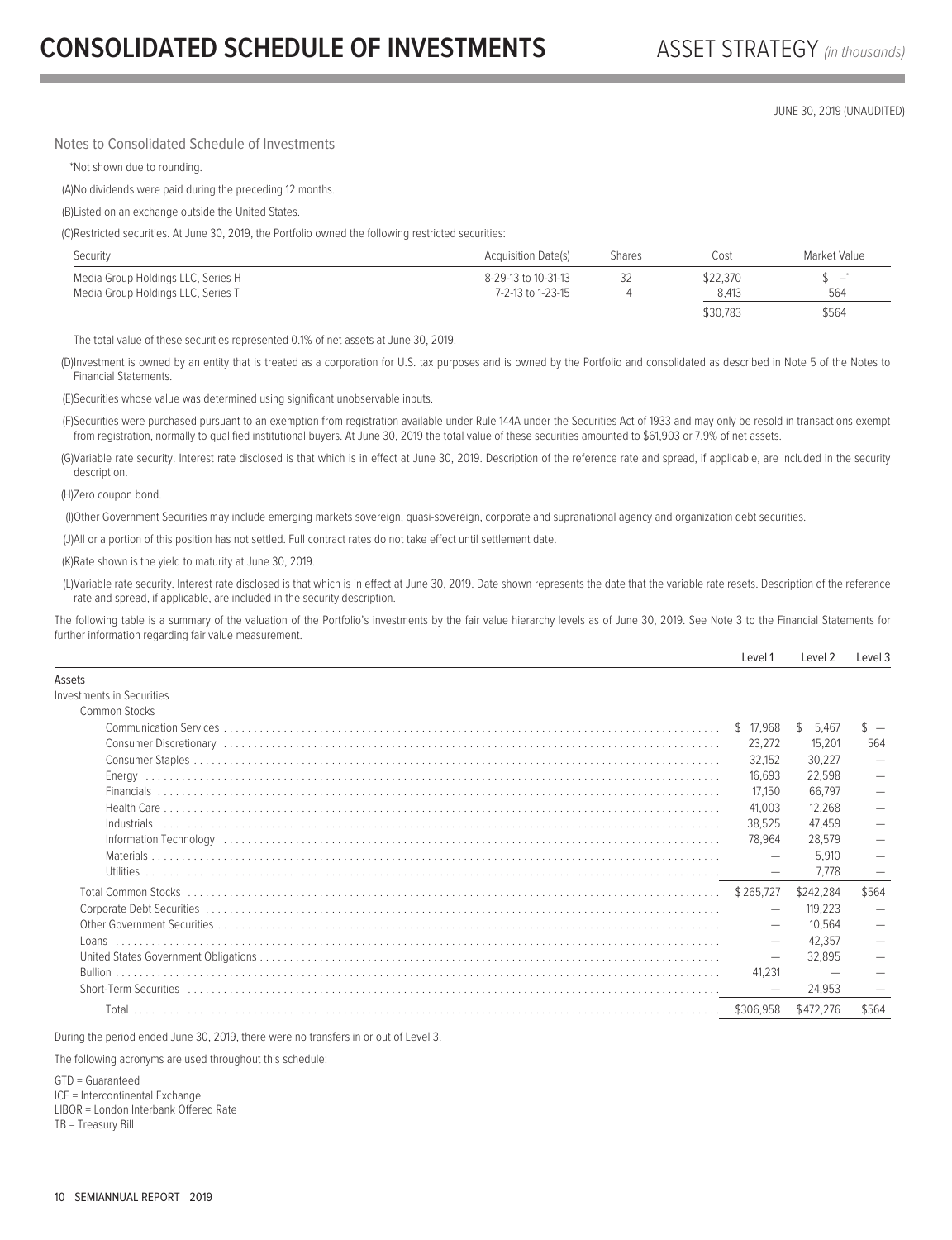### **Country Diversification**

| (as a % of net assets) |       |
|------------------------|-------|
| <b>United States</b>   | 47.0% |
| France                 | 8.3%  |
| United Kingdom         | 5.6%  |
| Switzerland            | 5.5%  |
| <b>Netherlands</b>     | 3.5%  |
| Japan                  | 3.2%  |
| Germany                | 2.8%  |
| China                  | 2.6%  |
|                        |       |

+Includes gold bullion, cash and other assets (net of liabilities), and cash equivalents

| India                  | 2.4% |
|------------------------|------|
| Luxembourg             | 1.8% |
| Hong Kong              | 1.6% |
| Italy                  | 1.5% |
| Argentina              | 1.3% |
| Finland                | 1.3% |
| Taiwan                 | 1.1% |
| <b>Other Countries</b> | 1.6% |
| Other+                 | 8.9% |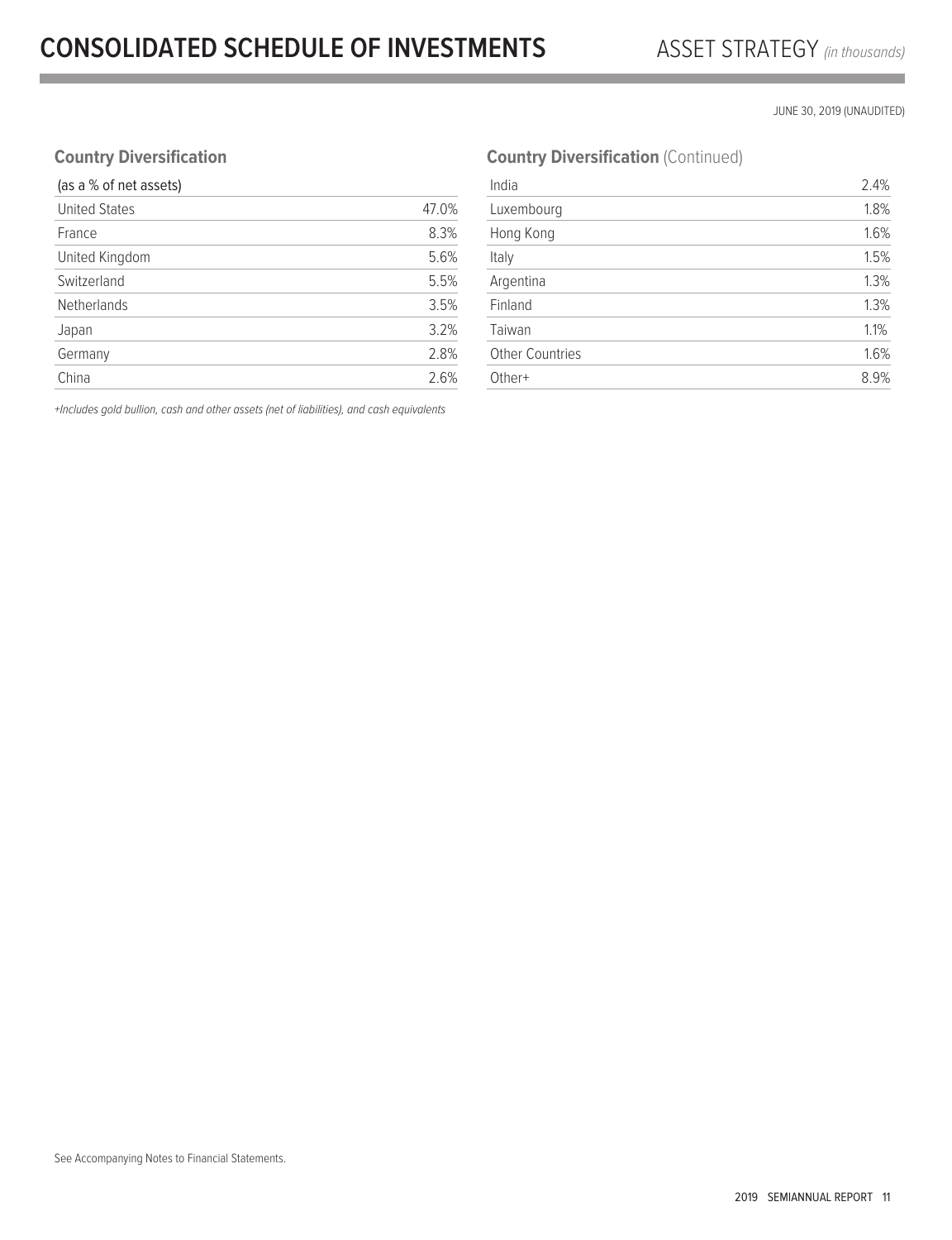#### **Asset Allocation**

| <b>Stocks</b>                                        | 61.7% |
|------------------------------------------------------|-------|
| Information Technology                               | 12.4% |
| <b>Financials</b>                                    | 9.7%  |
| Industrials                                          | 7.8%  |
| <b>Consumer Discretionary</b>                        | 6.9%  |
| <b>Health Care</b>                                   | 6.3%  |
| <b>Communication Services</b>                        | 5.2%  |
| Energy                                               | 5.0%  |
| <b>Consumer Staples</b>                              | 4.8%  |
| <b>Materials</b>                                     | 3.6%  |
| <b>Bonds</b>                                         | 35.9% |
| United States Government and Government Agency       |       |
| Obligations                                          | 23.5% |
| <b>Corporate Debt Securities</b>                     | 12.1% |
| Loans                                                | 0.3%  |
| Cash and Other Assets (Net of Liabilities), and Cash |       |
| Equivalents+                                         | 2.4%  |

#### **Top 10 Equity Holdings**

| Company                                  | Sector                        | Industry                         |
|------------------------------------------|-------------------------------|----------------------------------|
| Microsoft Corp.                          | Information Technology        | Systems Software                 |
| Union Pacific Corp.                      | Industrials                   | <b>Railroads</b>                 |
| Autodesk, Inc.                           | Information Technology        | <b>Application Software</b>      |
| PPG Industries, Inc.                     | <b>Materials</b>              | <b>Specialty Chemicals</b>       |
| General Mills, Inc.                      | <b>Consumer Staples</b>       | Packaged Foods & Meats           |
| Zimmer Holdings, Inc.                    | <b>Health Care</b>            | Health Care Equipment            |
| Las Vegas Sands, Inc.                    | <b>Consumer Discretionary</b> | Casinos & Gaming                 |
| QUALCOMM, Inc.                           | Information Technology        | Semiconductors                   |
| Blackstone Group L.P. (The)              | <b>Financials</b>             | Asset Management & Custody Banks |
| PNC Financial Services Group, Inc. (The) | <b>Financials</b>             | Regional Banks                   |

See your advisor or www.ivyinvestments.com for more information on the Portfolio's most recently published Top 10 Equity Holdings.

+ Cash equivalents are defined as highly liquid securities with maturities of less than three months. Cash equivalents may include U.S. Government Treasury bills, bank certificates of deposit, bankers' acceptances, corporate commercial paper and other money market instruments.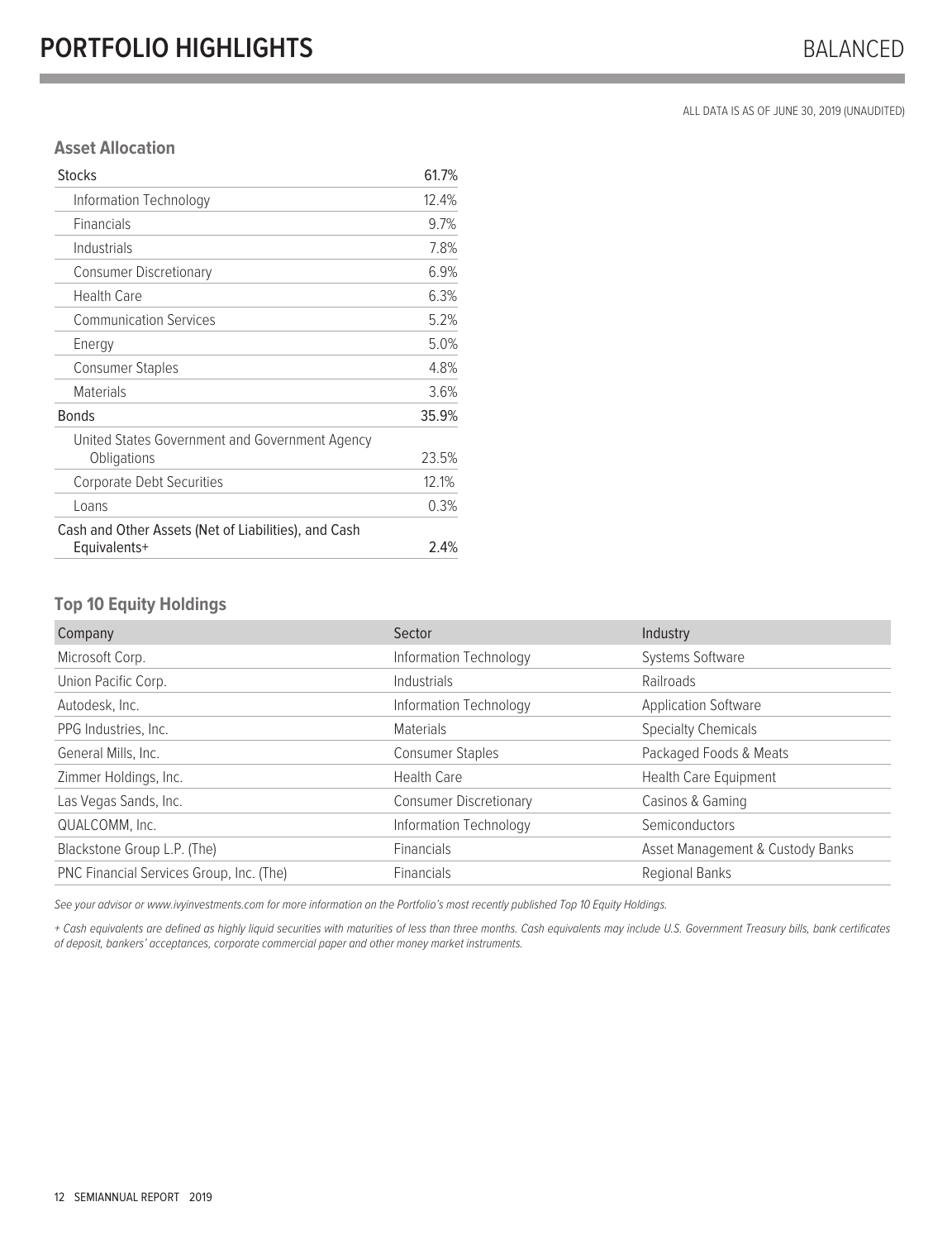# **SCHEDULE OF INVESTMENTS** BALANCED (in thousands)

#### JUNE 30, 2019 (UNAUDITED)

e e

| <b>COMMON STOCKS</b>                                                           | <b>Shares</b> | Value          |
|--------------------------------------------------------------------------------|---------------|----------------|
| <b>Communication Services</b>                                                  |               |                |
| Integrated Telecommunication Services - 1.2%<br>Verizon Communications, Inc.   | 65            | \$<br>3,733    |
| Interactive Home Entertainment - 1.3%<br>Electronic Arts, Inc. (A)             | 43            | 4.384          |
| Interactive Media & Services - 1.4%<br>Alphabet, Inc., Class A (A)             | 4             | 4,620          |
| Movies & Entertainment - 1.3%<br>Walt Disney Co. (The)                         | 31            | 4,309          |
| Total Communication Services - 5.2%                                            |               | 17,046         |
| <b>Consumer Discretionary</b>                                                  |               |                |
| Apparel, Accessories & Luxury Goods - 1.1%                                     | 112           | 3,564          |
| Casinos & Gaming - 1.7%<br>Las Vegas Sands, Inc.                               | 98            | 5,797          |
| General Merchandise Stores - 1.2%<br>Dollar General Corp.                      | 29            | 3,869          |
| Home Improvement Retail - 1.5%<br>Lowe's Co., Inc.                             | 48            | 4,847          |
| Restaurants - 1.4%<br>Domino's Pizza, Inc.                                     | 17            | 4,732          |
| Total Consumer Discretionary - 6.9%                                            |               | 22,809         |
| <b>Consumer Staples</b>                                                        |               |                |
| Distillers & Vintners - 1.4%<br>Constellation Brands, Inc.                     | 23            | 4,491          |
| Packaged Foods & Meats - 1.8%<br>General Mills, Inc.                           | 114           | 6,004          |
| Tobacco $-1.6%$<br>Philip Morris International, Inc.                           | 68            | 5,359          |
| Total Consumer Staples – 4.8%                                                  |               | 15,854         |
| Energy                                                                         |               |                |
| Integrated Oil & Gas - 2.7%<br>Chevron Corp.                                   | 33<br>73      | 4,121<br>4,637 |
|                                                                                |               | 8,758          |
| Oil & Gas Equipment & Services - 0.1%<br>Core Laboratories N.V. (B)            | 10            | 512            |
| Oil & Gas Exploration & Production - 0.7%<br>Cimarex Energy Co.                | 41            | 2,433          |
| Oil & Gas Storage & Transportation - 1.5%<br>Enterprise Products Partners L.P. | 174           | 5,015          |
| Total Energy - 5.0%                                                            |               | 16,718         |

| <b>COMMON STOCKS (Continued)</b>                                           | <b>Shares</b> | Value                   |
|----------------------------------------------------------------------------|---------------|-------------------------|
| Financials                                                                 |               |                         |
| Asset Management & Custody Banks - 1.7%<br>Blackstone Group L.P. (The)     | 125           | \$5,574                 |
| Diversified Banks - 2.2%<br>Northern Trust Corp.                           | 43<br>63      | 3,851<br>3,302<br>7,153 |
| Investment Banking & Brokerage - 1.3%<br>Goldman Sachs Group, Inc. (The)   | 21            | 4,382                   |
| Multi-Sector Holdings - 1.3%<br>Berkshire Hathaway, Inc.,<br>Class $B(A)$  | 20            | 4,181                   |
| Other Diversified Financial Services - 1.6%<br>JPMorgan Chase & Co.        | 47            | 5,273                   |
| Regional Banks - 1.6%<br>PNC Financial Services Group, Inc.                | 39            | 5,379                   |
| Total Financials - 9.7%                                                    |               | 31,942                  |
| <b>Health Care</b>                                                         |               |                         |
| Biotechnology - 0.7%<br>Biogen, Inc. $(A)$                                 | 10            | 2,358                   |
| Health Care Equipment - 2.9%<br>Zimmer Holdings, Inc.                      | 36<br>51      | 3,483<br>5,971          |
| Managed Health Care - 1.3%                                                 | 15            | 9,454<br>4,217          |
| Pharmaceuticals - 1.4%<br>Jazz Pharmaceuticals plc (A)                     | 20<br>41      | 2,874<br>1,768<br>4,642 |
| Total Health Care - 6.3%                                                   |               | 20,671                  |
| Industrials                                                                |               |                         |
| Aerospace & Defense - 1.6%<br>Boeing Co. (The) $\dots\dots\dots\dots\dots$ | 14            | 5,201                   |
| Agricultural & Farm Machinery - 1.2%<br>Deere & Co.                        | 23            | 3,872                   |
| Airlines - 0.8%<br>Delta Air Lines, Inc.                                   | 44            | 2,510                   |
| Electrical Components & Equipment - 1.4%<br>Emerson Electric Co.           | 68            | 4,522                   |
| Railroads - 1.8%<br>Union Pacific Corp.                                    | 36            | 6,083                   |

| <b>COMMON STOCKS (Continued)</b>                                                                        | <b>Shares</b>   | Value                             |
|---------------------------------------------------------------------------------------------------------|-----------------|-----------------------------------|
| Trucking $-1.0\%$<br>Knight Transportation, Inc.                                                        | 101             | \$<br>3,317                       |
| Total Industrials - 7.8%                                                                                |                 | 25,505                            |
| Information Technology                                                                                  |                 |                                   |
| Application Software - 1.8%<br>Autodesk, $Inc. (A) \ldots \ldots \ldots$                                | 37              | 6,070                             |
| Communications Equipment - 1.1%<br>Cisco Systems, Inc.                                                  | 64              | 3,522                             |
| Data Processing & Outsourced Services - 1.3%<br>Fiserv, Inc. $(A)(B)$                                   | 48              | 4,349                             |
| Electronic Manufacturing Services - 0.5%<br>IPG Photonics Corp. (A)                                     | 11              | 1,698                             |
| Semiconductors - 4.5%<br>Intel Corp.<br>Micron Technology, Inc. (A)<br>QUALCOMM, Inc.                   | 97<br>114<br>76 | 4,645<br>4,417<br>5,769<br>14,831 |
| Systems Software - 1.9%<br>Microsoft Corp.                                                              | 46              | 6,149                             |
| Technology Hardware, Storage & Peripherals - 1.3%<br>Apple, Inc.<br>.                                   | 21              | 4,230                             |
| Total Information Technology - 12.4%<br><b>Materials</b>                                                |                 | 40,849                            |
| Commodity Chemicals - 1.2%<br>LyondellBasell Industries N.V.,<br>Class A                                | 47              | 4,076                             |
| Industrial Gases - 0.5%                                                                                 |                 |                                   |
| Air Products and Chemicals,<br>Inc.                                                                     | 8               | 1,719                             |
| Specialty Chemicals - 1.9%<br>PPG Industries, Inc.                                                      | 52              | 6,011                             |
| Total Materials - 3.6%                                                                                  |                 | 11.806                            |
| TOTAL COMMON STOCKS - 61.7%<br>(Cost: \$182.039)                                                        |                 | \$203,200                         |
| <b>CORPORATE DEBT SECURITIES</b>                                                                        | Principal       |                                   |
| <b>Communication Services</b>                                                                           |                 |                                   |
| Cable & Satellite - 0.3%<br>Comcast Corp. (GTD by Comcast<br>Cable Communications and<br>NBCUniversal): |                 |                                   |
| $4.250\%$ , 10-15-30 $\dots$                                                                            | \$450           | 501                               |
| 4.700%, 10-15-48<br>.                                                                                   | 450             | 527                               |
|                                                                                                         |                 | 1,028                             |
| Total Communication Services - 0.3%                                                                     |                 | 1,028                             |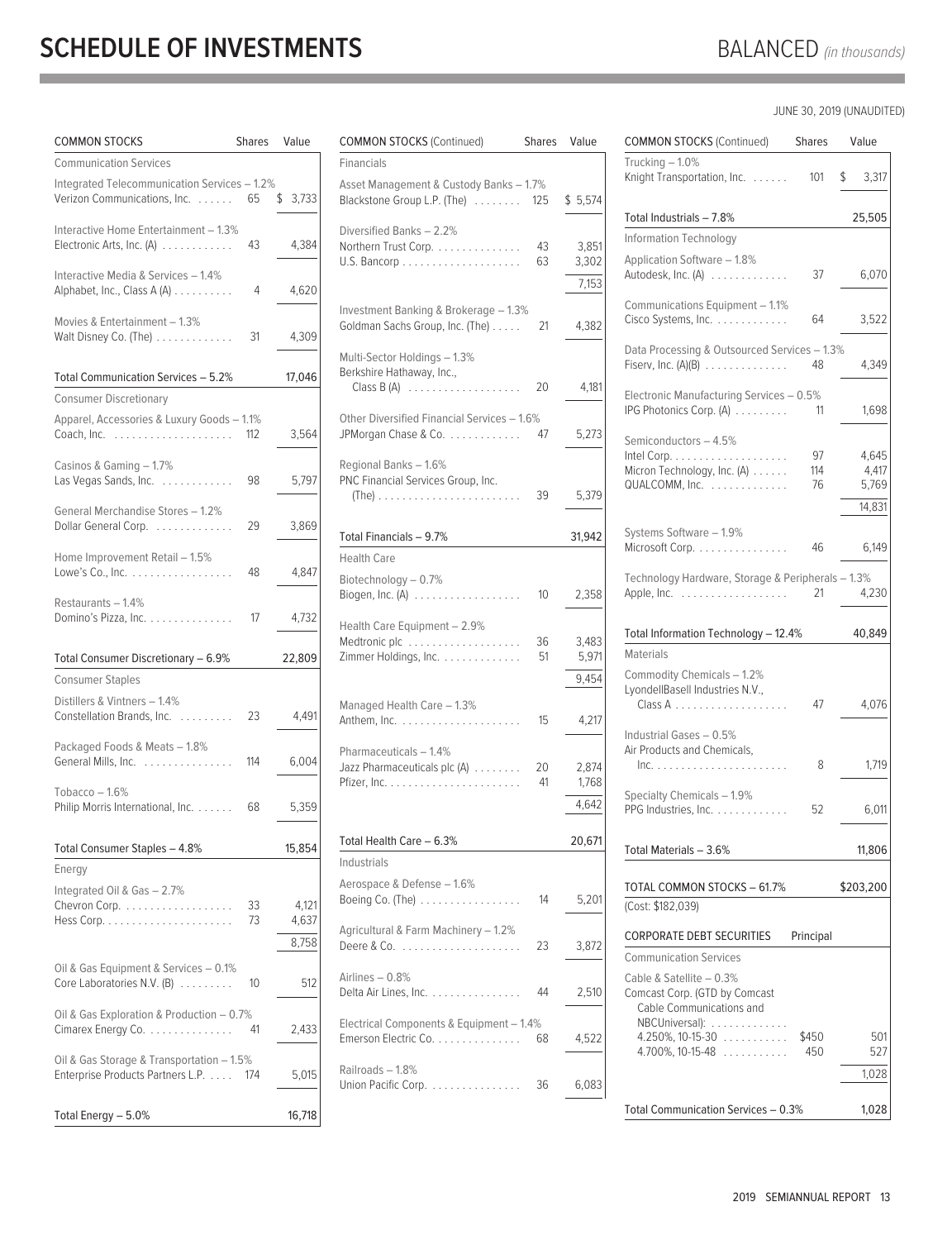٠

| <b>CORPORATE DEBT SECURITIES</b><br>(Continued)                                                      | Principal Value |            |
|------------------------------------------------------------------------------------------------------|-----------------|------------|
| <b>Consumer Discretionary</b>                                                                        |                 |            |
| Internet & Direct Marketing Retail - 0.3%<br>Amazon.com, Inc.,<br>$2.800\%$ , $8-22-24$<br>. \$1,000 |                 | \$1,029    |
| Total Consumer Discretionary - 0.3%                                                                  |                 | 1,029      |
| <b>Consumer Staples</b>                                                                              |                 |            |
| Distillers & Vintners - 0.1%                                                                         |                 |            |
| Bacardi Ltd.,<br>4.450%, 5-15-25 (C) $\ldots \ldots \ldots$                                          | 350             | 372        |
| Household Products - 0.8%<br>Colgate-Palmolive Co.,                                                  |                 |            |
| $3.700\%$ , $8-1-47$                                                                                 | 2,500           | 2,673      |
| Tobacco $-0.2%$<br>BAT International Finance plc,<br>$2.750\%$ , 6-15-20 (C) $\ldots \ldots \ldots$  | 600             | 602        |
|                                                                                                      |                 |            |
| Total Consumer Staples - 1.1%                                                                        |                 | 3,647      |
| Energy                                                                                               |                 |            |
| Oil & Gas Drilling $-0.8\%$<br>Nabors Industries Ltd., Convertible,                                  |                 |            |
| $0.750\%$ , 1-15-24                                                                                  | 3,600           | 2,571      |
| Oil & Gas Storage & Transportation - 0.6%                                                            |                 |            |
| Colorado Interstate Gas Co.,<br>4.150%, $8-15-26$ (C)<br>Williams Partners L.P.,                     | 800             | 827        |
| $3.600\%$ , $3-15-22$                                                                                | 1,000           | 1,026      |
|                                                                                                      |                 | 1,853      |
|                                                                                                      |                 |            |
| Total Energy - 1.4%                                                                                  |                 | 4,424      |
| Financials<br>Consumer Finance - 0.3%                                                                |                 |            |
| General Motors Financial Co., Inc.<br>(GTD by AmeriCredit Financial                                  |                 |            |
| Services, Inc.):<br>$3.450\%$ , 4-10-22<br>$3.700\%$ , 5-9-23                                        | 250<br>150      | 254<br>152 |
| Hyundai Capital America,<br>$2.550\%$ , 4-3-20 (C) $\ldots \ldots \ldots$                            | 500             | 499        |
|                                                                                                      |                 | 905        |
| Diversified Banks - 1.1%                                                                             |                 |            |
| DBS Group Holdings Ltd.,                                                                             |                 |            |
| $2.246\%$ , 7-16-19 (C)<br>HSBC Holdings plc,                                                        | 1,000           | 1,000      |
| 3.400%, 3-8-21<br>.                                                                                  | 625             | 634        |
| ING Bank N.V.,<br>$2.500\%$ , 10-1-19 (C) $\ldots \ldots \ldots$<br>Mizuho Bank Ltd.,                | 500             | 500        |
| $2.650\%$ , 9-25-19 (C)<br>U.S. Bancorp,                                                             | 1,300           | 1,301      |
| $3.100\%$ , 4-27-26                                                                                  | 400             | 409        |
|                                                                                                      |                 | 3,844      |

| <b>CORPORATE DEBT SECURITIES</b><br>(Continued)                                                                | Principal | Value        |
|----------------------------------------------------------------------------------------------------------------|-----------|--------------|
| Investment Banking & Brokerage - 0.9%<br>Credit Suisse Group Funding<br>(Guernsey) Ltd.,                       |           |              |
| $2.750\%$ , 3-26-20 \$<br>Goldman Sachs Group, Inc. (The):                                                     | 500       | 501<br>\$    |
| $2.905\%, 7-24-23 \dots \dots \dots$                                                                           | 2,000     | 2,018        |
| $5.700\%$ , 12-29-49                                                                                           | 245       | 245<br>2,764 |
|                                                                                                                |           |              |
| Life & Health Insurance $-0.6\%$<br>Northwestern Mutual Life Insurance<br>Co. (The),                           |           |              |
| $3.850\%$ , 9-30-47 (C)<br>Sumitomo Life Insurance Co.,                                                        | 1,000     | 1,028        |
| $4.000\%$ , 9-14-77 (B)(C)                                                                                     | 1,000     | 1,012        |
|                                                                                                                |           | 2,040        |
| Multi-Line Insurance - 0.1%                                                                                    |           |              |
| Aon plc (GTD by Aon Corp.),<br>$2.800\%$ , 3-15-21                                                             | 500       | 503          |
|                                                                                                                |           |              |
| Other Diversified Financial Services - 0.7%                                                                    |           |              |
| Citigroup, Inc.:<br>$5.950\%$ , 12-29-49 $\dots\dots\dots\dots$                                                | 150       | 154          |
| 6.250%, 12-29-49<br>.                                                                                          | 750       | 824          |
| JPMorgan Chase & Co.:<br>$5.000\%$ , 12-29-49                                                                  | 750       | 748          |
| $5.300\%$ , 11-1-65                                                                                            | 250       | 253          |
| JPMorgan Chase & Co. (3-Month U.S.<br>LIBOR plus 347 bps),                                                     |           |              |
| 6.053%, 4-29-49 (D) $\ldots \ldots \ldots$                                                                     | 285       | 284          |
|                                                                                                                |           | 2,263        |
| Property & Casualty Insurance - 0.1%<br>Berkshire Hathaway Finance Corp.<br>(GTD by Berkshire Hathaway, Inc.), |           |              |
| $2.200\%$ , $3-15-21$                                                                                          | 200       | 201          |
| Regional Banks - 0.3%<br>PNC Bank N.A.,                                                                        |           |              |
| 3.250%, 6-1-25<br>.<br>SunTrust Banks, Inc.,                                                                   | 600       | 622          |
| 5.625%, 12-29-49<br>.                                                                                          | 400       | 402          |
|                                                                                                                |           | 1,024        |
| Total Financials - 4.1%                                                                                        |           | 13,544       |
| <b>Health Care</b>                                                                                             |           |              |
| Biotechnology - 0.3%                                                                                           |           |              |
| Amgen, Inc.,<br>$2.125\%$ , 5-1-20<br>.                                                                        | 1,000     | 997          |
| Health Care Equipment - 0.1%                                                                                   |           |              |
| Zimmer Holdings, Inc.,<br>2.700%, 4-1-20<br>1.1.1.1.1.1.                                                       | 350       | 350          |
| Health Care Services - 0.2%                                                                                    |           |              |
| Quest Diagnostics, Inc.,                                                                                       |           |              |
| 3.450%, 6-1-26<br>.                                                                                            | 773       | 792          |

| <b>CORPORATE DEBT SECURITIES</b><br>(Continued)                                                                                                 | Principal | Value          |  |
|-------------------------------------------------------------------------------------------------------------------------------------------------|-----------|----------------|--|
| Health Care Supplies - 0.3%<br>Shire Acquisitions Investments Ireland<br>Designated Activity Co.,<br>$2.875\%$ , 9-23-23                        | \$1,000   | \$1,009        |  |
| Pharmaceuticals - 0.9%<br>Celgene Corp.,<br>$3.450\%$ , 11-15-27                                                                                | 500       | 521            |  |
| Forest Laboratories, Inc.,<br>5.000%, 12-15-21 (C) $\ldots \ldots \ldots$                                                                       | 1,258     | 1,315          |  |
| Johnson & Johnson,<br>$3.400\%$ , 1-15-38                                                                                                       | 1,000     | 1,041          |  |
|                                                                                                                                                 |           | 2,877          |  |
| Total Health Care - 1.8%                                                                                                                        |           | 6,025          |  |
| Industrials                                                                                                                                     |           |                |  |
| Aerospace & Defense - 0.8%<br>Huntington Ingalls Industries, Inc.,<br>$3.483\%$ , 12-1-27<br>Northrop Grumman Corp.,                            | 1,000     | 1,016          |  |
| $3.250\%$ , 1-15-28                                                                                                                             | 1,500     | 1,539<br>2,555 |  |
| Airlines - 0.1%<br>Southwest Airlines Co.,<br>$2.650\%$ , 11-5-20 $\dots\dots\dots\dots\dots$                                                   | 375       | 376            |  |
| Environmental & Facilities Services - 0.3%<br>Waste Management, Inc. (GTD by<br>Waste Management Holdings,<br>$Inc.$ ),<br>$3.150\%$ , 11-15-27 | 1,000     | 1,032          |  |
| Railroads - 0.1%<br>Kansas City Southern de Mexico S.A.<br>de C.V                                                                               |           |                |  |
| $2.350\%$ , 5-15-20                                                                                                                             | 291       | 290            |  |
| Total Industrials - 1.3%                                                                                                                        |           | 4,253          |  |
| Information Technology                                                                                                                          |           |                |  |
| Electronic Equipment & Instruments - 0.2%<br>Keysight Technologies, Inc.,                                                                       |           |                |  |
| $4.600\%$ , $4-6-27$                                                                                                                            | 500       | 534            |  |
| Technology Hardware, Storage & Peripherals - 0.3%                                                                                               |           |                |  |
| Apple, Inc.,<br>$3.200\%$ , 5-11-27 $\dots$<br>.                                                                                                | 1,000     | 1,042          |  |
| Total Information Technology - 0.5%                                                                                                             |           | 1,576          |  |
| <b>Materials</b>                                                                                                                                |           |                |  |
| Diversified Metals & Mining - 0.2%                                                                                                              |           |                |  |
| Anglo American plc,<br>4.125%, 4-15-21 (C)                                                                                                      | 500       | 512            |  |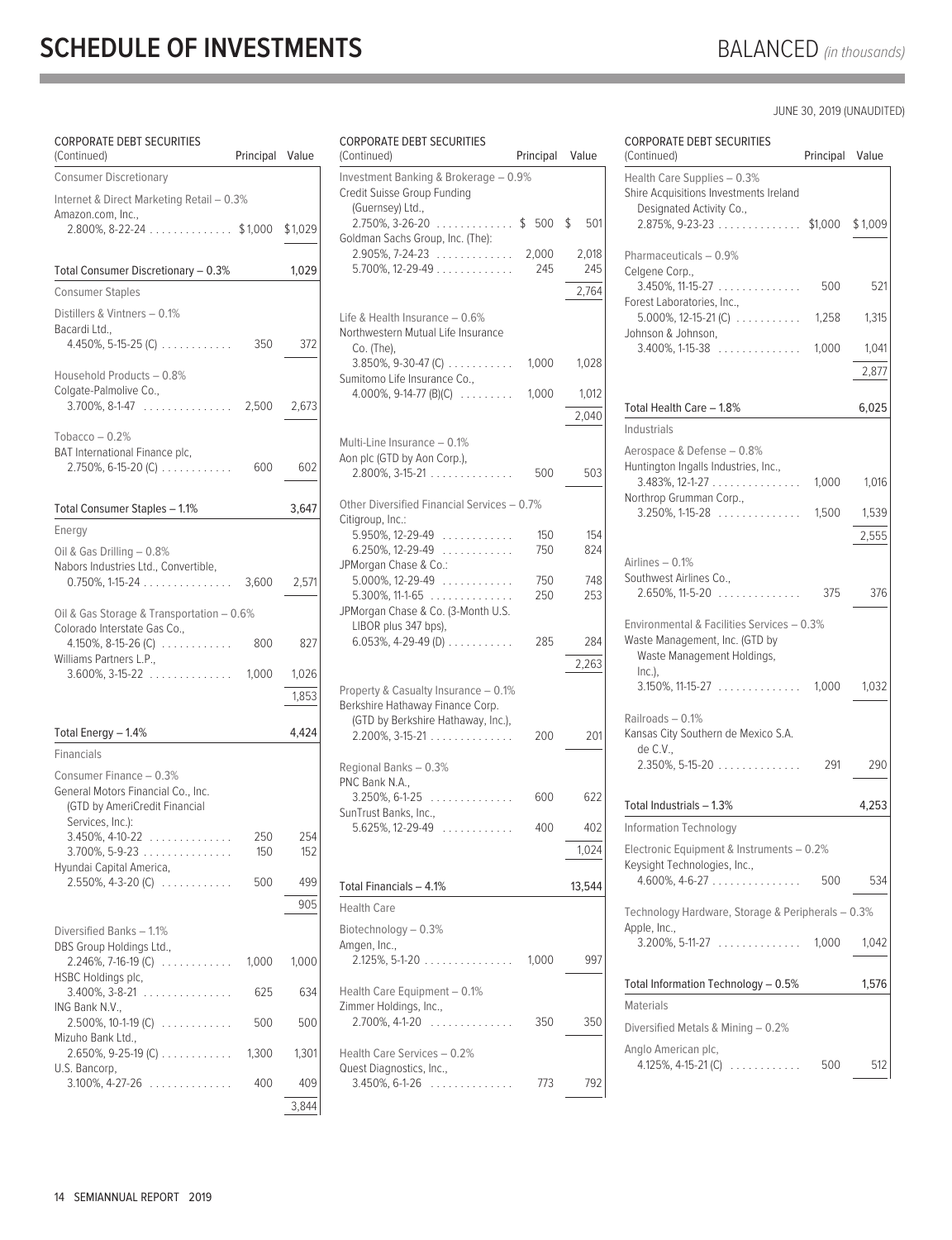a sa salawan na kata

| <b>CORPORATE DEBT SECURITIES</b><br>(Continued)                                                                          | Principal  | Value        |
|--------------------------------------------------------------------------------------------------------------------------|------------|--------------|
| Specialty Chemicals - 0.3%<br>Ecolab, Inc.,                                                                              |            |              |
| $3.250\%$ , 12-1-27                                                                                                      | \$1,000    | \$<br>1,041  |
| Total Materials - 0.5%                                                                                                   |            | 1,553        |
| <b>Real Estate</b>                                                                                                       |            |              |
| Specialized REITs - 0.4%<br>American Tower Corp.,                                                                        |            |              |
| $2.250\%$ , 1-15-22 $\dots$<br>Crown Castle International Corp.,                                                         | 1,200      | 1,194        |
| $5.250\%$ , 1-15-23 $\dots$<br>$\ldots$ .                                                                                | 200        | 218<br>1,412 |
| Total Real Estate - 0.4%                                                                                                 |            | 1,412        |
| Utilities                                                                                                                |            |              |
| Electric Utilities - 0.4%<br>Duke Energy Corp.,<br>$3.150\%$ , $8-15-27$                                                 | 500        | 507          |
| Entergy Texas, Inc.,<br>$2.550\%$ , 6-1-21                                                                               | 300        | 299          |
| Exelon Corp.,<br>$2.450\%$ , 4-15-21                                                                                     | 400        | 400          |
|                                                                                                                          |            | 1,206        |
| Total Utilities - 0.4%                                                                                                   |            | 1,206        |
| TOTAL CORPORATE DEBT<br>SECURITIES - 12.1%                                                                               |            | \$39,697     |
| (Cost: \$39,291)                                                                                                         |            |              |
| LOANS (D)                                                                                                                |            |              |
| Industrials                                                                                                              |            |              |
| Industrial Machinery - 0.3%<br>Dynacast International LLC (ICE<br>LIBOR plus 850 bps),                                   |            |              |
| 10.830%, 1-30-23                                                                                                         | 1,100      | 1,078        |
| Total Industrials - 0.3%                                                                                                 |            | 1,078        |
| TOTAL LOANS - 0.3%                                                                                                       |            | \$<br>1,078  |
| (Cost: \$1,088)                                                                                                          |            |              |
| UNITED STATES GOVERNMENT<br><b>AGENCY OBLIGATIONS</b>                                                                    |            |              |
| Mortgage-Backed Obligations-1.2%<br>Federal Home Loan Mortgage Corp.<br><b>Fixed Rate Participation</b><br>Certificates: |            |              |
| 4.500%, 6-1-44<br>.<br>3.000%, 6-15-45<br>.                                                                              | 590<br>783 | 635<br>810   |
| Federal National Mortgage<br><b>Association Fixed Rate Pass-</b>                                                         |            |              |
| Through Certificates:<br>$6.500\%$ , 10-1-28<br>$6.500\%$ , 2-1-29                                                       | 60<br>30   | 65<br>33     |

| UNITED STATES GOVERNMENT<br><b>AGENCY OBLIGATIONS (Continued)</b>                                                                                                                                                                                                                                                                                                                                                                                                           | Principal                                                                                                                                           | Value                                                                                                                                               |
|-----------------------------------------------------------------------------------------------------------------------------------------------------------------------------------------------------------------------------------------------------------------------------------------------------------------------------------------------------------------------------------------------------------------------------------------------------------------------------|-----------------------------------------------------------------------------------------------------------------------------------------------------|-----------------------------------------------------------------------------------------------------------------------------------------------------|
| Mortgage-Backed Obligations (Continued)<br>$3.500\%$ , 6-25-29<br>7.500%, 4-1-31<br>.<br>7.000%, 7-1-31<br>7.000%, 9-1-31<br>.<br>6.500%, 2-1-32<br>.<br>7.000%, 2-1-32<br>.<br>7.000%, 3-1-32<br>.<br>7.000%, 7-1-32<br>.<br>$5.500\%$ , 5-1-33<br>5.500%, 6-1-33<br>.<br>$4.500\%$ , 11-1-43<br>$3.000\%$ , 10-25-46<br>U.S. Department of Veterans Affairs,<br>Guaranteed REMIC Pass-Through<br>Certificates, Vendee Mortgage<br>Trust 1997-A, Class 3-A,                | \$<br>481<br>28<br>36<br>70<br>149<br>103<br>35<br>71<br>35<br>35<br>493<br>809                                                                     | \$<br>508<br>31<br>42<br>80<br>172<br>119<br>41<br>81<br>38<br>39<br>537<br>834                                                                     |
| 8.293%, 12-15-26<br>.                                                                                                                                                                                                                                                                                                                                                                                                                                                       | 28                                                                                                                                                  | 31<br>4,096                                                                                                                                         |
| TOTAL UNITED STATES GOVERNMENT<br><b>AGENCY OBLIGATIONS - 1.2%</b>                                                                                                                                                                                                                                                                                                                                                                                                          |                                                                                                                                                     | \$4,096                                                                                                                                             |
| (Cost: \$4,054)<br>UNITED STATES GOVERNMENT<br><b>OBLIGATIONS</b>                                                                                                                                                                                                                                                                                                                                                                                                           |                                                                                                                                                     |                                                                                                                                                     |
| Treasury Inflation Protected Obligations - 3.6%                                                                                                                                                                                                                                                                                                                                                                                                                             |                                                                                                                                                     |                                                                                                                                                     |
| U.S. Treasury Notes:<br>$0.125\%$ , 7-15-26 $\dots\dots\dots\dots\dots$<br>2.125%, 2-15-40<br>.<br>1.000%, 2-15-46<br>.                                                                                                                                                                                                                                                                                                                                                     | 4,264<br>3,783<br>2,588                                                                                                                             | 4,235<br>4,843<br>2,713<br>11,791                                                                                                                   |
| Treasury Obligations - 18.7%<br>U.S. Treasury Bonds:<br>$2.250\%$ , 11-15-25<br>$3.500\%$ , 2-15-39<br>$3.875\%$ , $8-15-40$<br>$3.750\%$ , $8-15-41$<br>$3.000\%$ , 2-15-48<br>$3.000\%$ , 8-15-48<br>$3.000\%$ , 2-15-49<br>U.S. Treasury Notes:                                                                                                                                                                                                                          | 3,240<br>4,000<br>225<br>650<br>250<br>3,060<br>1,750                                                                                               | 3,316<br>4,747<br>281<br>798<br>273<br>3,351<br>1,919                                                                                               |
| 2.625%, 8-31-20<br>2.875%, 10-31-20<br>2.750%, 11-30-20<br>2.250%, 2-15-21<br>a su su su su su su<br>2.875%, 10-15-21<br>.<br>2.875%, 11-15-21<br>1.875%, 4-30-22<br>.<br>$\ldots$<br>2.000%, 7-31-22<br>.<br>1.875%, 10-31-22<br>.<br>2.000%, 10-31-22<br>.<br>2.125%, 12-31-22<br>2.875%, 9-30-23<br>.<br>2.875%, 10-31-23<br>.<br>2.750%, 11-15-23<br>.<br>2.125%, 9-30-24<br>.<br>2.250%, 10-31-24<br>.<br>2.500%, 1-31-25<br>.<br>2.875%, 4-30-25<br>$\mathbb{R}$<br>. | 1,250<br>1,320<br>750<br>4,837<br>11,195<br>750<br>200<br>1,045<br>1,000<br>480<br>6,300<br>2,000<br>600<br>500<br>1,000<br>3,635<br>1,250<br>1,000 | 1,260<br>1,337<br>759<br>4,869<br>11,476<br>770<br>201<br>1,053<br>1,005<br>484<br>6,384<br>2,092<br>628<br>521<br>1,016<br>3,718<br>1,296<br>1,058 |

| <b>OBLIGATIONS (Continued)</b>                                                                                                                                                                                                | Principal                                                    | Value                                                                  |
|-------------------------------------------------------------------------------------------------------------------------------------------------------------------------------------------------------------------------------|--------------------------------------------------------------|------------------------------------------------------------------------|
| Treasury Obligations (Continued)<br>$2.875\%$ , 5-31-25<br>$3.000\%$ , 9-30-25<br>$2.625\%$ , 12-31-25<br>$2.375\%$ , 5-15-27<br>2.750%, 2-15-28<br>.<br>$2.875\%$ , 5-15-28<br>$2.875\%$ , $8-15-28$<br>$3.125\%$ , 11-15-28 | \$<br>900<br>900<br>800<br>340<br>250<br>575<br>1,987<br>700 | \$<br>952<br>961<br>837<br>351<br>266<br>617<br>2,134<br>767<br>61,497 |
| TOTAL UNITED STATES GOVERNMENT<br>OBLIGATIONS - 22.3%                                                                                                                                                                         |                                                              | \$73,288                                                               |
| (Cost: \$70,269)                                                                                                                                                                                                              |                                                              |                                                                        |
| <b>SHORT-TERM SECURITIES</b>                                                                                                                                                                                                  |                                                              |                                                                        |
| Commercial Paper (E) - 1.1%<br>Walgreens Boots Alliance, Inc.,<br>$2.531\%$ , 7-1-19<br>Master Note - 1.0%<br>Toyota Motor Credit Corp. (1-Month                                                                              | 3,604                                                        | 3,603                                                                  |
| U.S. LIBOR plus 15 bps),<br>$2.620\%$ , 7-5-19 (F) $\ldots \ldots \ldots$                                                                                                                                                     | 3,284                                                        | 3,284                                                                  |
|                                                                                                                                                                                                                               | <b>Shares</b>                                                |                                                                        |
| Money Market Funds - 0.2%<br>Dreyfus Institutional Preferred<br>Government Money Market Fund<br>- Institutional Shares,                                                                                                       |                                                              |                                                                        |
| $2.360\%$ , (G)(H)                                                                                                                                                                                                            | 671                                                          | 671                                                                    |
|                                                                                                                                                                                                                               |                                                              | 7,558                                                                  |
| TOTAL SHORT-TERM SECURITIES - 2.3%                                                                                                                                                                                            |                                                              | \$                                                                     |
| (Cost: \$7,559)                                                                                                                                                                                                               |                                                              |                                                                        |
| TOTAL INVESTMENT SECURITIES - 99.9%                                                                                                                                                                                           |                                                              |                                                                        |
| (Cost: \$304,300)                                                                                                                                                                                                             |                                                              |                                                                        |
| CASH AND OTHER ASSETS, NET OF<br>LIABILITIES - 0.1%                                                                                                                                                                           |                                                              | \$328,917<br>193                                                       |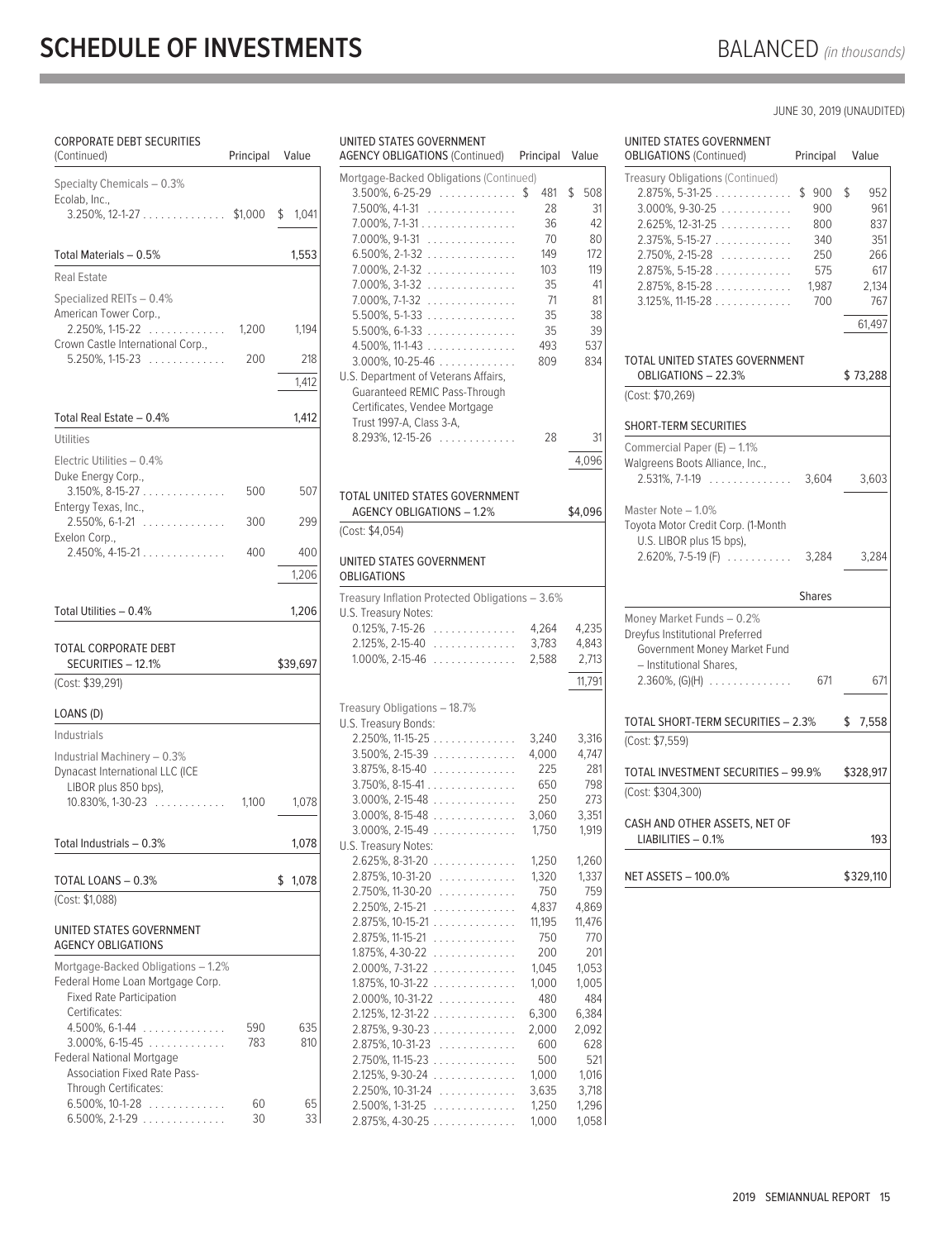Notes to Schedule of Investments

(A)No dividends were paid during the preceding 12 months.

(B)All or a portion of securities with an aggregate value of \$4,554 are on loan.

(C)Securities were purchased pursuant to an exemption from registration available under Rule 144A under the Securities Act of 1933 and may only be resold in transactions exempt from registration, normally to qualified institutional buyers. At June 30, 2019 the total value of these securities amounted to \$8,968 or 2.7% of net assets.

(D)Variable rate security. Interest rate disclosed is that which is in effect at June 30, 2019. Description of the reference rate and spread, if applicable, are included in the security description.

(E)Rate shown is the yield to maturity at June 30, 2019.

(F)Variable rate security. Interest rate disclosed is that which is in effect at June 30, 2019. Date shown represents the date that the variable rate resets. Description of the reference rate and spread, if applicable, are included in the security description.

(G)Investment made with cash collateral received from securities on loan.

(H)Rate shown is the annualized 7-day yield at June 30, 2019.

The following table is a summary of the valuation of the Portfolio's investments by the fair value hierarchy levels as of June 30, 2019. See Note 3 to the Financial Statements for further information regarding fair value measurement.

|                                                                                                                                                                                                                                |     | avel 2 | ? امµم ا |
|--------------------------------------------------------------------------------------------------------------------------------------------------------------------------------------------------------------------------------|-----|--------|----------|
| Assets                                                                                                                                                                                                                         |     |        |          |
| Investments in Securities                                                                                                                                                                                                      |     |        |          |
|                                                                                                                                                                                                                                |     |        |          |
|                                                                                                                                                                                                                                |     |        |          |
| Loans                                                                                                                                                                                                                          |     | .078   |          |
| United States Government Agency Obligations (all accordinations) and the control of the Control of Agency Obligations (all according to the control of the Control of the Control of the Control of the Control of the Control |     |        |          |
|                                                                                                                                                                                                                                |     | 3 288  |          |
|                                                                                                                                                                                                                                | 671 |        |          |
|                                                                                                                                                                                                                                |     |        |          |

During the period ended June 30, 2019, securities totaling \$1,023 were transferred from Level 3 to Level 2 due to increased availability of observable market data due to increased market activity or information for these securities.

The following acronyms are used throughout this schedule:

GTD = Guaranteed ICE = Intercontinental Exchange LIBOR = London Interbank Offered Rate REMIC = Real Estate Mortgage Investment Conduit REIT = Real Estate Investment Trust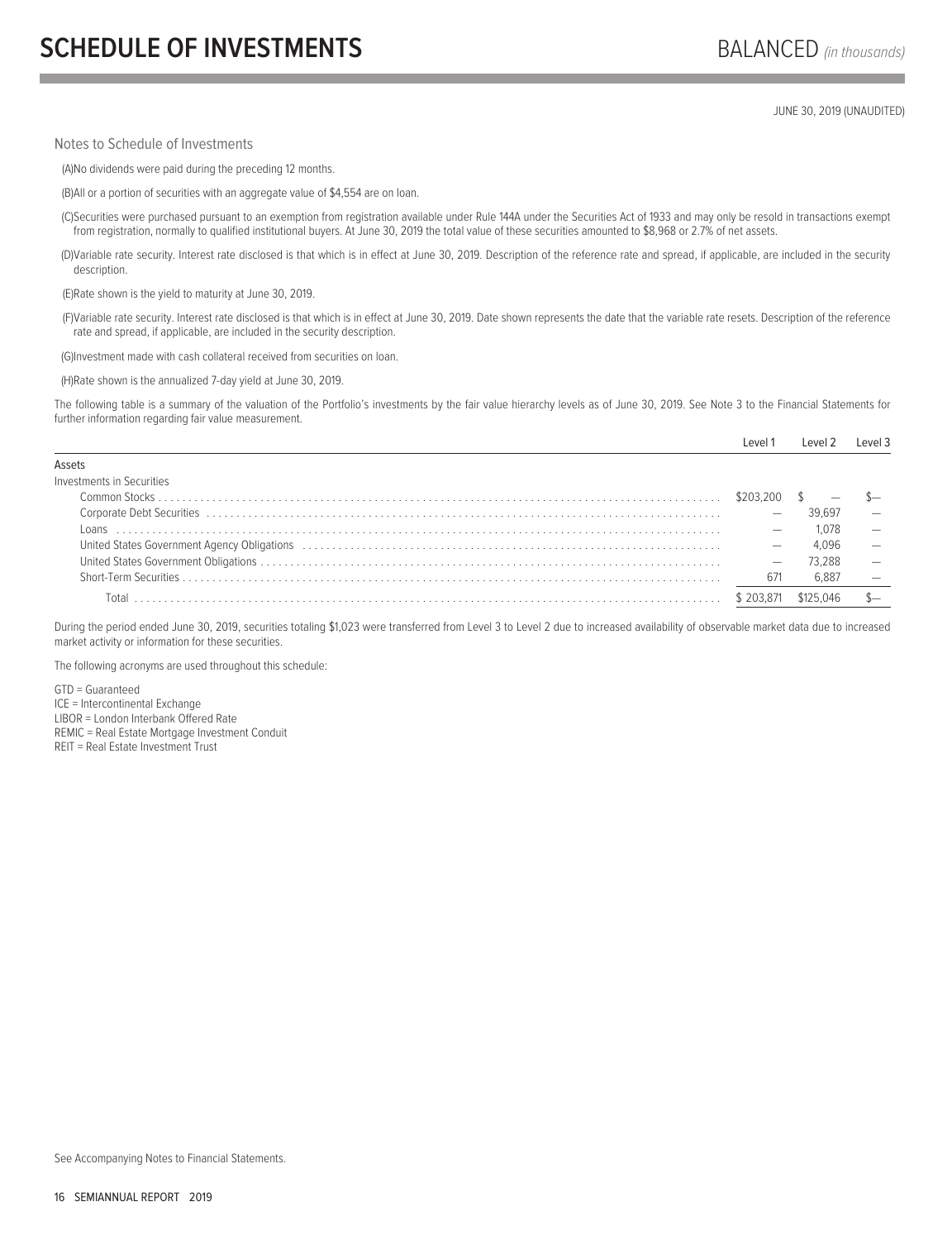#### **Asset Allocation**

| <b>Stocks</b>                                                        | 97.9%   |  |
|----------------------------------------------------------------------|---------|--|
| Energy                                                               | 921%    |  |
| Information Technology                                               | 3.3%    |  |
| Industrials                                                          | 2.5%    |  |
| Liabilities (Net of Cash and Other Assets), and Cash<br>Equivalents+ | $2.1\%$ |  |

#### **Country Weightings**

| North America                                        | 91.8%   |
|------------------------------------------------------|---------|
| <b>United States</b>                                 | 89.6%   |
| Other North America                                  | $2.2\%$ |
| Europe                                               | 6.1%    |
| Liabilities (Net of Cash and Other Assets), and Cash |         |
| Equivalents+                                         | $2.1\%$ |

### **Top 10 Equity Holdings**

| Company                       | Country              | Sector                 | Industry                              |
|-------------------------------|----------------------|------------------------|---------------------------------------|
| Concho Resources, Inc.        | United States        | Energy                 | Oil & Gas Exploration & Production    |
| Pioneer Natural Resources Co. | <b>United States</b> | Energy                 | Oil & Gas Exploration & Production    |
| Continental Resources, Inc.   | United States        | Energy                 | Oil & Gas Exploration & Production    |
| Diamondback Energy, Inc.      | United States        | Energy                 | Oil & Gas Exploration & Production    |
| Valero Energy Corp.           | <b>United States</b> | Energy                 | Oil & Gas Refining & Marketing        |
| Phillips 66                   | <b>United States</b> | Energy                 | Oil & Gas Refining & Marketing        |
| EOG Resources, Inc.           | <b>United States</b> | Energy                 | Oil & Gas Exploration & Production    |
| Marathon Petroleum Corp.      | United States        | Energy                 | Oil & Gas Refining & Marketing        |
| Parsley Energy, Inc., Class A | <b>United States</b> | Energy                 | Oil & Gas Exploration & Production    |
| Wright Express Corp.          | <b>United States</b> | Information Technology | Data Processing & Outsourced Services |

See your advisor or www.ivyinvestments.com for more information on the Portfolio's most recently published Top 10 Equity Holdings.

+Cash equivalents are defined as highly liquid securities with maturities of less than three months. Cash equivalents may include U.S. Government Treasury bills, bank certificates of deposit, bankers' acceptances, corporate commercial paper and other money market instruments.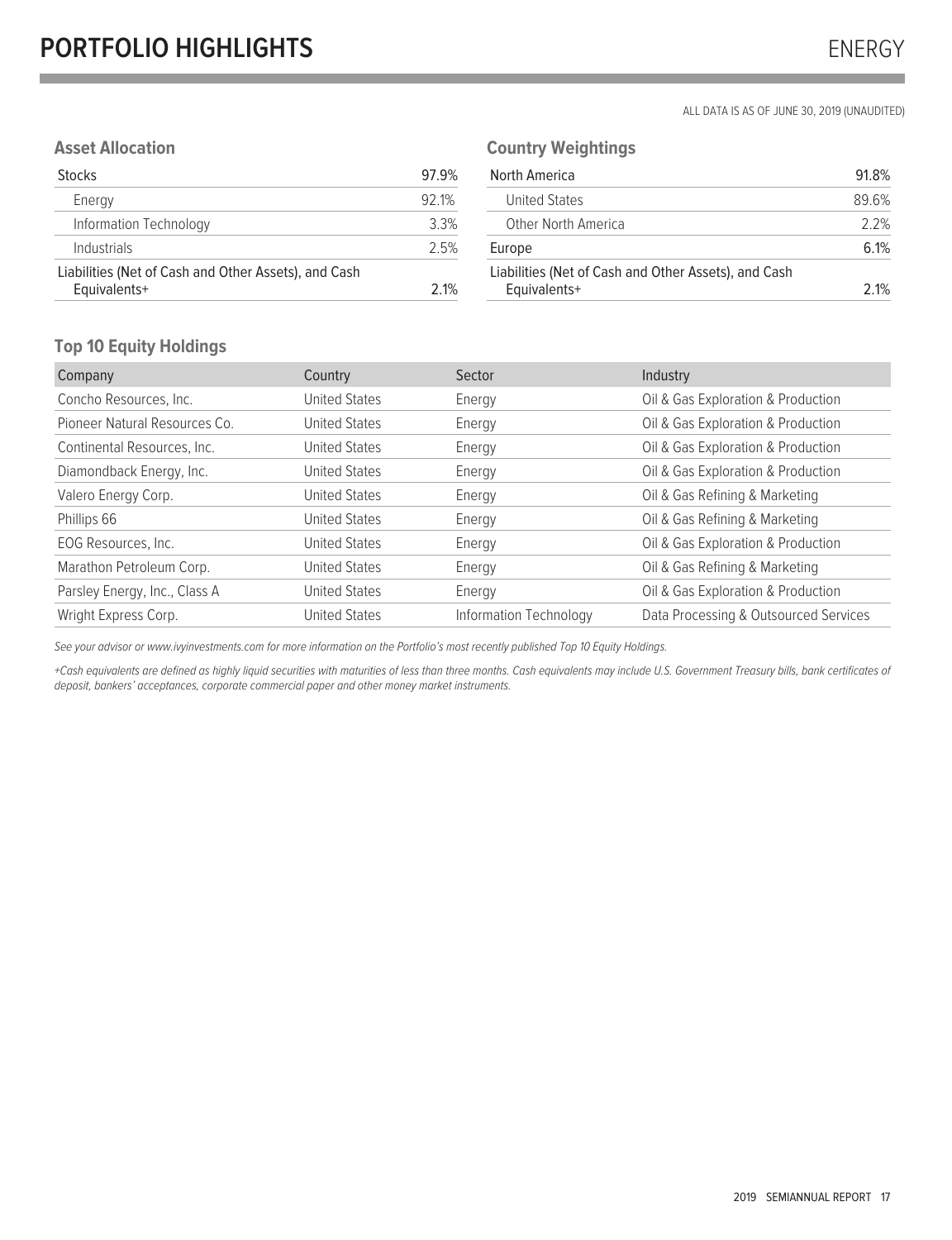### **SCHEDULE OF INVESTMENTS** ENERGY (in thousands)

JUNE 30, 2019 (UNAUDITED)

| <b>COMMON STOCKS</b>                                                              | <b>Shares</b> | Value            |
|-----------------------------------------------------------------------------------|---------------|------------------|
| Energy                                                                            |               |                  |
| Integrated Oil & Gas - 4.1%<br>Chevron Corp.<br>Suncor Energy, Inc.               | 7<br>30       | \$<br>815<br>944 |
|                                                                                   |               | 1,759            |
| Oil & Gas Drilling - 4.3%<br>Patterson-UTI Energy, Inc.<br>Transocean, Inc. $(A)$ | 83<br>139     | 952<br>891       |
|                                                                                   |               | 1,843            |
|                                                                                   |               |                  |
| Oil & Gas Equipment & Services - 27.6%                                            |               |                  |
| Baker Hughes, Inc.<br>C&J Energy Services, Inc. (A)                               | 43<br>41      | 1,047<br>486     |
| Cactus, Inc., Class A (A)                                                         | 41            | 1,362            |
| Core Laboratories N.V. (B)                                                        | 11            | 572              |
| Dril-Quip, Inc. $(A)$                                                             | 26            | 1,245            |
| FMC Technologies, Inc.                                                            | 44            | 1,130            |
| Frank's International N.V. (A)                                                    | 85            | 463              |
| FTS International, Inc. (A)                                                       | 63            | 352              |
|                                                                                   | 46            | 1,036            |
| Helix Energy Solutions Group,                                                     | 89            | 765              |
| Liberty Oilfield Services, Inc.,                                                  |               |                  |
| Class A $(B)$<br>National Oilwell Varco, Inc.                                     | 34<br>17      | 550<br>373       |
| ProPetro Holding Corp. (A)                                                        | 53            | 1,088            |
| Schlumberger Ltd.                                                                 | 32            | 1,278            |
|                                                                                   |               | 11,747           |
|                                                                                   |               |                  |
| Oil & Gas Exploration & Production - 37.4%                                        |               |                  |
| Centennial Resource Development,                                                  |               |                  |
| Inc., Class A $(A)$<br>Concho Resources, Inc.                                     | 45<br>22      | 344<br>2,307     |
| Continental Resources, Inc. (A)                                                   | 44            | 1,835            |
| Diamondback Energy, Inc.                                                          | 16            | 1,782            |
| EOG Resources, Inc.                                                               | 17            | 1,537            |
| Marathon Oil Corp.                                                                | 83            | 1,173            |
| Oasis Petroleum LLC (A)                                                           | 129           | 730              |
| Parsley Energy, Inc.,                                                             |               |                  |
| Class A $(A)$                                                                     | 75            | 1,430            |
| Pioneer Natural Resources Co.<br>Viper Energy Partners L.P.                       | 12<br>28      | 1,854<br>849     |
| Whiting Petroleum Corp. (A)(B)                                                    | 40            | 740              |
| WPX Energy, Inc. $(A)$                                                            | 119           | 1,371            |
|                                                                                   |               |                  |
|                                                                                   |               | 15,952           |
| Oil & Gas Refining & Marketing - 13.4%                                            |               |                  |
| Marathon Petroleum Corp.                                                          | 26            | 1.439            |
| PBF Energy, Inc., Class A                                                         | 30            | 942              |
|                                                                                   | 17            | 1,627            |
| Valero Energy Corp.                                                               | 20            | 1,682            |
|                                                                                   |               | 5,690            |
| Oil & Gas Storage & Transportation - 5.3%                                         |               |                  |
| Energy Transfer L.P.                                                              | 24            | 332              |
| Enterprise Products Partners L.P.                                                 | 32            | 931              |
|                                                                                   | 8             | 273              |
| Rattler Midstream L.P. (A)                                                        | 37            | 716              |
|                                                                                   |               | 2,252            |
|                                                                                   |               |                  |
| Total Energy - 92.1%                                                              |               | 39,243           |

| <b>COMMON STOCKS (Continued)</b>                                                                                                              | <b>Shares</b> | Value       |
|-----------------------------------------------------------------------------------------------------------------------------------------------|---------------|-------------|
| Industrials                                                                                                                                   |               |             |
| Industrial Machinery - 2.5%<br>Apergy Corp. (A)                                                                                               | 32            | \$1,066     |
| Total Industrials - 2.5%                                                                                                                      |               | 1,066       |
| Information Technology                                                                                                                        |               |             |
| Data Processing & Outsourced Services - 3.3%<br>Wright Express Corp. (A)                                                                      | 7             | 1,425       |
| Total Information Technology - 3.3%                                                                                                           |               | 1,425       |
| TOTAL COMMON STOCKS - 97.9%                                                                                                                   |               | \$41,734    |
| (Cost: \$57,551)                                                                                                                              |               |             |
| SHORT-TERM SECURITIES                                                                                                                         | Principal     |             |
| Master Note - 1.2%<br>Toyota Motor Credit Corp. (1-Month<br>U.S. LIBOR plus 15 bps),<br>$2.620\%$ , 7-5-19 (C)                                | \$517         | 517         |
|                                                                                                                                               | <b>Shares</b> |             |
| Money Market Funds - 2.8%<br>Dreyfus Institutional Preferred<br>Government Money Market Fund<br>- Institutional Shares,<br>$2.360\%$ , (D)(E) | 1,185         | 1,185       |
| TOTAL SHORT-TERM SECURITIES - 4.0%                                                                                                            |               | \$<br>1,702 |
| (Cost: \$1,702)                                                                                                                               |               |             |
| TOTAL INVESTMENT SECURITIES - 101.9%                                                                                                          |               | \$43,436    |
| (Cost: \$59,253)                                                                                                                              |               |             |
| LIABILITIES, NET OF CASH AND OTHER<br>$ASSETS - (1.9)$ %                                                                                      |               | (810)       |
| <b>NET ASSETS - 100.0%</b>                                                                                                                    |               | \$42,626    |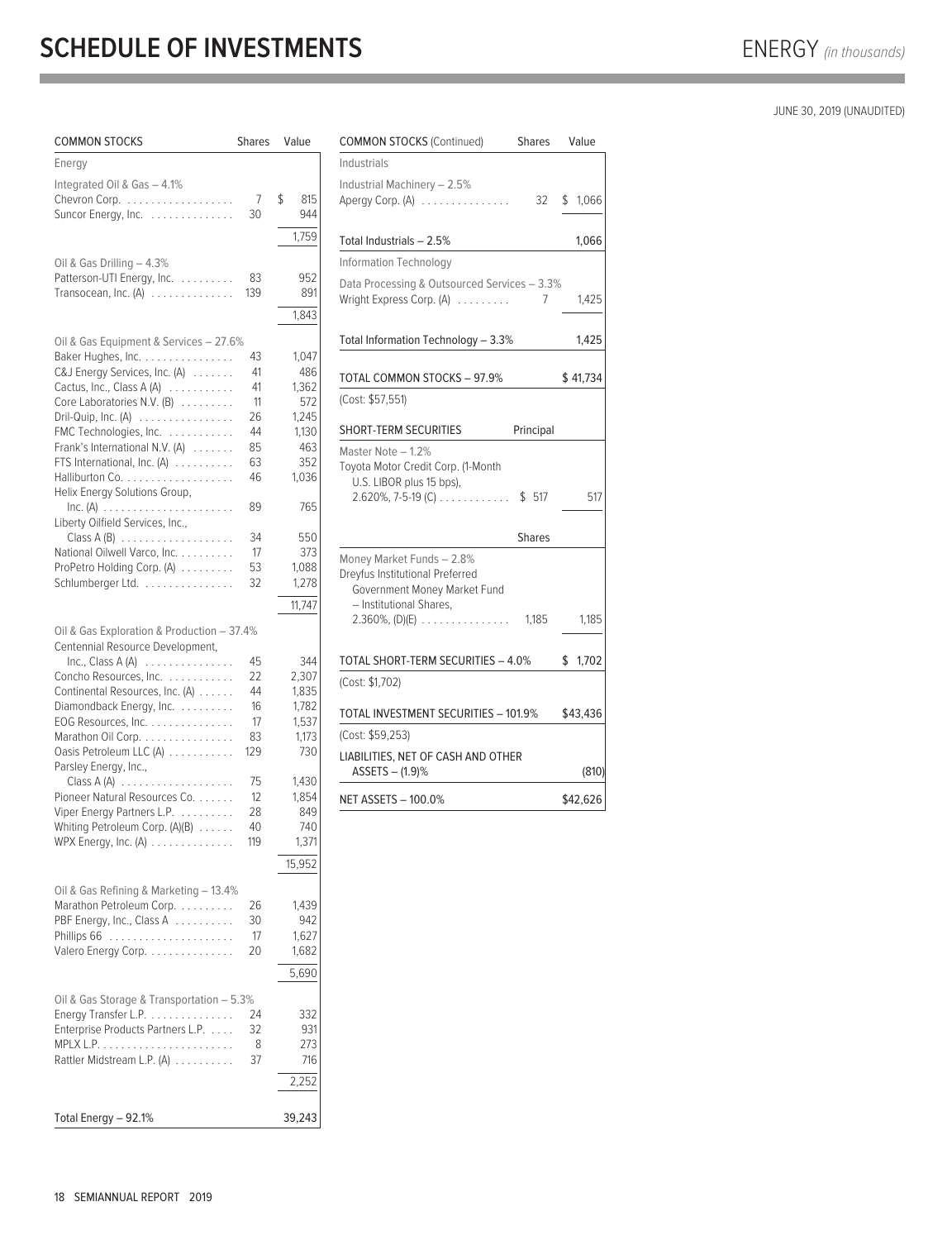#### Notes to Schedule of Investments

(A)No dividends were paid during the preceding 12 months.

(B)All or a portion of securities with an aggregate value of \$1,155 are on loan.

(C)Variable rate security. Interest rate disclosed is that which is in effect at June 30, 2019. Date shown represents the date that the variable rate resets. Description of the reference rate and spread, if applicable, are included in the security description.

(D)Investment made with cash collateral received from securities on loan.

(E)Rate shown is the annualized 7-day yield at June 30, 2019.

The following table is a summary of the valuation of the Portfolio's investments by the fair value hierarchy levels as of June 30, 2019. See Note 3 to the Financial Statements for further information regarding fair value measurement.

|                                  | Level 1  | level 2 | Level 3 |
|----------------------------------|----------|---------|---------|
| Assets                           |          |         |         |
| <b>Investments in Securities</b> |          |         |         |
|                                  | \$41,734 |         |         |
|                                  | .185     | 517     |         |
| Total                            | \$42,919 | \$517   |         |
|                                  |          |         |         |

The following acronym is used throughout this schedule:

LIBOR = London Interbank Offered Rate

#### **Country Diversification**

#### (as a % of net assets)

| <b>United States</b> | 89.6% |
|----------------------|-------|
| United Kingdom       | 27%   |
| Canada               | 22%   |
| Switzerland          | 21%   |
| <b>Netherlands</b>   | 1.3%  |
| Other+               | 21%   |

+Includes liabilities (net of cash and other assets), and cash equivalents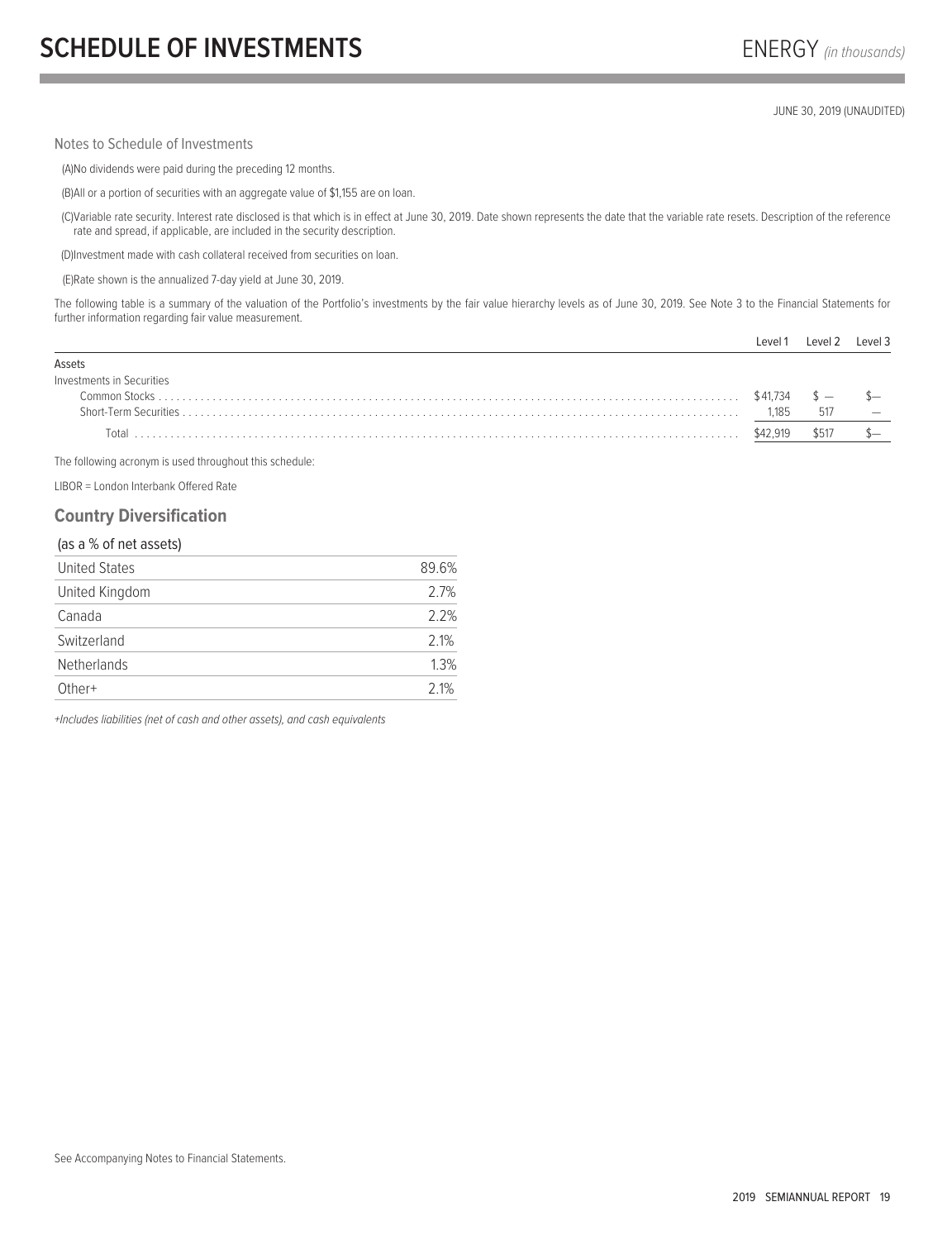#### **Asset Allocation**

| <b>Stocks</b>                                        | 100.0% |
|------------------------------------------------------|--------|
| Information Technology                               | 35.2%  |
| <b>Consumer Discretionary</b>                        | 18.0%  |
| <b>Health Care</b>                                   | 13.0%  |
| Industrials                                          | 124%   |
| <b>Communication Services</b>                        | 10.9%  |
| <b>Financials</b>                                    | 5.2%   |
| <b>Consumer Staples</b>                              | 2.8%   |
| Real Estate                                          | 2.5%   |
| Liabilities (Net of Cash and Other Assets), and Cash |        |
| Equivalents+                                         | 0.0%   |

#### **Top 10 Equity Holdings**

| Company                         | Sector                        | Industry                                   |
|---------------------------------|-------------------------------|--------------------------------------------|
| Microsoft Corp.                 | Information Technology        | Systems Software                           |
| Amazon.com, Inc.                | <b>Consumer Discretionary</b> | Internet & Direct Marketing Retail         |
| Visa, Inc., Class A             | Information Technology        | Data Processing & Outsourced Services      |
| Apple, Inc.                     | Information Technology        | Technology Hardware, Storage & Peripherals |
| Alphabet, Inc., Class A         | <b>Communication Services</b> | Interactive Media & Services               |
| CME Group, Inc.                 | <b>Financials</b>             | Financial Exchanges & Data                 |
| Zoetis, Inc.                    | <b>Health Care</b>            | <b>Pharmaceuticals</b>                     |
| PayPal, Inc.                    | Information Technology        | Data Processing & Outsourced Services      |
| Verisk Analytics, Inc., Class A | <b>Industrials</b>            | Research & Consulting Services             |
| Adobe, Inc.                     | Information Technology        | <b>Application Software</b>                |

See your advisor or www.ivyinvestments.com for more information on the Portfolio's most recently published Top 10 Equity Holdings.

+Cash equivalents are defined as highly liquid securities with maturities of less than three months. Cash equivalents may include U.S. Government Treasury bills, bank certificates of deposit, bankers' acceptances, corporate commercial paper and other money market instruments.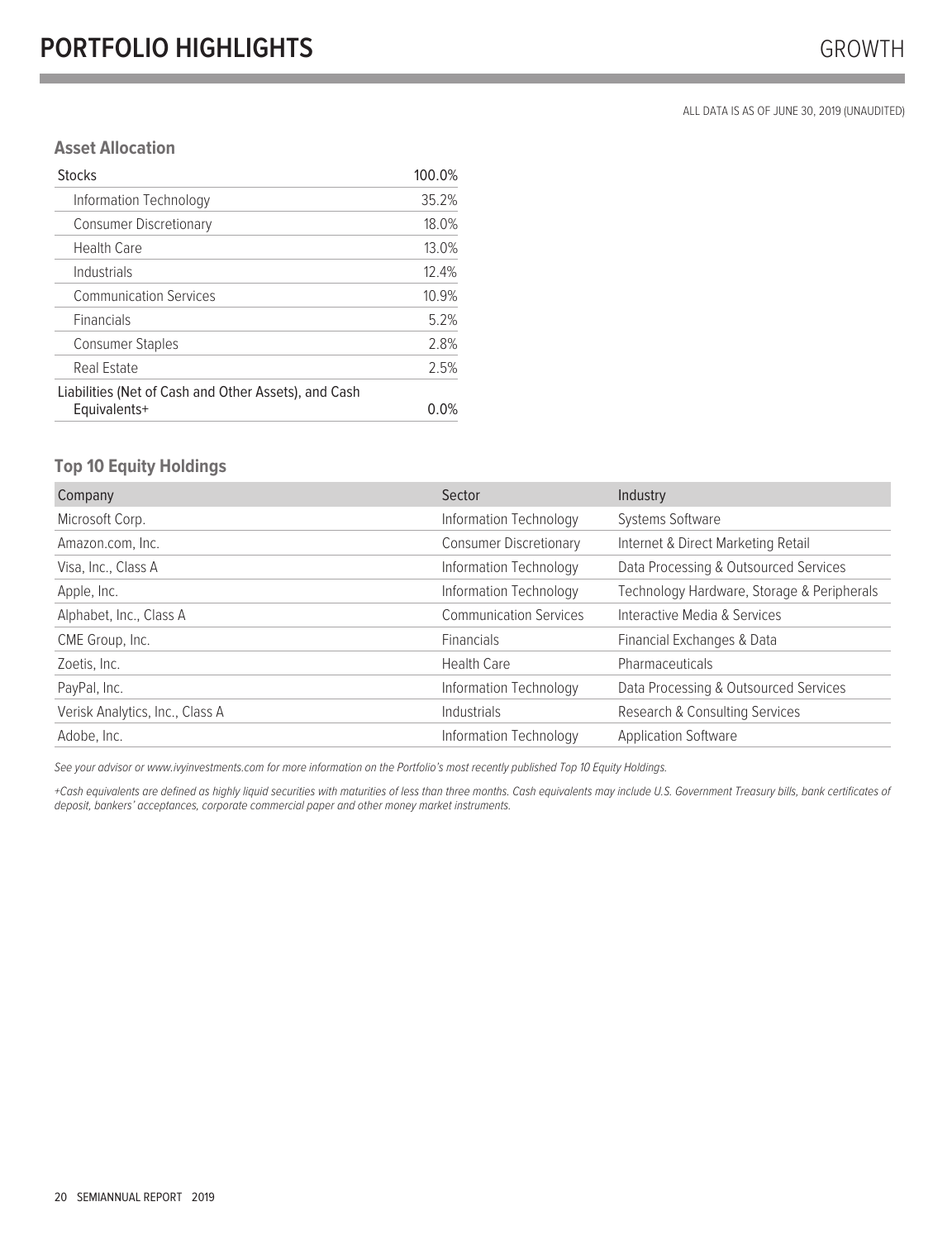# **SCHEDULE OF INVESTMENTS** GROWTH (in thousands)

#### JUNE 30, 2019 (UNAUDITED)

۰

| <b>COMMON STOCKS</b><br><b>Shares</b>                                                                                            | Value                                                   |
|----------------------------------------------------------------------------------------------------------------------------------|---------------------------------------------------------|
| <b>Communication Services</b>                                                                                                    |                                                         |
| Cable & Satellite - 0.7%<br>132<br>Comcast Corp., Class A                                                                        | \$<br>5,564                                             |
| Interactive Home Entertainment - 1.5%<br>Electronic Arts, Inc. $(A)$                                                             | 116<br>11,746                                           |
| Interactive Media & Services - 8.7%<br>Alphabet, Inc., Class A (A)<br>Alphabet, Inc., Class C (A)<br>Facebook, Inc., Class A (A) | 30<br>32,224<br>12<br>13,005<br>114<br>21,925<br>67,154 |
| Total Communication Services - 10.9%                                                                                             | 84,464                                                  |
| <b>Consumer Discretionary</b>                                                                                                    |                                                         |
| Apparel, Accessories & Luxury Goods - 2.8%<br>244                                                                                | 21,313                                                  |
| Automobile Manufacturers - 2.0%                                                                                                  | 98<br>15,771                                            |
| Footwear - 2.6%<br>$NIKE, Inc., Class B$<br>235                                                                                  | 19,762                                                  |
| Home Improvement Retail - 2.4%<br>Home Depot, Inc. (The)                                                                         | 88<br>18,218                                            |
| Internet & Direct Marketing Retail - 7.5%<br>Amazon.com, Inc. $(A)$<br>Booking Holdings, Inc. (A)                                | 21<br>39,204<br>10<br>18,721                            |
| Specialty Stores - 0.7%<br>Ulta Beauty, Inc. (A) $\dots\dots\dots\dots$                                                          | 57,925<br>16<br>5,634                                   |
| Total Consumer Discretionary - 18.0%                                                                                             | 138,623                                                 |
| <b>Consumer Staples</b>                                                                                                          |                                                         |
| Personal Products - 2.3%<br>Estee Lauder Co., Inc. (The),<br>Class A                                                             | 98<br>17,927                                            |
| Soft Drinks - 0.5%<br>Monster Beverage Corp. (A)                                                                                 | 59<br>3,785                                             |
| Total Consumer Staples – 2.8%                                                                                                    | 21,712                                                  |
| Financials                                                                                                                       |                                                         |
| Financial Exchanges & Data - 5.2%<br>$CME$ Group, Inc. $\ldots \ldots \ldots \ldots \ldots$<br>150<br>S&P Global, Inc.<br>.      | 29,020<br>50<br>11,379                                  |
|                                                                                                                                  | 40,399                                                  |
| Total Financials - 5.2%                                                                                                          | 40,399                                                  |

| <b>COMMON STOCKS (Continued)</b>                  | <b>Shares</b> | Value       |
|---------------------------------------------------|---------------|-------------|
| <b>Health Care</b>                                |               |             |
| Health Care Equipment - 4.9%                      |               |             |
| Abiomed, Inc. $(A)$                               | 27            | 7,033<br>\$ |
| Danaher Corp.                                     | 139           | 19,909      |
| Intuitive Surgical, Inc. (A)                      | 21            | 11,068      |
|                                                   |               |             |
|                                                   |               | 38,010      |
| Life Sciences Tools & Services - 1.4%             |               |             |
| Illumina, Inc. $(A)$                              | 30            | 10,934      |
|                                                   |               |             |
| Managed Health Care - 1.7%                        |               |             |
| UnitedHealth Group, Inc.                          | 53            | 12,981      |
| Pharmaceuticals - 5.0%                            |               |             |
|                                                   |               |             |
|                                                   | 333           | 14,417      |
|                                                   | 210           | 23,822      |
|                                                   |               | 38,239      |
|                                                   |               |             |
| Total Health Care - 13.0%                         |               | 100,164     |
| Industrials                                       |               |             |
| Aerospace & Defense - 2.9%                        |               |             |
| Boeing Co. (The) $\ldots \ldots \ldots \ldots$    | 28            | 10,120      |
| Northrop Grumman Corp.                            | 37            | 11,858      |
|                                                   |               | 21,978      |
|                                                   |               |             |
| Construction Machinery & Heavy Trucks - 0.9%      |               |             |
| Caterpillar, Inc.                                 | 50            | 6,814       |
|                                                   |               |             |
| Industrial Machinery - 0.7%                       |               |             |
| Stanley Black & Decker, Inc.                      | 39            | 5,582       |
|                                                   |               |             |
| Railroads-1.1%                                    |               |             |
| Union Pacific Corp.                               | 52            | 8,743       |
| Research & Consulting Services - 5.8%             |               |             |
| CoStar Group, Inc. $(A)$                          | 39            | 21,442      |
| Verisk Analytics, Inc., Class A                   | 160           | 23,419      |
|                                                   |               |             |
|                                                   |               | 44,861      |
| Trucking $-1.0\%$                                 |               |             |
| J.B. Hunt Transport Services, Inc.                | 82            | 7,459       |
|                                                   |               |             |
| Total Industrials - 12.4%                         |               | 95,437      |
|                                                   |               |             |
| Information Technology                            |               |             |
| Application Software - 6.3%                       |               |             |
| Adobe, Inc. (A)                                   | 78            | 22,835      |
|                                                   | 65            | 16,986      |
| salesforce.com, Inc. $(A)$                        | 58            | 8,816       |
|                                                   |               | 48,637      |
|                                                   |               |             |
| Data Processing & Outsourced Services - 13.6%     |               |             |
| Broadridge Financial Solutions,                   |               |             |
| $Inc.  \ldots$                                    | 91            | 11,657      |
| FleetCor Technologies, Inc. (A)                   | 35            | 9,830       |
| MasterCard, Inc., Class A                         | 84            | 22,251      |
| PayPal, Inc. (A)                                  | 208           | 23,765      |
| Visa, Inc., Class A $\ldots \ldots \ldots \ldots$ | 218           | 37,747      |
|                                                   |               | 105,250     |
|                                                   |               |             |

| <b>COMMON STOCKS (Continued)</b>                                                                                | Shares    | Value           |
|-----------------------------------------------------------------------------------------------------------------|-----------|-----------------|
| Internet Services & Infrastructure - 2.0%<br>VeriSign, Inc. $(A)$                                               | 74        | \$<br>15,478    |
| Systems Software - 8.7%<br>Microsoft Corp.                                                                      | 500       | 66,913          |
| Technology Hardware, Storage & Peripherals - 4.6%                                                               | 179       | 35,480          |
| Total Information Technology - 35.2%                                                                            |           | 271,758         |
| Real Estate                                                                                                     |           |                 |
| Specialized REITs - 2.5%<br>American Tower Corp., Class A<br>Equinix, Inc. $\ldots \ldots \ldots \ldots \ldots$ | 58<br>15  | 11,878<br>7,615 |
|                                                                                                                 |           | 19,493          |
| Total Real Estate - 2.5%                                                                                        |           | 19,493          |
| TOTAL COMMON STOCKS - 100.0%                                                                                    |           | \$772,050       |
| (Cost: \$527,802)                                                                                               |           |                 |
| <b>SHORT-TERM SECURITIES</b>                                                                                    | Principal |                 |
| Master Note - 0.1%<br>Toyota Motor Credit Corp. (1-Month<br>U.S. LIBOR plus 15 bps),                            |           |                 |
| $2.620\%$ , 7-5-19 (B) $\ldots \ldots \ldots$ \$412                                                             |           | 412             |
| TOTAL SHORT-TERM SECURITIES - 0.1%                                                                              |           | \$<br>412       |
| (Cost: \$412)                                                                                                   |           |                 |
| TOTAL INVESTMENT SECURITIES - 100.1%                                                                            |           | \$772,462       |
| (Cost: \$528,214)                                                                                               |           |                 |
| LIABILITIES, NET OF CASH AND OTHER<br>$ASSETS - (0.1)\%$                                                        |           | (635)           |
| <b>NET ASSETS - 100.0%</b>                                                                                      |           | \$771,827       |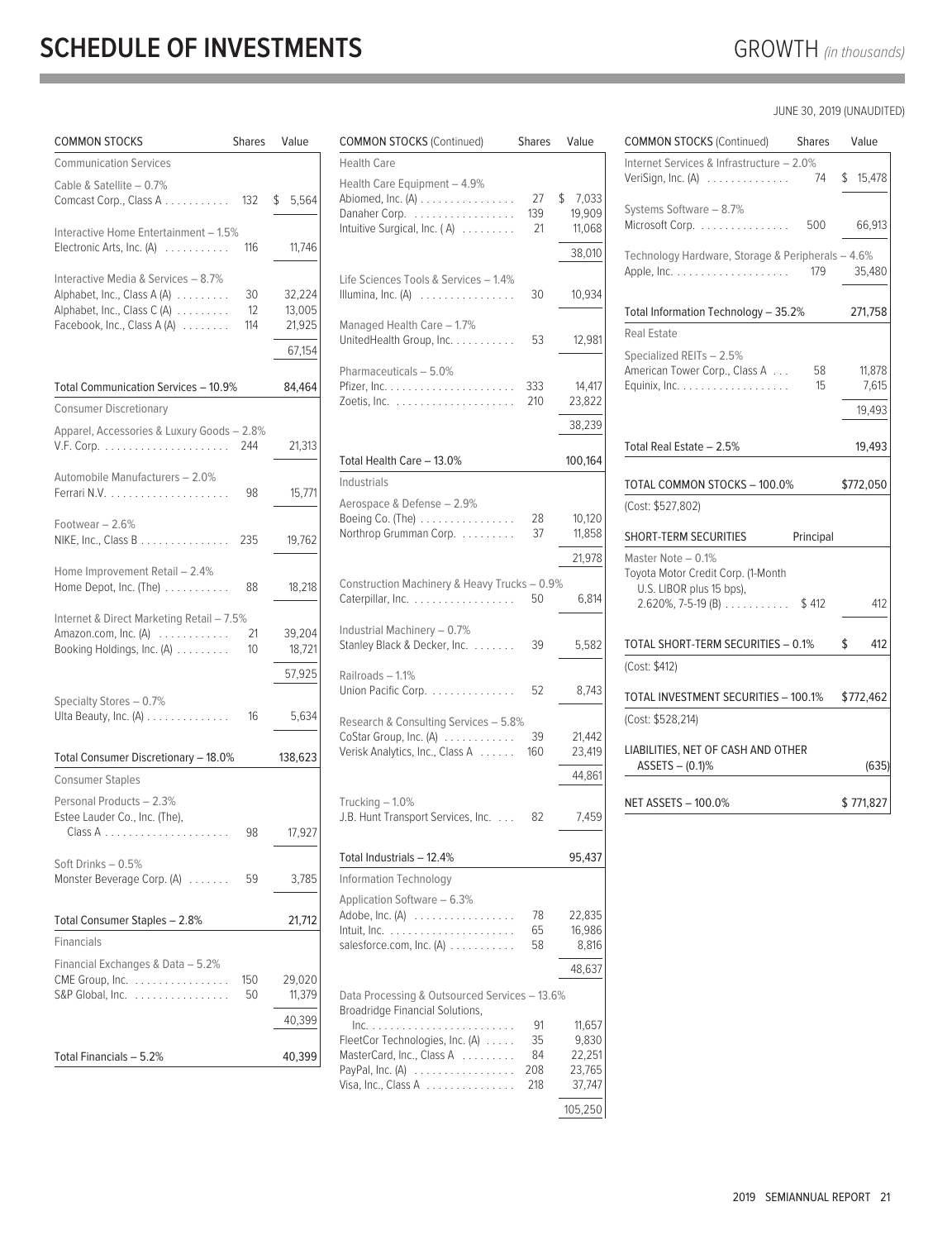Notes to Schedule of Investments

(A)No dividends were paid during the preceding 12 months.

(B)Variable rate security. Interest rate disclosed is that which is in effect at June 30, 2019. Date shown represents the date that the variable rate resets. Description of the reference rate and spread, if applicable, are included in the security description.

The following table is a summary of the valuation of the Portfolio's investments by the fair value hierarchy levels as of June 30, 2019. See Note 3 to the Financial Statements for further information regarding fair value measurement.

|                           | Level     | evel 2 | Level 3 |
|---------------------------|-----------|--------|---------|
| Assets                    |           |        |         |
| Investments in Securities |           |        |         |
| Common Stocks             | \$772.050 |        |         |
|                           |           |        |         |
|                           | \$772.050 | \$412  |         |

The following acronyms are used throughout this schedule:

LIBOR = London Interbank Offered Rate REIT = Real Estate Investment Trust

See Accompanying Notes to Financial Statements.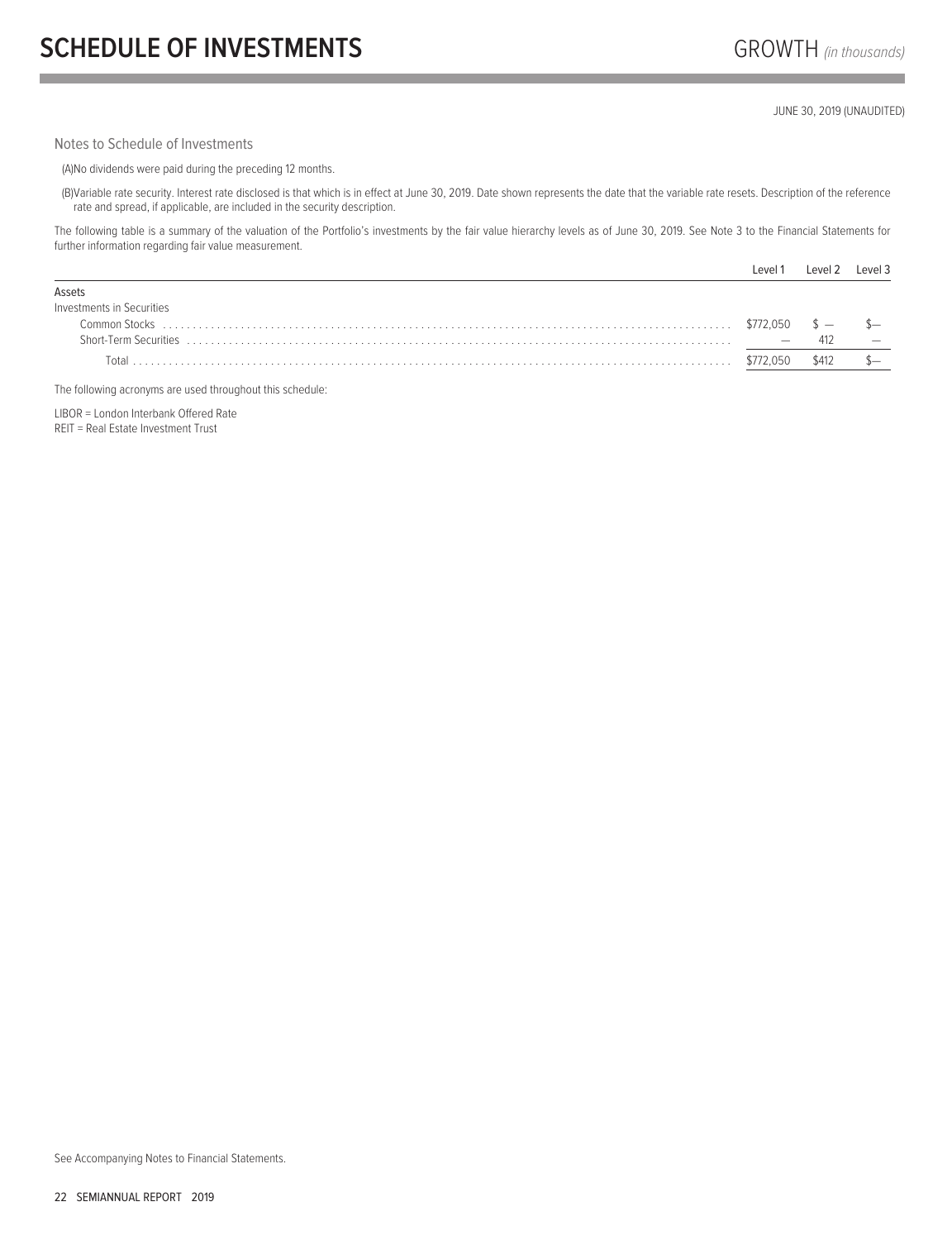#### **Asset Allocation**

| <b>Stocks</b>                                                        | 5.4%    |
|----------------------------------------------------------------------|---------|
| <b>Financials</b>                                                    | 2.8%    |
| <b>Consumer Discretionary</b>                                        | 1.5%    |
| Energy                                                               | 1.0%    |
| Health Care                                                          | 0.1%    |
| <b>Communication Services</b>                                        | 0.0%    |
| Consumer Staples                                                     | $0.0\%$ |
| Industrials                                                          | 0.0%    |
| Warrants                                                             | 0.0%    |
| <b>Bonds</b>                                                         | 86.8%   |
| <b>Corporate Debt Securities</b>                                     | 66.4%   |
| Loans                                                                | 20.4%   |
| Liabilities (Net of Cash and Other Assets), and Cash<br>Equivalents+ | 7.8%    |

### **Quality Weightings**

| Non-Investment Grade                                          | 86.8% |
|---------------------------------------------------------------|-------|
| <b>BB</b>                                                     | 8.7%  |
| В                                                             | 48.6% |
| CCC                                                           | 26.6% |
| Below CCC                                                     | 0.7%  |
| Non-rated                                                     | 22%   |
| Liabilities (Net of Cash and Other Assets), Cash Equivalents+ |       |
| and Equities                                                  | 13.2% |

Our preference is to always use ratings obtained from Standard & Poor's, Moody's, and Fitch. It is each Portfolio's general policy to classify such security at the lower rating level if only two ratings are available. If more than two ratings are available and a median exists, the median is used. If more than two ratings exist without a median, the lower of the two middle ratings is used. We do not evaluate these ratings, but simply assign them to the appropriate credit quality category as determined by the rating agency.

+Cash equivalents are defined as highly liquid securities with maturities of less than three months. Cash equivalents may include U.S. Government Treasury bills, bank certificates of deposit, bankers' acceptances, corporate commercial paper and other money market instruments.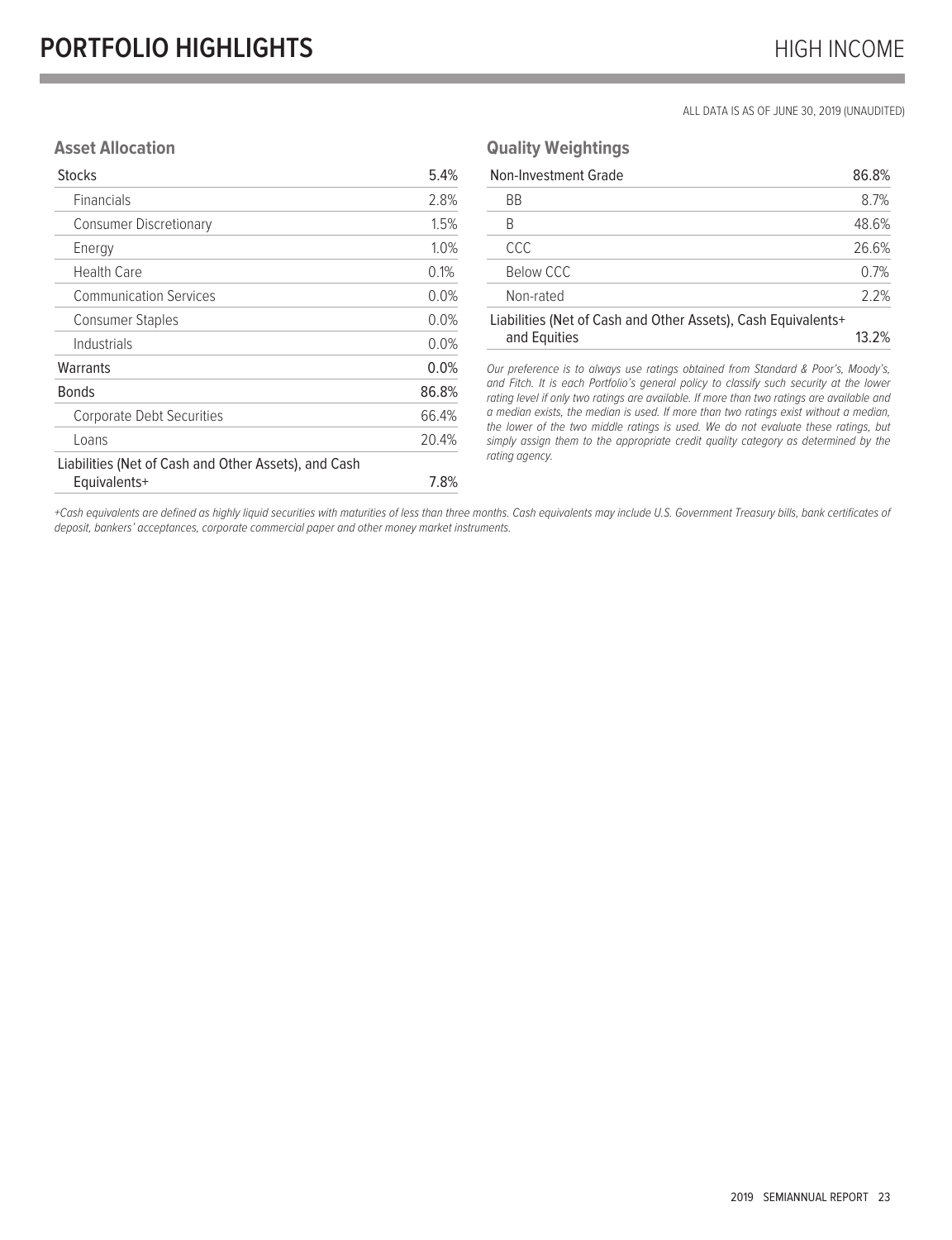# **SCHEDULE OF INVESTMENTS** HIGH INCOME (in thousands)

| <b>COMMON STOCKS</b>                                                                                            | Shares         | Value            |
|-----------------------------------------------------------------------------------------------------------------|----------------|------------------|
| <b>Communication Services</b>                                                                                   |                |                  |
| Cable & Satellite - 0.0%<br>Altice N.V., Class A (A)(B)<br>Altice USA, Inc., Class A (A)                        | 78<br>17       | \$<br>278<br>407 |
|                                                                                                                 |                | 685              |
| Total Communication Services - 0.0%                                                                             |                | 685              |
| <b>Consumer Discretionary</b>                                                                                   |                |                  |
| Apparel Retail - 0.0%<br>True Religion Apparel,<br>Inc. $(A)(B)(C)$                                             | 13             |                  |
| Casinos & Gaming - 0.0%<br>New Cotai Participation Corp.,<br>Class B $(A)(C)(D)$                                |                |                  |
| Education Services - 0.8%<br>Laureate Education, Inc.,<br>$Class A(A) \dots \dots$                              | 443            | 6,954            |
| Hotels, Resorts & Cruise Lines - 0.7%<br>Studio City International Holdings<br>Ltd. (A)                         | 343            | 6,801            |
| Total Consumer Discretionary - 1.5%                                                                             |                | 13,755           |
| <b>Consumer Staples</b>                                                                                         |                |                  |
| Agricultural Products - 0.0%<br>ASG Warrant Corp. $(A)(C)$                                                      | 1              |                  |
| Total Consumer Staples - 0.0%                                                                                   |                |                  |
| Energy                                                                                                          |                |                  |
| Coal & Consumable Fuels - 0.0%<br>Westmoreland Coal Co. (A)(C)                                                  | 29             | 415              |
| Oil & Gas Equipment & Services - 0.0%<br>Larchmont Resources<br>LLC (A)(B)(C)(D)(F)                             | 1              | 252              |
| Oil & Gas Exploration & Production - 0.1%<br>Bellatrix Exploration Ltd. (A)(B)<br>Sabine Oil & Gas Corp. (A)(D) | 436            | 300<br>7         |
|                                                                                                                 |                | 307              |
| Total Energy — 0.1%                                                                                             |                | 974              |
| <b>Health Care</b>                                                                                              |                |                  |
| Pharmaceuticals - 0.1%<br>Advanz Pharma Corp. (A)(B)                                                            | 35             | 570              |
| Total Health Care — 0.1%                                                                                        |                | 570              |
| Industrials                                                                                                     |                |                  |
| Air Freight & Logistics — 0.0%<br>BIS Industries Ltd. (C)(D)                                                    | $\ldots$ 1,605 | 97               |
| Total Industrials - 0.0%                                                                                        |                | 97               |
| TOTAL COMMON STOCKS – 1.7%                                                                                      |                | \$16,081         |

(Cost: \$13,992)

| <b>INVESTMENT FUNDS</b>                                                                  | Shares    | Value    |
|------------------------------------------------------------------------------------------|-----------|----------|
| Registered Investment Companies - 2.8%                                                   |           |          |
| iShares iBoxx \$ High Yield<br>Corporate Bond ETF                                        | 290       | \$25,282 |
| TOTAL INVESTMENT FUNDS - 2.8%                                                            |           | \$25,282 |
| (Cost: \$25,202)                                                                         |           |          |
| PREFERRED STOCKS                                                                         |           |          |
| <b>Consumer Staples</b>                                                                  |           |          |
| Agricultural Products - 0.0%<br>Pinnacle Agriculture Enterprises<br>$LLC (A)(C)(D)$      | 4,583     | 359      |
| Total Consumer Staples - 0.0%                                                            |           | 359      |
| Energy                                                                                   |           |          |
| Oil & Gas Exploration & Production - 0.9%<br>Targa Resources Corp.,<br>$9.500\%$ (A)(D)  | 8         | 8,166    |
|                                                                                          |           |          |
| Total Energy - 0.9%                                                                      |           | 8,166    |
| TOTAL PREFERRED STOCKS - 0.9%                                                            |           | \$8,525  |
| (Cost: \$10,499)                                                                         |           |          |
| <b>WARRANTS</b>                                                                          |           |          |
| Oil & Gas Exploration & Production - 0.0%                                                |           |          |
| Sabine Oil & Gas Corp., expires 12-<br>29-29 (D)(G)                                      | 1         | 4        |
| Ultra Resources, Inc., expires<br>$7 - 14 - 25$ (G) $\ldots \ldots \ldots \ldots \ldots$ | 20        |          |
|                                                                                          |           | 4        |
|                                                                                          |           |          |
| TOTAL WARRANTS - 0.0%                                                                    |           | \$<br>4  |
| (Cost: \$13)                                                                             |           |          |
| <b>CORPORATE DEBT SECURITIES</b>                                                         | Principal |          |
| <b>Communication Services</b>                                                            |           |          |
| Advertising — 0.1%<br>Outfront Media Capital LLC and Outfront Media Capital<br>Corp.,    |           |          |
| $5.625\%$ , 2-15-24 \$                                                                   | 573       | 590      |
| Alternative Carriers - 0.1%<br><b>Consolidated Communications</b><br>Finance II Co.,     |           |          |
| 6.500%, 10-1-22 (H) $\dots\dots\dots\dots$                                               | 926       | 863      |
| Broadcasting - 1.7%<br>Clear Channel International B.V.,                                 |           |          |
| $8.750\%$ , 12-15-20 (E) $\ldots \ldots \ldots$<br>Clear Channel Outdoor Holdings, Inc., | 454       | 464      |
| $6.500\%$ , 11-15-22<br>Clear Channel Worldwide Holdings, Inc.,                          | 9,435     | 9,615    |
| $9.250\%$ , 2-15-24 (E)                                                                  | 4,677     | 5,074    |
|                                                                                          |           | 15,153   |

#### JUNE 30, 2019 (UNAUDITED)

m.

| <b>CORPORATE DEBT SECURITIES</b><br>(Continued) | Principal | Value     |
|-------------------------------------------------|-----------|-----------|
| Cable & Satellite - 8.1%                        |           |           |
|                                                 |           |           |
| Altice Financing S.A.:                          |           |           |
| 6.625%, 2-15-23 (E) $\ldots \ldots$ \$          | 950       | \$<br>973 |
| 7.500%, 5-15-26 (E) $\ldots$                    | 4,462     | 4,485     |
| Altice France S.A.:                             |           |           |
| $7.375\%$ , 5-1-26 (E)                          | 7,396     | 7,581     |
| 8.125%, 2-1-27 (E) $\ldots$                     | 6,013     | 6,314     |
| Altice Luxembourg S.A.,                         |           |           |
| 10.500%, 5-15-27 (E) $\ldots$                   | 11,289    | 11,599    |
| Altice S.A.:                                    |           |           |
| 7.250%, 5-15-22 (E)(I) EUR                      | 55        | 64        |
| 7.750%, 5-15-22 (E) $\ldots \ldots \ldots$ \$   | 2,510     | 2,551     |
| 6.250%, 2-15-25 (E)(I) $\ldots \ldots$ EUR      | 354       |           |
|                                                 |           | 400       |
| 7.625%, 2-15-25 (E) $\ldots \ldots$ \$          | 5,952     | 5,598     |
| Altice U.S. Finance I Corp.:                    |           |           |
| 5.375%, 7-15-23 (E) $\ldots$                    | 3,161     | 3,248     |
| 5.500%, 5-15-26 (E) $\ldots$                    | 2,745     | 2,879     |
| Block Communications, Inc.,                     |           |           |
| 6.875%, 2-15-25 (E)                             | 149       | 155       |
| CCO Holdings LLC and CCO                        |           |           |
| Holdings Capital Corp.:                         |           |           |
| $5.500\%$ , 5-1-26 (E) $\ldots \ldots \ldots$   | 1,187     | 1,242     |
|                                                 |           |           |
| $5.000\%$ , 2-1-28 (E) $\ldots \ldots \ldots$   | 4,233     | 4,323     |
| CSC Holdings LLC,                               |           |           |
| 5.375%, 2-1-28 (E) $\ldots$                     | 4,930     | 5,121     |
| DISH DBS Corp.:                                 |           |           |
| $5.875\%, 7-15-22 \dots \dots \dots$            | 2,310     | 2,345     |
| $5.875\%$ , 11-15-24                            | 1.724     | 1,631     |
| $7.750\%$ , $7-1-26$                            | 2,821     | 2,765     |
| Neptune Finco Corp.,                            |           |           |
| 6.625%, 10-15-25 (E) $\ldots$                   | 788       | 843       |
|                                                 |           |           |
| VTR Finance B.V.,                               |           |           |
| 6.875%, 1-15-24 (E) $\ldots$                    | 8,223     | 8,511     |
|                                                 |           | 72,628    |
|                                                 |           |           |
| Integrated Telecommunication Services - 5.1%    |           |           |
| Frontier Communications Corp.:                  |           |           |
| $6.875\%$ , 1-15-25                             | 6,315     | 3,537     |
| $11.000\%$ , 9-15-25                            | 8,236     | 5,106     |
| $8.500\%$ , 4-1-26 (E) $\ldots \ldots \ldots$   | 8,357     | 8,106     |
|                                                 |           |           |
| $8.000\%$ , 4-1-27 (E) $\ldots \ldots \ldots$   | 10,033    | 10,434    |
| GCI, Inc.,                                      |           |           |
| $6.875\%$ , 4-15-25                             | 4,808     | 5,012     |
| West Corp.,                                     |           |           |
| $8.500\%$ , 10-15-25 (E)                        | 15,487    | 13,551    |
|                                                 |           |           |
|                                                 |           | 45,746    |
|                                                 |           |           |
| Publishing $-0.4%$                              |           |           |
| E.W. Scripps Co.,                               |           |           |
| 5.125%, 5-15-25 (E) $\ldots \ldots$             | 351       | 337       |
| MDC Partners, Inc.,                             |           |           |
| $6.500\%$ , 5-1-24 (E) $\ldots \ldots \ldots$   | 3,426     | 3,148     |
|                                                 |           |           |
|                                                 |           | 3,485     |
| Wireless Telecommunication Service - 1.1%       |           |           |
| Digicel Group Ltd.:                             |           |           |
| 8.250%, $9-30-22$ (E) $\ldots$                  | 760       | 164       |
| 8.250%, 12-30-22 (E) $\ldots \ldots$            |           |           |
|                                                 | 806       | 443       |
| Digicel Group Ltd. (7.125% Cash or              |           |           |
| 2.000% PIK),                                    |           |           |
| $9.125\%$ , 4-1-24 (E)(J)                       | 1,285     | 264       |
| Digicel International Finance Ltd.,             |           |           |
| 8.750%, 5-25-24 (E)(H) $\ldots \ldots$          | 8,401     | 7,939     |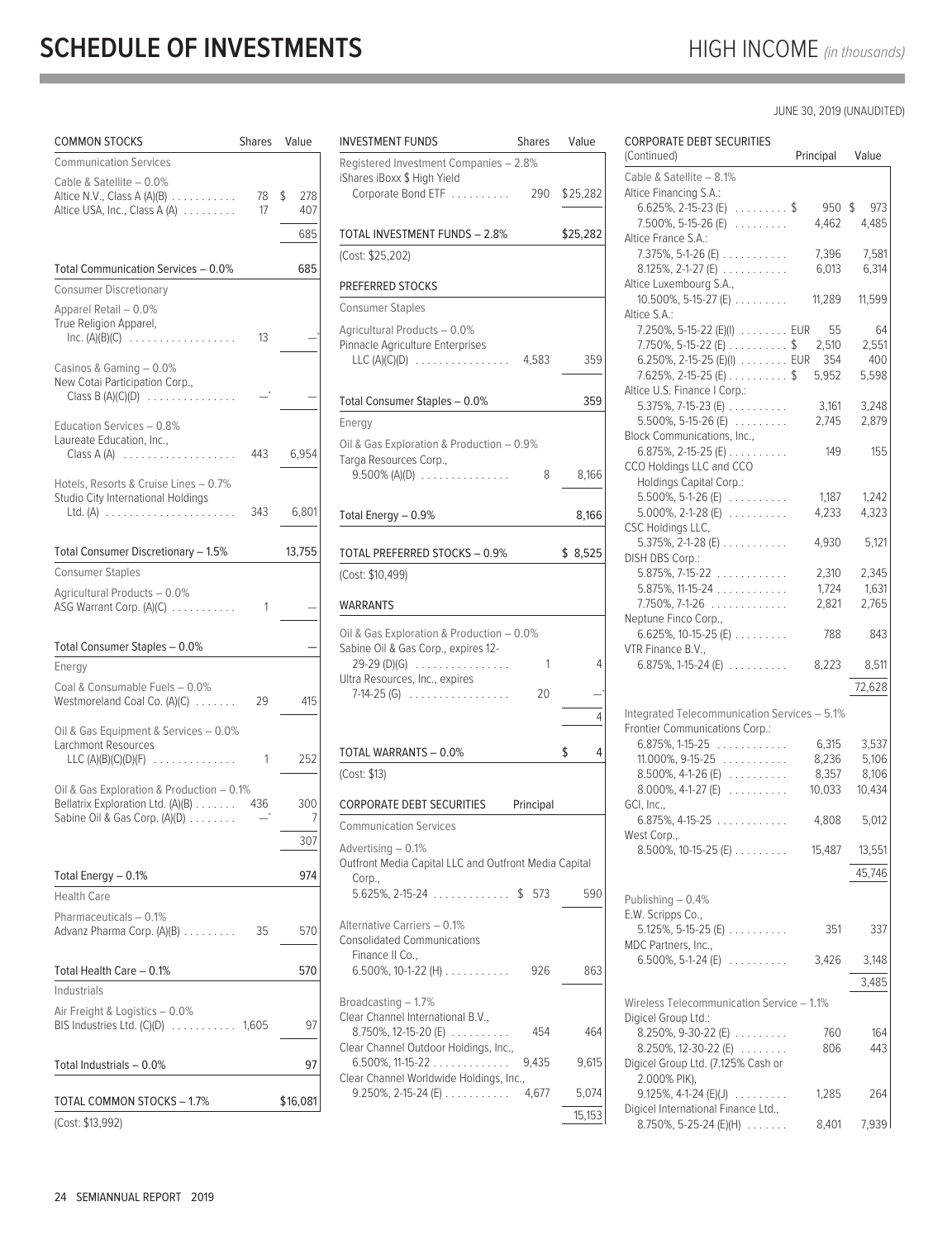### **SCHEDULE OF INVESTMENTS** HIGH INCOME (in thousands)

#### JUNE 30, 2019 (UNAUDITED)

e e

| <b>CORPORATE DEBT SECURITIES</b><br>(Continued)                                                 | Principal Value |                |
|-------------------------------------------------------------------------------------------------|-----------------|----------------|
| Wireless Telecommunication Service (Continued)                                                  |                 |                |
| Digicel Ltd.,<br>6.750%, 3-1-23 (E) $\ldots \ldots \ldots$ \$ 2,507                             |                 | \$<br>1,404    |
|                                                                                                 |                 | 10,214         |
|                                                                                                 |                 |                |
| Total Communication Services - 16.6%                                                            |                 | 148,679        |
| <b>Consumer Discretionary</b>                                                                   |                 |                |
| Auto Parts & Equipment - 0.1%                                                                   |                 |                |
| Adient U.S. LLC,<br>7.000%, 5-15-26 (E) $\ldots \ldots \ldots$<br>Panther BF Aggregator 2 L.P., | 272             | 279            |
| 6.250%, 5-15-26 (E) $\ldots \ldots \ldots$                                                      | 669             | 695            |
|                                                                                                 |                 | 974            |
| Automotive Retail - 0.7%                                                                        |                 |                |
| Allison Transmission, Inc.,                                                                     |                 |                |
| $5.000\%$ , 10-1-24 (E) $\ldots \ldots \ldots$<br>Penske Automotive Group, Inc.,                | 781             | 797            |
| $5.500\%$ , 5-15-26                                                                             | 474             | 494            |
| Sonic Automotive, Inc.:<br>$5.000\%$ , 5-15-23                                                  | 3,603           |                |
| $6.125\%$ , $3-15-27$                                                                           | 1,198           | 3,634<br>1,177 |
|                                                                                                 |                 | 6,102          |
| Casinos & Gaming - 1.7%                                                                         |                 |                |
| Everi Payments, Inc.,                                                                           |                 |                |
| $7.500\%$ , 12-15-25 (E)<br>Gateway Casinos & Entertainment                                     | 4,320           | 4,514          |
| Ltd.,                                                                                           |                 |                |
| $8.250\%$ , 3-1-24 (E) $\ldots \ldots \ldots$                                                   | 2,450           | 2,579          |
| Golden Nugget, Inc.,<br>$6.750\%$ , 10-15-24 (E) $\ldots \ldots \ldots$                         | 5,273           | 5,431          |
| Wynn Macau Ltd.:                                                                                |                 |                |
| 4.875%, 10-1-24 (E) $\ldots$<br>5.500%, 10-1-27 (E) $\ldots \ldots$                             | 855<br>2,301    | 838<br>2,238   |
|                                                                                                 |                 | 15,600         |
| Education Services - 2.3%                                                                       |                 |                |
| Laureate Education, Inc.,                                                                       |                 |                |
| $8.250\%$ , 5-1-25 (E) $\ldots$                                                                 | 19,228          | 21,006         |
| Hotels, Resorts & Cruise Lines - 0.3%                                                           |                 |                |
| Boyne USA, Inc.,                                                                                |                 |                |
| 7.250%, 5-1-25 (E)                                                                              | 2,468           | 2,671          |
| Leisure Facilities - 0.3%                                                                       |                 |                |
| Cedar Fair L.P., Magnum<br>Management Corp., Canada's                                           |                 |                |
| Wonderland Co. and Millennium                                                                   |                 |                |
| Operations LLC,<br>$5.375\%$ , 4-15-27                                                          | 2,137           | 2,217          |
|                                                                                                 |                 |                |
| Restaurants - 0.1%<br>1011778 B.C. Unlimited Liability Co.                                      |                 |                |
| and New Red Finance, Inc.,                                                                      |                 |                |
| $5.000\%$ , 10-15-25 (E) $\ldots \ldots$                                                        | 1,061           | 1,069          |

| <b>CORPORATE DEBT SECURITIES</b><br>(Continued)                                                                                 | Principal             | Value                 |
|---------------------------------------------------------------------------------------------------------------------------------|-----------------------|-----------------------|
| Specialized Consumer Services - 0.4%<br>Nielsen Co. (Luxembourg) S.a.r.l.<br>(The),                                             |                       |                       |
| $5.500\%$ , 10-1-21 (E) $\ldots$ $\ldots$ $\frac{1}{5}$ 2.371 \$ 2.380<br>Nielsen Finance LLC and Nielsen<br>Finance Co.,       |                       |                       |
| 5.000%, 4-15-22 (E) $\ldots$                                                                                                    | 896                   | 895                   |
|                                                                                                                                 |                       | 3,275                 |
| Specialty Stores - 3.4%<br>Cumberland Farms, Inc.,<br>6.750%, 5-1-25 (E) $\ldots \ldots \ldots$                                 | 1,904                 | 2,018                 |
| Party City Holdings, Inc.,<br>6.625%, 8-1-26 (E)(H) $\ldots \ldots \ldots$                                                      | 1,912                 | 1,855                 |
| Staples, Inc.:<br>$7.500\%$ , 4-15-26 (E)                                                                                       | 16,924                | 16,825                |
| $10.750\%$ , 4-15-27 (E)                                                                                                        | 10,154                | 10,103<br>30,801      |
| Total Consumer Discretionary - 9.3%                                                                                             |                       | 83,715                |
| <b>Consumer Staples</b>                                                                                                         |                       |                       |
| Food Distributors - 0.6%<br>Performance Food Group, Inc.,<br>5.500%, 6-1-24 (E) $\ldots \ldots \ldots$                          | 2,754                 | 2,813                 |
| U.S. Foods, Inc.,<br>5.875%, 6-15-24 (E) $\ldots \ldots \ldots$                                                                 | 2,910                 | 2,990                 |
|                                                                                                                                 |                       | 5,803                 |
| Packaged Foods & Meats - 4.3%<br>JBS USA LLC and JBS USA Finance,                                                               |                       |                       |
| Inc.<br>5.875%, 7-15-24 (E) $\ldots \ldots \ldots$<br>$5.750\%$ , 6-15-25 (E)<br>JBS USA Lux S.A. and JBS USA<br>Finance, Inc., | 5,708<br>4,650        | 5,872<br>4,836        |
| 6.750%, 2-15-28 (E) $\ldots \ldots \ldots$<br>JBS USA, JBS USA Food Co. and JBS<br>USA Finance, Inc. (GTD by JBS                | 3,115                 | 3,384                 |
| S.A.).<br>6.500%, 4-15-29 (E) $\ldots \ldots \ldots$<br>Pilgrim's Pride Corp.:                                                  | 545                   | 592                   |
| $5.750\%$ , $3-15-25$ (E)<br>5.875%, 9-30-27 (E) $\ldots \ldots \ldots$<br>Post Holdings, Inc.:                                 | 881<br>3,082          | 894<br>3,194          |
| $5.500\%$ , $3-1-25$ (E)<br>$5.000\%$ , 8-15-26 (E)<br>5.750%, 3-1-27 (E)<br>.                                                  | 781<br>1,267<br>5,618 | 806<br>1,284<br>5,801 |
| Simmons Foods, Inc.:                                                                                                            |                       |                       |
| $7.750\%$ , 1-15-24 (E)<br>$5.750\%$ , 11-1-24 (E)                                                                              | 1,656<br>10,900       | 1,784<br>9,919        |
|                                                                                                                                 |                       | 38,366                |
| Total Consumer Staples - 4.9%                                                                                                   |                       | 44,169                |
| Energy                                                                                                                          |                       |                       |
| Oil & Gas Drilling - 1.0%<br>Ensco plc,<br>7.750%, 2-1-26<br>.                                                                  | 2,484                 | 1,851                 |

| <b>CORPORATE DEBT SECURITIES</b><br>(Continued)                      | Principal | Value   |
|----------------------------------------------------------------------|-----------|---------|
| Oil & Gas Drilling (Continued)                                       |           |         |
| KCA Deutag UK Finance plc,                                           |           |         |
| $7.250\%$ , 5-15-21 (E)                                              | \$5,209   | \$3,920 |
| Offshore Drilling Holding S.A.,<br>8.375%, $9-20-20$ (E)(K)          | 8,682     | 2,995   |
| Offshore Group Investment Ltd.,                                      |           |         |
| $0.000\%$ , 11-1-19 (C)(L)                                           | 1,693     |         |
|                                                                      |           |         |
|                                                                      |           | 8,766   |
| Oil & Gas Equipment & Services - 1.0%                                |           |         |
| Brand Energy & Infrastructure                                        |           |         |
| Services, Inc.,<br>8.500%, 7-15-25 (E) $\ldots \ldots \ldots$        | 3,292     | 2,983   |
| McDermott Escrow 1, Inc. and                                         |           |         |
| McDermott Escrow 2, Inc.,                                            |           |         |
| 10.625%, 5-1-24 (E) $\ldots \ldots \ldots$                           | 4,298     | 4,017   |
| Nine Energy Service, Inc.,                                           |           |         |
| $8.750\%$ , 11-1-23 (E)<br>SESI LLC,                                 | 1,917     | 1,869   |
| 7.125%, 12-15-21                                                     | 906       | 632     |
|                                                                      |           |         |
|                                                                      |           | 9,501   |
| Oil & Gas Exploration & Production - 3.5%                            |           |         |
| Bellatrix Exploration Ltd.,                                          |           |         |
| $8.500\%$ , 9-11-23<br>Bellatrix Exploration Ltd. (3.000%            | 1,022     | 1,037   |
| Cash or 9.500% PIK),                                                 |           |         |
| $9.500\%$ , 12-15-23 (J)                                             | 1,113     | 1,130   |
| Chesapeake Energy Corp.:                                             |           |         |
| 7.000%, 10-1-24 (H)                                                  | 4,475     | 4,016   |
| $8.000\%$ , 1-15-25 (H) $\ldots \ldots \ldots$                       | 377       | 348     |
| Crownrock L.P.,<br>$5.625\%$ , 10-15-25 (E)                          | 7,521     | 7,521   |
| Endeavor Energy Resources L.P.:                                      |           |         |
| 5.500%, 1-30-26 (E) $\ldots \ldots \ldots$                           | 2,453     | 2,542   |
| 5.750%, 1-30-28 (E) $\ldots$                                         | 1,789     | 1,883   |
| Extraction Oil & Gas, Inc.,                                          |           |         |
| 5.625%, 2-1-26 (E) $\ldots$<br>Laredo Petroleum, Inc.,               | 3,370     | 2,721   |
| 6.250%, 3-15-23 (H) $\ldots \ldots \ldots$                           | 821       | 764     |
| Sanchez Energy Corp.,                                                |           |         |
| 7.250%, 2-15-23 (E)(H) $\ldots \ldots \ldots$                        | 622       | 471     |
| Seven Generations Energy Ltd.:                                       |           |         |
| 6.750%, 5-1-23 (E) $\ldots \ldots \ldots$<br>$5.375\%$ , 9-30-25 (E) | 5,646     | 5,745   |
| Ultra Resources, Inc. (9.000% Cash or                                | 2,523     | 2,428   |
| 2.000% PIK),                                                         |           |         |
| 11.000%, 7-12-24 (J) $\ldots \ldots \ldots$                          | 1,005     | 382     |
| WildHorse Resource Development                                       |           |         |
| Corp.,                                                               |           |         |
| 6.875%, 2-1-25<br>.                                                  | 668       | 628     |
|                                                                      |           | 31,616  |
| Oil & Gas Refining & Marketing - 1.5%                                |           |         |
| Callon Petroleum Co. (GTD by Callon                                  |           |         |
| Petroleum Operating Co.):                                            |           |         |
| $6.125\%$ , 10-1-24                                                  | 1,081     | 1,092   |
| $6.375\%$ , 7-1-26 $\dots\dots\dots\dots\dots\dots$                  | 386       | 388     |
| Comstock Escrow Corp.,                                               |           |         |
| $9.750\%$ , $8-15-26$                                                | 10,817    | 8,302   |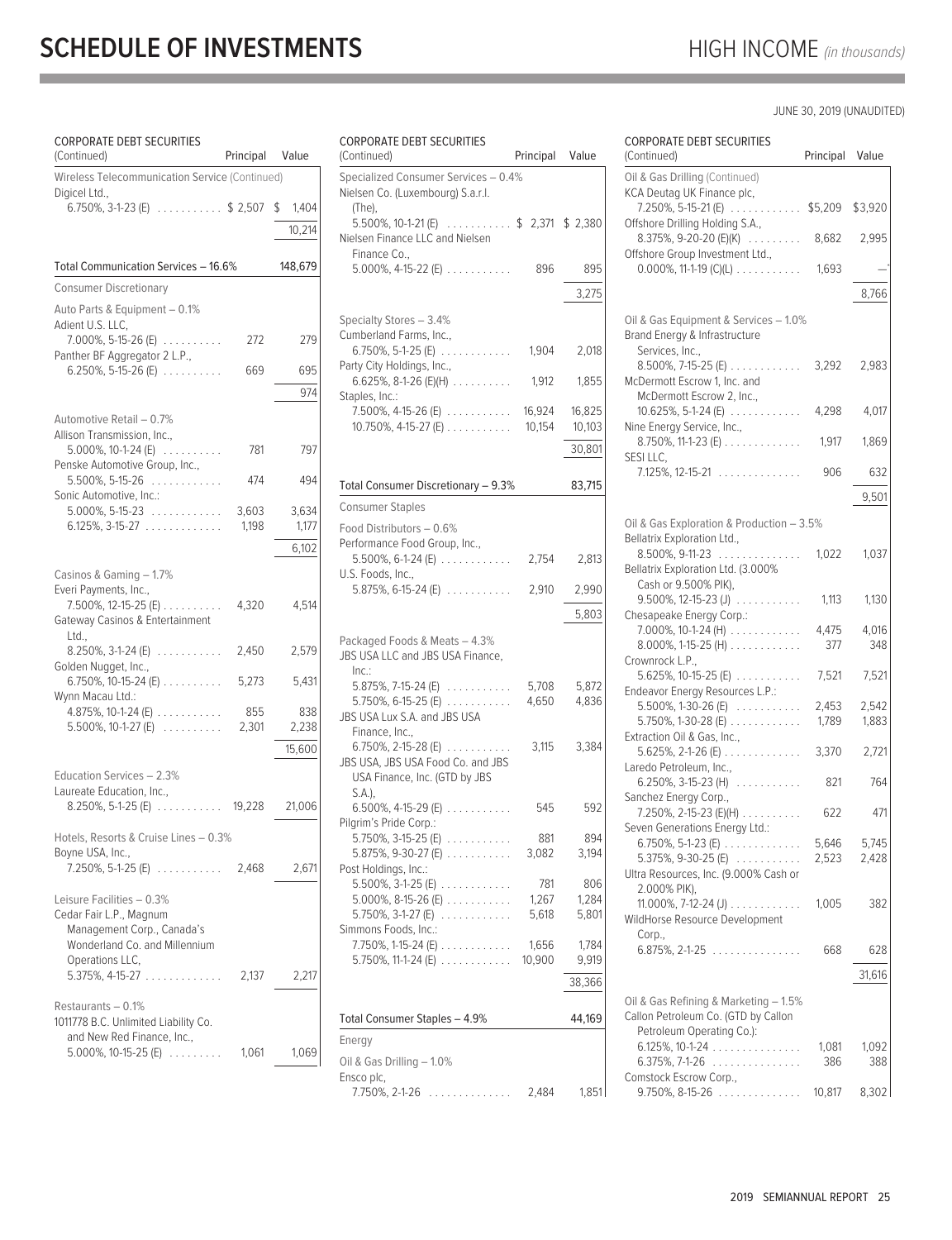٠

| <b>CORPORATE DEBT SECURITIES</b><br>(Continued)                                                                                                                                                                       | Principal               | Value                     |
|-----------------------------------------------------------------------------------------------------------------------------------------------------------------------------------------------------------------------|-------------------------|---------------------------|
| Oil & Gas Refining & Marketing (Continued)<br>EP Energy LLC and Everest<br>Acquisition Finance, Inc.:<br>$9.375\%$ , 5-1-24 (E) \$<br>8.000%, 2-15-25 (E) $\ldots$<br>$7.750\%$ , 5-15-26 (E)<br>QEP Resources, Inc., | 1,320<br>1.386<br>1,933 | \$<br>304<br>302<br>1,725 |
| $5.625\%$ , $3-1-26$                                                                                                                                                                                                  | 1,599                   | 1,503<br>13,616           |
| Total Energy - 7.0%                                                                                                                                                                                                   |                         | 63,499                    |
| Financials                                                                                                                                                                                                            |                         |                           |
| Consumer Finance - 0.9%<br>CURO Group Holdings Corp.,                                                                                                                                                                 |                         |                           |
| $8.250\%$ , 9-1-25 (E)<br>Quicken Loans, Inc.,                                                                                                                                                                        | 3,179                   | 2,646                     |
| 5.750%, 5-1-25 (E) $\ldots$                                                                                                                                                                                           | 5,176                   | 5,330                     |
|                                                                                                                                                                                                                       |                         | 7,976                     |
| Financial Exchanges & Data - 1.2%<br>Refinitiv U.S. Holdings, Inc.:                                                                                                                                                   |                         |                           |
| 6.250%, 5-15-26 (E)                                                                                                                                                                                                   | 2,561                   | 2,634                     |
| $8.250\%$ , 11-15-26 (E) $\ldots \ldots \ldots$                                                                                                                                                                       | 8,449                   | 8,690                     |
|                                                                                                                                                                                                                       |                         | 11,324                    |
| Insurance Brokers - 1.1%<br>NFP Corp.,<br>6.875%, 7-15-25 (E) $\ldots \ldots \ldots$                                                                                                                                  | 10,370                  | 10,263                    |
|                                                                                                                                                                                                                       |                         |                           |
| Other Diversified Financial Services - 1.5%<br>New Cotai LLC and New Cotai<br>Capital Corp. (10.625% Cash or<br>10.625% PIK),                                                                                         |                         |                           |
| $10.625\%$ , 12-1-19 (E)(J)(M) $\ldots \ldots$                                                                                                                                                                        | 26,095                  | 13,570                    |
| Property & Casualty Insurance - 1.1%<br>Amwins Group, Inc.,                                                                                                                                                           |                         |                           |
| 7.750%, 7-1-26 (E)<br>Hub International Ltd.,                                                                                                                                                                         | 3,153                   | 3,263                     |
| 7.000%, 5-1-26 (E)                                                                                                                                                                                                    | 6,394                   | 6,482                     |
|                                                                                                                                                                                                                       |                         | 9,745                     |
| Specialized Finance - 2.0%                                                                                                                                                                                            |                         |                           |
| BCPE Cycle Merger Sub II, Inc.,<br>$10.625\%$ , 7-15-27 (E) $\ldots \ldots$<br><b>Compass Group Diversified Holdings</b><br>LLC,                                                                                      | 5,496                   | 5,565                     |
| $8.000\%$ , 5-1-26 (E)                                                                                                                                                                                                | 2,534                   | 2,642                     |
| Hadrian Merger Sub, Inc.,<br>$8.500\%$ , 5-1-26 (E)<br>Tervita Escrow Corp.,                                                                                                                                          | 4,714                   | 4,455                     |
| $7.625\%$ , 12-1-21 (E)<br>TMX Finance LLC and TitleMax                                                                                                                                                               | 1,289                   | 1,311                     |
| Finance Corp.,<br>11.125%, 4-1-23 (E) $\ldots \ldots \ldots$                                                                                                                                                          | 3,903                   | 3,688                     |
|                                                                                                                                                                                                                       |                         | 17,661                    |
|                                                                                                                                                                                                                       |                         |                           |

| <b>CORPORATE DEBT SECURITIES</b><br>(Continued)                                                                                                   | Principal      | Value          |
|---------------------------------------------------------------------------------------------------------------------------------------------------|----------------|----------------|
| Thrifts & Mortgage Finance - 0.3%<br>Provident Funding Associates L.P.<br>and PFG Finance Corp.,<br>6.375%, 6-15-25 (E) $\ldots$ \$2,943 \$ 2,766 |                |                |
|                                                                                                                                                   |                |                |
| Total Financials - 8.1%                                                                                                                           |                | 73,305         |
| <b>Health Care</b>                                                                                                                                |                |                |
| Health Care Facilities - 2.3%<br>DaVita HealthCare Partners, Inc.,<br>$5.125\%$ , 7-15-24                                                         | 548            | 548            |
| MPH Acquisition Holdings LLC,<br>$7.125\%$ , 6-1-24 (E)                                                                                           | 1,906          | 1,787          |
| RegionalCare Hospital Partners<br>Holdings, Inc. and Legend<br>Merger Sub, Inc.,                                                                  |                |                |
| $9.750\%$ , 12-1-26 (E) $\ldots \ldots \ldots$<br>Surgery Center Holdings, Inc.,                                                                  | 11,472         | 12,017         |
| $10.000\%$ , 4-15-27 (E)                                                                                                                          | 6,050          | 6,035          |
|                                                                                                                                                   |                | 20,387         |
| Health Care Services - 0.1%<br>Polaris Intermediate Corp.,                                                                                        |                |                |
| 8.500%, 12-1-22 (E) $\ldots \ldots \ldots$                                                                                                        | 1,307          | 1,153          |
| Health Care Technology - 1.1%<br>Verscend Holding Corp.,                                                                                          |                |                |
| $9.750\%$ , 8-15-26 (E)                                                                                                                           | 9,366          | 9,741          |
| Life Sciences Tools & Services - 0.9%                                                                                                             |                |                |
| Avantor, Inc.,<br>$9.000\%$ , 10-1-25 (E) $\ldots \ldots \ldots$                                                                                  | 6,976          | 7,778          |
| Pharmaceuticals - 2.2%                                                                                                                            |                |                |
| Advanz Pharma Corp.,<br>$8.000\%$ , 9-6-24<br>Bausch Health Cos., Inc.,                                                                           | 430            | 417            |
| 6.125%, 4-15-25 (E) $\ldots$<br>Eagle Holding Co. II LLC (7.750%<br>Cash or 7.750% PIK),                                                          | 1,727          | 1,761          |
| $7.750\%$ , 5-15-22 (E)(J)<br>Par Pharmaceutical, Inc.,                                                                                           | 6,101          | 6,147          |
| $7.500\%$ , 4-1-27 (E)<br><b>Valeant Pharmaceuticals</b>                                                                                          | 3.609          | 3,546          |
| International, Inc.:<br>5.500%, 11-1-25 (E)<br>.                                                                                                  | 1,252          | 1,305          |
| $9.000\%$ , 12-15-25 (E)                                                                                                                          | 855            | 955            |
| $9.250\%$ , 4-1-26 (E)<br>$8.500\%$ , 1-31-27 (E)                                                                                                 | 2,515<br>3,270 | 2,814<br>3,596 |
|                                                                                                                                                   |                | 20,541         |
| Total Health Care - 6.6%                                                                                                                          |                | 59,600         |
| Industrials                                                                                                                                       |                |                |
| Aerospace & Defense - 2.6%<br>TransDigm UK Holdings plc,<br>$6.875\%$ , 5-15-26 $\dots\dots\dots\dots\dots$<br>TransDigm, Inc. (GTD by TransDigm  | 2,171          | 2,197          |
| Group, Inc.):<br>$6.000\%$ , 7-15-22<br>$6.500\%$ , 7-15-24                                                                                       | 5,075<br>6,077 | 5,126<br>6,153 |

| <b>CORPORATE DEBT SECURITIES</b><br>(Continued)                                                                                                                                                                              | Principal                          | Value                                            |
|------------------------------------------------------------------------------------------------------------------------------------------------------------------------------------------------------------------------------|------------------------------------|--------------------------------------------------|
| Aerospace & Defense (Continued)<br>$6.500\%$ , 5-15-25<br>6.250%, $3-15-26$ (E)<br>$6.375\%$ , $6-15-26$<br>$7.500\%$ , 3-15-27 (E) $\ldots \ldots \ldots$                                                                   | \$1,162<br>3,744<br>2,490<br>2,673 | \$<br>1,175<br>3,917<br>2,521<br>2,790<br>23,879 |
| Air Freight & Logistics - 1.0%<br>XPO Logistics, Inc.,<br>6.750%, 8-15-24 (E) $\ldots \ldots \ldots$                                                                                                                         | 8,095                              | 8,632                                            |
| Diversified Support Services - 0.4%<br>Ahern Rentals, Inc.,<br>$7.375\%$ , 5-15-23 (E)<br>United Rentals (North America), Inc.                                                                                               | 3,901                              | 3,462                                            |
| (GTD by United Rentals, Inc.),<br>$5.875\%$ , 9-15-26                                                                                                                                                                        | 472                                | 503<br>3,965                                     |
| Environmental & Facilities Services - 1.2%                                                                                                                                                                                   |                                    |                                                  |
| <b>GFL Environmental, Inc.:</b><br>5.625%, 5-1-22 (E) $\ldots$<br>5.375%, 3-1-23 (E) $\ldots$<br>$7.000\%$ , 6-1-26 (E)<br>8.500%, 5-1-27 (E) $\ldots \ldots \ldots$<br>Waste Pro USA, Inc.,<br>5.500%, 2-15-26 (E) $\ldots$ | 820<br>4,399<br>3,835<br>952       | 826<br>4,355<br>3,926<br>1,025<br>493            |
|                                                                                                                                                                                                                              | 482                                | 10,625                                           |
| Industrial Machinery - 0.1%<br>Apex Tool Group LLC and BC<br>Mountain Finance, Inc.,<br>$9.000\%$ , 2-15-23 (E)<br>Security & Alarm Services - 0.8%<br>Prime Security Services Borrower<br>LLC and Prime Finance, Inc.,      | 700                                | 625                                              |
| $9.250\%$ , 5-15-23 (E)                                                                                                                                                                                                      | 6,620                              | 6,952                                            |
| Total Industrials - 6.1%                                                                                                                                                                                                     |                                    | 54,678                                           |
| <b>Information Technology</b>                                                                                                                                                                                                |                                    |                                                  |
| Application Software - 1.3%<br>Kronos Acquisition Holdings, Inc.,<br>$9.000\%$ , $8-15-23$ (E) $\ldots \ldots \ldots 13,902$                                                                                                 |                                    | 12,222                                           |
| Data Processing & Outsourced Services - 1.6%<br>Italics Merger Sub, Inc.,<br>$7.125\%$ , $7-15-23$ (E)<br>j2 Cloud Services LLC and j2 Global,                                                                               | 12,951                             | 13,180                                           |
| Inc.,<br>6.000%, 7-15-25 (E) $\ldots \ldots \ldots$                                                                                                                                                                          | 1,192                              | 1,249<br>14,429                                  |
| IT Consulting & Other Services - 1.5%<br>Cardtronics, Inc. and Cardtronics                                                                                                                                                   |                                    |                                                  |
| USA, Inc.,<br>5.500%, 5-1-25 (E) $\ldots \ldots \ldots$                                                                                                                                                                      | 687                                | 683                                              |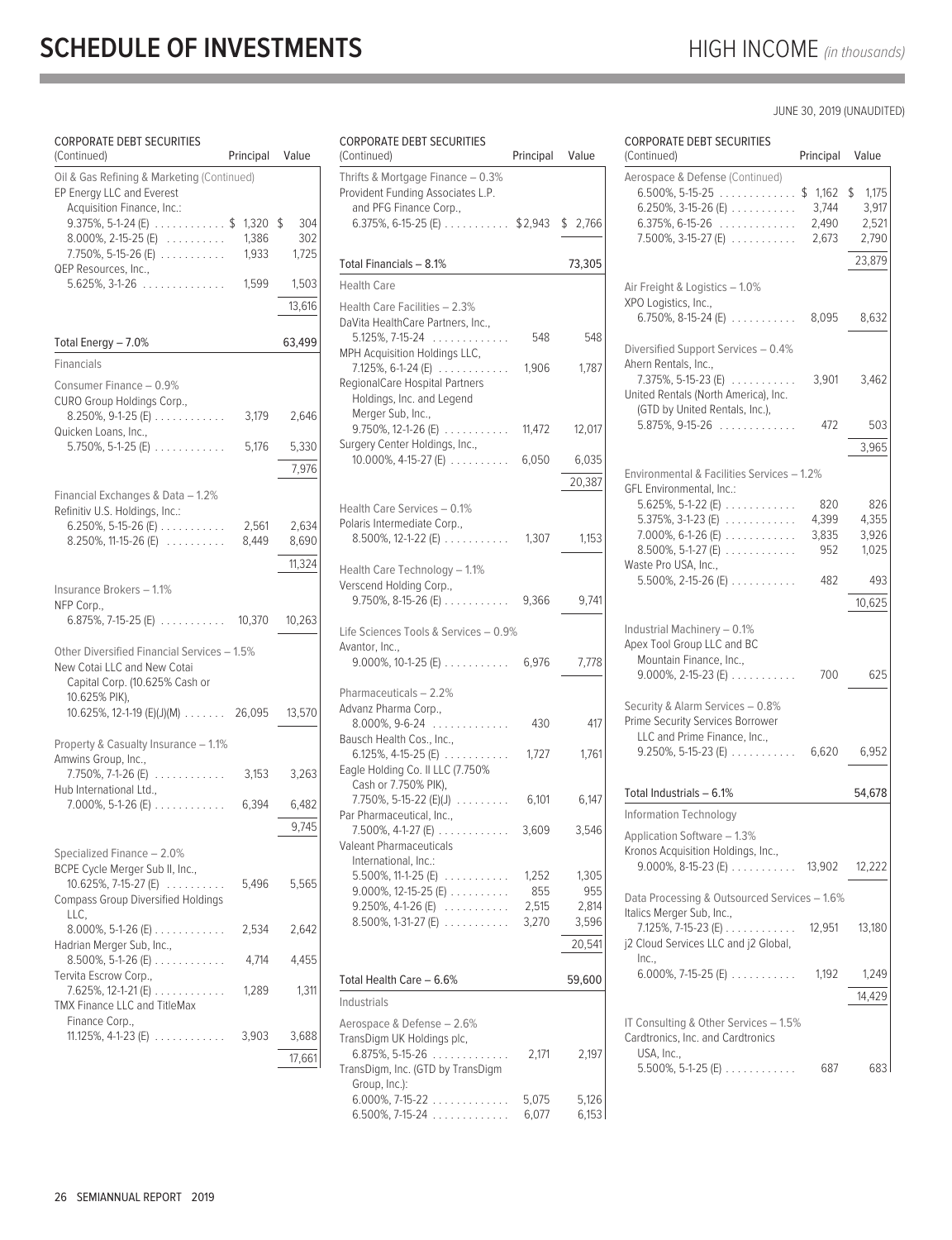### **SCHEDULE OF INVESTMENTS** HIGH INCOME (in thousands)

#### JUNE 30, 2019 (UNAUDITED)

| <b>CORPORATE DEBT SECURITIES</b><br>(Continued)                                                                        | Principal        | Value                |
|------------------------------------------------------------------------------------------------------------------------|------------------|----------------------|
| IT Consulting & Other Services (Continued)<br><b>NCR Escrow Corp.:</b><br>$5.875\%$ , 12-15-21<br>$6.375\%$ , 12-15-23 | \$4,719<br>4.266 | \$<br>4,780<br>4,400 |
| Pioneer Holding Corp.,<br>$9.000\%$ , 11-1-22 (E)                                                                      | 3,739            | 3,842                |
|                                                                                                                        |                  | 13,705               |
| Total Information Technology - 4.4%                                                                                    |                  | 40,356               |
| <b>Materials</b>                                                                                                       |                  |                      |
| Aluminum - 1.4%                                                                                                        |                  |                      |
| Constellium N.V.:<br>$5.750\%$ , 5-15-24 (E)<br>6.625%, 3-1-25 (E) $\ldots$                                            | 3,551<br>4,140   | 3,631<br>4,295       |
| 5.875%, 2-15-26 (E) $\ldots$<br>Novelis Corp. (GTD by Novelis,                                                         | 2,322            | 2,386                |
| $Inc.$ ):<br>$6.250\%$ , $8-15-24$ (E) $\ldots \ldots$<br>$5.875\%$ , 9-30-26 (E) $\ldots \ldots$                      | 1,471<br>985     | 1,542<br>998         |
|                                                                                                                        |                  | 12,852               |
| Commodity Chemicals - 0.5%<br>NOVA Chemicals Corp.:                                                                    |                  |                      |
| 4.875%, 6-1-24 (E) $\ldots \ldots \ldots$                                                                              | 2,943            | 3,046                |
| 5.250%, 6-1-27 (E) $\ldots$                                                                                            | 1,177            | 1,252                |
|                                                                                                                        |                  | 4,298                |
| Construction Materials - 0.6%                                                                                          |                  |                      |
| Hillman Group, Inc. (The),                                                                                             |                  |                      |
| 6.375%, 7-15-22 (E) $\ldots \ldots \ldots$                                                                             | 6,615            | 5,871                |
| Fertilizers & Agricultural Chemicals - 0.2%                                                                            |                  |                      |
| Pinnacle Operating Corp.,                                                                                              |                  |                      |
| $9.000\%$ , 5-15-23 (E)                                                                                                | 6,601            | 2,178                |
| Metal & Glass Containers - 0.4%<br>ARD Finance S.A. (7.125% Cash or                                                    |                  |                      |
| 7.875% PIK),<br>$7.125\%$ , 9-15-23 (J)<br>ARD Securities Finance S.a.r.l.                                             | 548              | 560                  |
| (8.750% Cash or 8.750% PIK),<br>8.750%, 1-31-23 (E)(H)(J) $\ldots \ldots$                                              | 1,583            | 1,595                |
| HudBay Minerals, Inc.:<br>$7.250\%$ , 1-15-23 (E)                                                                      | 408              | 420                  |
| $7.625\%$ , 1-15-25 (E)                                                                                                | 611              | 631                  |
|                                                                                                                        |                  | 3,206                |
|                                                                                                                        |                  |                      |
| Specialty Chemicals - 0.3%<br>Kraton Polymers LLC and Kraton                                                           |                  |                      |
| Polymers Capital Corp.,                                                                                                |                  |                      |
| $7.000\%$ , 4-15-25 (E) $\ldots \ldots \ldots 2,657$                                                                   |                  | 2,690                |
| Total Materials – 3.4%                                                                                                 |                  | 31,095               |
|                                                                                                                        |                  |                      |
| TOTAL CORPORATE DEBT<br>SECURITIES - 66.4%                                                                             |                  | \$599,096            |
| (Cost: \$626,630)                                                                                                      |                  |                      |

| LOANS (N)                                                                                                                                                                           | Principal | Value     |
|-------------------------------------------------------------------------------------------------------------------------------------------------------------------------------------|-----------|-----------|
| <b>Communication Services</b>                                                                                                                                                       |           |           |
| Advertising $-0.3%$<br>Advantage Sales & Marketing, Inc.<br>(ICE LIBOR plus 325 bps),<br>$5.580\%$ , 7-25-21\$794<br>Advantage Sales & Marketing, Inc.<br>(ICE LIBOR plus 650 bps), |           | \$<br>722 |
| $8.830\%$ , 7-25-22                                                                                                                                                                 | 2,751     | 2,161     |
|                                                                                                                                                                                     |           | 2,883     |
| Cable & Satellite - 0.0%<br>Liberty Cablevision of Puerto Rico<br>LLC (ICE LIBOR plus 350 bps),<br>$5.894\%$ , 1-7-22 (C) $\ldots \ldots \ldots$                                    | 96        | 96        |
| Integrated Telecommunication Services - 0.9%                                                                                                                                        |           |           |
| West Corp.,<br>$0.000\%$ , 10-10-24 (O) $\ldots \ldots \ldots$<br>West Corp. (3-Month ICE LIBOR plus<br>400 bps),                                                                   | 1,372     | 1,279     |
| $6.522\%$ , 10-10-24                                                                                                                                                                | 8,255     | 7,691     |
|                                                                                                                                                                                     |           | 8,970     |
| Publishing - 0.1%<br>Recorded Books, Inc. (ICE LIBOR plus<br>450 bps),                                                                                                              |           |           |
| 6.830%, 8-31-25                                                                                                                                                                     | 1,135     | 1,136     |
| Wireless Telecommunication Service - 0.1%<br>Digicel International Finance Ltd. (ICE<br>LIBOR plus 325 bps),                                                                        |           |           |
| 5.780%, 5-27-24<br>.                                                                                                                                                                | 915       | 791       |
| Total Communication Services - 1.4%                                                                                                                                                 |           | 13,876    |
| <b>Consumer Discretionary</b>                                                                                                                                                       |           |           |
| Apparel Retail - 0.7%<br>Talbots, Inc. (The) (ICE LIBOR plus<br>700 bps),                                                                                                           |           | 5,099     |
| $9.439\%$ , 11-28-22 (C) $\ldots \ldots$<br>TRLG Intermediate Holdings LLC,                                                                                                         | 5,283     |           |
| $10.000\%$ , $10-27-22$ (C)                                                                                                                                                         | 1,529     | 1,437     |
|                                                                                                                                                                                     |           | 6,536     |
| Department Stores - 0.2%<br>Belk, Inc. (ICE LIBOR plus 475 bps),<br>$7.285\%$ , 12-10-22                                                                                            | 2,270     | 1,827     |
| Housewares & Specialties - 0.3%<br>KIK Custom Products, Inc. (ICE LIBOR<br>plus 400 bps),<br>6.402%, 5-15-23                                                                        | 2,573     | 2,419     |
|                                                                                                                                                                                     |           |           |
| Leisure Facilities - 0.3%<br>United PF Holdings LLC,<br>$0.000\%$ , 6-14-26 (0) $\dots\dots\dots$<br>United PF Holdings LLC (ICE LIBOR<br>plus 450 bps),                            | 364       | 363       |
| $6.901\%$ , $6-10-26$                                                                                                                                                               | 2,658     | 2,655     |
|                                                                                                                                                                                     |           | 3,018     |

| LOANS (N) (Continued)                                                                                                         | Principal | Value           |
|-------------------------------------------------------------------------------------------------------------------------------|-----------|-----------------|
| Restaurants - 0.2%<br>NPC International, Inc. (ICE LIBOR<br>plus 750 bps),<br>9.939%, 4-18-25<br>1.1.1.1.1.1                  | \$3,326   | \$<br>1,971     |
| Specialized Consumer Services - 0.2%<br>Asurion LLC (ICE LIBOR plus 600                                                       |           |                 |
| bps).<br>$8.902\%$ , $8-4-25$ .<br>.                                                                                          | 1,861     | 1,885           |
| Specialty Stores - 1.3%<br>Jo-Ann Stores, Inc. (ICE LIBOR plus<br>500 bps),<br>$7.592\%$ , 10-16-23                           | 2,595     | 2,327           |
| Jo-Ann Stores, Inc. (ICE LIBOR plus<br>925 bps),                                                                              |           |                 |
| $11.842\%$ , 5-21-24<br>Staples, Inc. (ICE LIBOR plus 500<br>bps).                                                            | 3,971     | 3,474           |
| $7.601\%, 7-12-26 \dots $                                                                                                     | 6,091     | 5,839<br>11,640 |
| Textiles $-0.5%$<br>SIWF Holdings, Inc.,<br>$0.000\%$ , 6-15-25 (C)(O) $\ldots \ldots$<br>SIWF Holdings, Inc. (ICE LIBOR plus | 411       | 407             |
| 425 bps),<br>$6.654\%$ , 6-15-25 (C)                                                                                          | 3,830     | 3,792<br>4,199  |
| Total Consumer Discretionary - 3.7%                                                                                           |           | 33,495          |
| <b>Consumer Staples</b>                                                                                                       |           |                 |
| Hypermarkets & Super Centers - 0.2%<br>GOBP Holdings, Inc. (ICE LIBOR plus                                                    |           |                 |
| 375 bps),<br>6.135%, 10-22-25                                                                                                 | 1,383     | 1,381           |
| Total Consumer Staples - 0.2%                                                                                                 |           | 1,381           |
| Energy<br>Coal & Consumable Fuels - 0.9%<br>Foresight Energy LLC (ICE LIBOR                                                   |           |                 |
| plus 725 bps),<br>8.2/2%, 3-28-22<br>Westmoreland Coal Co. (ICE LIBOR                                                         | 6,950     | 5,641           |
| plus 650 bps),<br>$10.660\%$ , 3-15-22 (C) $\ldots \ldots \ldots$<br>Westmoreland Mining Holdings LLC                         | 728       | 728             |
|                                                                                                                               |           |                 |
| (15.000% Cash or 15.000% PIK),<br>15.000%, 3-15-29 (C)(J) $\ldots \ldots$                                                     | 1,733     | 1,404<br>7,773  |
| Oil & Gas Equipment & Services - 0.1%<br>Larchmont Resources LLC (9.460%                                                      |           |                 |
| Cash or 9.460% PIK),<br>$9.460\%$ , 8-7-20 (C)(F)(J)                                                                          | 757       | 705             |
| Oil & Gas Exploration & Production - 0.5%<br>California Resources Corp. (ICE<br>LIBOR plus 1,037.50 bps),                     |           |                 |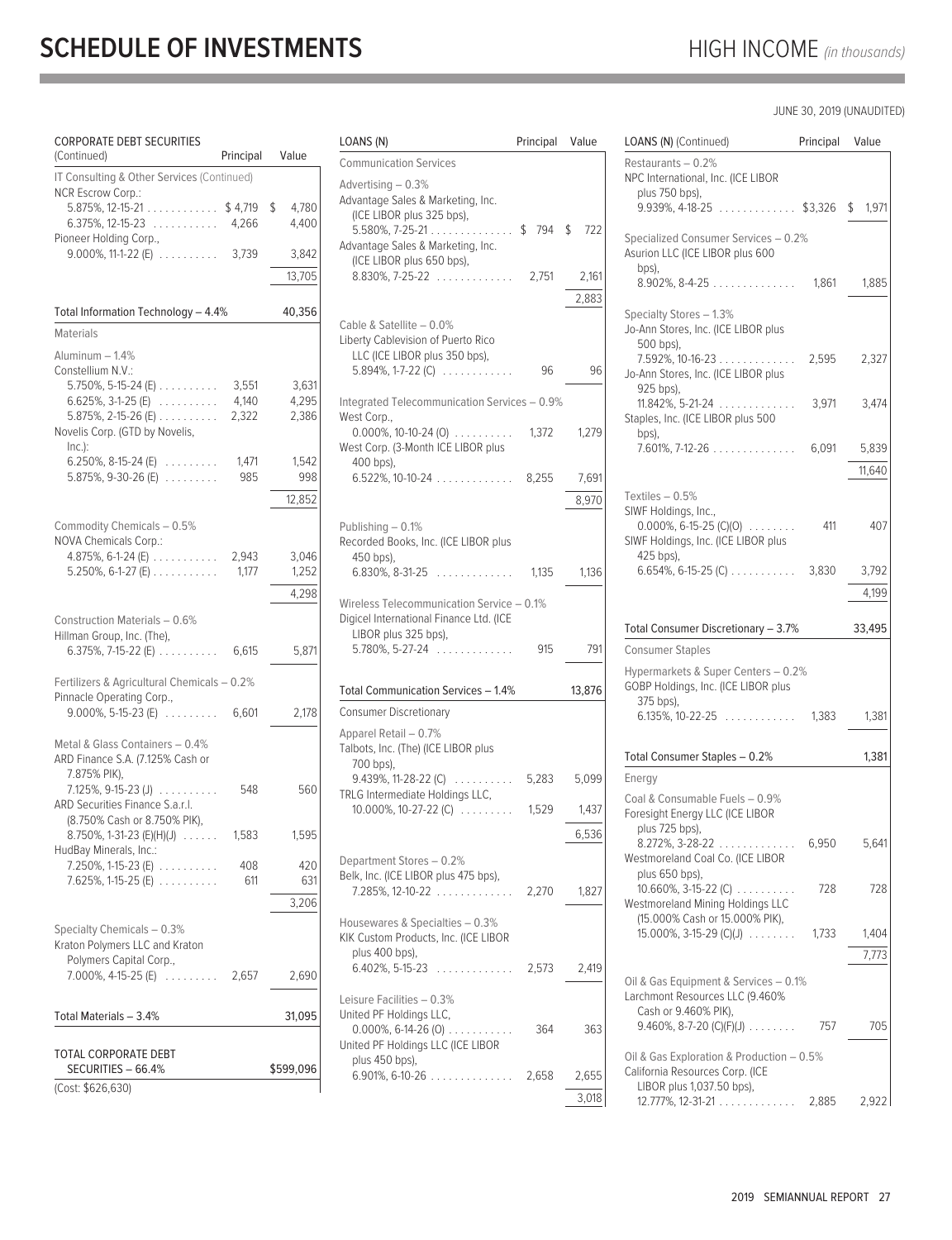### **SCHEDULE OF INVESTMENTS**

| HIGH INCOME (in thousands) |  |  |
|----------------------------|--|--|
|----------------------------|--|--|

#### JUNE 30, 2019 (UNAUDITED)

| LOANS (N) (Continued)                                                                                     | Principal | Value   |
|-----------------------------------------------------------------------------------------------------------|-----------|---------|
| Oil & Gas Exploration & Production (Continued)<br>California Resources Corp. (ICE<br>LIBOR plus 475 bps), |           |         |
| $7.152\%$ , 12-31-22 \$1,928                                                                              |           | \$1,840 |
|                                                                                                           |           | 4,762   |
| Oil & Gas Storage & Transportation - 1.2%<br>Bowie Resources Holdings LLC (ICE<br>LIBOR plus 1,075 bps),  |           |         |
| $13.272\%$ , 2-16-21<br>Bowie Resources Holdings LLC (ICE<br>LIBOR plus 575 bps),                         | 1,911     | 1,795   |
| $8.272\%$ , $8-12-20$<br>EPIC Crude Services L.P. (ICE LIBOR<br>plus 500 bps),                            | 3,037     | 2,976   |
| $7.410\%$ , $3-1-26$<br>Lower Cadence Holdings LLC (ICE                                                   | 6,000     | 5,893   |
| LIBOR plus 400 bps),<br>$6.404\%$ , 5-8-26                                                                | 684       | 680     |
|                                                                                                           |           | 11,344  |
| Total Energy - 2.7%                                                                                       |           | 24,584  |
| Financials                                                                                                |           |         |
| Asset Management & Custody Banks - 0.4%<br>Edelman Financial Holdings II, Inc.                            |           |         |
| (ICE LIBOR plus 675 bps),<br>$9.144\%, 7-20-26 \dots \dots \dots \dots$                                   | 4,048     | 4,058   |
| Financial Exchanges & Data - 0.4%<br>Hudson River Trading LLC (3-Month<br>U.S. LIBOR plus 350 bps),       |           |         |
| $5.830\%$ , 4-3-25                                                                                        | 3,367     | 3,361   |
| Insurance Brokers - 0.3%<br>NFP Corp. (ICE LIBOR plus 300 bps),<br>$5.402\%$ , 1-8-24                     | 2,512     | 2,439   |
| Investment Banking & Brokerage - 0.6%<br>Jane Street Group LLC (ICE LIBOR                                 |           |         |
| plus 300 bps),<br>$5.402\%$ , $8-25-22$                                                                   | 5,046     | 5,010   |
| Property & Casualty Insurance - 0.9%<br>Amynta Agency Borrower, Inc. (ICE<br>LIBOR plus 400 bps),         |           |         |
| 6.902%, 2-28-25.                                                                                          | 8,415     | 8,152   |
| Specialized Finance - 0.3%<br>Mayfield Agency Borrower, Inc. (ICE<br>LIBOR plus 850 bps),                 |           |         |
| 10.902%, 2-28-26                                                                                          | 2,807     | 2,751   |
| Total Financials - 2.9%                                                                                   |           | 25,771  |
| <b>Health Care</b>                                                                                        |           |         |
| Health Care Equipment - 0.1%<br>LifeScan Global Corp. (3-Month ICE<br>LIBOR plus 950 bps),                |           |         |
| $12.160\%$ , 10-1-25 (C)                                                                                  | 632       | 572     |

| LOANS (N) (Continued)                                                                                                                              | Principal | Value           |
|----------------------------------------------------------------------------------------------------------------------------------------------------|-----------|-----------------|
| Health Care Facilities - 1.7%<br>Gentiva Health Services, Inc. (3-<br>Month ICE LIBOR plus 375 bps),                                               |           |                 |
| $6.188\%, 7-2-25 \ldots \ldots \ldots$<br>Gentiva Health Services, Inc. (ICE<br>LIBOR plus 700 bps).                                               |           | \$7,360 \$7,360 |
| $11.500\%$ , 7-2-26<br>RegionalCare Hospital Partners<br>Holdings, Inc. (ICE LIBOR plus<br>450 bps).                                               | 1,897     | 1,916           |
| $6.904\%$ , 11-16-25                                                                                                                               | 6,422     | 6,379           |
|                                                                                                                                                    |           | 15,655          |
| Health Care Services - 1.6%<br><b>Heartland Dental LLC,</b><br>$0.000\%$ , 4-30-25 $(0)$<br>Heartland Dental LLC (ICE LIBOR                        | 90        | 85              |
| plus 375 bps),<br>$6.152\%$ , 4-30-25<br>U.S. Renal Care, Inc.,                                                                                    | 4,007     | 3,789           |
| $0.000\%$ , 6-14-26 (0) $\dots$                                                                                                                    | 10,991    | 10,773          |
|                                                                                                                                                    |           | 14,647          |
| Health Care Technology - 1.0%<br>Verscend Holding Corp. (ICE LIBOR<br>plus 450 bps),                                                               |           |                 |
| $6.902\%$ , $8-27-25$                                                                                                                              | 8,962     | 8,957           |
| Pharmaceuticals - 0.1%<br>Concordia International Corp. (ICE<br>LIBOR plus 550 bps),<br>$7.911\%, 9-6-24$                                          | 1,170     | 1,122           |
| Total Health Care - 4.5%                                                                                                                           |           | 40,953          |
| Industrials                                                                                                                                        |           |                 |
| Building Products - 0.1%<br>Hampton Rubber Co. & SEI Holding<br>Corp. (ICE LIBOR plus 800 bps),<br>$10.402\%$ , 3-27-22 (C) $\ldots \ldots \ldots$ | 1,074     | 1,052           |
| Construction & Engineering - 1.0%<br>McDermott Technology (Americas),<br>Inc. (ICE LIBOR plus 500 bps),                                            |           |                 |
| 7.402%, 5-10-25<br>.<br>Tensar International Corp. (ICE                                                                                            | 8,449     | 8,303           |
| LIBOR plus 850 bps).<br>10.830%, 7-10-22 (C) $\ldots$                                                                                              | 1,119     | 996             |
|                                                                                                                                                    |           | 9,299           |
| Industrial Conglomerates - 0.7%<br>PAE Holding Corp. (ICE LIBOR plus<br>550 bps),                                                                  |           |                 |
| $7.902\%$ , 10-20-22 (C) $\ldots$<br>PAE Holding Corp. (ICE LIBOR plus<br>950 bps),                                                                | 5,040     | 5,097           |
| $11.830\%$ , 10-20-23                                                                                                                              | 798       | 782             |
|                                                                                                                                                    |           | 5,879           |

| LOANS (N) (Continued)                                                                             | Principal | Value              |
|---------------------------------------------------------------------------------------------------|-----------|--------------------|
| Industrial Machinery - 1.4%<br>Dynacast International LLC (ICE<br>LIBOR plus 850 bps),            |           |                    |
| $10.830\%$ , 1-30-23                                                                              |           | \$13,354 \$ 13,086 |
| Total Industrials - 3.2%                                                                          |           | 29,316             |
| Information Technology                                                                            |           |                    |
| Application Software - 0.3%<br>Applied Systems, Inc. (ICE LIBOR<br>plus 700 bps).                 |           |                    |
| $9.330\%$ , $9-19-25$<br>Kronos Acquisition Holdings, Inc.<br>(ICE LIBOR plus 700 bps),           | 1,954     | 1,971              |
| $9.402\%$ , 5-15-23 (C)                                                                           | 534       | 528                |
|                                                                                                   |           | 2,499              |
| Communications Equipment - 0.4%<br>MLN U.S. Holdco LLC (ICE LIBOR<br>plus 450 bps).               |           |                    |
| $6.939\%$ , 11-30-25<br>MLN U.S. Holdco LLC (ICE LIBOR<br>plus 875 bps),                          | 1,895     | 1,806              |
| $11.189\%$ , 11-30-26                                                                             | 1,796     | 1,572              |
|                                                                                                   |           | 3,378              |
| Data Processing & Outsourced Services - 0.6%<br>Colorado Buyer, Inc. (ICE LIBOR<br>plus 300 bps), |           |                    |
| $9.670\%$ , 5-1-25 $\dots$<br>.<br>Great Dane Merger Sub, Inc. (ICE<br>LIBOR plus 375 bps),       | 2,171     | 1,876              |
| 6.152%, 5-21-25 (C) $\ldots \ldots \ldots$                                                        | 3,161     | 3,114              |
|                                                                                                   |           | 4,990              |
|                                                                                                   |           |                    |
| Total Information Technology - 1.3%<br><b>Materials</b>                                           |           | 10,867             |
| Construction Materials - 0.5%<br>Hillman Group, Inc. (The) (ICE LIBOR<br>plus 350 bps),           |           |                    |
| 6.402%, 5-31-25                                                                                   | 4,320     | 4,152              |
| Total Materials - 0.5%                                                                            |           | 4,152              |
| TOTAL LOANS - 20.4%                                                                               |           | \$184,395          |
| (Cost: \$193,247)                                                                                 |           |                    |
| SHORT-TERM SECURITIES                                                                             |           |                    |
| Commercial Paper (P) - 7.0%<br>Diageo Capital plc (GTD by Diageo<br>plc),                         |           |                    |
| $3.010\%$ , 7-10-19 $\dots$<br>International Paper Co.,                                           | 5,000     | 4,996              |
| $2.575\%$ , 7-9-19 $\dots\dots\dots\dots\dots$                                                    | 5,000     | 4,996              |
| McCormick & Co., Inc.,<br>$3.100\%$ , 7-11-19                                                     | 4,000     | 3,996              |

Mondelez International, Inc.:

2.565%, 7-2-19 ............. 9,000 8,998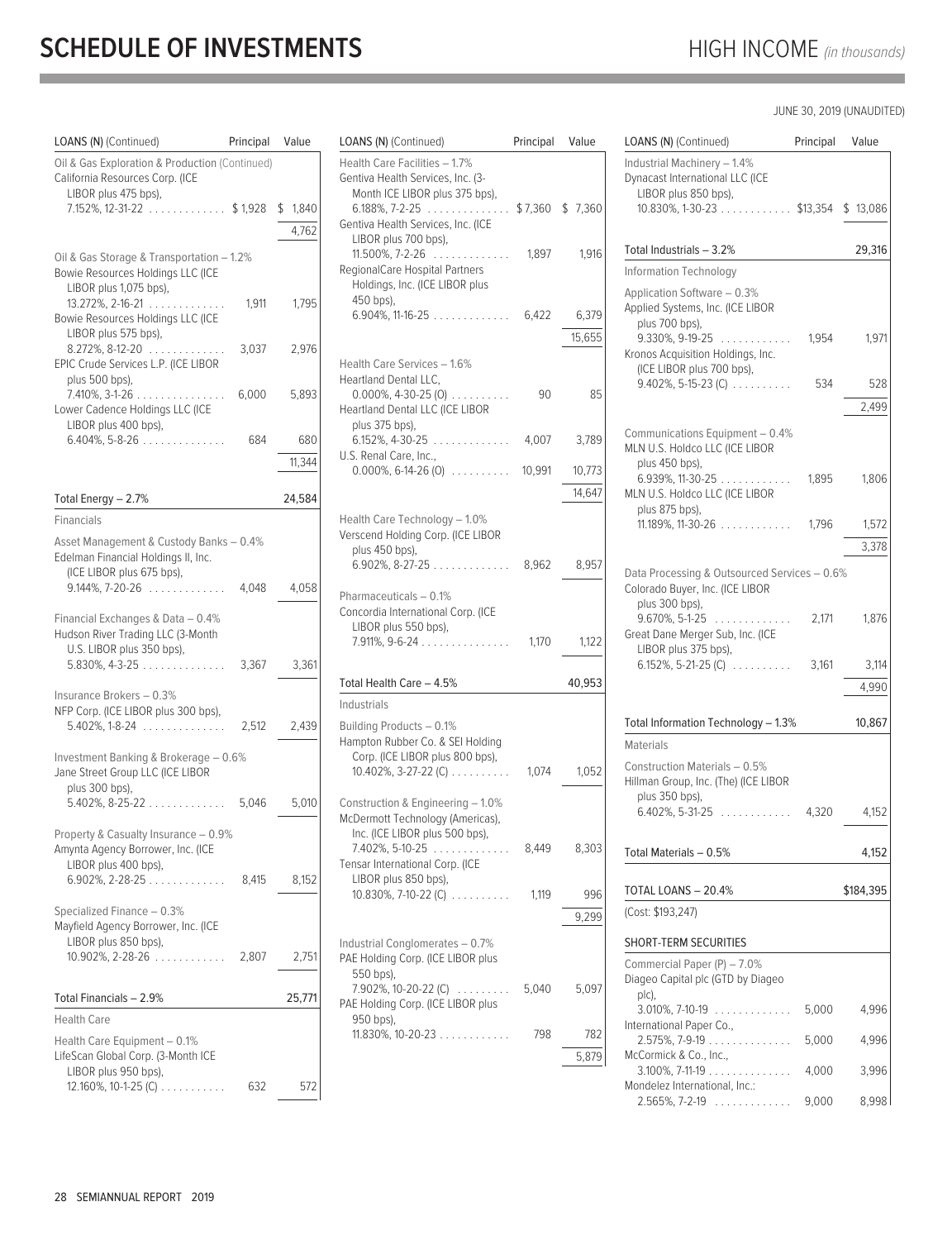| SHORT-TERM SECURITIES<br>(Continued)                           | Principal | Value   |
|----------------------------------------------------------------|-----------|---------|
| Commercial Paper (P) (Continued)                               |           |         |
| $2.840\%$ , 7-16-19                                            | \$3,000   | \$2,996 |
| $2.810\%$ , 7-18-19                                            | 4,000     | 3,994   |
| $2.720\%$ , 7-29-19 $\dots\dots\dots\dots$                     | 10,000    | 9.978   |
| Prudential Funding LLC (GTD by                                 |           |         |
| Prudential Financial, Inc.),                                   |           |         |
| $2.350\%$ , 7-1-19                                             | 6.806     | 6,805   |
| Virginia Electric and Power Co.:                               |           |         |
| $3.150\%$ , $7-10-19$                                          | 4,000     | 3,997   |
| $2.940\%$ , 7-17-19                                            | 5,000     | 4,993   |
| $2.870\%$ , 7-22-19                                            | 8,000     | 7,986   |
|                                                                |           | 63,735  |
|                                                                |           |         |
| Master Note - 0.8%                                             |           |         |
| Toyota Motor Credit Corp. (1-Month<br>U.S. LIBOR plus 15 bps), |           |         |
| $2.620\%$ , 7-5-19 (Q)                                         | 6,869     | 6,869   |

| SHURT-TERM SECURITIES<br>(Continued)                                                                                                            | <b>Shares</b> | Value        |
|-------------------------------------------------------------------------------------------------------------------------------------------------|---------------|--------------|
| Money Market Funds - 0.3%<br>Dreyfus Institutional Preferred<br>Government Money Market<br>Fund - Institutional Shares,<br>$2.360\%$ , $(R)(S)$ | $2,597$ \$    | 2,597        |
| TOTAL SHORT-TERM SECURITIES - 8.1%                                                                                                              |               | \$<br>73,201 |
| (Cost: \$73,215)                                                                                                                                |               |              |
| TOTAL INVESTMENT SECURITIES - 100.3%                                                                                                            |               | \$906,584    |
| (Cost: \$942,798)                                                                                                                               |               |              |
| LIABILITIES, NET OF CASH AND OTHER<br>$ASSETS - (0.3)\%$                                                                                        |               | (2,719)      |
| <b>NET ASSETS - 100.0%</b>                                                                                                                      |               | \$903,865    |

SHORT-TERM SECURITIES

Notes to Schedule of Investments

\*Not shown due to rounding.

(A)No dividends were paid during the preceding 12 months.

(B)Listed on an exchange outside the United States.

(C)Securities whose value was determined using significant unobservable inputs.

(D)Restricted securities. At June 30, 2019, the Portfolio owned the following restricted securities:

| Security                                 | <b>Acquisition Date(s)</b> | <b>Shares</b> | Cost     | Market Value |  |
|------------------------------------------|----------------------------|---------------|----------|--------------|--|
| <b>BIS Industries Ltd.</b>               | $12 - 22 - 17$             | 1.605         | 151      | 97           |  |
| Larchmont Resources LLC                  | $12 - 8 - 16$              |               | 340      | 252          |  |
| New Cotai Participation Corp., Class B   | $4 - 12 - 13$              | $-$ *         | 62       |              |  |
| Sabine Oil & Gas Corp.                   | $12 - 7 - 16$              |               | 12       |              |  |
| Pinnacle Agriculture Enterprises LLC     | $3-10-17$                  | 4.583         | 2,083    | 359          |  |
| Targa Resources Corp., 9.500%            | $10 - 24 - 17$             |               | 8.416    | 8.166        |  |
| Sabine Oil & Gas Corp., expires 12-29-29 | $12 - 7 - 16$              |               |          |              |  |
|                                          |                            |               | \$11,071 | \$8,885      |  |

The total value of these securities represented 1.0% of net assets at June 30, 2019.

(E)Securities were purchased pursuant to an exemption from registration available under Rule 144A under the Securities Act of 1933 and may only be resold in transactions exempt from registration, normally to qualified institutional buyers. At June 30, 2019 the total value of these securities amounted to \$509,657 or 56.4% of net assets.

(F)Deemed to be an affiliate due to the Portfolio owning at least 5% of the voting securities.

(G)Warrants entitle the Portfolio to purchase a predetermined number of shares of common stock and are non-income producing. The purchase price and number of shares are subject to adjustment under certain conditions until the expiration date, if any.

(H)All or a portion of securities with an aggregate value of \$4,642 are on loan.

(I)Principal amounts are denominated in the indicated foreign currency, where applicable (EUR – Euro).

(J)Payment-in-kind bond which may pay interest in additional par and/or in cash. Rates shown are the current rate and possible payment rates.

(K)Step bond that pays an initial coupon rate for the first period and then a higher or lower coupon rate for the following periods. Interest rate disclosed is that which is in effect at June 30, 2019.

(L)Zero coupon bond.

(M)Non-income producing as the issuer has either missed its most recent interest payment or declared bankruptcy.

(N)Variable rate security. Interest rate disclosed is that which is in effect at June 30, 2019. Description of the reference rate and spread, if applicable, are included in the security description.

(O)All or a portion of this position has not settled. Full contract rates do not take effect until settlement date.

(P)Rate shown is the yield to maturity at June 30, 2019.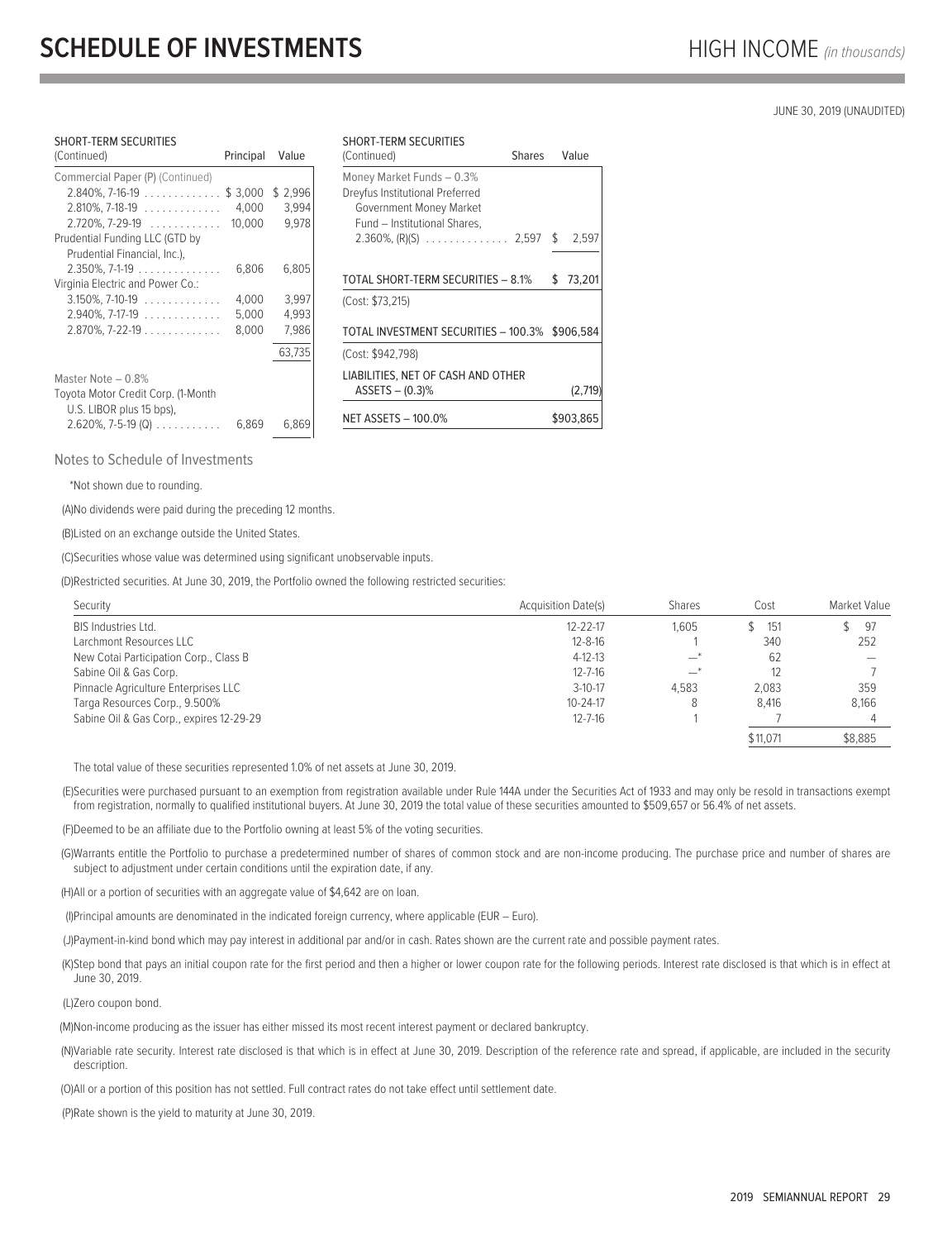### **SCHEDULE OF INVESTMENTS** HIGH INCOME (in thousands)

JUNE 30, 2019 (UNAUDITED)

(Q)Variable rate security. Interest rate disclosed is that which is in effect at June 30, 2019. Date shown represents the date that the variable rate resets. Description of the reference rate and spread, if applicable, are included in the security description.

(R)Investment made with cash collateral received from securities on loan.

(S)Rate shown is the annualized 7-day yield at June 30, 2019.

The following forward foreign currency contracts were outstanding at June 30, 2019:

|      | Currency to be<br>Delivered |             | Currency to be Settlement<br>Received | Date   | Counterparty                 | Unrealized<br>Appreciation | Unrealized<br>Depreciation |
|------|-----------------------------|-------------|---------------------------------------|--------|------------------------------|----------------------------|----------------------------|
| Euro | 631                         | U.S. Dollar | 715                                   | 7-5-19 | Morgan Stanley International |                            |                            |

The following table is a summary of the valuation of the Portfolio's investments by the fair value hierarchy levels as of June 30, 2019. See Note 3 to the Financial Statements for further information regarding fair value measurement.

|                                                                                                                | Level 1                  | Level 2   | Level 3  |
|----------------------------------------------------------------------------------------------------------------|--------------------------|-----------|----------|
| Assets                                                                                                         |                          |           |          |
| Investments in Securities                                                                                      |                          |           |          |
| Common Stocks                                                                                                  |                          |           |          |
|                                                                                                                | 407                      | 278       |          |
| Consumer Discretionary (1999) (1999) (1999) (1999) (1999) (1999) (1999) (1999) (1999) (1999) (1999) (1999) (19 | 13.755                   |           |          |
|                                                                                                                | 300                      |           | 667      |
|                                                                                                                | 570                      |           |          |
| Industrials                                                                                                    |                          |           | 97       |
|                                                                                                                | \$15,032                 | 285       | 764      |
| Investment Funds                                                                                               | 25,282                   |           |          |
| Preferred Stocks                                                                                               |                          | 8.166     | 359      |
| Warrants                                                                                                       |                          |           |          |
|                                                                                                                |                          | 599,096   |          |
|                                                                                                                | $\overline{\phantom{m}}$ | 159.368   | 25.027   |
|                                                                                                                | 2,597                    | 70,604    |          |
| Total                                                                                                          | \$42.911                 | \$837.523 | \$26,150 |
| Liabilities                                                                                                    |                          |           |          |
|                                                                                                                |                          | 3         |          |

The following table is a reconciliation of Level 3 investments for which significant unobservable inputs were used to determine fair value:

|                                                                                                                                                                                                                                | Common<br><b>Stocks</b> | Preferred<br>Stocks | Loans      |
|--------------------------------------------------------------------------------------------------------------------------------------------------------------------------------------------------------------------------------|-------------------------|---------------------|------------|
|                                                                                                                                                                                                                                | \$4.144                 | \$410               | \$50.874   |
|                                                                                                                                                                                                                                | 434                     |                     |            |
| Net change in unrealized appreciation (depreciation) (and according to the control of the change in unrealized appreciation) (control of the control of the change of the change of the change of the change of the change of  | (169)                   | (51)                | (2,931)    |
|                                                                                                                                                                                                                                |                         |                     | 4.541      |
|                                                                                                                                                                                                                                | (3,645)                 |                     | (3,865)    |
|                                                                                                                                                                                                                                |                         |                     | (65)       |
| Transfers into Level 3 during the period (and the context of the context of the context of the context of the period (and the context of the context of the context of the context of the context of the context of the contex |                         |                     | 7.934      |
|                                                                                                                                                                                                                                |                         |                     | (31, 481)  |
|                                                                                                                                                                                                                                | 764                     | \$359               | \$25,027   |
|                                                                                                                                                                                                                                | \$264                   | \$ (51)             | \$ (2,166) |

Information about Level 3 fair value measurements:

|        | Fair Value at<br>6-30-19 | <b>Valuation Technique(s)</b>                                                     | Unobservable Input(s)                                                    | Input value(s)        |
|--------|--------------------------|-----------------------------------------------------------------------------------|--------------------------------------------------------------------------|-----------------------|
| Assets |                          |                                                                                   |                                                                          |                       |
|        | $-^*$<br>97<br>667       | Net asset approach<br>Market comparable approach<br>Third-party valuation service | Adjusted book value multiple<br>Adjusted EBITDA multiple<br>Broker quote | 0x<br>6.00x<br>N/A    |
|        | 359                      | Market comparable approach<br>Option pricing model                                | Adjusted EBITDA multiple<br>Illiquidity discount<br>Volatility           | 9.69x<br>10%<br>9.88% |
| Loans  | 25.027                   | Third-party valuation service                                                     | Broker quotes                                                            | N/A                   |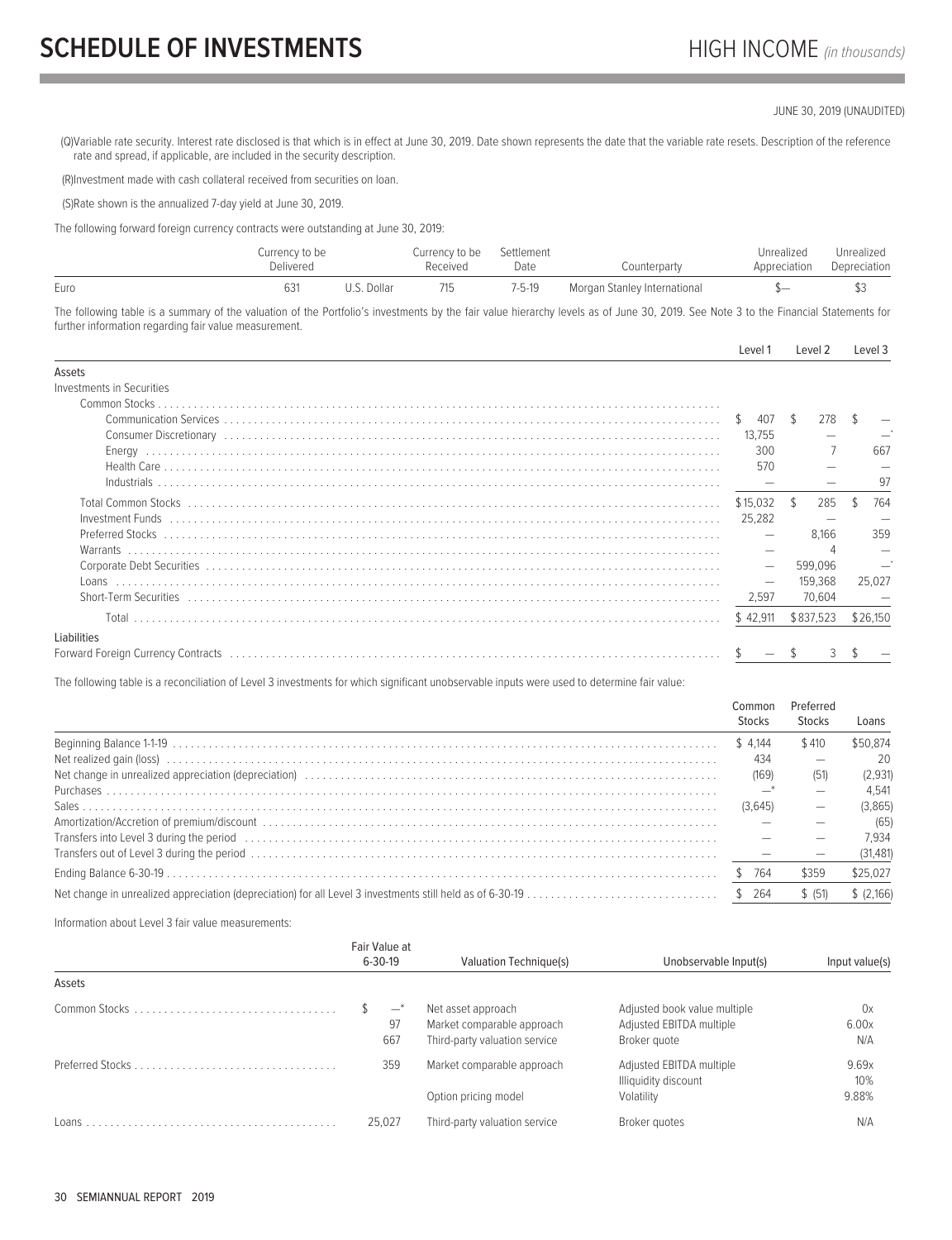Significant increases (decreases) in the adjusted EBITDA multiple inputs as of the reporting date would result in a higher (lower) fair value measurement. However, significant increases (decreases) in the illiquidity discount input as of the reporting date would result in a lower (higher) fair value measurement.

The following acronyms are used throughout this schedule:

GTD = Guaranteed ICE = Intercontinental Exchange PIK = Payment In Kind LIBOR = London Interbank Offered Rate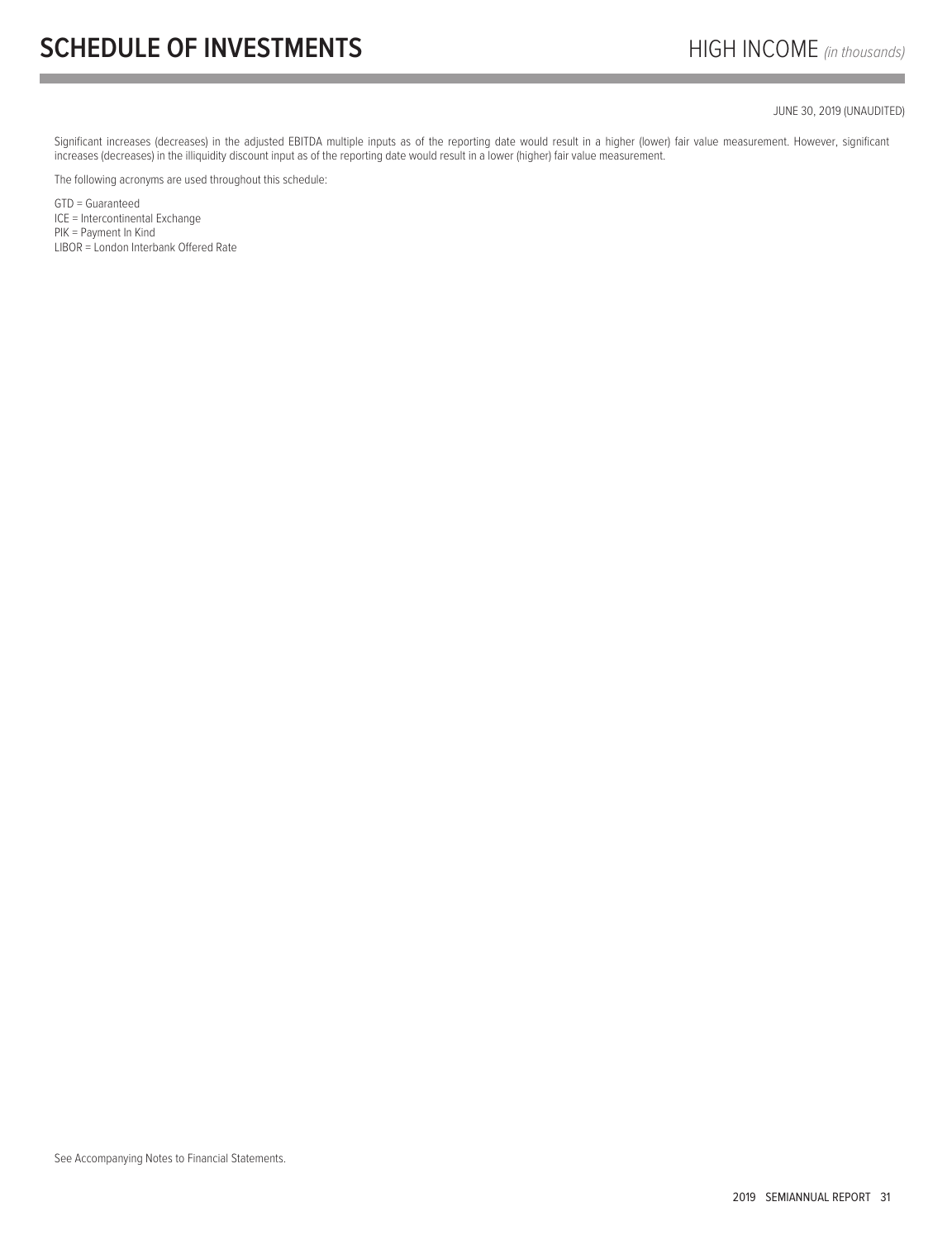#### **Asset Allocation**

| <b>Stocks</b>                                                        | 92.0%   |
|----------------------------------------------------------------------|---------|
| <b>Consumer Discretionary</b>                                        | 13.7%   |
| Industrials                                                          | 12.2%   |
| <b>Financials</b>                                                    | 11.9%   |
| Health Care                                                          | 11.2%   |
| <b>Consumer Staples</b>                                              | 10.9%   |
| Energy                                                               | 10.8%   |
| <b>Materials</b>                                                     | 6.6%    |
| Information Technology                                               | 6.4%    |
| <b>Communication Services</b>                                        | 6.1%    |
| Utilities                                                            | 1.2%    |
| Real Estate                                                          | 1.0%    |
| Liabilities (Net of Cash and Other Assets), and Cash<br>Equivalents+ | $8.0\%$ |
|                                                                      |         |

#### **Country Weightings**

| Europe                                               | 60.4% |
|------------------------------------------------------|-------|
| United Kingdom                                       | 12.6% |
| Germany                                              | 12.6% |
| Switzerland                                          | 11.3% |
| France                                               | 10.0% |
| <b>Netherlands</b>                                   | 3.6%  |
| Other Europe                                         | 10.3% |
| Pacific Basin                                        | 24.8% |
| Japan                                                | 10.9% |
| China                                                | 6.8%  |
| <b>Other Pacific Basin</b>                           | 7.1%  |
| North America                                        | 5.7%  |
| Canada                                               | 3.7%  |
| Other North America                                  | 2.0%  |
| Other                                                | 1.1%  |
| Liabilities (Net of Cash and Other Assets), and Cash |       |
| Equivalents+                                         | 8.0%  |

### **Top 10 Equity Holdings**

| Company                         | Country        | Sector                        | Industry                              |
|---------------------------------|----------------|-------------------------------|---------------------------------------|
| Nestle S.A., Registered Shares  | Switzerland    | <b>Consumer Staples</b>       | Packaged Foods & Meats                |
| Total S.A.                      | France         | Energy                        | Integrated Oil & Gas                  |
| SAP AG                          | Germany        | Information Technology        | <b>Application Software</b>           |
| Roche Holdings AG, Genusscheine | Switzerland    | <b>Health Care</b>            | Pharmaceuticals                       |
| Airbus SE                       | France         | Industrials                   | Aerospace & Defense                   |
| Unilever plc                    | United Kingdom | <b>Consumer Staples</b>       | Personal Products                     |
| Tokio Marine Holdings, Inc.     | Japan          | <b>Financials</b>             | Property & Casualty Insurance         |
| Alibaba Group Holding Ltd. ADR  | China          | <b>Consumer Discretionary</b> | Internet & Direct Marketing Retail    |
| Orange S.A.                     | France         | <b>Communication Services</b> | Integrated Telecommunication Services |
| Ferguson plc                    | Switzerland    | Industrials                   | Trading Companies & Distributors      |

See your advisor or www.ivyinvestments.com for more information on the Portfolio's most recently published Top 10 Equity Holdings.

+ Cash equivalents are defined as highly liquid securities with maturities of less than three months. Cash equivalents may include U.S. Government Treasury bills, bank certificates of deposit, bankers' acceptances, corporate commercial paper and other money market instruments.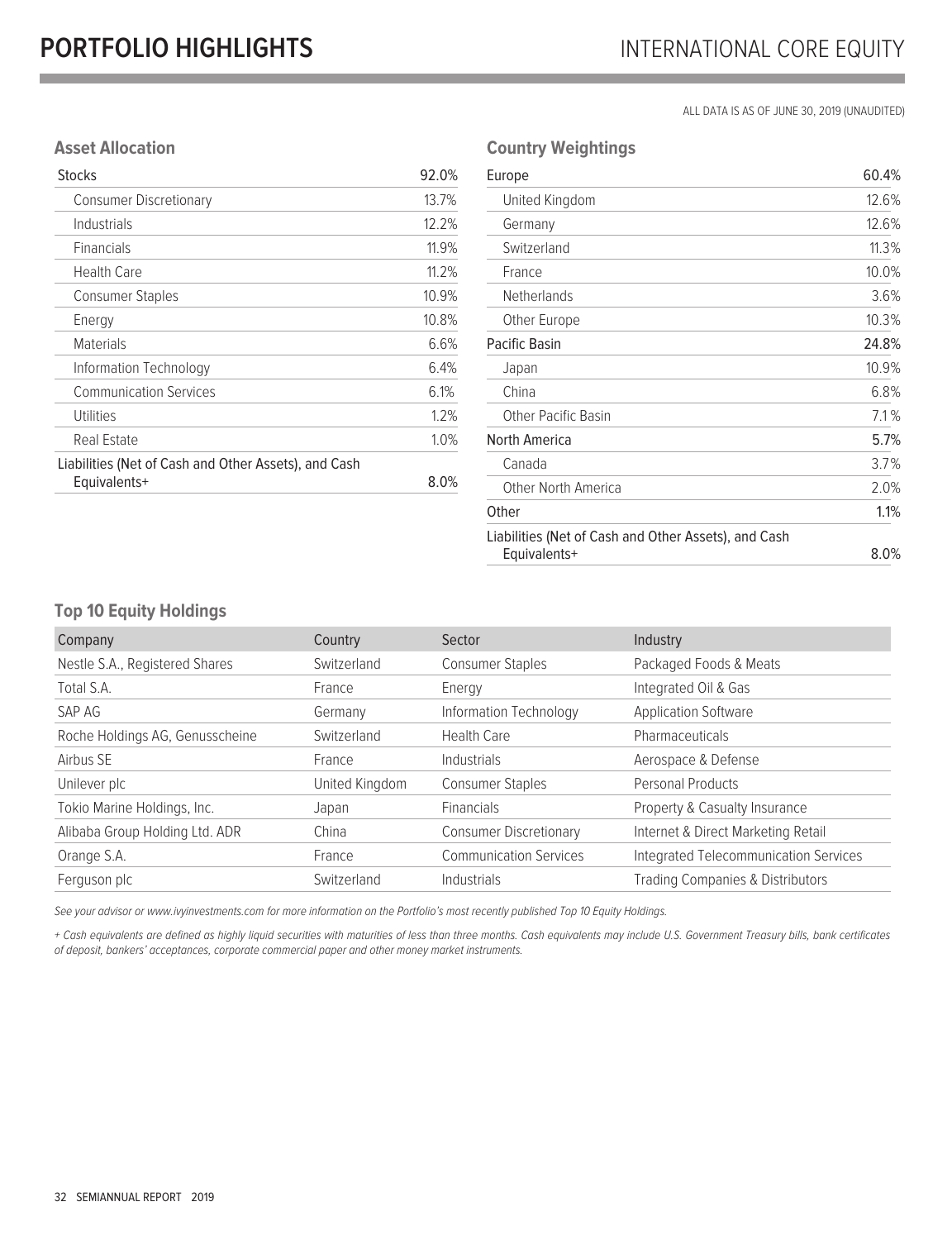|  |  | JUNE 30, 2019 (UNAUDITED) |
|--|--|---------------------------|
|--|--|---------------------------|

| <b>COMMON STOCKS</b>                                                                | Shares           | Value                               |
|-------------------------------------------------------------------------------------|------------------|-------------------------------------|
| Australia                                                                           |                  |                                     |
| Materials - 2.7%<br>BHP Group plc<br>BHP Group plc ADR<br>Newcrest Mining Ltd.      | 224<br>87<br>401 | \$5,723<br>4,426<br>9,009<br>19,158 |
| Total Australia - 2.7%                                                              |                  | \$19,158                            |
| Canada                                                                              |                  |                                     |
| Consumer Discretionary - 0.6%<br>Dollarama, Inc.                                    | 111              | 3,915                               |
| Energy $-3.1%$<br>Canadian Natural Resources Ltd.<br>Seven Generations Energy Ltd., | 306              | 8,246                               |
| $Class A (A) \dots \dots \dots \dots \dots \dots \dots$<br>Suncor Energy, Inc.      | 960<br>300       | 4,706<br>9,345                      |
|                                                                                     |                  | 22,297                              |
| Total Canada - 3.7%                                                                 |                  | \$26,212                            |
| China<br>Consumer Discretionary - 3.1%<br>Alibaba Group Holding                     |                  |                                     |
| Ltd. ADR $(A)(B)$                                                                   | 75               | 12,692                              |
| Huayu Automotive Systems Co.<br>Ltd., A Shares                                      | 2,989            | 9,410                               |
|                                                                                     |                  | 22,102                              |
| Consumer Staples - 1.3%<br>Wuliangye Yibin Co. Ltd., A Shares                       | 540              | 9,289                               |
| Financials - 1.4%<br>China Construction Bank Corp.  11,688                          |                  | 10,075                              |
| Industrials - 1.0%<br>Han's Laser Technology Industry<br>Group Co. Ltd., A Shares   | 1,421            | 7,135                               |
| Total China - 6.8%                                                                  |                  | \$48,601                            |
| Finland                                                                             |                  |                                     |
| Information Technology - 1.1%<br>Nokia Corp., Series A ADR                          | 783<br>776       | 3,921<br>3,863<br>7,784             |
|                                                                                     |                  |                                     |
| Total Finland - 1.1%<br>France                                                      |                  | \$<br>7,784                         |
| Communication Services - 1.8%<br>Criteo S.A. ADR (A)                                | 10<br>804        | 165<br>12,674                       |
| Consumer Staples - 1.6%<br>Danone S.A.                                              | 131              | 12,839<br>11,087                    |

| <b>COMMON STOCKS (Continued)</b>                               | <b>Shares</b> | Value           |
|----------------------------------------------------------------|---------------|-----------------|
| Energy $-2.8%$                                                 | 359           | \$20,136        |
| Industrials - 3.8%                                             |               |                 |
| Schneider Electric S.A.                                        | 124<br>107    | 17,563<br>9.643 |
|                                                                |               | 27,206          |
| Total France - 10.0%                                           |               | \$71,268        |
| Germany                                                        |               |                 |
| Consumer Discretionary - 2.4%                                  | 32            | 9,980           |
| Continental AG                                                 | 49            | 7,150           |
|                                                                |               | 17,130          |
| Financials - 1.0%<br>Commerzbank AG<br>.                       | 965           | 6,927           |
| Health Care - 4.5%                                             | 162           | 11,258          |
| Fresenius Medical Care<br>AG & Co. KGaA                        | 131           | 10,272          |
|                                                                | 104           | 10,853          |
|                                                                |               | 32,383          |
| Information Technology - 2.5%<br>SAP AG<br>$\mathbb{R}^2$<br>. | 135           | 18,465          |
| Real Estate - 1.0%<br>Deutsche Wohnen AG                       | 195           | 7,156           |
| Utilities - 1.2%<br>E.ON AG                                    | 785           | 8,517           |
| Total Germany - 12.6%                                          |               | \$90,578        |
| Hong Kong                                                      |               |                 |
| Financials - 3.3%<br>AIA Group Ltd.                            | 1,126         | 12,162          |
| Hong Kong Exchanges and                                        |               |                 |
| Clearing Ltd.                                                  | 335           | 11,830          |
|                                                                |               | 23,992          |
| Total Hong Kong — 3.3%                                         |               | \$23,992        |
| Ireland                                                        |               |                 |
| Materials - 1.4%                                               | 319           | 10,417          |
|                                                                |               |                 |
| Total Ireland - 1.4%                                           |               | \$10,417        |
| Italy                                                          |               |                 |
| Financials-1.4%<br>UniCredit S.p.A.                            | 824           | 10,139          |
| Total Italy - 1.4%                                             |               | \$10,139        |
| Japan                                                          |               |                 |
| Communication Services - 0.8%<br>Nintendo Co. Ltd.             | 15            | 5,540           |

| <b>COMMON STOCKS (Continued)</b>                                                                             | <b>Shares</b>           | Value                                         |
|--------------------------------------------------------------------------------------------------------------|-------------------------|-----------------------------------------------|
| Consumer Discretionary - 4.5%<br>Isuzu Motors Ltd.<br>Zozo, Inc.                                             | 822<br>55<br>504<br>433 | \$9,388<br>2,874<br>12,278<br>8,128<br>32,668 |
| Consumer Staples - 1.2%<br>Seven & i Holdings Co. Ltd.<br>.                                                  | 249                     | 8,447                                         |
| Energy $-1.1%$<br>Inpex Corp.<br><u>.</u>                                                                    | 845                     | 7,654                                         |
| Financials - 1.8%<br>Tokio Marine Holdings, Inc.                                                             | 263                     | 13,206                                        |
| Industrials - 1.2%<br>$SMC$ Corp. $\ldots \ldots$<br>.                                                       | 24                      | 8,810                                         |
| Information Technology - 0.3%<br>Tokyo Electron Ltd.                                                         | 14                      | 2,010                                         |
| Total Japan - 10.9%                                                                                          |                         | \$78,335                                      |
| Luxembourg                                                                                                   |                         |                                               |
| Energy $-1.1%$<br>Tenaris S.A. ADR                                                                           | 279<br>151              | 3,655<br>3,973<br>7,628                       |
| Total Luxembourg - 1.1%                                                                                      |                         | \$7,628                                       |
| Netherlands                                                                                                  |                         |                                               |
| Health Care - 1.1%<br>Qiagen N.V. (A)                                                                        | 195                     | 7,929                                         |
| Industrials $-2.5%$<br>Koninklijke Philips Electronics N.V.,<br>Ordinary Shares<br>Randstad Holding N.V. (A) | 213<br>152              | 9,281<br>8,365<br>17,646                      |
| Total Netherlands - 3.6%                                                                                     |                         | \$25,575                                      |
| Norway                                                                                                       |                         |                                               |
| Communication Services - 1.1%<br>Telenor ASA<br>.                                                            | 370                     | 7,867                                         |
| Financials - 1.6%<br>$DNB$ ASA $\ldots \ldots \ldots \ldots$                                                 | 612                     | 11,396                                        |
| Total Norway - 2.7%                                                                                          |                         | \$19,263                                      |
| South Africa                                                                                                 |                         |                                               |
| Communication Services - 1.1%<br>Naspers Ltd., Class N                                                       | 33                      | 7,915                                         |
| Total South Africa - 1.1%                                                                                    |                         | \$<br>7,915                                   |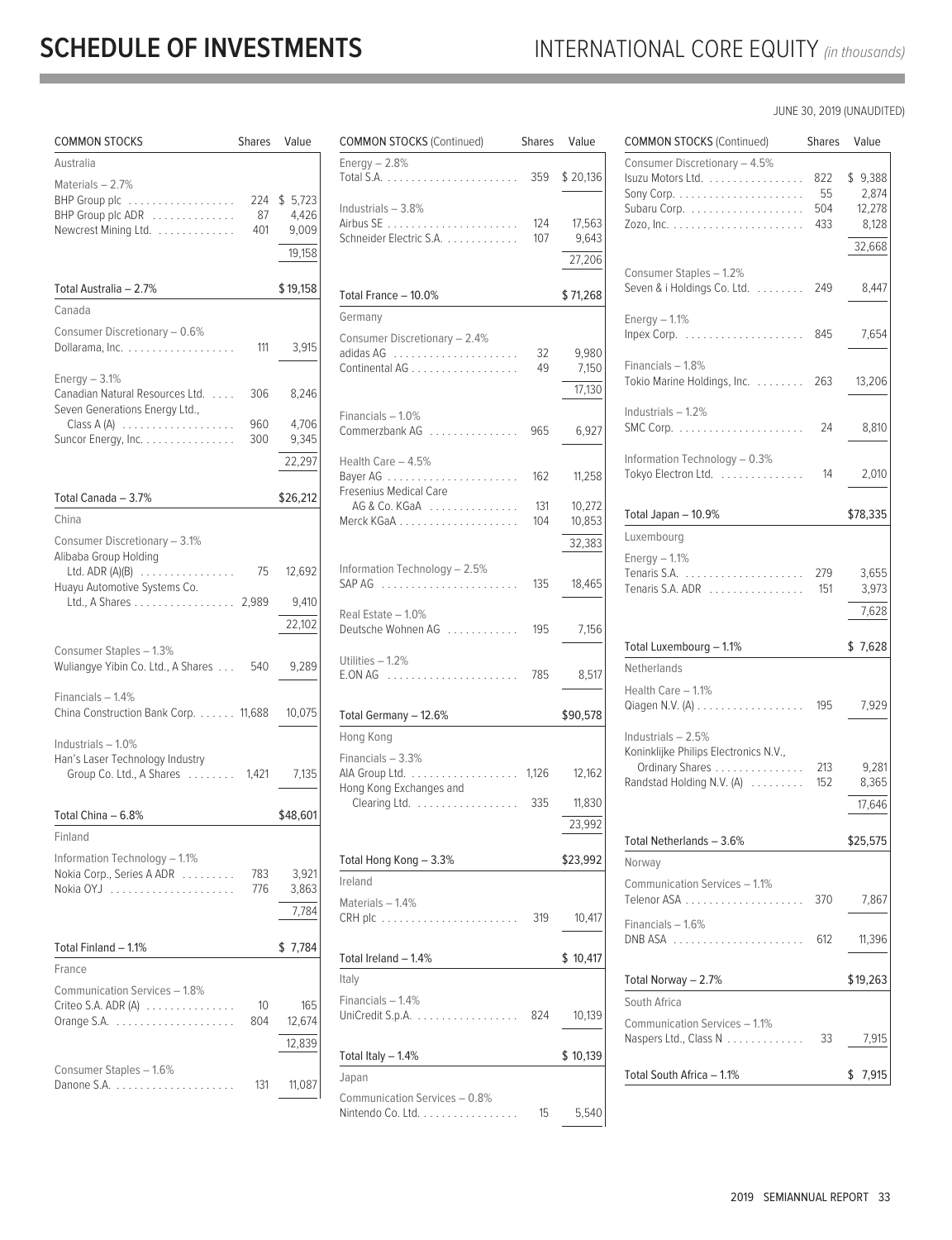### **SCHEDULE OF INVESTMENTS INTERNATIONAL CORE EQUITY** (in thousands)

| <b>COMMON STOCKS (Continued)</b>                                                                                                                     | <b>Shares</b>            | Value                                       |
|------------------------------------------------------------------------------------------------------------------------------------------------------|--------------------------|---------------------------------------------|
| South Korea                                                                                                                                          |                          |                                             |
| Information Technology - 1.1%<br>Samsung Electronics Co. Ltd.                                                                                        | 192                      | \$7,828                                     |
| Total South Korea - 1.1%                                                                                                                             |                          | \$7,828                                     |
| Spain                                                                                                                                                |                          |                                             |
| Consumer Discretionary - 1.2%<br>Industria de Diseno Textil S.A.                                                                                     | 296                      | 8,894                                       |
| Total Spain – 1.2%                                                                                                                                   |                          | \$ 8,894                                    |
| Sweden                                                                                                                                               |                          |                                             |
| Financials - 1.4%<br>Swedbank AB                                                                                                                     | 696                      | 10,475                                      |
| Total Sweden - 1.4%                                                                                                                                  |                          | \$10,475                                    |
| Switzerland                                                                                                                                          |                          |                                             |
| Consumer Staples - 2.8%<br>Nestle S.A., Registered Shares                                                                                            | 197                      | 20,384                                      |
| Health Care - 5.6%<br>Lonza Group Ltd., Registered<br>Shares<br>Novartis AG ADR<br>Novartis AG, Registered Shares<br>Roche Holdings AG, Genusscheine | 21<br>83<br>83<br>65     | 6,921<br>7,582<br>7,623<br>18,390<br>40,516 |
| Industrials - 1.7%<br>Ferguson plc $\dots\dots\dots\dots\dots\dots$                                                                                  | 173                      | 12,336                                      |
| Materials - 1.2%<br>Glencore International plc                                                                                                       | 2,446                    | 8,465                                       |
| Total Switzerland - 11.3%                                                                                                                            |                          | \$81,701                                    |
| United Kingdom                                                                                                                                       |                          |                                             |
| Communication Services - 1.3%<br>BT Group plc<br>1.1.1.1.1                                                                                           | 3,853                    | 9,635                                       |
| Consumer Discretionary - 1.2%<br>Whitbread plc (C)                                                                                                   | 150                      | 8,837                                       |
| Consumer Staples - 4.0%<br>British American Tobacco plc<br>Imperial Tobacco Group plc                                                                | 263<br>296<br>215        | 9,200<br>6,949<br>13,364<br>29,513          |
| Energy $-2.7%$<br>BP plc<br>BP plc ADR $\dots\dots\dots\dots\dots\dots\dots\dots\dots$<br>FMC Technologies, Inc.<br>Technip-Coflexip                 | 1,219<br>89<br>258<br>37 | 8,494<br>3,732<br>6,698<br>954<br>19,878    |

| <b>COMMON STOCKS (Continued)</b>                                  | <b>Shares</b> | Value       |
|-------------------------------------------------------------------|---------------|-------------|
| Industrials $-2.0%$                                               |               |             |
| Babcock International Group plc                                   | 931           | 5,419<br>\$ |
| BAE Systems plc                                                   | 1,518         | 9,542       |
|                                                                   |               | 14,961      |
|                                                                   |               |             |
| Information Technology - 1.4%                                     |               |             |
| Amdocs Ltd.                                                       | 161           | 9,996       |
|                                                                   |               |             |
| Total United Kingdom - 12.6%                                      |               | \$92,820    |
| <b>United States</b>                                              |               |             |
| Consumer Discretionary - 0.7%                                     |               |             |
| Booking Holdings, Inc. (A)                                        | 3             | 5,062       |
|                                                                   |               |             |
| Total United States - 0.7%                                        |               | \$<br>5,062 |
|                                                                   |               |             |
| TOTAL COMMON STOCKS - 90.7%                                       |               | \$653,645   |
| (Cost: \$670,480)                                                 |               |             |
|                                                                   |               |             |
| <b>INVESTMENT FUNDS</b>                                           |               |             |
| United States - 1.3%                                              |               |             |
| $SPDR$ Gold Trust $(A)$                                           | 69            | 9,187       |
|                                                                   |               |             |
| TOTAL INVESTMENT FUNDS - 1.3%                                     |               | \$<br>9,187 |
| (Cost: \$8,457)                                                   |               |             |
|                                                                   |               |             |
| SHORT-TERM SECURITIES                                             | Principal     |             |
| Commercial Paper (D) - 5.4%                                       |               |             |
| Diageo Capital plc (GTD by                                        |               |             |
| Diageo plc)                                                       |               |             |
| $3.010\%$ , 7-10-19 $\dots\dots\dots\dots$ \$5,000                |               | 4,996       |
| Florida Power & Light Co.                                         |               |             |
| $3.070\%$ , 7-12-19                                               | 5,000         | 4,995       |
| General Mills, Inc.<br>$2.860\%$ , 7-15-19 $\dots\dots\dots\dots$ | 5,000         | 4,994       |
| McCormick & Co., Inc.:                                            |               |             |
| $2.492\%$ , 7-9-19                                                | 5,000         | 4,996       |
| $3.100\%$ , 7-11-19                                               | 7,200         | 7,193       |
| Mondelez International, Inc.:                                     |               |             |
| 2.603%, 7-1-19<br>.                                               | 5,000         | 4,999       |
| $2.750\%$ , 7-24-19                                               | 1,500         | 1,497       |
| Virginia Electric and Power Co.                                   |               |             |
| $2.940\%$ , 7-17-19 $\dots$ .                                     | 5,000         | 4,993       |
|                                                                   |               | 38,663      |
| Master Note - 1.0%                                                |               |             |
| Toyota Motor Credit Corp. (1-Month                                |               |             |
| U.S. LIBOR plus 15 bps)                                           |               |             |
| $2.620\%$ , 7-5-19 (E)                                            | 7,407         | 7,407       |
|                                                                   |               |             |
|                                                                   | <b>Shares</b> |             |
| Money Market Funds - 1.1%                                         |               |             |
| Dreyfus Institutional Preferred                                   |               |             |
| Government Money Market                                           |               |             |
| Fund - Institutional Shares                                       |               |             |
| $2.360\%$ , $(F)(G)$                                              | 8,253         | 8,253       |

#### JUNE 30, 2019 (UNAUDITED)

e.

| <b>SHORT-TERM SECURITIES</b><br>(Continued)                                                                                                                              | Principal    | Value            |
|--------------------------------------------------------------------------------------------------------------------------------------------------------------------------|--------------|------------------|
| United States Government Agency Obligations - 1.4%<br>Overseas Private Investment Corp.<br>(GTD by U.S. Government)<br>(3-Month U.S. TB Rate):<br>$2.400\%$ , 7-7-19 (E) | $$10,192$ \$ | 10,192<br>10,192 |
| TOTAL SHORT-TERM SECURITIES - 8.9%                                                                                                                                       |              | 64.515<br>\$     |
| (Cost: \$64,524)                                                                                                                                                         |              |                  |
| TOTAL INVESTMENT SECURITIES - 100.9%                                                                                                                                     |              | \$727,347        |
| (Cost: \$743,461)                                                                                                                                                        |              |                  |
| LIABILITIES, NET OF CASH AND OTHER<br>$ASSETS - (0.9)$ %                                                                                                                 |              | (6,582)          |
| <b>NET ASSETS - 100.0%</b>                                                                                                                                               |              | \$720,765        |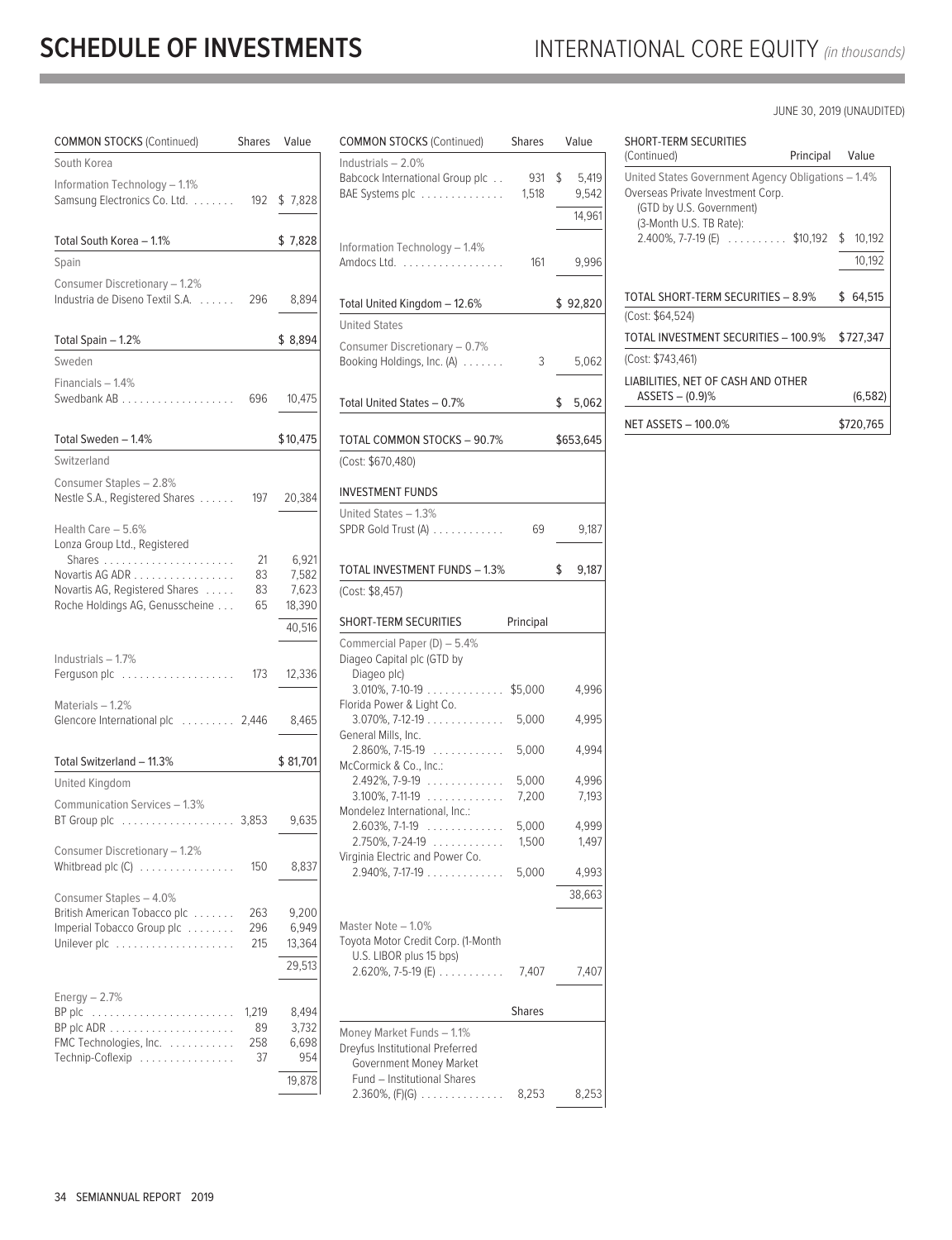Notes to Schedule of Investments

(A)No dividends were paid during the preceding 12 months.

(B)All or a portion of securities with an aggregate value of \$881 are held in collateralized accounts for OTC foreign forward currency contracts collateral.

(C)All or a portion of securities with an aggregate value of \$7,855 are on loan.

(D)Rate shown is the yield to maturity at June 30, 2019.

(E)Variable rate security. Interest rate disclosed is that which is in effect at June 30, 2019. Date shown represents the date that the variable rate resets. Description of the reference rate and spread, if applicable, are included in the security description.

(F)Rate shown is the annualized 7-day yield at June 30, 2019.

(G)Investment made with cash collateral received from securities on loan.

The following forward foreign currency contracts were outstanding at June 30, 2019:

|                                | Currency to be<br>Delivered |              | Currency to be<br>Received | Settlement<br>Date | Counterparty     | Unrealized<br>Appreciation | Unrealized<br>Depreciation |
|--------------------------------|-----------------------------|--------------|----------------------------|--------------------|------------------|----------------------------|----------------------------|
| U.S. Dollar                    | 67.942                      | Japanese Yen | 7,500,633                  | $7 - 5 - 19$       | Deutsche Bank AG | \$1,644                    | $S-$                       |
| Chinese Yuan Renminbi Offshore | 395.405                     | U.S. Dollar  | 57.601                     | $8 - 15 - 19$      | Deutsche Bank AG | 60                         | $\overline{\phantom{0}}$   |
|                                |                             |              |                            |                    |                  | \$1,704                    | $S-$                       |

The following table is a summary of the valuation of the Portfolio's investments by the fair value hierarchy levels as of June 30, 2019. See Note 3 to the Financial Statements for further information regarding fair value measurement.

|                                  | Level 1                  | Level 2   | Level <sub>3</sub> |
|----------------------------------|--------------------------|-----------|--------------------|
| Assets                           |                          |           |                    |
| <b>Investments in Securities</b> |                          |           |                    |
| <b>Common Stocks</b>             |                          |           |                    |
| <b>Communication Services</b>    | $\mathcal{L}$<br>165     | \$43,631  |                    |
|                                  | 21,669                   | 76,939    |                    |
|                                  | $\overline{\phantom{m}}$ | 78.720    |                    |
|                                  | 36.700                   | 40.893    |                    |
|                                  | $\qquad \qquad -$        | 86.210    |                    |
|                                  | 12.577                   | 68.251    |                    |
| Industrials                      | $\overline{\phantom{a}}$ | 88.094    |                    |
|                                  | 13.917                   | 32.166    |                    |
|                                  | 4.426                    | 33.614    |                    |
| Real Estate                      |                          | 7,156     |                    |
| Utilities                        |                          | 8,517     |                    |
|                                  | \$89.454                 | \$564.191 | $\uparrow$         |
|                                  | 9.187                    |           |                    |
|                                  | 8,253                    | 56,262    |                    |
|                                  | \$106,894                | \$620,453 | $s-$               |
|                                  |                          | 1.704     |                    |
|                                  |                          |           |                    |

The following acronyms are used throughout this schedule:

ADR = American Depositary Receipts GTD = Guaranteed LIBOR = London Interbank Offered Rate OTC = Over The Counter TB = Treasury Bill

#### **Market Sector Diversification**

(as a % of net assets)

| <b>Consumer Discretionary</b> | 13.7% |
|-------------------------------|-------|
| <b>Industrials</b>            | 12.2% |
| <b>Financials</b>             | 11.9% |
| <b>Health Care</b>            | 11.2% |
| Energy                        | 10.9% |
| <b>Consumer Staples</b>       | 10.8% |
| <b>Materials</b>              | 6 6%  |
|                               |       |

#### **Market Sector Diversification** (Continued)

| Information Technology        | 64%  |
|-------------------------------|------|
| <b>Communication Services</b> | 6.1% |
| Utilities                     | 12%  |
| Real Estate                   | 10%  |
| Other+                        | 8.0% |

+ Includes liabilities (Net of cash and other assets), and cash equivalents

See Accompanying Notes to Financial Statements.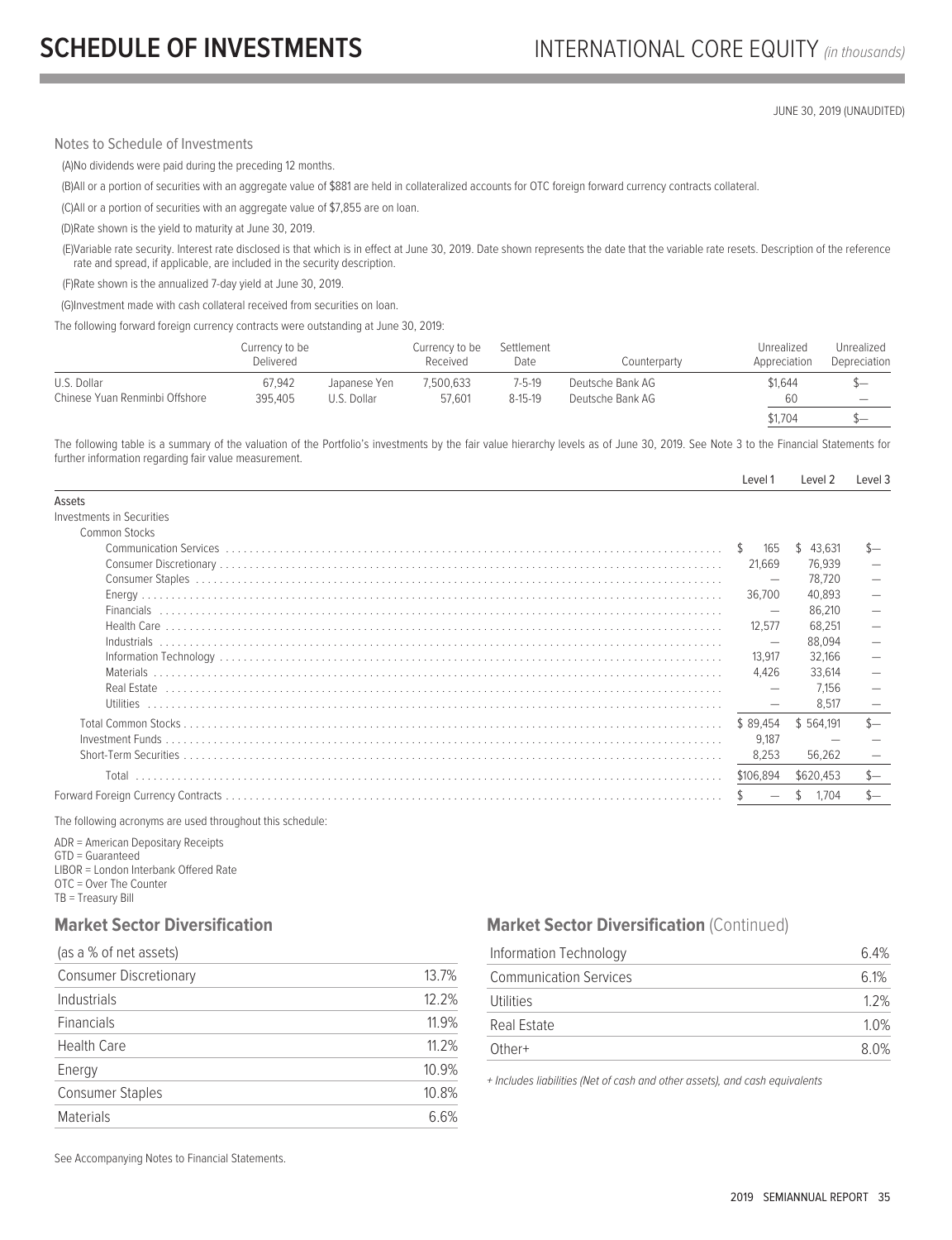#### **Asset Allocation**

| <b>Stocks</b>                                        | 97.3% |
|------------------------------------------------------|-------|
| Information Technology                               | 25.3% |
| <b>Consumer Discretionary</b>                        | 20.8% |
| Industrials                                          | 18.0% |
| <b>Health Care</b>                                   | 17.9% |
| <b>Financials</b>                                    | 5.2%  |
| <b>Materials</b>                                     | 4.1%  |
| <b>Communication Services</b>                        | 3.6%  |
| <b>Consumer Staples</b>                              | 2.4%  |
| Cash and Other Assets (Net of Liabilities), and Cash |       |
| Equivalents+                                         | 2.7%  |

#### **Top 10 Equity Holdings**

| Company                               | Sector                        | Industry                           |
|---------------------------------------|-------------------------------|------------------------------------|
| CoStar Group, Inc.                    | <b>Industrials</b>            | Research & Consulting Services     |
| Tractor Supply Co.                    | <b>Consumer Discretionary</b> | <b>Specialty Stores</b>            |
| Zoetis, Inc.                          | Health Care                   | <b>Pharmaceuticals</b>             |
| Chipotle Mexican Grill, Inc., Class A | <b>Consumer Discretionary</b> | Restaurants                        |
| Electronic Arts, Inc.                 | <b>Communication Services</b> | Interactive Home Entertainment     |
| ServiceNow, Inc.                      | Information Technology        | Systems Software                   |
| Keysight Technologies, Inc.           | Information Technology        | Electronic Equipment & Instruments |
| TransUnion                            | Industrials                   | Research & Consulting Services     |
| MarketAxess Holdings, Inc.            | <b>Financials</b>             | Financial Exchanges & Data         |
| Guidewire Software, Inc.              | Information Technology        | <b>Application Software</b>        |

See your advisor or www.ivyinvestments.com for more information on the Portfolio's most recently published Top 10 Equity Holdings.

+ Cash equivalents are defined as highly liquid securities with maturities of less than three months. Cash equivalents may include U.S. Government Treasury bills, bank certificates of deposit, bankers' acceptances, corporate commercial paper and other money market instruments.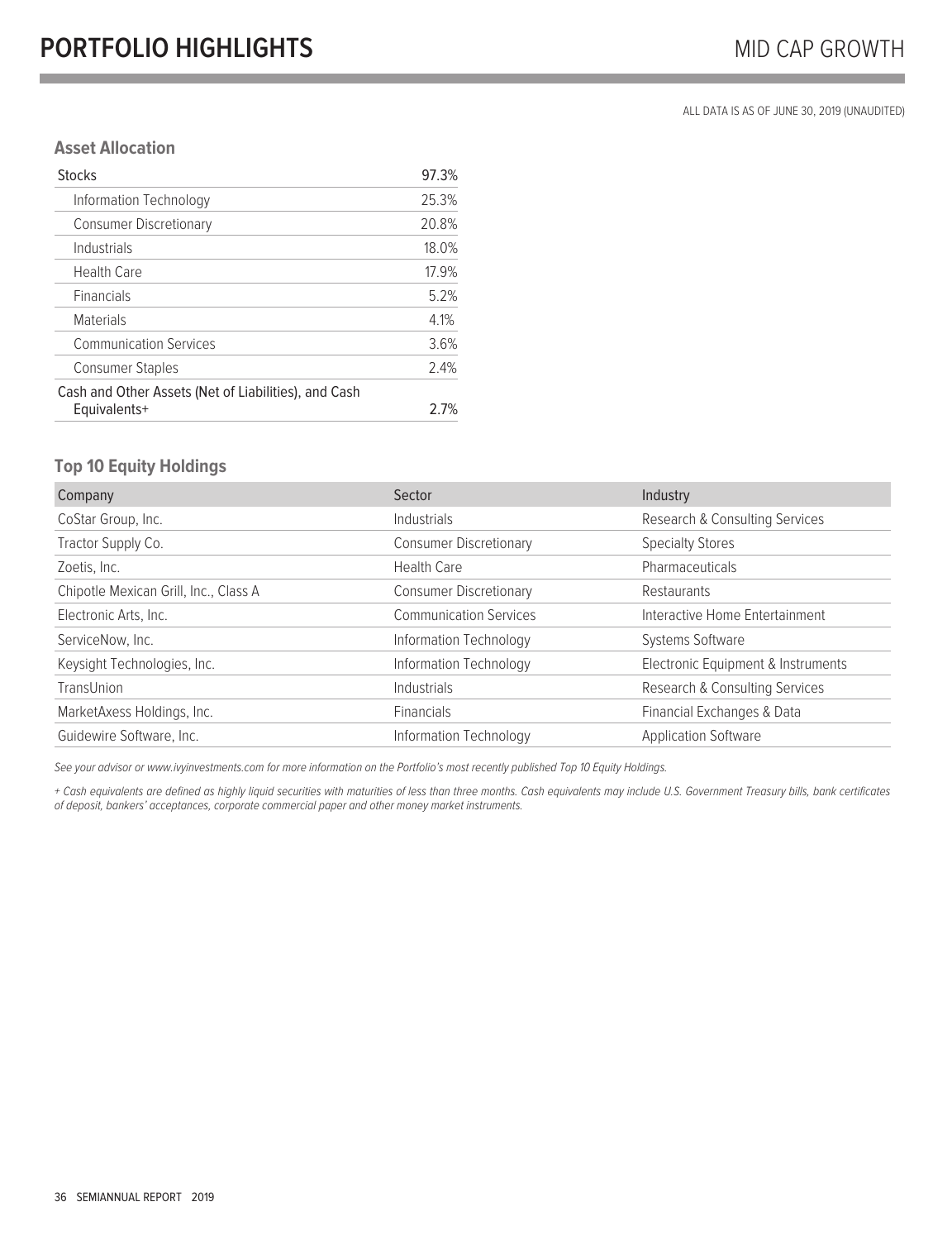# **SCHEDULE OF INVESTMENTS** MID CAP GROWTH (in thousands)

|  |  | JUNE 30, 2019 (UNAUDITED) |
|--|--|---------------------------|
|--|--|---------------------------|

٠

| <b>COMMON STOCKS</b>                                                                                  | <b>Shares</b>   | Value                               |
|-------------------------------------------------------------------------------------------------------|-----------------|-------------------------------------|
| <b>Communication Services</b>                                                                         |                 |                                     |
| Interactive Home Entertainment - 2.7%<br>Electronic Arts, Inc. $(A)$                                  | 137             | \$13,899                            |
| Interactive Media & Services - 0.9%<br>Twitter, Inc. (A) $\ldots \ldots \ldots \ldots \ldots$         | 137             | 4,774                               |
| Total Communication Services - 3.6%                                                                   |                 | 18,673                              |
| <b>Consumer Discretionary</b>                                                                         |                 |                                     |
| Apparel, Accessories & Luxury Goods - 2.9%<br>Burberry Group plc (B)<br>lululemon athletica, Inc. (A) | 235<br>52       | 5,568<br>9,424<br>14,992            |
| Auto Parts & Equipment - 1.7%<br>BorgWarner, Inc.                                                     | 206             | 8,640                               |
| Automotive Retail - 1.6%<br>O'Reilly Automotive, Inc. (A)                                             | 23              | 8,410                               |
| Department Stores - 0.3%<br>Nordstrom, Inc.                                                           | 57              | 1,810                               |
| Internet & Direct Marketing Retail - 3.5%<br>GrubHub, Inc. $(A)$<br>MercadoLibre, Inc. (A)            | 107<br>16       | 8,371<br>9,699<br>18,070            |
| Restaurants - 4.5%<br>Chipotle Mexican Grill, Inc.,<br>Dunkin Brands Group, Inc.                      | 19<br>114       | 13,934<br>9,070<br>23,004           |
| Specialty Stores - 6.3%<br>Tractor Supply Co.<br>Ulta Beauty, Inc. (A)                                | 78<br>137<br>30 | 7,310<br>14,947<br>10,292<br>32,549 |
| Total Consumer Discretionary - 20.8%                                                                  |                 | 107,475                             |
| <b>Consumer Staples</b>                                                                               |                 |                                     |
| Food Retail - 1.2%<br>Sprouts Farmers Market, Inc. (A)                                                | 318             | 6,001                               |
| Packaged Foods & Meats - 1.2%<br>Hershey Foods Corp.                                                  | 46              | 6,108                               |
| Total Consumer Staples – 2.4%                                                                         |                 | 12,109                              |
| <b>Financials</b><br>Financial Exchanges & Data - 2.6%                                                |                 |                                     |
| Chicago Board Options<br>Exchange, Inc.<br>$\ldots$ .<br>MarketAxess Holdings, Inc.                   | 25<br>34        | 2,613<br>10,911                     |
|                                                                                                       |                 | 13,524                              |

| <b>COMMON STOCKS (Continued)</b>                                                                                                                                 | <b>Shares</b>              | Value                                               |
|------------------------------------------------------------------------------------------------------------------------------------------------------------------|----------------------------|-----------------------------------------------------|
| Regional Banks - 2.6%<br>First Republic Bank<br>SVB Financial Group (A)                                                                                          | 85<br>22                   | \$<br>8,340<br>4,994                                |
|                                                                                                                                                                  |                            | 13,334                                              |
| Total Financials - 5.2%                                                                                                                                          |                            | 26,858                                              |
| <b>Health Care</b>                                                                                                                                               |                            |                                                     |
| Biotechnology - 1.9%<br>BioMarin Pharmaceutical, Inc. (A)<br>Seattle Genetics, Inc. (A)                                                                          | 56<br>74                   | 4,790<br>5,135<br>9,925                             |
| Health Care Equipment - 8.0%<br>Abiomed, Inc. $(A)$<br>DexCom, Inc. $(A)$<br>Edwards Lifesciences Corp. (A)<br>Glaukos Corp. (A)<br>Intuitive Surgical, Inc. (A) | 29<br>61<br>52<br>87<br>16 | 7,673<br>9,168<br>9,664<br>6,554<br>8,403<br>41,462 |
| Health Care Services - 1.4%<br>Laboratory Corp. of America<br>Holdings $(A)$                                                                                     | 41                         | 7,018                                               |
| Health Care Supplies - 0.9%<br>National Vision Holdings, Inc. (A)                                                                                                | 156                        | 4,800                                               |
| Health Care Technology - 1.8%<br>Cerner Corp.<br>$\mathbb{R}^2$ . The set                                                                                        | 126                        | 9,204                                               |
| Life Sciences Tools & Services - 1.1%<br>Agilent Technologies, Inc.                                                                                              | 78                         | 5,855                                               |
| Pharmaceuticals - 2.8%<br>Zoetis, Inc.                                                                                                                           | 126                        | 14,288                                              |
| Total Health Care - 17.9%                                                                                                                                        |                            | 92,552                                              |
| Industrials                                                                                                                                                      |                            |                                                     |
| Aerospace & Defense - 1.6%<br>Harris Corp.                                                                                                                       | 43                         | 8,218                                               |
| Building Products - 2.6%<br>A. O. Smith Corp.<br>Trex Co., Inc. (A) $\dots \dots \dots \dots \dots$                                                              | 154<br>82                  | 7,281<br>5,915<br>13,196                            |
| Industrial Conglomerates - 1.8%<br>Fortive Corp.<br>.                                                                                                            | 117                        | 9,539                                               |
| Industrial Machinery - 4.5%<br>Gardner Denver Holdings, Inc. (A)<br>Middleby Corp. (A)                                                                           | 113<br>54<br>72            | 3,916<br>9,379<br>9,796<br>23,091                   |
| Research & Consulting Services - 5.6%<br>CoStar Group, Inc. $(A)$<br>TransUnion                                                                                  | 32<br>153                  | 17,494<br>11,259<br>28,753                          |

| <b>COMMON STOCKS (Continued)</b>                                                                                                                                                             | <b>Shares</b>       | Value                              |
|----------------------------------------------------------------------------------------------------------------------------------------------------------------------------------------------|---------------------|------------------------------------|
| Trading Companies & Distributors - 1.9%<br>Fastenal Co. (C) $\ldots \ldots \ldots \ldots$                                                                                                    | 309                 | \$<br>10,080                       |
| Total Industrials - 18.0%                                                                                                                                                                    |                     | 92,877                             |
| Information Technology                                                                                                                                                                       |                     |                                    |
| Application Software - 3.6%<br>DocuSign, Inc. $(A)$<br>Guidewire Software, Inc. (A)<br>Tyler Technologies, Inc. (A)                                                                          | 62<br>102<br>25     | 3,079<br>10,314<br>5,469           |
|                                                                                                                                                                                              |                     | 18,862                             |
| Communications Equipment - 1.6%<br>Arista Networks, Inc. (A)                                                                                                                                 | 31                  | 8,176                              |
| Data Processing & Outsourced Services — 2.8%                                                                                                                                                 |                     |                                    |
| Jack Henry & Associates, Inc.<br>Square, Inc., Class A $(A)$                                                                                                                                 | 31<br>140           | 4,108<br>10,131                    |
|                                                                                                                                                                                              |                     | 14,239                             |
| Electronic Components - 1.7%<br>Maxim Integrated Products, Inc.                                                                                                                              | 144                 | 8,628                              |
| Electronic Equipment & Instruments - 3.2%<br>Coherent, Inc. (A)<br>Keysight Technologies, Inc. (A)<br>Novanta, Inc. $(A)$                                                                    | 25<br>126<br>20     | 3,388<br>11,351<br>1,875<br>16,614 |
| Internet Services & Infrastructure - 1.4%                                                                                                                                                    |                     |                                    |
| Twilio, Inc., Class A (A)                                                                                                                                                                    | 55                  | 7,455                              |
| Semiconductor Equipment - 1.9%<br>Teradyne, Inc.                                                                                                                                             | 208                 | 9,975                              |
| Semiconductors - 4.5%<br>Microchip Technology, Inc. (C)<br>Monolithic Power Systems, Inc.<br>Universal Display Corp.                                                                         | 101<br>57<br>36     | 8,789<br>7,761<br>6,746<br>23,296  |
| Systems Software - 4.6%<br>CrowdStrike Holdings, Inc.,<br>$Class A (A) \ldots \ldots \ldots \ldots \ldots$<br>Palo Alto Networks, Inc. (A)<br>Proofpoint, Inc. (A)<br>ServiceNow, Inc. $(A)$ | 4<br>34<br>37<br>44 | 256<br>6,885<br>4,422<br>12,091    |
|                                                                                                                                                                                              |                     | 23,654                             |
| Total Information Technology - 25.3%                                                                                                                                                         |                     | 130,899                            |
| Materials                                                                                                                                                                                    |                     |                                    |
| Fertilizers & Agricultural Chemicals - 1.2%<br>Scotts Miracle-Gro Co. (The)                                                                                                                  | 63                  | 6,19                               |
|                                                                                                                                                                                              |                     |                                    |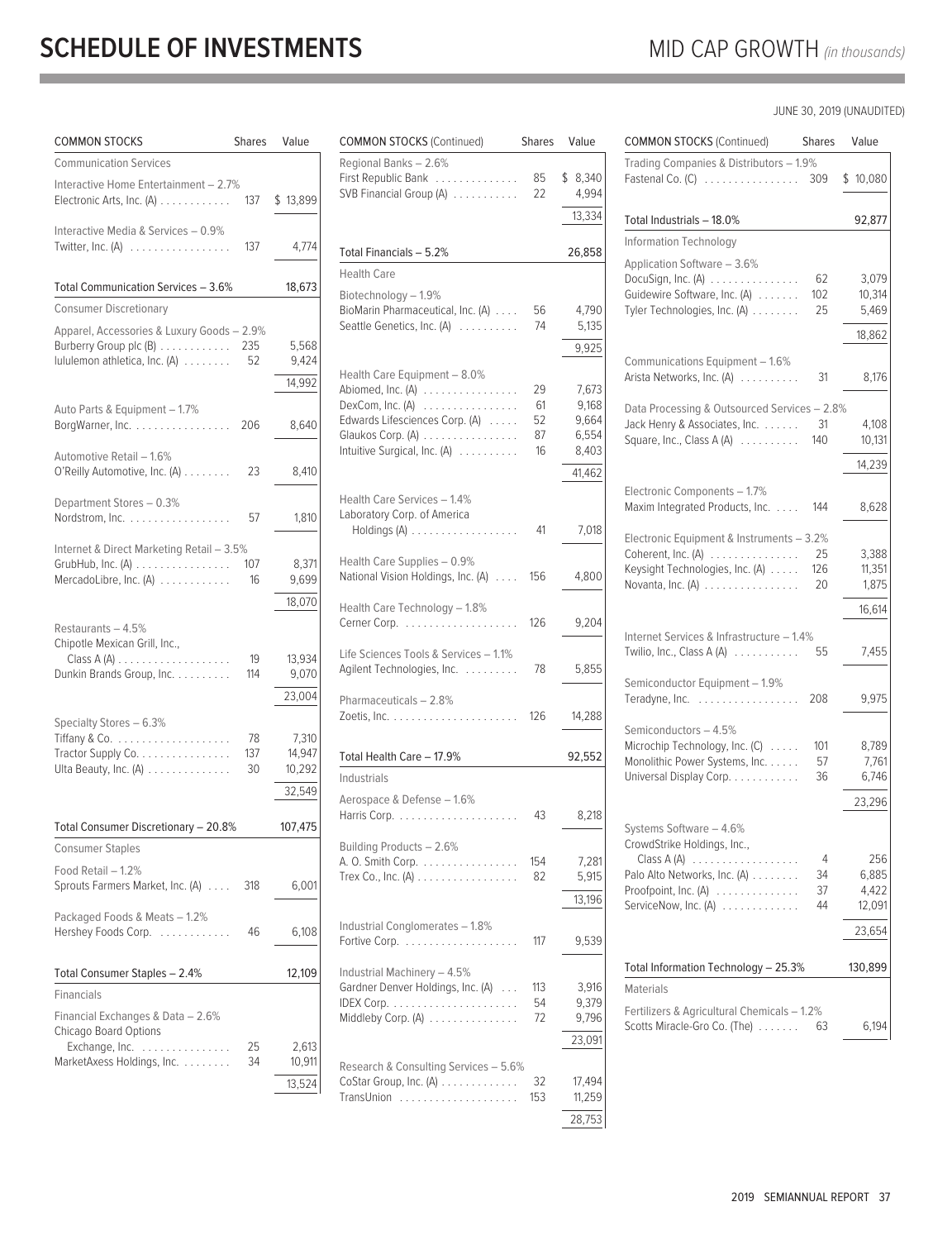# **SCHEDULE OF INVESTMENTS** MID CAP GROWTH (in thousands)

JUNE 30, 2019 (UNAUDITED)

| <b>COMMON STOCKS (Continued)</b>                                                         | <b>Shares</b> | Value                          |  |
|------------------------------------------------------------------------------------------|---------------|--------------------------------|--|
| Specialty Chemicals - 2.9%<br>Axalta Coating Systems Ltd. (A)<br>RPM International, Inc. | 295<br>102    | \$<br>8,782<br>6,233<br>15,015 |  |
| Total Materials - 4.1%                                                                   |               | 21.209                         |  |
| TOTAL COMMON STOCKS - 97.3%                                                              |               | \$502.652                      |  |

| <b>SHORT-TERM SECURITIES</b>                                                                                                    | Principal | Value |
|---------------------------------------------------------------------------------------------------------------------------------|-----------|-------|
| Commercial Paper (D) - 1.0%<br>Prudential Funding LLC (GTD by<br>Prudential Financial, Inc.),<br>2.350%, 7-1-19 \$5,001 \$5,000 |           |       |
| Master Note $-0.8\%$<br>Toyota Motor Credit Corp. (1-Month<br>U.S. LIBOR plus 15 bps),<br>$2.620\%$ , 7-5-19 (E)                | 4.281     |       |

|                                                       | Value       |
|-------------------------------------------------------|-------------|
| TOTAL SHORT-TERM SECURITIES - 1.8%                    | \$<br>9.281 |
| (Cost: \$9,282)                                       |             |
| TOTAL INVESTMENT SECURITIES - 99.1%                   | \$511,933   |
| (Cost: \$389,483)                                     |             |
| CASH AND OTHER ASSETS. NET OF<br>LIABILITIES $-0.9\%$ | 4,655       |
| <b>NET ASSETS - 100.0%</b>                            | \$516,588   |

(Cost: \$380,201)

Notes to Schedule of Investments

(A)No dividends were paid during the preceding 12 months.

(B)Listed on an exchange outside the United States.

(C)All or a portion of securities with an aggregate value of \$10,297 are on loan.

(D)Rate shown is the yield to maturity at June 30, 2019.

(E)Variable rate security. Interest rate disclosed is that which is in effect at June 30, 2019. Date shown represents the date that the variable rate resets. Description of the reference rate and spread, if applicable, are included in the security description.

The following table is a summary of the valuation of the Portfolio's investments by the fair value hierarchy levels as of June 30, 2019. See Note 3 to the Financial Statements for further information regarding fair value measurement.

|                                                                                                                                                                                                                                | Level 1   | Level 2  | Level 3 |
|--------------------------------------------------------------------------------------------------------------------------------------------------------------------------------------------------------------------------------|-----------|----------|---------|
| Assets                                                                                                                                                                                                                         |           |          |         |
| Investments in Securities                                                                                                                                                                                                      |           |          |         |
| Common Stocks                                                                                                                                                                                                                  |           |          |         |
| <b>Communication Services</b>                                                                                                                                                                                                  | \$18.673  |          |         |
|                                                                                                                                                                                                                                | 101.907   | 5.568    |         |
| Consumer Staples in the continuum control of the constraint of the consumer Staples in the consumer Staples in the constraint of the constraint of the constraint of the constraint of the constraint of the constraint of the | 12.109    |          |         |
|                                                                                                                                                                                                                                | 26.858    |          |         |
| Health Care                                                                                                                                                                                                                    | 92.552    |          |         |
|                                                                                                                                                                                                                                | 92.877    |          |         |
|                                                                                                                                                                                                                                | 130.899   |          |         |
|                                                                                                                                                                                                                                | 21,209    |          |         |
|                                                                                                                                                                                                                                | \$497.084 | \$5.568  |         |
|                                                                                                                                                                                                                                |           | 9.281    |         |
| Total                                                                                                                                                                                                                          |           | \$14.849 |         |
|                                                                                                                                                                                                                                |           |          |         |

The following acronyms are used throughout this schedule:

### GTD = Guaranteed

LIBOR = London Interbank Offered Rate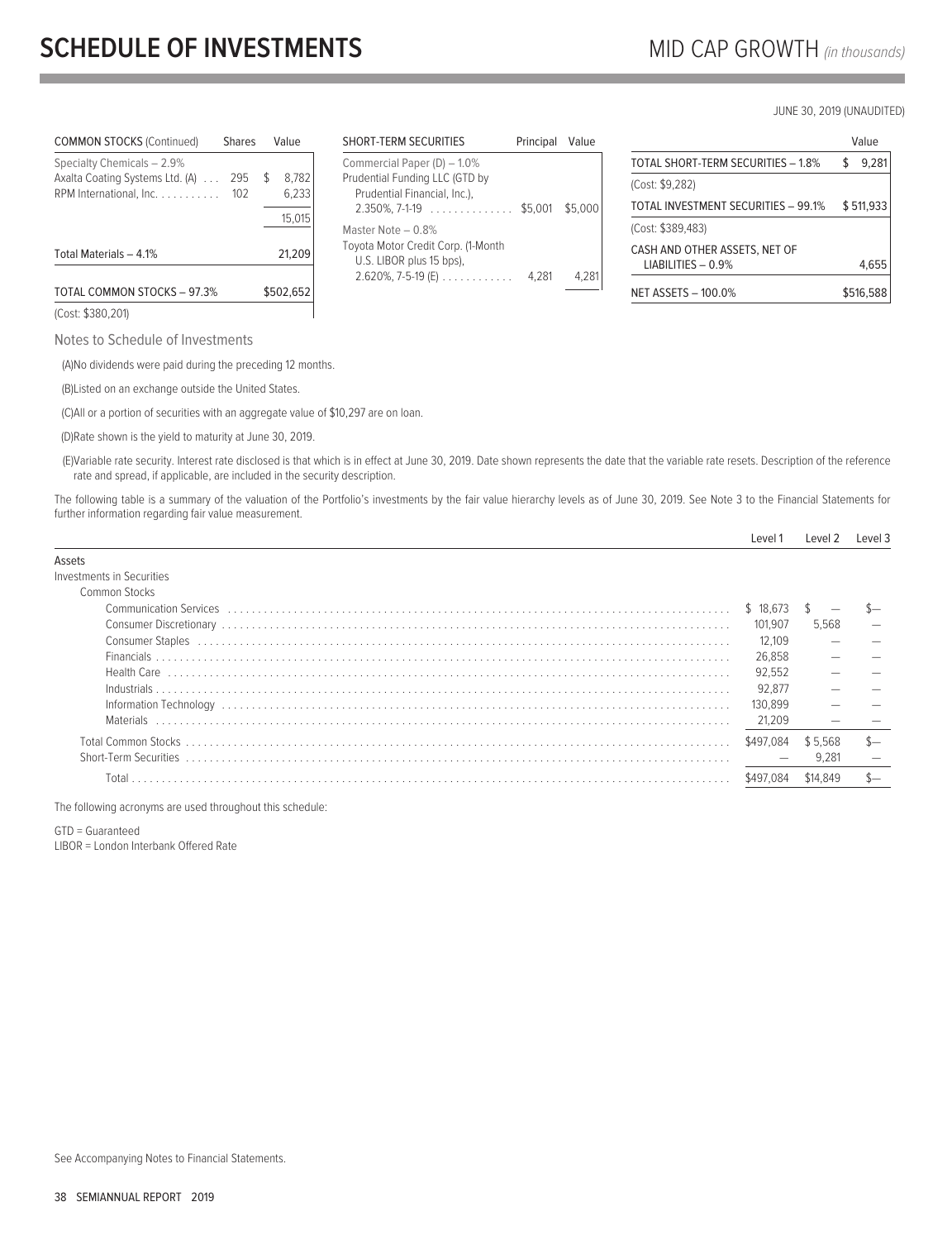#### ALL DATA IS AS OF JUNE 30, 2019 (UNAUDITED)

# **Asset Allocation**

| <b>Stocks</b>                                        | 96.6%   |
|------------------------------------------------------|---------|
| Energy                                               | 63.5%   |
| <b>Materials</b>                                     | 27.0%   |
| Industrials                                          | 6.1%    |
| Liabilities (Net of Cash and Other Assets), and Cash |         |
| Equivalents+                                         | $3.4\%$ |

# **Country Weightings**

| North America                                        | 75.3% |
|------------------------------------------------------|-------|
| <b>United States</b>                                 | 65.1% |
| Canada                                               | 10.2% |
| Europe                                               | 14.6% |
| United Kingdom                                       | 9.3%  |
| Other Europe                                         | 5.3%  |
| Pacific Basin                                        | 4.8%  |
| Australia                                            | 4.8%  |
| Other Pacific Basin                                  | 0.0%  |
| Other                                                | 1.9%  |
| Liabilities (Net of Cash and Other Assets), and Cash |       |
| Equivalents+                                         | 3.4%  |

# **Top 10 Equity Holdings**

| Company                  | Country              | Sector           | Industry                           |
|--------------------------|----------------------|------------------|------------------------------------|
| Chevron Corp.            | <b>United States</b> | Energy           | Integrated Oil & Gas               |
| BHP Group plc            | Australia            | Materials        | Diversified Metals & Mining        |
| Rio Tinto plc            | United Kingdom       | <b>Materials</b> | Diversified Metals & Mining        |
| Phillips 66              | <b>United States</b> | Energy           | Oil & Gas Refining & Marketing     |
| EOG Resources, Inc.      | United States        | Energy           | Oil & Gas Exploration & Production |
| Halliburton Co.          | <b>United States</b> | Energy           | Oil & Gas Equipment & Services     |
| Concho Resources, Inc.   | United States        | Energy           | Oil & Gas Exploration & Production |
| Diamondback Energy, Inc. | <b>United States</b> | Energy           | Oil & Gas Exploration & Production |
| Valero Energy Corp.      | United States        | Energy           | Oil & Gas Refining & Marketing     |
| Marathon Petroleum Corp. | <b>United States</b> | Energy           | Oil & Gas Refining & Marketing     |

See your advisor or www.ivyinvestments.com for more information on the Portfolio's most recently published Top 10 Equity Holdings.

+ Cash equivalents are defined as highly liquid securities with maturities of less than three months. Cash equivalents may include U.S. Government Treasury bills, bank certificates of deposit, bankers' acceptances, corporate commercial paper and other money market instruments.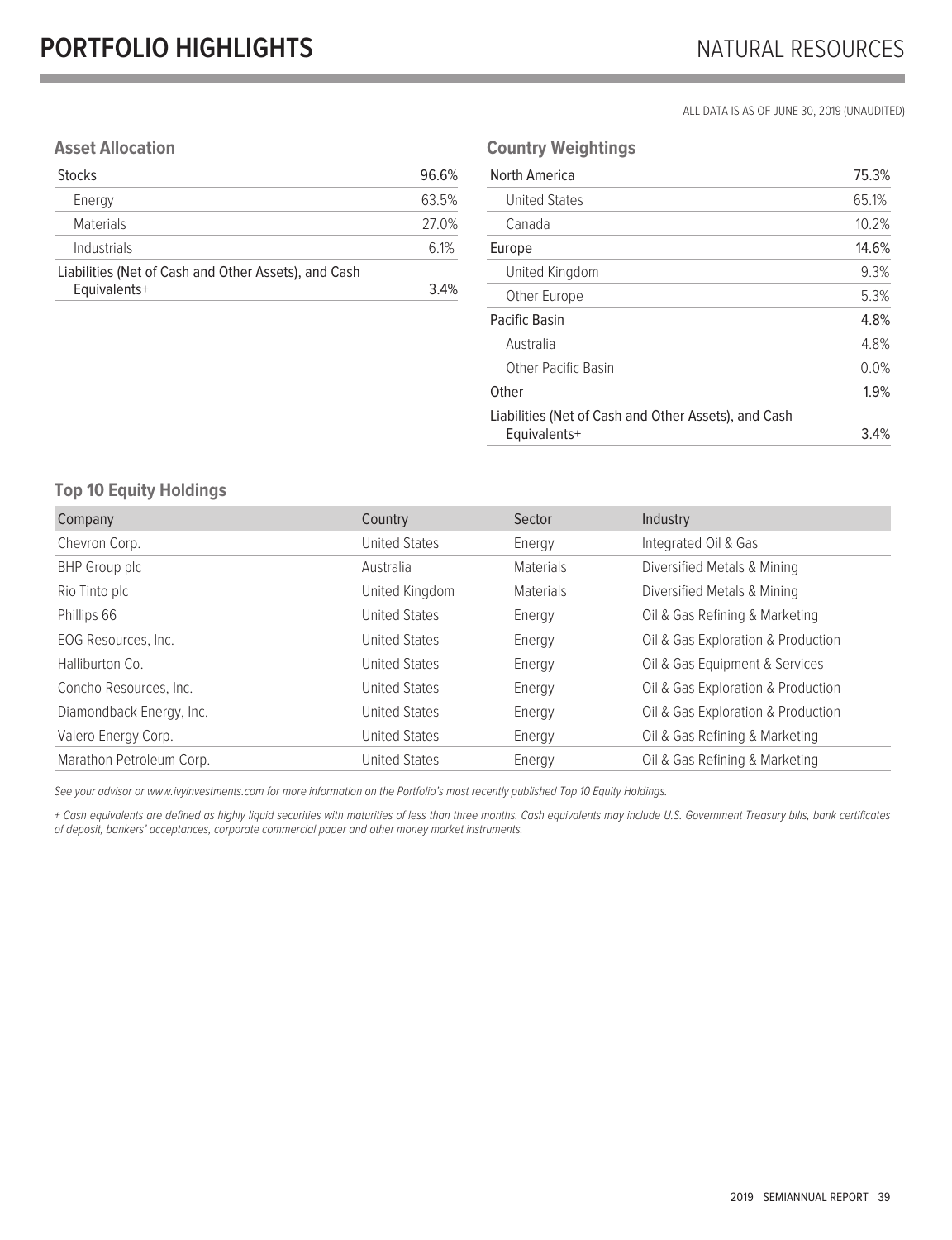# **SCHEDULE OF INVESTMENTS** NATURAL RESOURCES (in thousands)

|  |  | JUNE 30, 2019 (UNAUDITED) |
|--|--|---------------------------|
|--|--|---------------------------|

| <b>COMMON STOCKS</b>                                                                                                          | Shares Value    |                                | <b>COMMON STOCKS (Contil</b>                                                                                                                                             |
|-------------------------------------------------------------------------------------------------------------------------------|-----------------|--------------------------------|--------------------------------------------------------------------------------------------------------------------------------------------------------------------------|
| Australia                                                                                                                     |                 |                                | Materials $-6.2%$                                                                                                                                                        |
| Materials $-4.8%$<br>BHP Group plc $\dots\dots\dots\dots\dots\dots\dots$                                                      | 171             | \$4,370                        | Croda International plc.<br>Rio Tinto plc                                                                                                                                |
| Total Australia - 4.8%                                                                                                        |                 | \$4,370                        |                                                                                                                                                                          |
| Canada                                                                                                                        |                 |                                | Total United Kingdom - 9                                                                                                                                                 |
| Industrials - 2.9%                                                                                                            |                 |                                | <b>United States</b>                                                                                                                                                     |
| Canadian Pacific Railway Ltd.                                                                                                 | 11              | 2,693                          | Energy $-55.1%$                                                                                                                                                          |
| Materials $-7.3%$<br>Barrick Gold Corp.<br>West Fraser Timber Co. Ltd.                                                        | 176<br>54<br>20 | 2,777<br>2,866<br>894<br>6,537 | Cabot Oil & Gas Corp.<br>Centennial Resource Deve<br>Inc., Class A $(A)$<br>Chevron Corp.<br>Cimarex Energy Co.<br>Concho Resources, Inc. .<br>Continental Resources, In |
| Total Canada - 10.2%                                                                                                          |                 | \$9,230                        | Diamondback Energy, Inc.<br>Enterprise Products Partne                                                                                                                   |
| France                                                                                                                        |                 |                                | EOG Resources, Inc.                                                                                                                                                      |
| Energy $-2.2%$                                                                                                                | 36              | 1,997                          | Halliburton Co.<br>Magellan Midstream Partr<br>Marathon Petroleum Corp<br>Noble Energy, Inc.                                                                             |
| Total France - 2.2%                                                                                                           |                 | \$1,997                        | Parsley Energy, Inc., Class                                                                                                                                              |
| Hong Kong                                                                                                                     |                 |                                | Phillips 66<br>RPC, Inc. $(C)$                                                                                                                                           |
| Materials $-0.0%$<br>China Metal Recycling (Holdings)<br>Ltd. (A)(B) $\ldots \ldots \ldots \ldots \ldots \ldots \ldots$ 1,900 |                 |                                | Schlumberger Ltd.<br>Valero Energy Corp.<br>WPX Energy, Inc. $(A)$                                                                                                       |
| Total Hong Kong - 0.0%                                                                                                        |                 | \$                             |                                                                                                                                                                          |
| Netherlands                                                                                                                   |                 |                                | Industrials $-3.2%$<br>Union Pacific Corp.                                                                                                                               |
| Energy $-1.6%$<br>Core Laboratories N.V. (C)                                                                                  | 29              | 1,511                          | Materials $-6.8%$<br>Air Products and Chemica                                                                                                                            |
| Total Netherlands - 1.6%                                                                                                      |                 | \$ 1,511                       | Dow Chemical Co. (The) (A<br>Ingevity Corp. $(A)$                                                                                                                        |
| Portugal                                                                                                                      |                 |                                | PPG Industries, Inc.                                                                                                                                                     |
| Energy $-1.5%$<br>Galp Energia SGPS S.A., Class B                                                                             | 86              | 1,321                          | Sherwin-Williams Co. (The<br>Southern Copper Corp. .                                                                                                                     |
| Total Portugal - 1.5%                                                                                                         |                 | \$1,321                        | Total United States - 65.                                                                                                                                                |
| South Africa                                                                                                                  |                 |                                |                                                                                                                                                                          |
| Materials - 1.9%                                                                                                              |                 |                                | <b>TOTAL COMMON STOCKS</b>                                                                                                                                               |
| Mondi plc $\dots\dots\dots\dots\dots\dots\dots\dots\dots$                                                                     | 76              | 1,738                          | (Cost: \$105,554)                                                                                                                                                        |
| Total South Africa - 1.9%                                                                                                     |                 | \$1,738                        | SHORT-TERM SECURITIES                                                                                                                                                    |
| United Kingdom                                                                                                                |                 |                                | Master Note - 2.5%                                                                                                                                                       |
| Energy $-3.1%$                                                                                                                | 400             | 2,790                          | Toyota Motor Credit Corp.<br>U.S. LIBOR plus 15 bps)                                                                                                                     |

| <b>COMMON STOCKS (Continued)</b>                                             | <b>Shares</b> | Value       |
|------------------------------------------------------------------------------|---------------|-------------|
| Materials - 6.2%<br>Croda International plc                                  | 22            | 1,419<br>\$ |
| Rio Tinto plc $\ldots \ldots \ldots \ldots \ldots$                           | 68            | 4,209       |
|                                                                              |               | 5,628       |
| Total United Kingdom - 9.3%                                                  |               | \$<br>8,418 |
| <b>United States</b>                                                         |               |             |
| Energy $-55.1%$<br>Cabot Oil & Gas Corp.<br>Centennial Resource Development, | 85            | 1,950       |
| Inc., Class A $(A)$                                                          | 126           | 955         |
| Chevron Corp.                                                                | 44            | 5,457       |
| Cimarex Energy Co.                                                           | 30            | 1,762       |
| Concho Resources, Inc.                                                       | 36            | 3,679       |
| Continental Resources, Inc. (A)                                              | 29            | 1,200       |
| Diamondback Energy, Inc.                                                     | 32            | 3,503       |
| Enterprise Products Partners L.P.                                            | 89            | 2,565       |
| EOG Resources, Inc.                                                          | 44            | 4,141       |
| Halliburton Co.                                                              | 167           | 3,787       |
| Magellan Midstream Partners L.P.                                             | 33            | 2,087       |
| Marathon Petroleum Corp.                                                     | 58            | 3,263       |
| Noble Energy, Inc.                                                           | 57            | 1,271       |
| Parsley Energy, Inc., Class A (A)                                            | 86            | 1,629       |
|                                                                              | 45            | 4,163       |
|                                                                              | 150           | 1,079       |
| Schlumberger Ltd.                                                            | 43            | 1,695       |
| Valero Energy Corp.                                                          | 40            | 3,412       |
| WPX Energy, Inc. $(A)$                                                       | 188           | 2,159       |
|                                                                              |               |             |
|                                                                              |               | 49,757      |
| Industrials - 3.2%                                                           |               |             |
| Union Pacific Corp.<br>.                                                     | 17            | 2,875       |
| Materials - 6.8%                                                             |               |             |
| Air Products and Chemicals, Inc.                                             | 7             | 1,528       |
| Dow Chemical Co. (The) (A)                                                   | 14            | 1,038       |
| Ingevity Corp. $(A)$                                                         | 8             | 885         |
| PPG Industries, Inc.                                                         | 15            | 1,792       |
| Sherwin-Williams Co. (The)                                                   | 1             | 435         |
| Southern Copper Corp.                                                        | 11            | 441         |
|                                                                              |               | 6,119       |
|                                                                              |               |             |
| <b>Total United States -</b><br>$-65.1%$                                     |               | \$58,751    |
| TOTAL COMMON STOCKS - 96.6%                                                  |               | \$87,336    |
| (Cost: \$105,554)                                                            |               |             |
| SHORT-TERM SECURITIES                                                        | Principal     |             |
|                                                                              |               |             |
| Master Note - 2.5%<br>Toyota Motor Credit Corp. (1-Month                     |               |             |
| U.S. LIBOR plus 15 bps)                                                      |               |             |
| $2.620\%$ , 7-5-19 (D) $\ldots \ldots \ldots$ \$2,253                        |               | 2,253       |

| <b>SHORT-TERM SECURITIES</b><br>(Continued)                                                                            | Shares Value |             |
|------------------------------------------------------------------------------------------------------------------------|--------------|-------------|
| Money Market Funds - 1.5%<br>Dreyfus Institutional Preferred<br>Government Money Market Fund<br>- Institutional Shares |              |             |
| $2.360\%$ , (E)(F) $\ldots \ldots \ldots \ldots \ldots$ 1,360                                                          |              | \$1,360     |
| TOTAL SHORT-TERM SECURITIES - 4.0%                                                                                     |              | \$<br>3,613 |
| (Cost: \$3,613)                                                                                                        |              |             |
| TOTAL INVESTMENT SECURITIES - 100.6%                                                                                   |              | \$90,949    |
| (Cost: \$109,167)                                                                                                      |              |             |
| LIABILITIES, NET OF CASH AND OTHER<br>$ASSETS - (0.6)%$                                                                |              | (542        |
| <b>NET ASSETS - 100.0%</b>                                                                                             |              | \$90,407    |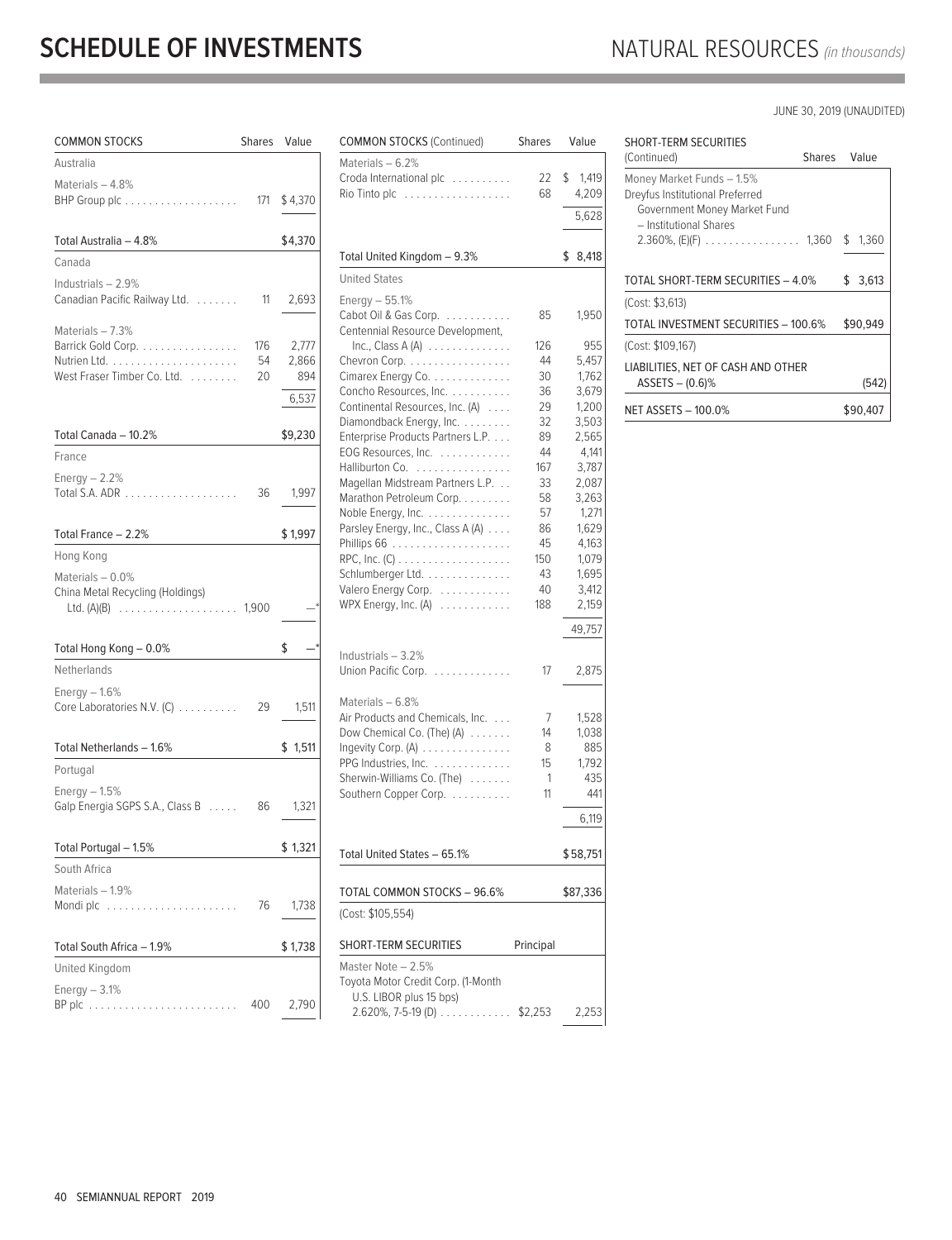JUNE 30, 2019 (UNAUDITED)

Notes to Schedule of Investments

\*Not shown due to rounding.

(A)No dividends were paid during the preceding 12 months.

(B)Securities whose value was determined using significant unobservable inputs.

(C)All or a portion of securities with an aggregate value of \$2,291 are on loan.

(D)Variable rate security. Interest rate disclosed is that which is in effect at June 30, 2019. Date shown represents the date that the variable rate resets. Description of the reference rate and spread, if applicable, are included in the security description.

(E)Rate shown is the annualized 7-day yield at June 30, 2019.

(F)Investment made with cash collateral received from securities on loan.

The following forward foreign currency contracts were outstanding at June 30, 2019:

|                 | Currency to be<br>Delivered | Currency to be<br>Received |        | Settlement<br>Date | Counterparty                 | Unrealized<br>Appreciation      | Unrealized<br>Depreciation |
|-----------------|-----------------------------|----------------------------|--------|--------------------|------------------------------|---------------------------------|----------------------------|
| Euro            | 2,717                       | U.S. Dollar                | 3.086  | 7-5-19             | Morgan Stanley International | $\hspace{0.1mm}-\hspace{0.1mm}$ | \$3                        |
| British Pound   | 11.290                      | U.S. Dollar                | 14.809 | 7-5-19             | UBS AG                       | 468                             | $\overline{\phantom{a}}$   |
| Canadian Dollar | 1.189                       | U.S. Dollar                | 889    | 7-5-19             | UBS AG                       | $\hspace{0.1mm}-\hspace{0.1mm}$ | 19                         |
|                 |                             |                            |        |                    |                              | \$468                           | \$22                       |

The following table is a summary of the valuation of the Portfolio's investments by the fair value hierarchy levels as of June 30, 2019. See Note 3 to the Financial Statements for further information regarding fair value measurement.

|                           | evel     |          | <b>PVAL</b> |
|---------------------------|----------|----------|-------------|
| Assets                    |          |          |             |
| Investments in Securities |          |          |             |
| Common Stocks             |          |          |             |
| Enerav                    | \$53,265 |          |             |
| <b>Industrials</b>        | 5.568    |          |             |
|                           | 12.656   | 11.736   |             |
|                           | \$71.489 | \$15.847 |             |
|                           | 1.360    | 2.253    |             |
| Total                     | \$72.849 | \$18.100 |             |
|                           |          | 468      |             |
| Liabilities               |          |          |             |
|                           |          |          |             |

The following acronyms are used throughout this schedule:

ADR = American Depositary Receipts LIBOR = London Interbank Offered Rate

### **Market Sector Diversification**

### (as a % of net assets)

|             | 63.5% |
|-------------|-------|
| Energy      |       |
| Materials   | 27.0% |
| Industrials | 61%   |
| Other+      | 34%   |

+ Includes liabilities (net of cash and other assets), and cash equivalents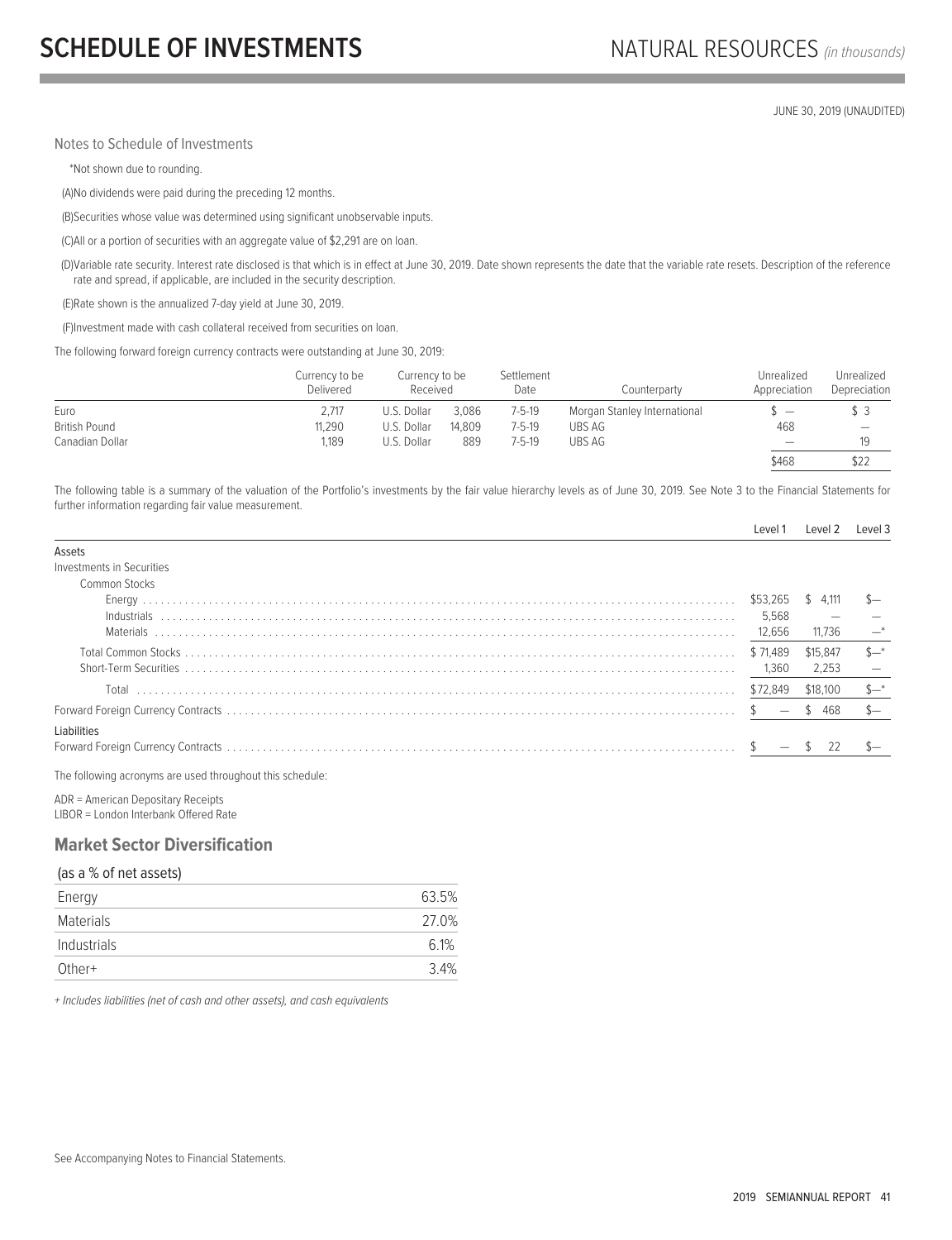ALL DATA AS OF JUNE 30, 2019 (UNAUDITED)

# **Asset Allocation**

| <b>Stocks</b>                                        | 95.6% |
|------------------------------------------------------|-------|
| Information Technology                               | 58.7% |
| Health Care                                          | 15.1% |
| <b>Communication Services</b>                        | 13.9% |
| Consumer Discretionary                               | 5.8%  |
| Real Estate                                          | 1.3%  |
| Industrials                                          | 0.5%  |
| <b>Materials</b>                                     | 0.3%  |
| Warrants                                             | 0.0%  |
| Bonds                                                | 0.1%  |
| Corporate Debt Securities                            | 0.1%  |
| Liabilities (Net of Cash and Other Assets), and Cash |       |
| Equivalents+                                         | 4.3%  |

# **Country Weightings**

| North America                                        | 81.3% |
|------------------------------------------------------|-------|
| <b>United States</b>                                 | 81.3% |
| Pacific Basin                                        | 9.7%  |
| India                                                | 5.1%  |
| China                                                | 4.4%  |
| Other Pacific Basin                                  | 0.2%  |
| Europe                                               | 4.6%  |
| Other                                                | 0.1%  |
| Liabilities (Net of Cash and Other Assets), and Cash |       |
| Equivalents+                                         | 4.3%  |

# **Top 10 Equity Holdings**

| Company                        | Country              | Sector                        | Industry                                   |
|--------------------------------|----------------------|-------------------------------|--------------------------------------------|
| Microsoft Corp.                | <b>United States</b> | Information Technology        | <b>Systems Software</b>                    |
| Euronet Worldwide, Inc.        | <b>United States</b> | Information Technology        | Data Processing & Outsourced Services      |
| Aspen Technology, Inc.         | United States        | Information Technology        | <b>Application Software</b>                |
| WNS (Holdings) Ltd. ADR        | India                | Information Technology        | Data Processing & Outsourced Services      |
| Universal Display Corp.        | United States        | Information Technology        | Semiconductors                             |
| Vertex Pharmaceuticals, Inc.   | <b>United States</b> | <b>Health Care</b>            | Biotechnology                              |
| Apple, Inc.                    | <b>United States</b> | Information Technology        | Technology Hardware, Storage & Peripherals |
| ACI Worldwide, Inc.            | <b>United States</b> | Information Technology        | <b>Application Software</b>                |
| Alibaba Group Holding Ltd. ADR | China                | <b>Consumer Discretionary</b> | Internet & Direct Marketing Retail         |
| Cerner Corp.                   | <b>United States</b> | <b>Health Care</b>            | <b>Health Care Technology</b>              |

See your advisor or www.ivyinvestments.com for more information on the Portfolio's most recently published Top 10 Equity Holdings.

+ Cash equivalents are defined as highly liquid securities with maturities of less than three months. Cash equivalents may include U.S. Government Treasury bills, bank certificates of deposit, bankers' acceptances, corporate commercial paper and other money market instruments.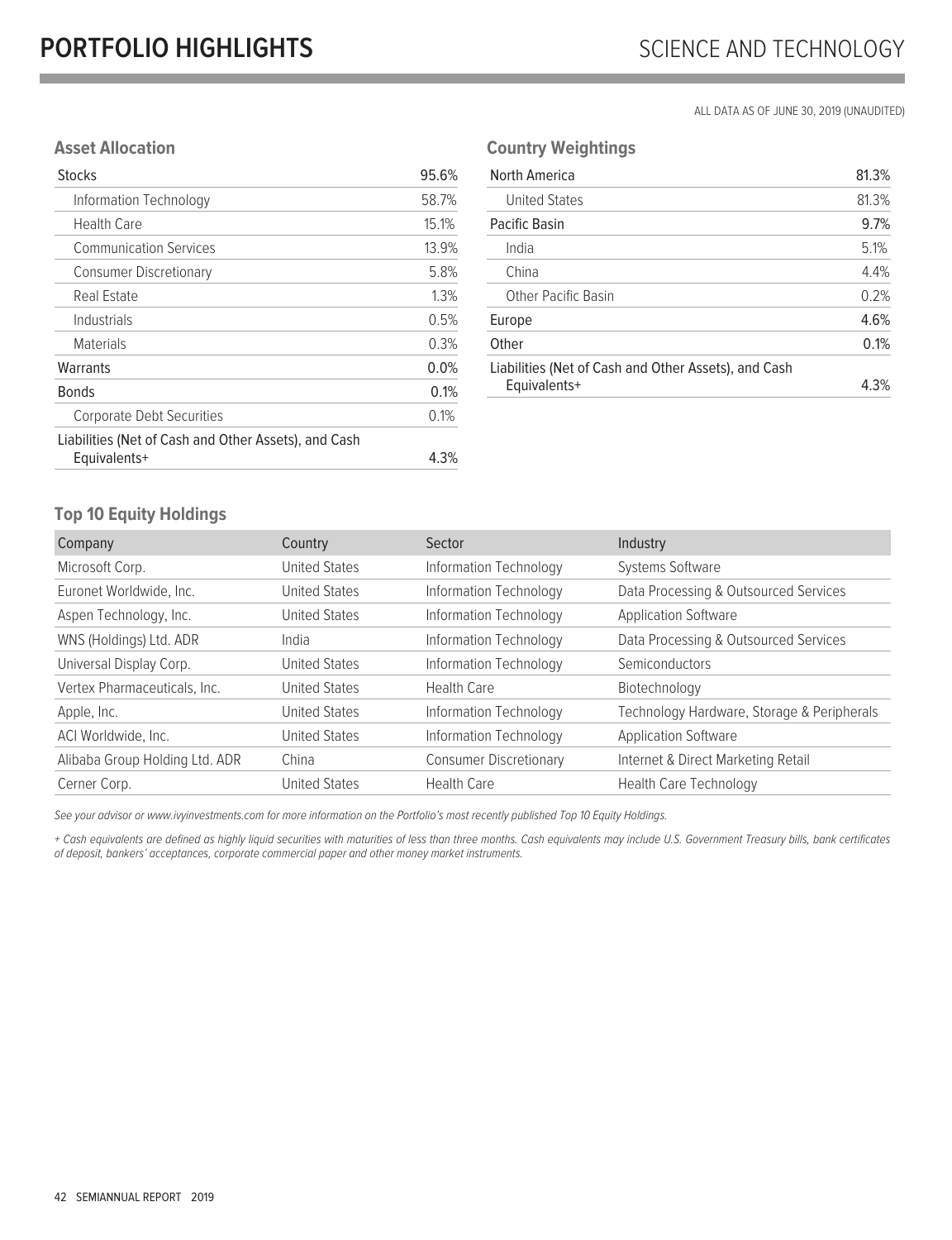# **SCHEDULE OF INVESTMENTS** SCIENCE AND TECHNOLOGY (in thousands)

### JUNE 30, 2019 (UNAUDITED)

| <b>COMMON STOCKS</b>                                                                                                                                                                                                                              | <b>Shares</b>                              | Value                                                                 |
|---------------------------------------------------------------------------------------------------------------------------------------------------------------------------------------------------------------------------------------------------|--------------------------------------------|-----------------------------------------------------------------------|
| <b>Communication Services</b>                                                                                                                                                                                                                     |                                            |                                                                       |
| Interactive Home Entertainment - 2.2%<br>Electronic Arts, Inc. $(A)$<br>Take-Two Interactive Software,                                                                                                                                            | 57                                         | \$<br>5,812                                                           |
| $Inc. (A) \n \n \n \n \n \n$                                                                                                                                                                                                                      | 55                                         | 6,188                                                                 |
|                                                                                                                                                                                                                                                   |                                            | 12,000                                                                |
| Interactive Media & Services - 9.0%<br>Alphabet, Inc., Class A (A)<br>Alphabet, Inc., Class C (A)<br>Facebook, Inc., Class A $(A)$                                                                                                                | 11<br>15<br>105                            | 12,236<br>16,142<br>20,226<br>48,604                                  |
| Movies & Entertainment - 2.7%<br>Netflix, Inc. $(A)$<br>Walt Disney Co. (The)                                                                                                                                                                     | 21<br>46                                   | 7,751<br>6,451<br>14,202                                              |
| Total Communication Services - 13.9%                                                                                                                                                                                                              |                                            | 74,806                                                                |
| <b>Consumer Discretionary</b>                                                                                                                                                                                                                     |                                            |                                                                       |
| Internet & Direct Marketing Retail - 5.8%<br>Alibaba Group Holding Ltd. ADR (A)<br>Amazon.com, Inc. $(A)$                                                                                                                                         | 124<br>6                                   | 20,944<br>10,604<br>31,548                                            |
| Total Consumer Discretionary - 5.8%                                                                                                                                                                                                               |                                            | 31,548                                                                |
| <b>Health Care</b>                                                                                                                                                                                                                                |                                            |                                                                       |
| Biotechnology - 10.3%<br>CRISPR Therapeutics AG (A)(B)<br>Evogene Ltd. $(A)$<br>Ionis Pharmaceuticals, Inc. (A)<br>Moderna, Inc. $(A)(B)$<br>Sage Therapeutics, Inc. (A)(B)<br>Sarepta Therapeutics, Inc. (A)<br>Vertex Pharmaceuticals, Inc. (A) | 61<br>137<br>201<br>107<br>23<br>51<br>141 | 2,859<br>208<br>12,937<br>1,572<br>4,193<br>7,719<br>25,930<br>55,418 |
| Health Care Services - 0.5%<br>Teladoc Health, Inc. (A)(B)                                                                                                                                                                                        | 44                                         | 2,929                                                                 |
| Health Care Technology - 3.8%<br>Cerner Corp.                                                                                                                                                                                                     | 277                                        | 20,333                                                                |
| Pharmaceuticals - 0.5%<br>Elanco Animal Health, Inc. (A) $\dots \dots$                                                                                                                                                                            | 81                                         | 2,745                                                                 |
| Total Health Care - 15.1%                                                                                                                                                                                                                         |                                            | 81,425                                                                |
| Industrials                                                                                                                                                                                                                                       |                                            |                                                                       |
| Trucking $-0.5%$<br>Lyft, Inc., Class A $(A)(B)$                                                                                                                                                                                                  | 44                                         | 2,866                                                                 |
| Total Industrials - 0.5%                                                                                                                                                                                                                          |                                            | 2,866                                                                 |
| Information Technology                                                                                                                                                                                                                            |                                            |                                                                       |
| Application Software - 9.9%                                                                                                                                                                                                                       |                                            |                                                                       |
| ACI Worldwide, Inc. $(A)$<br>Aspen Technology, Inc. $(A)$                                                                                                                                                                                         | 705<br>234                                 | 24,193<br>29,094                                                      |
|                                                                                                                                                                                                                                                   |                                            | 53,287                                                                |
|                                                                                                                                                                                                                                                   |                                            |                                                                       |

| <b>COMMON STOCKS (Continued)</b>                  | <b>Shares</b> | Value     |
|---------------------------------------------------|---------------|-----------|
| Data Processing & Outsourced Services - 12.5%     |               |           |
| Euronet Worldwide, Inc. (A)                       | 204           | \$34,292  |
| Fiserv, Inc. $(A)(B)$                             | 62            | 5,661     |
| WNS (Holdings) Ltd. ADR (A)                       | 469           | 27,735    |
|                                                   |               |           |
|                                                   |               | 67,688    |
| Electronic Equipment & Instruments - 0.3%         |               |           |
| Keysight Technologies, Inc. (A)                   | 17            | 1,491     |
|                                                   |               |           |
| Internet Services & Infrastructure - 0.5%         |               |           |
| Baidu.com, Inc. ADR $(A)$                         | 23            | 2,711     |
|                                                   |               |           |
| Semiconductor Equipment - 2.3%                    |               |           |
| ASML Holding N.V., NY Registry                    |               |           |
| Shares                                            | 59            | 12,247    |
|                                                   |               |           |
| Semiconductors - 18.4%                            |               |           |
| Cypress Semiconductor Corp.                       | 505           | 11,236    |
| Infineon Technologies AG (C)                      | 545           | 9,683     |
| Microchip Technology, Inc. (B)                    | 83            | 7,205     |
| Micron Technology, Inc. (A)                       | 452           | 17,442    |
| QUALCOMM, Inc.                                    | 204           | 15.495    |
| Semtech Corp. $(A)$                               | 198           | 9,495     |
| Taiwan Semiconductor                              |               |           |
| Manufacturing Co. Ltd. ADR                        | 31            | 1,207     |
| Universal Display Corp.                           | 145           | 27,287    |
|                                                   |               |           |
|                                                   |               | 99,050    |
|                                                   |               |           |
| Systems Software - 10.1%                          |               |           |
| Microsoft Corp.<br>.                              | 408           | 54,656    |
|                                                   |               |           |
| Technology Hardware, Storage & Peripherals - 4.7% |               |           |
|                                                   | 128           | 25,373    |
|                                                   |               |           |
| Total Information Technology - 58.7%              |               | 316,503   |
| Materials                                         |               |           |
| Fertilizers & Agricultural Chemicals - 0.3%       |               |           |
| Marrone Bio Innovations, Inc. (A)                 | 1,116         | 1,674     |
|                                                   |               |           |
|                                                   |               |           |
| Total Materials - 0.3%                            |               | 1,674     |
| <b>Real Estate</b>                                |               |           |
| Specialized REITs - 1.3%                          |               |           |
| QTS Realty Trust, Inc., Class A                   | 156           | 7,190     |
|                                                   |               |           |
|                                                   |               |           |
| Total Real Estate - 1.3%                          |               | 7,190     |
|                                                   |               |           |
| TOTAL COMMON STOCKS - 95.6%                       |               | \$516,012 |
|                                                   |               |           |
| (Cost: \$272,570)                                 |               |           |
| <b>WARRANTS</b>                                   |               |           |
|                                                   |               |           |
| Fertilizers & Agricultural Chemicals - 0.0%       |               |           |
| Marrone Bio Innovations, Inc.,                    |               |           |
| expires 12-31-20 (D)(E) $\ldots \ldots$           | 230           | 57        |
| Marrone Bio Innovations, Inc.,                    |               |           |
| expires 8-20-23 (D)(E)<br>a sa sa                 | 230           |           |
|                                                   |               | 57        |
|                                                   |               |           |
| TOTAL WARRANTS - 0.0%                             |               | \$<br>57  |
|                                                   |               |           |

(Cost: \$—)

| <b>CORPORATE DEBT SECURITIES</b>                                                                                                                | Principal     | Value        |
|-------------------------------------------------------------------------------------------------------------------------------------------------|---------------|--------------|
| <b>Materials</b>                                                                                                                                |               |              |
| Fertilizers & Agricultural Chemicals - 0.1%<br>Marrone Bio Innovations, Inc.,<br>$8.000\%$ , $8-20-20$ (D) $\ldots \ldots$                      | \$288         | \$<br>290    |
| Total Materials - 0.1%                                                                                                                          |               | 290          |
| TOTAL CORPORATE DEBT<br>SECURITIES - 0.1%                                                                                                       |               | \$<br>290    |
| (Cost: \$288)                                                                                                                                   |               |              |
| <b>SHORT-TERM SECURITIES</b>                                                                                                                    |               |              |
| Commercial Paper (F) - 1.5%                                                                                                                     |               |              |
| McCormick & Co., Inc.,<br>$3.100\%$ , $7-11-19$<br>Northern Illinois Gas Co.,                                                                   | 3,000         | 2,997        |
| $2.451\%$ , 7-2-19                                                                                                                              | 5,000         | 4,999        |
|                                                                                                                                                 |               | 7,996        |
| Master Note - 1.2%<br>Toyota Motor Credit Corp. (1-Month<br>U.S. LIBOR plus 15 bps),<br>$2.620\%$ , 7-5-19 (G) $\ldots$ .                       | 6,513         | 6,513        |
|                                                                                                                                                 | <b>Shares</b> |              |
| Money Market Funds - 1.2%<br>Dreyfus Institutional Preferred<br>Government Money Market<br>Fund - Institutional Shares,<br>$2.360\%$ , $(H)(I)$ | 6,572         | 6,572        |
|                                                                                                                                                 | Principal     |              |
| United States Government Agency Obligations - 0.7%                                                                                              |               |              |
| Overseas Private Investment Corp.<br>(GTD by U.S. Government)<br>(3-Month U.S. TB Rate):                                                        |               |              |
| $2.400\%$ , 7-7-19 (G) $\ldots \ldots \ldots$ \$3,835                                                                                           |               | 3,835        |
|                                                                                                                                                 |               | 3,835        |
| TOTAL SHORT-TERM SECURITIES - 4.6%                                                                                                              |               | \$<br>24,916 |
| (Cost: \$24,918)                                                                                                                                |               |              |
| TOTAL INVESTMENT SECURITIES - 100.3%                                                                                                            |               | \$541,275    |
| (Cost: \$297,776)                                                                                                                               |               |              |
| LIABILITIES, NET OF CASH AND OTHER<br>$ASSETS - (0.3)\%$                                                                                        |               | (1,887)      |
| <b>NET ASSETS - 100.0%</b>                                                                                                                      |               | \$539,388    |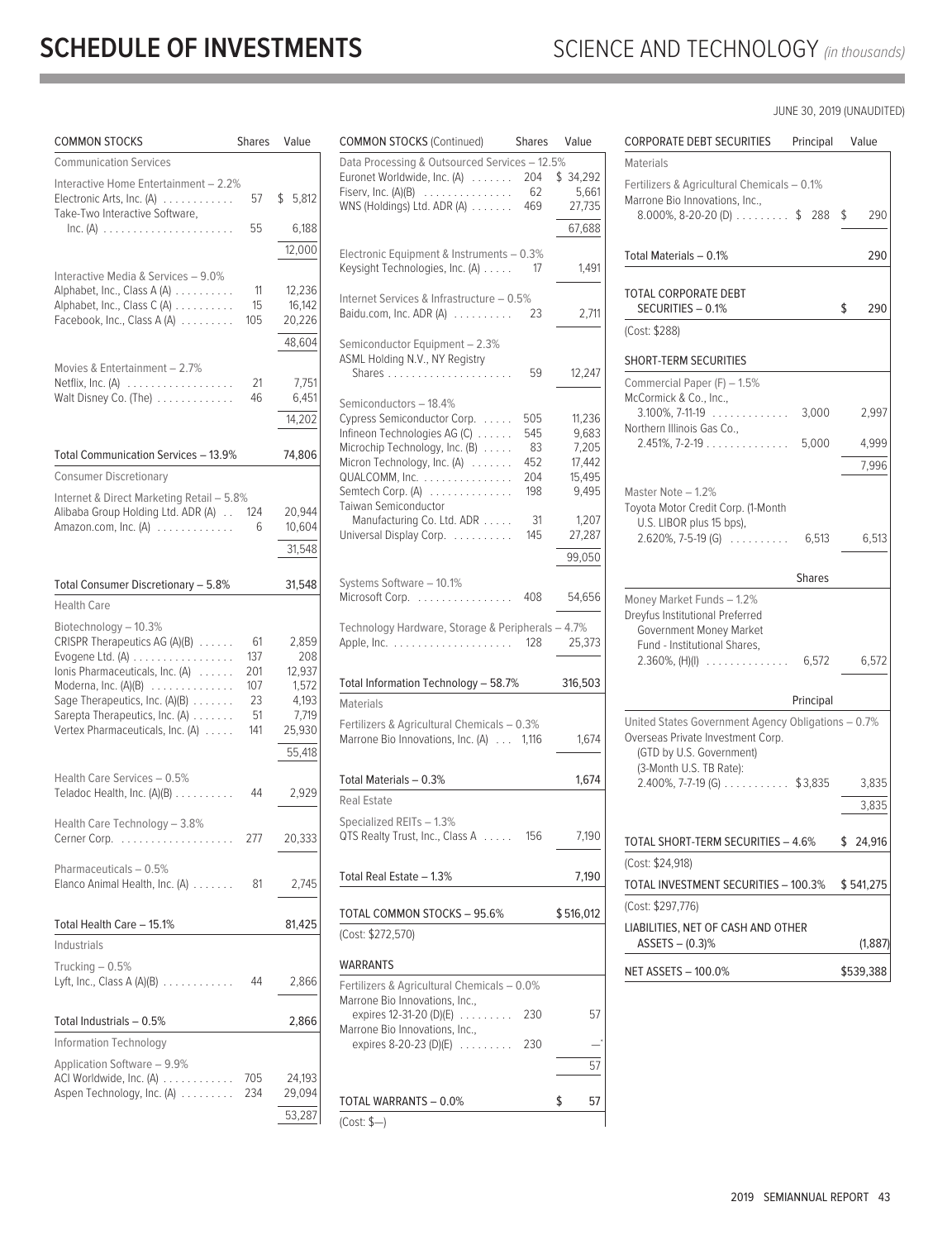JUNE 30, 2019 (UNAUDITED)

Notes to Schedule of Investments

\*Not shown due to rounding.

(A)No dividends were paid during the preceding 12 months.

(B)All or a portion of securities with an aggregate value of \$18,736 are on loan.

(C)Listed on an exchange outside the United States.

(D)Restricted securities. At June 30, 2019, the Portfolio owned the following restricted securities:

| Security                                        | <b>Acquisition Date(s)</b> | Principal     | Cost      | Market Value |
|-------------------------------------------------|----------------------------|---------------|-----------|--------------|
| Marrone Bio Innovations, Inc., 8.000%, 08-20-20 | $8 - 20 - 15$              | \$288         | \$288     | \$290        |
|                                                 |                            | <b>Shares</b> |           |              |
| Marrone Bio Innovations, Inc., expires 12-31-20 | $2 - 6 - 18$               | 230           | <b>11</b> | \$57         |
| Marrone Bio Innovations, Inc., expires 8-20-23  | $8 - 20 - 15$              | 230           |           | __           |
|                                                 |                            |               | \$288     | \$347        |

The total value of these securities represented 0.1% of net assets at June 30, 2019.

(E)Warrants entitle the Portfolio to purchase a predetermined number of shares of common stock and are non-income producing. The purchase price and number of shares are subject to adjustment under certain conditions until the expiration date, if any.

(F)Rate shown is the yield to maturity at June 30, 2019.

(G)Variable rate security. Interest rate disclosed is that which is in effect at June 30, 2019. Date shown represents the date that the variable rate resets. Description of the reference rate and spread, if applicable, are included in the security description.

(H)Investment made with cash collateral received from securities on loan.

(I)Rate shown is the annualized 7-day yield at June 30, 2019.

The following table is a summary of the valuation of the Portfolio's investments by the fair value hierarchy levels as of June 30, 2019. See Note 3 to the Financial Statements for further information regarding fair value measurement.

|                                                                                                                                                                                                                                | Level 1   | Level 2  | Level 3 |
|--------------------------------------------------------------------------------------------------------------------------------------------------------------------------------------------------------------------------------|-----------|----------|---------|
| Assets                                                                                                                                                                                                                         |           |          |         |
| Investments in Securities                                                                                                                                                                                                      |           |          |         |
| Common Stocks                                                                                                                                                                                                                  |           |          |         |
|                                                                                                                                                                                                                                | \$74.806  |          |         |
| Consumer Discretionary (1990) (1990) (1990) (1990) (1990) (1990) (1990) (1990) (1990) (1990) (1990) (1990) (1990) (1990) (1990) (1990) (1990) (1990) (1990) (1990) (1990) (1990) (1990) (1990) (1990) (1990) (1990) (1990) (19 | 31.548    |          |         |
|                                                                                                                                                                                                                                | 81.425    |          |         |
|                                                                                                                                                                                                                                | 2.866     |          |         |
|                                                                                                                                                                                                                                | 306.820   | 9.683    |         |
|                                                                                                                                                                                                                                | 1.674     |          |         |
|                                                                                                                                                                                                                                | 7.190     |          |         |
| Total Common Stocks (a) respectively and the control of the control of the common stocks (common Stocks (c) and the control of the control of the control of the control of the control of the control of the control of the c | \$506.329 | \$9.683  | $\sim$  |
|                                                                                                                                                                                                                                |           | 57       |         |
|                                                                                                                                                                                                                                |           | 290      |         |
| Short-Term Securities                                                                                                                                                                                                          | 6.572     | 18.344   |         |
| Total                                                                                                                                                                                                                          | \$512.901 | \$28.374 |         |
|                                                                                                                                                                                                                                |           |          |         |

The following acronyms are used throughout this schedule:

ADR = American Depositary Receipts GTD = Guaranteed LIBOR = London Interbank Offered Rate REIT = Real Estate Investment Trust TB = Treasury Bill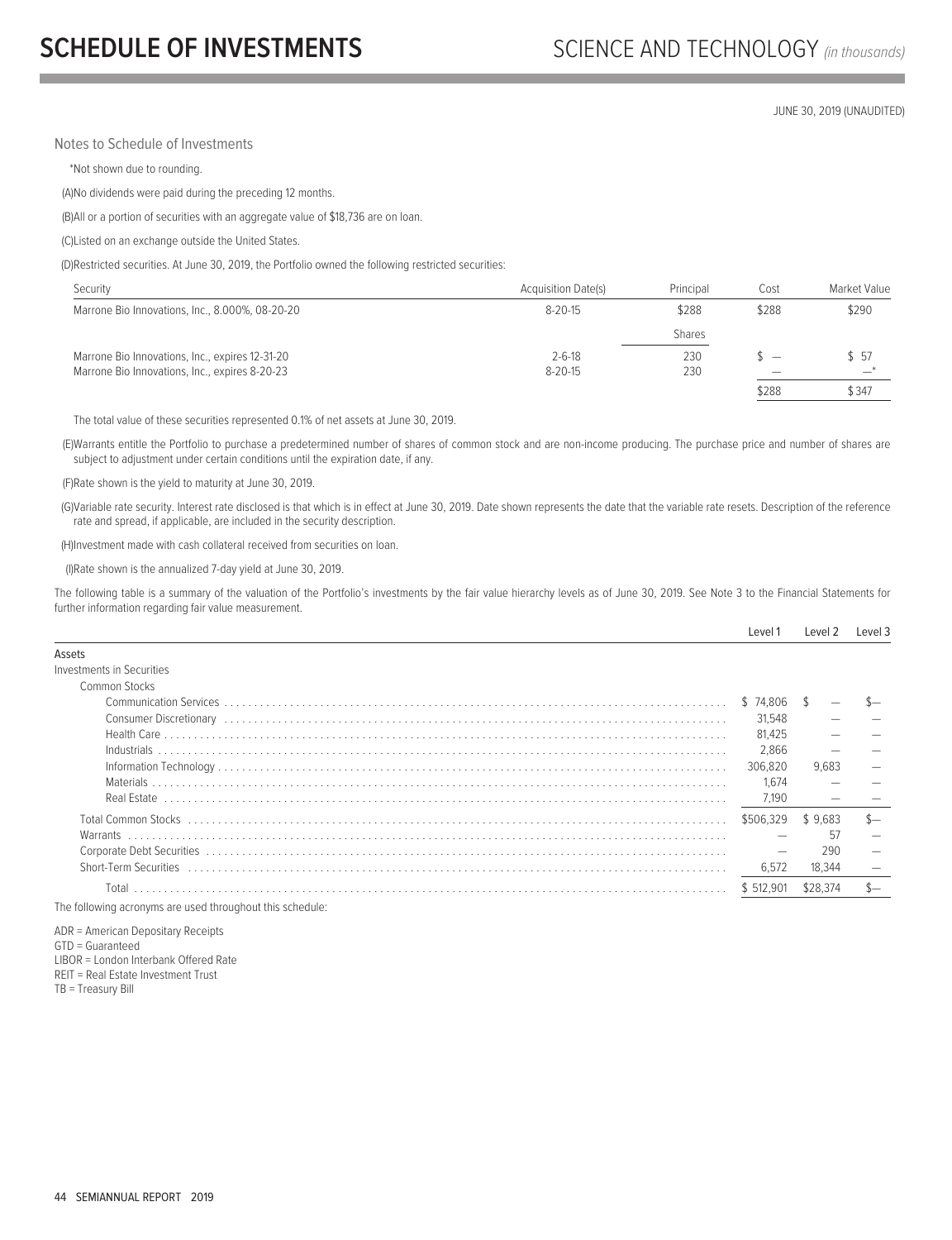JUNE 30, 2019 (UNAUDITED)

# **Country Diversification**

| (as a % of net assets) |       |
|------------------------|-------|
| <b>United States</b>   | 81.3% |
| India                  | 5.1%  |
| China                  | 4.4%  |
| <b>Netherlands</b>     | 2.3%  |
| Germany                | 1.8%  |
| <b>Other Countries</b> | 0.8%  |
| Other+                 | 43%   |

+Includes liabilities (net of cash and other assets), and cash equivalents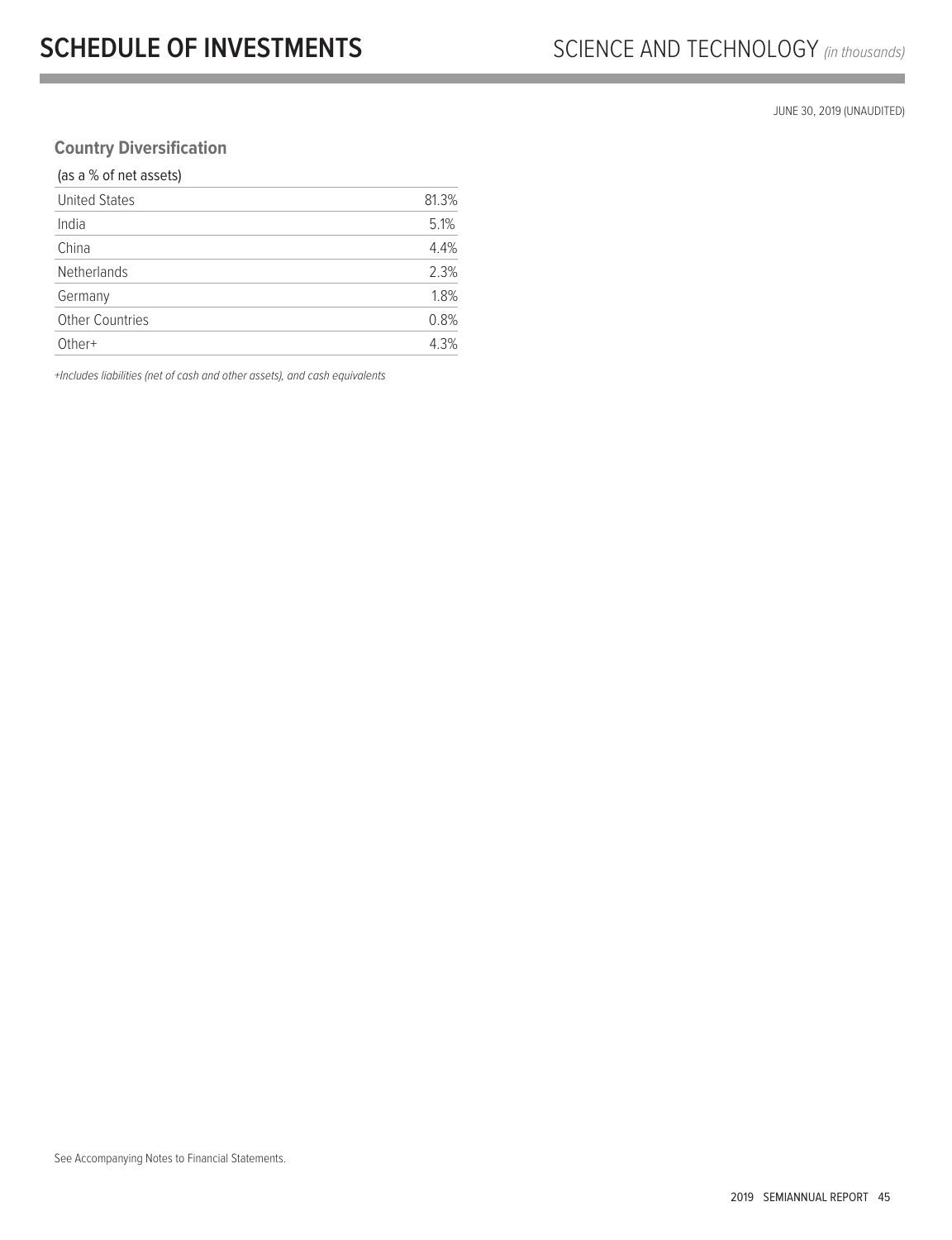ALL DATA AS OF JUNE 30, 2019 (UNAUDITED)

# **Asset Allocation**

| <b>Stocks</b>                                        | 98.9% |
|------------------------------------------------------|-------|
| Information Technology                               | 19.3% |
| <b>Financials</b>                                    | 18.3% |
| Industrials                                          | 14.6% |
| Health Care                                          | 11.5% |
| <b>Consumer Discretionary</b>                        | 9.8%  |
| Real Estate                                          | 6.9%  |
| Utilities                                            | 6.0%  |
| <b>Consumer Staples</b>                              | 4.7%  |
| <b>Communication Services</b>                        | 4.7%  |
| Energy                                               | 3.1%  |
| Liabilities (Net of Cash and Other Assets), and Cash |       |
| Equivalents+                                         | 1.1%  |

# **Top 10 Equity Holdings**

| Company                      | Sector                        | Industry                              |
|------------------------------|-------------------------------|---------------------------------------|
| Webster Financial Corp.      | <b>Financials</b>             | Regional Banks                        |
| Vonage Holdings Corp.        | <b>Communication Services</b> | <b>Alternative Carriers</b>           |
| Nomad Foods Ltd.             | <b>Consumer Staples</b>       | Packaged Foods & Meats                |
| Grand Canyon Education, Inc. | <b>Consumer Discretionary</b> | <b>Education Services</b>             |
| Chemed Corp.                 | <b>Health Care</b>            | <b>Health Care Services</b>           |
| PROS Holdings, Inc.          | Information Technology        | Systems Software                      |
| Brink's Co. (The)            | <b>Industrials</b>            | Security & Alarm Services             |
| Cardtronics plc, Class A     | Information Technology        | Data Processing & Outsourced Services |
| MGIC Investment Corp.        | <b>Financials</b>             | Thrifts & Mortgage Finance            |
| Q2 Holdings, Inc.            | Information Technology        | <b>Application Software</b>           |

See your advisor or www.ivyinvestments.com for more information on the Portfolio's most recently published Top 10 Equity Holdings.

+ Cash equivalents are defined as highly liquid securities with maturities of less than three months. Cash equivalents may include U.S. Government Treasury bills, bank certificates of deposit, bankers' acceptances, corporate commercial paper and other money market instruments.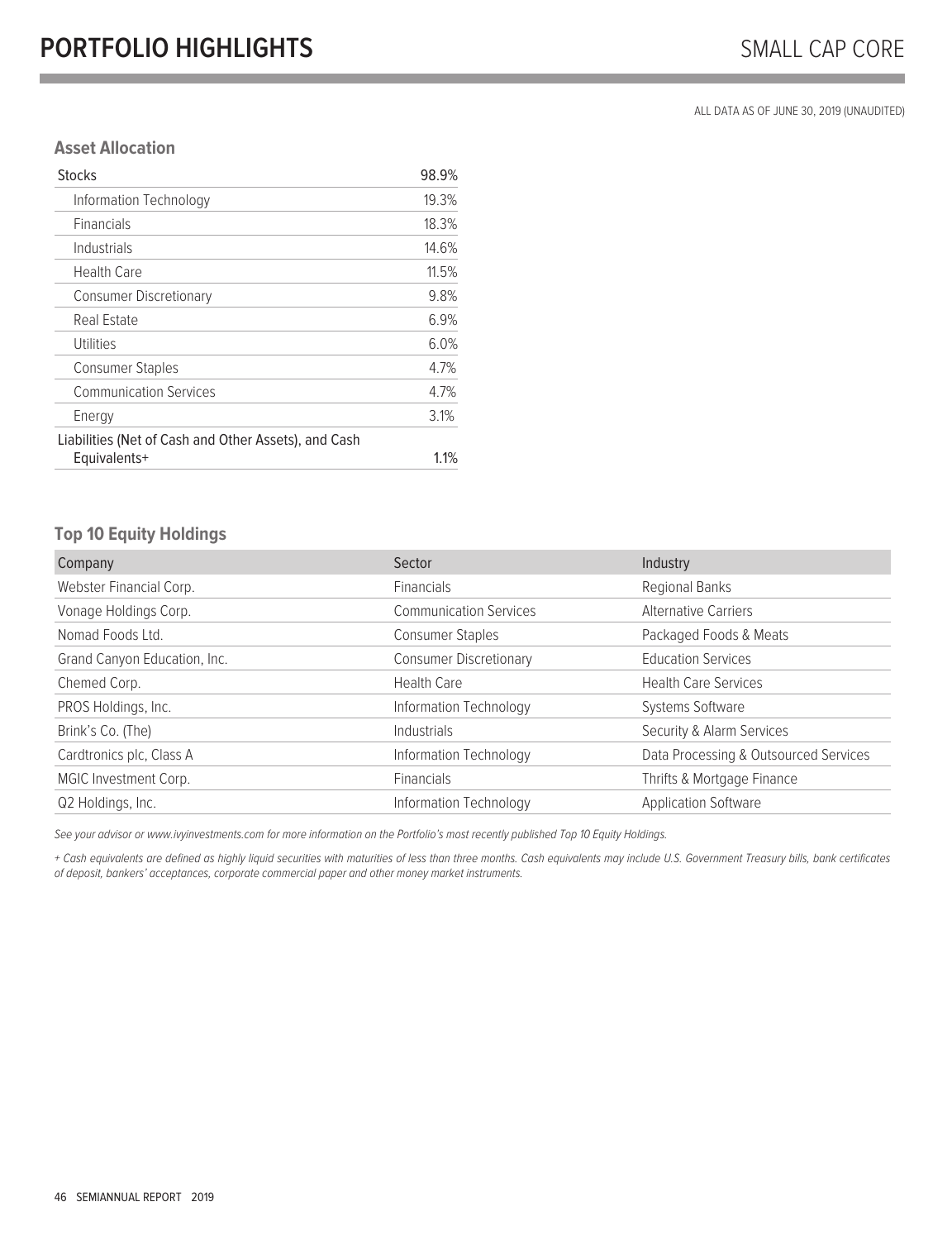# **SCHEDULE OF INVESTMENTS** SMALL CAP CORE (in thousands)

### JUNE 30, 2019 (UNAUDITED)

| <b>COMMON STOCKS</b>                                                                      | <b>Shares</b> | Value                    |
|-------------------------------------------------------------------------------------------|---------------|--------------------------|
| <b>Communication Services</b>                                                             |               |                          |
| Alternative Carriers - 4.7%<br>Vonage Holdings Corp. (A).<br>$\ldots$ .                   | 828           | \$9,380                  |
| Total Communication Services - 4.7%                                                       |               | 9,380                    |
| <b>Consumer Discretionary</b>                                                             |               |                          |
| Apparel Retail – 1.2%<br>Boot Barn Holdings, Inc. (A)                                     | -69           | 2,452                    |
| Casinos & Gaming - 2.2%<br>Red Rock Resorts, Inc., Class A                                | 203           | 4,369                    |
| Education Services - 4.1%<br>Grand Canyon Education, Inc. (A)                             | 71            | 8,250                    |
| Specialized Consumer Services - 2.3%<br>OneSpaWorld Holdings Ltd. (A)                     | 293           | 4,539                    |
| Total Consumer Discretionary - 9.8%                                                       |               | 19,610                   |
| <b>Consumer Staples</b>                                                                   |               |                          |
| Food Retail - 0.2%<br>Grocery Outlet Holding Corp. (A)                                    | 9             | 287                      |
| Packaged Foods & Meats - 4.5%<br>Nomad Foods Ltd. (A)                                     | 425           | 9,072                    |
| Total Consumer Staples - 4.7%                                                             |               | 9,359                    |
| Energy                                                                                    |               |                          |
| Oil & Gas Exploration & Production - 1.9%<br>Magnolia Oil & Gas Corp. (A)  322            |               | 3,729                    |
| Oil & Gas Storage & Transportation - 1.2%<br>Scorpio Tankers, Inc.                        | 81            | 2,385                    |
| Total Energy - 3.1%                                                                       |               | 6,114                    |
| <b>Financials</b>                                                                         |               |                          |
| Consumer Finance - 2.7%<br>Encore Capital Group, Inc. (A)<br>Green Dot Corp., Class A (A) | 63<br>66      | 2,124<br>3,232           |
|                                                                                           |               | 5,356                    |
| Insurance Brokers - 0.9%<br>eHealth, Inc. (A)                                             | 20            | 1,748                    |
| Multi-Line Insurance - 2.3%<br>Kemper Corp.                                               | 55            | 4,737                    |
| Property & Casualty Insurance - 3.4%                                                      |               |                          |
| Argo Group International                                                                  |               |                          |
| Holdings Ltd.<br>Old Republic International Corp.                                         | 49<br>143     | 3,598<br>3,189           |
|                                                                                           |               | 6,787                    |
| Regional Banks - 5.7%<br>Chemical Financial Corp.<br>Webster Financial Corp.              | 44<br>201     | 1,789<br>9,587<br>11,376 |

| <b>COMMON STOCKS (Continued)</b>                                                                                                          | <b>Shares</b>        | Value                             |
|-------------------------------------------------------------------------------------------------------------------------------------------|----------------------|-----------------------------------|
| Specialized Finance - 0.7%<br>Thunder Bridge Acquisition Ltd.,<br>$Class A (A) \ldots \ldots \ldots \ldots$                               | 145                  | \$<br>1,517                       |
| Thrifts & Mortgage Finance - 2.6%<br>MGIC Investment Corp. (A)                                                                            | 398                  | 5,231                             |
| Total Financials - 18.3%                                                                                                                  |                      | 36,752                            |
| <b>Health Care</b>                                                                                                                        |                      |                                   |
| Health Care Equipment - 4.9%<br>AtriCure, Inc. (A)<br>Insulet Corp. $(A)$<br>Integer Holdings Corp. (A)<br>Tandem Diabetes Care, Inc. (A) | 78<br>23<br>25<br>43 | 2,334<br>2,734<br>2,065<br>2,761  |
|                                                                                                                                           |                      | 9,894                             |
| Health Care Services - 4.3%<br>Chemed Corp.<br>LHC Group, Inc. $(A)$                                                                      | 21<br>10             | 7,408<br>1,208<br>8,616           |
| Health Care Supplies - 1.1%                                                                                                               |                      |                                   |
| ICU Medical, Inc. $(A)$                                                                                                                   | 9                    | 2,141                             |
| Life Sciences Tools & Services - 1.2%<br>Adaptive Biotechnologies Corp. (A)<br>Cambrex Corp. (A)<br>Medpace Holdings, Inc. (A)            | 5<br>32<br>9         | 256<br>1,484<br>615<br>2,355      |
| Total Health Care - 11.5%                                                                                                                 |                      | 23,006                            |
| Industrials                                                                                                                               |                      |                                   |
| Aerospace & Defense - 0.8%                                                                                                                | 25                   | 1,642                             |
| Airlines - 1.1%<br>Spirit Airlines, Inc. (A)                                                                                              | 48                   | 2,272                             |
| Environmental & Facilities Services - 1.6%<br>Clean Harbors, Inc. (A)                                                                     | 45                   | 3,214                             |
| Industrial Machinery - 6.6%<br>Gardner Denver Holdings, Inc. (A)<br>RBC Bearings, Inc. (A)                                                | 54<br>134<br>24      | 4,464<br>4,628<br>4,020<br>13,112 |
| Research & Consulting Services - 1.1%<br>ICF International, Inc.                                                                          | 31                   | 2,235                             |
| Security & Alarm Services - 3.4%<br>Brink's Co. (The)<br>.                                                                                | 83                   | 6,754                             |
| Total Industrials - 14.6%                                                                                                                 |                      | 29,229                            |

| <b>COMMON STOCKS (Continued)</b>                                                                                                         | <b>Shares</b>   | Value                         |
|------------------------------------------------------------------------------------------------------------------------------------------|-----------------|-------------------------------|
| Information Technology                                                                                                                   |                 |                               |
| Application Software - 6.3%<br>Everbridge, Inc. $(A)$<br>Pluralsight, Inc., Class A (A)<br>$Q2$ Holdings, Inc.(A) $\ldots \ldots \ldots$ | 41<br>136<br>63 | \$<br>3,639<br>4,129<br>4,834 |
|                                                                                                                                          |                 | 12,602                        |
| Data Processing & Outsourced Services - 4.7%<br>Cardtronics plc, Class A (A)<br>EVERTEC, Inc. $\dots\dots\dots\dots\dots\dots\dots$      | 208<br>112      | 5,674<br>3,659<br>9,333       |
| Internet Services & Infrastructure - 1.0%<br>Fastly, Inc., Class A $(A)(B)$                                                              | 104             | 2,103                         |
| IT Consulting & Other Services - 2.1%<br>Switch, Inc., Class A                                                                           | 323             | 4,232                         |
| Systems Software - 3.6%<br>PROS Holdings, Inc. $(A)$                                                                                     | 113             | 7,159                         |
| Technology Distributors - 1.6%<br>Avnet, Inc.<br>.                                                                                       | 71              | 3,223                         |
| Total Information Technology - 19.3%                                                                                                     |                 | 38,652                        |
| <b>Real Estate</b>                                                                                                                       |                 |                               |
| Health Care REITs - 0.8%<br>Physicians Realty Trust                                                                                      | 86              | 1,500                         |
| Hotel & Resort REITs - 1.3%<br>Gaylord Entertainment Co.                                                                                 | 33              | 2,651                         |
| Industrial REITs - 3.5%<br>Americold Realty Trust<br>STAG Industrial, Inc.                                                               | 86<br>138       | 2,798<br>4,182                |
|                                                                                                                                          |                 | 6,980                         |
| Retail REITs - 1.3%<br>Agree Realty Corp. .<br>.                                                                                         | 42              | 2,661                         |
| Total Real Estate - 6.9%                                                                                                                 |                 | 13,792                        |
| <b>Utilities</b>                                                                                                                         |                 |                               |
| Electric Utilities - 3.2%<br>$IDACORP, Inc. \ldots \ldots \ldots \ldots \ldots$<br>Portland General Electric Co.                         | 30<br>26<br>24  | 2,496<br>2,561<br>1,322       |
|                                                                                                                                          |                 | 6,379                         |
| Gas Utilities - 1.9%<br>ONE Gas. Inc. $\ldots$ , $\ldots$ , $\ldots$ , $\ldots$                                                          | 42              | 3,836                         |
| Independent Power Producers & Energy Traders - 0.9%<br>Black Hills Corp.                                                                 | 23              | 1,829                         |
| Total Utilities - 6.0%                                                                                                                   |                 | 12,044                        |
|                                                                                                                                          |                 |                               |
| TOTAL COMMON STOCKS - 98.9%                                                                                                              |                 | \$197,938                     |
| (Cost: \$179,756)                                                                                                                        |                 |                               |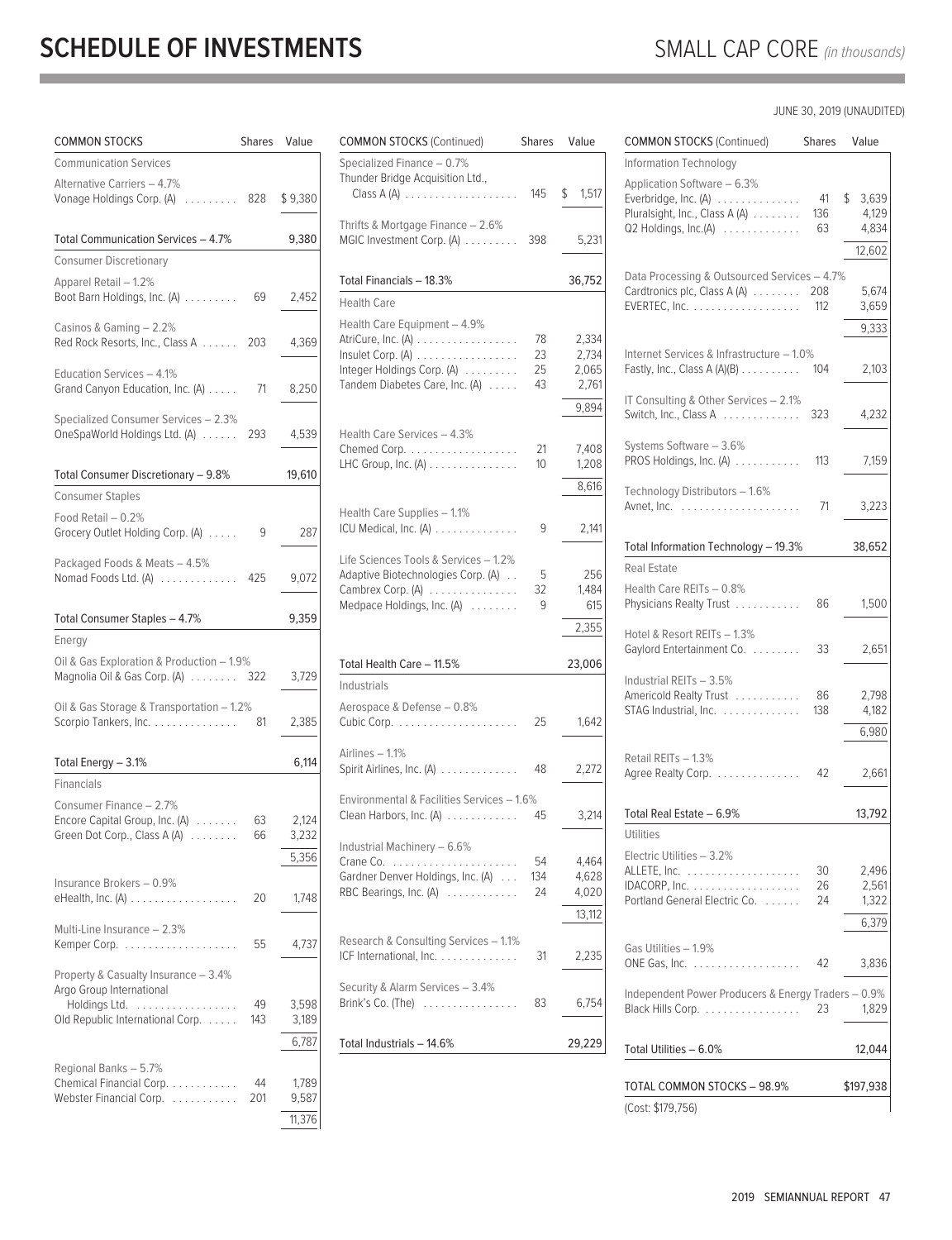JUNE 30, 2019 (UNAUDITED)

| <b>SHORT-TERM SECURITIES</b>                                                                                                                  | Principal     | Value       |
|-----------------------------------------------------------------------------------------------------------------------------------------------|---------------|-------------|
| Master Note - 1.4%<br>Toyota Motor Credit Corp.<br>(1-Month U.S. LIBOR plus<br>15 bps), 2.620%, 7-5-19 (C)                                    | \$2,826       | \$2,826     |
|                                                                                                                                               | <b>Shares</b> |             |
| Money Market Funds - 0.5%<br>Dreyfus Institutional Preferred<br>Government Money Market<br>Fund - Institutional Shares,<br>$2.360\%$ , (D)(E) | 1.095         | 1,095       |
| TOTAL SHORT-TERM SECURITIES - 1.9%                                                                                                            |               | \$<br>3,921 |
| (Cost: \$3,921)                                                                                                                               |               |             |
| <b>TOTAL INVESTMENT</b><br>SECURITIES - 100.8%                                                                                                |               | \$201,859   |
| (Cost: \$183,677)                                                                                                                             |               |             |
| LIABILITIES, NET OF CASH AND<br>OTHER ASSETS - (0.8)%                                                                                         |               | (1,525)     |
| <b>NET ASSETS - 100.0%</b>                                                                                                                    |               | \$200,334   |

Notes to Schedule of Investments

(A)No dividends were paid during the preceding 12 months.

(B)All or a portion of securities with an aggregate value of \$1,073 are on loan.

(C)Variable rate security. Interest rate disclosed is that which is in effect at June 30, 2019. Date shown represents the date that the variable rate resets. Description of the reference rate and spread, if applicable, are included in the security description.

(D)Investment made with cash collateral received from securities on loan.

(E)Rate shown is the annualized 7-day yield at June 30, 2019.

The following table is a summary of the valuation of the Portfolio's investments by the fair value hierarchy levels as of June 30, 2019. See Note 3 to the Financial Statements for further information regarding fair value measurement.

|                           | Level 1   | l evel 2 | Level 3 |
|---------------------------|-----------|----------|---------|
| Assets                    |           |          |         |
| Investments in Securities |           |          |         |
|                           | \$197.938 |          |         |
|                           | .095      | '.826    |         |
| Total                     |           |          |         |
|                           |           |          |         |

The following acronyms are used throughout this schedule:

LIBOR = London Interbank Offered Rate REIT = Real Estate Investment Trust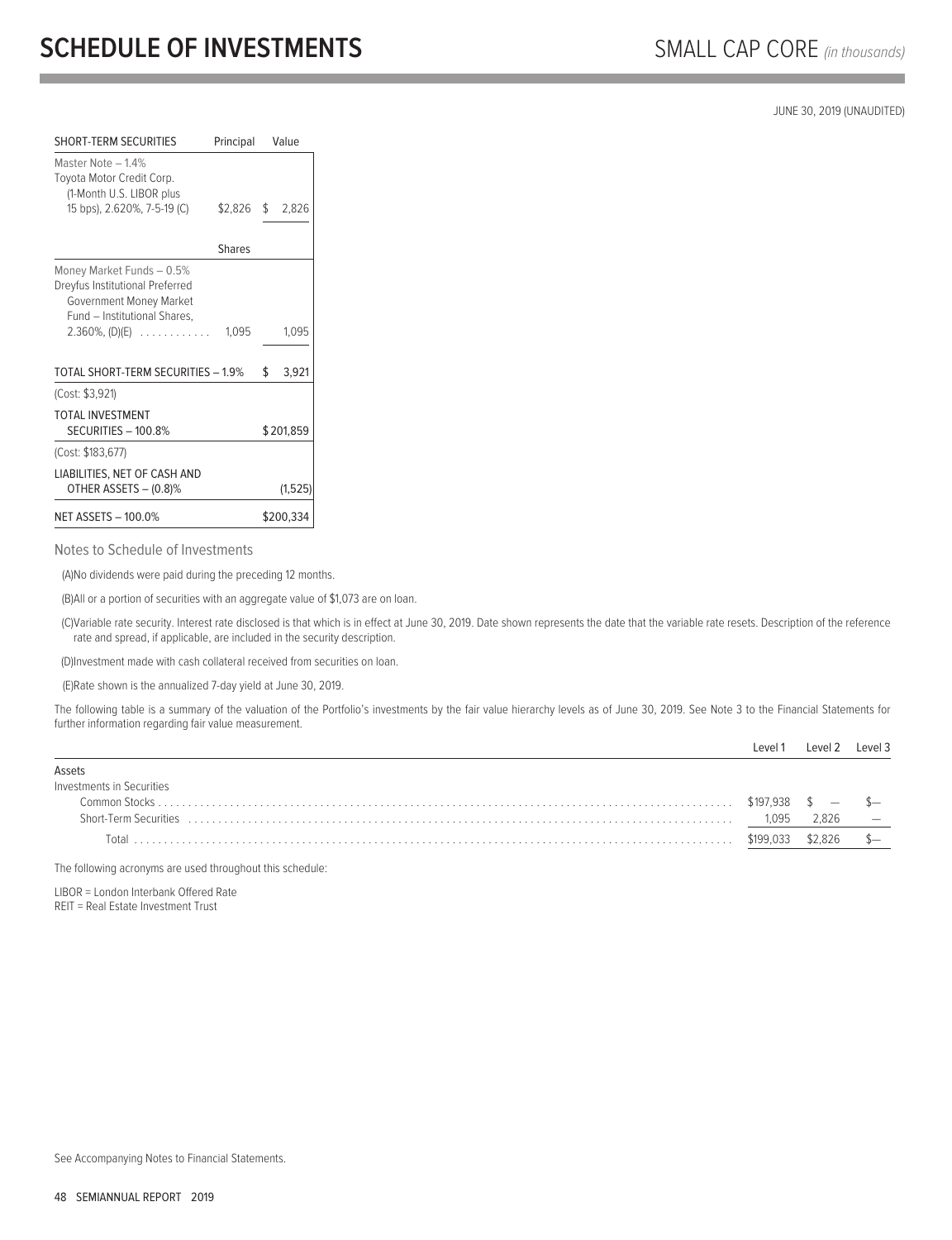ALL DATA AS OF JUNE 30, 2019 (UNAUDITED)

# **Asset Allocation**

| <b>Stocks</b>                                        | 95.2% |
|------------------------------------------------------|-------|
| Information Technology                               | 25.8% |
| <b>Health Care</b>                                   | 23.0% |
| Industrials                                          | 17.0% |
| <b>Consumer Discretionary</b>                        | 16.6% |
| <b>Financials</b>                                    | 5.3%  |
| <b>Consumer Staples</b>                              | 3.2%  |
| Energy                                               | 2.1%  |
| <b>Communication Services</b>                        | 1.9%  |
| Real Estate                                          | 0.3%  |
| Liabilities (Net of Cash and Other Assets), and Cash |       |
| Equivalents+                                         | 4.8%  |

# **Top 10 Equity Holdings**

| Company                          | Sector                        | Industry                       |
|----------------------------------|-------------------------------|--------------------------------|
| Teladoc Health, Inc.             | <b>Health Care</b>            | <b>Health Care Services</b>    |
| Mercury Computer Systems, Inc.   | <b>Industrials</b>            | Aerospace & Defense            |
| Grand Canyon Education, Inc.     | <b>Consumer Discretionary</b> | <b>Education Services</b>      |
| Proofpoint, Inc.                 | Information Technology        | Systems Software               |
| InterXion Holding N.V.           | Information Technology        | IT Consulting & Other Services |
| Mimecast Ltd.                    | Information Technology        | <b>Application Software</b>    |
| Nexstar Broadcasting Group, Inc. | <b>Communication Services</b> | <b>Broadcasting</b>            |
| Woodward, Inc.                   | <b>Industrials</b>            | Industrial Machinery           |
| CareDx, Inc.                     | <b>Health Care</b>            | <b>Health Care Technology</b>  |
| Five9, Inc.                      | Information Technology        | <b>Application Software</b>    |

See your advisor or www.ivyinvestments.com for more information on the Portfolio's most recently published Top 10 Equity Holdings.

+ Cash equivalents are defined as highly liquid securities with maturities of less than three months. Cash equivalents may include U.S. Government Treasury bills, bank certificates of deposit, bankers' acceptances, corporate commercial paper and other money market instruments.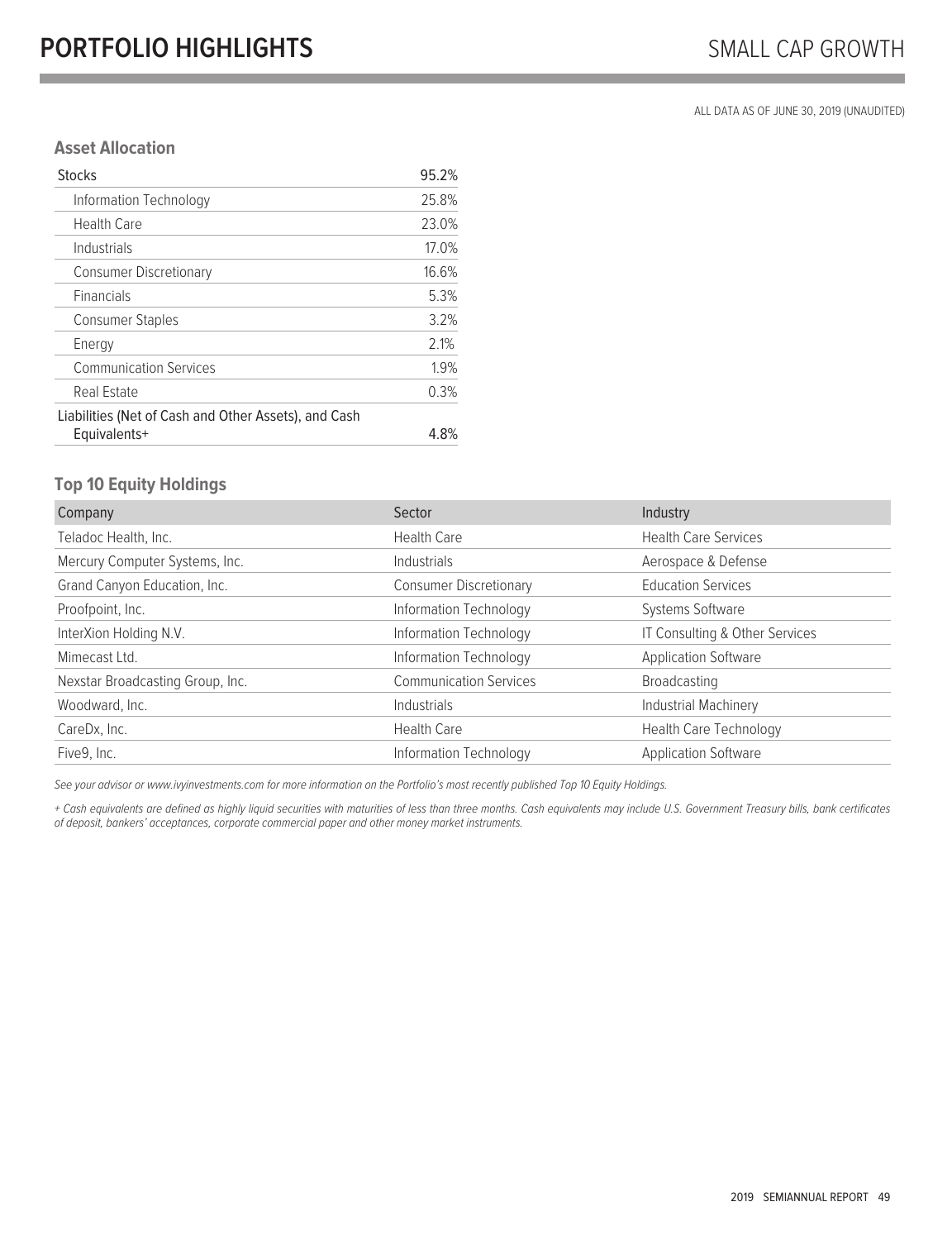# **SCHEDULE OF INVESTMENTS** SMALL CAP GROWTH (in thousands)

| JUNE 30, 2019 (UNAUDITED) |  |  |  |
|---------------------------|--|--|--|
|---------------------------|--|--|--|

| <b>COMMON STOCKS</b>                                                           | <b>Shares</b> | Value                   |
|--------------------------------------------------------------------------------|---------------|-------------------------|
| <b>Communication Services</b>                                                  |               |                         |
| Broadcasting - 1.9%<br>Nexstar Broadcasting Group, Inc.                        | 74            | \$<br>7,436             |
| Total Communication Services - 1.9%                                            |               | 7,436                   |
| <b>Consumer Discretionary</b>                                                  |               |                         |
| Auto Parts & Equipment - 0.6%<br>Dorman Products, Inc. (A)                     | 29            | 2,547                   |
| Automotive Retail - 1.0%<br>Carvana Co. (A)(B)                                 | 63            | 3,934                   |
| Casinos & Gaming - 1.9%<br>Eldorado Resorts, Inc. (A)(B)<br>PlayAGS, Inc. (A)  | 93<br>170     | 4,290<br>3,309<br>7,599 |
| Distributors - 1.5%                                                            | 33            | 6,214                   |
| Education Services - 2.2%<br>Grand Canyon Education, Inc. (A)                  | 74            | 8,641                   |
| General Merchandise Stores - 0.8%<br>Ollie's Bargain Outlet Holdings, Inc. (A) | 37            | 3,217                   |
| Homebuilding - 1.3%<br>Installed Building Products, Inc. (A)                   | 89            | 5,297                   |
| Hotels, Resorts & Cruise Lines - 1.2%<br>Hilton Grand Vacations, Inc. (A)      | 147           | 4,675                   |
| Internet & Direct Marketing Retail - 1.9%                                      | 108           | 6,617                   |
| RealReal, Inc. (The) $(A)$<br>Revolve Group, Inc. (A)(B)                       | 31<br>8       | 892<br>268              |
|                                                                                |               | 7,777                   |
| Leisure Facilities - 1.4%<br>SeaWorld Entertainment, Inc. (A)<br>$\sim$        | 182           | 5,654                   |
| Leisure Products - 0.1%<br>Malibu Boats, Inc., Class A (A)                     | 6             | 238                     |
| Restaurants - 1.8%<br>Wingstop, $Inc. \ldots$ .<br>.                           | 76            | 7,219                   |
| Specialty Stores - 0.9%<br>Five Below, Inc. (A)<br>.                           | 30            | 3,583                   |
| Total Consumer Discretionary - 16.6%                                           |               | 66,595                  |
| <b>Consumer Staples</b>                                                        |               |                         |
| Distillers & Vintners - 0.2%<br>MGP Ingredients, Inc. $(B)$                    | 13            | 835                     |
| Food Retail - 0.9%<br>Grocery Outlet Holding Corp. (A)                         | 18            | 578                     |
| Sprouts Farmers Market, Inc. (A)                                               | 170           | 3,205                   |
|                                                                                |               | 3,783                   |

| <b>COMMON STOCKS (Continued)</b>                                                                           | <b>Shares</b>  | Value                                |
|------------------------------------------------------------------------------------------------------------|----------------|--------------------------------------|
| Packaged Foods & Meats - 2.1%<br>Calavo Growers, Inc. (B)<br>J&J Snack Foods Corp.<br>Nomad Foods Ltd. (A) | 3<br>25<br>182 | \$<br>261<br>4,098<br>3,887<br>8,246 |
|                                                                                                            |                |                                      |
| Total Consumer Staples - 3.2%                                                                              |                | 12,864                               |
| Energy                                                                                                     |                |                                      |
| Oil & Gas Equipment & Services - 0.8%<br>Dril-Quip, Inc. $(A)$                                             | 30             | 1,447                                |
| ProPetro Holding Corp. (A)                                                                                 | 95             | 1,971                                |
|                                                                                                            |                | 3,418                                |
| Oil & Gas Exploration & Production - 1.3%                                                                  |                |                                      |
| Magnolia Oil & Gas Corp. (A)<br>Matador Resources Co. (A)                                                  | 151<br>166     | 1,753<br>3,302                       |
|                                                                                                            |                | 5,055                                |
|                                                                                                            |                |                                      |
| Total Energy - 2.1%                                                                                        |                | 8,473                                |
| Financials                                                                                                 |                |                                      |
| Insurance Brokers - 0.6%<br>$e$ Health, Inc. (A) $\ldots \ldots \ldots$                                    | 29             | 2,514                                |
|                                                                                                            |                |                                      |
| Investment Banking & Brokerage - 2.6%<br>Evercore Partners, Inc.                                           | 47             | 4,173                                |
| LPL Investment Holdings, Inc.                                                                              | 74             | 6,066                                |
|                                                                                                            |                | 10,239                               |
| Regional Banks - 1.3%                                                                                      |                |                                      |
| Heritage Financial Corp.<br>Seacoast Banking Corp. of                                                      | 58             | 1,711                                |
| Florida (A)                                                                                                | 131            | 3,328                                |
|                                                                                                            |                | 5,039                                |
| Thrifts & Mortgage Finance - 0.8%                                                                          |                |                                      |
| Essent Group Ltd. (A)                                                                                      | 71             | 3,324                                |
| Total Financials - 5.3%                                                                                    |                | 21,116                               |
| <b>Health Care</b>                                                                                         |                |                                      |
| Biotechnology - 1.1%                                                                                       |                |                                      |
| Vericel Corp. $(A)$                                                                                        | 223            | 4,215                                |
| Health Care Distributors - 1.6%                                                                            |                |                                      |
|                                                                                                            | 197            | 6,494                                |
| Health Care Equipment - 7.1%                                                                               |                |                                      |
| Inogen, Inc. $(A)$                                                                                         | 58<br>56       | 3,858<br>6,660                       |
| Insulet Corp. $(A)$<br>iRhythm Technologies, Inc. (A)                                                      | 69             | 5,418                                |
| NovoCure Ltd. $(A)$                                                                                        | 44             | 2,799                                |
| Penumbra, Inc. $(A)$                                                                                       | 24             | 3,773                                |
| Tactile Systems Technology, Inc. (A)                                                                       | 104            | 5,937                                |
|                                                                                                            |                | 28,445                               |
| Health Care Services - 5.5%                                                                                |                |                                      |
| AMN Healthcare Services, Inc. (A)                                                                          | 96             | 5,223                                |
| LHC Group, Inc. $(A)$                                                                                      | 43             | 5,093                                |
| Teladoc Health, Inc. (A)(B)                                                                                | 180            | 11,962                               |
|                                                                                                            |                | 22,278                               |

| <b>COMMON STOCKS (Continued)</b>                                                           | <b>Shares</b> | Value            |
|--------------------------------------------------------------------------------------------|---------------|------------------|
| Health Care Supplies - 2.2%<br>Merit Medical Systems, Inc. (A)<br>STAAR Surgical Co. $(A)$ | -99<br>102    | \$5,917<br>2,985 |
| Health Care Technology - 3.7%                                                              |               | 8,902            |
| CareDx, Inc. $(A)$                                                                         | 205           | 7,367            |
| Evolent Health, Inc., Class A (A)<br>HMS Holdings Corp. (A)                                | 112<br>128    | 889<br>4,151     |
| Omnicell, Inc. (A)                                                                         | 29            | 2,453            |
|                                                                                            |               | 14,860           |
| Managed Health Care - 1.0%                                                                 |               |                  |
| HealthEquity, Inc. (A)                                                                     | 61            | 4,006            |
| Pharmaceuticals - 0.8%                                                                     |               |                  |
| Aerie Pharmaceuticals, Inc. (A)                                                            | 107           | 3,168            |
| Total Health Care - 23.0%                                                                  |               | 92,368           |
| Industrials                                                                                |               |                  |
| Aerospace & Defense - 2.3%<br>Mercury Computer Systems, Inc. (A)                           | 130           | 9,172            |
| Air Freight & Logistics - 1.2%<br>Air Transport Services Group,<br>Inc. (A)                | 206           | 5.034            |
| Building Products - 0.5%<br>PGT Innovations, Inc. (A)                                      | 124           | 2,075            |
| Diversified Support Services - 0.7%<br>Healthcare Services Group, Inc.                     | 96            | 2,899            |
| Electrical Components & Equipment - 0.7%                                                   | 39            | 2,690            |
| Environmental & Facilities Services - 1.5%<br>Clean Harbors, Inc. (A)                      | 87            | 6,208            |
| Industrial Machinery - 7.4%                                                                |               |                  |
| Crane Co. $\ldots$<br>1.1.1.1.1                                                            | 36            | 3,005            |
| John Bean Technologies Corp.                                                               | 57            | 6,939            |
| RBC Bearings, Inc. (A)                                                                     | 34            | 5,735            |
| Timken Co. (The)<br>.<br>Woodward, Inc.<br>.                                               | 126<br>66     | 6,474<br>7,435   |
|                                                                                            |               | 29,588           |
| Security & Alarm Services - 1.5%                                                           |               |                  |
| Brink's Co. (The) $\dots \dots$<br>1.1.1.1                                                 | 75            | 6,097            |
| Trucking $-1.2%$                                                                           |               |                  |
| Knight Transportation, Inc.                                                                | 143           | 4,709            |
| Total Industrials - 17.0%                                                                  |               | 68,472           |
| Information Technology                                                                     |               |                  |
| Application Software - 13.9%                                                               |               |                  |
| Coupa Software, Inc. (A)                                                                   | 8             | 1,057            |
| Envestnet, Inc. (A)                                                                        | 73            | 4,962            |
| Five9, Inc. (A) $\ldots \ldots \ldots \ldots \ldots$                                       | 143           | 7,348            |
| Globant S.A. (A)<br>HubSpot, Inc. (A)                                                      | 54<br>24      | 5,420<br>4,134   |
|                                                                                            |               |                  |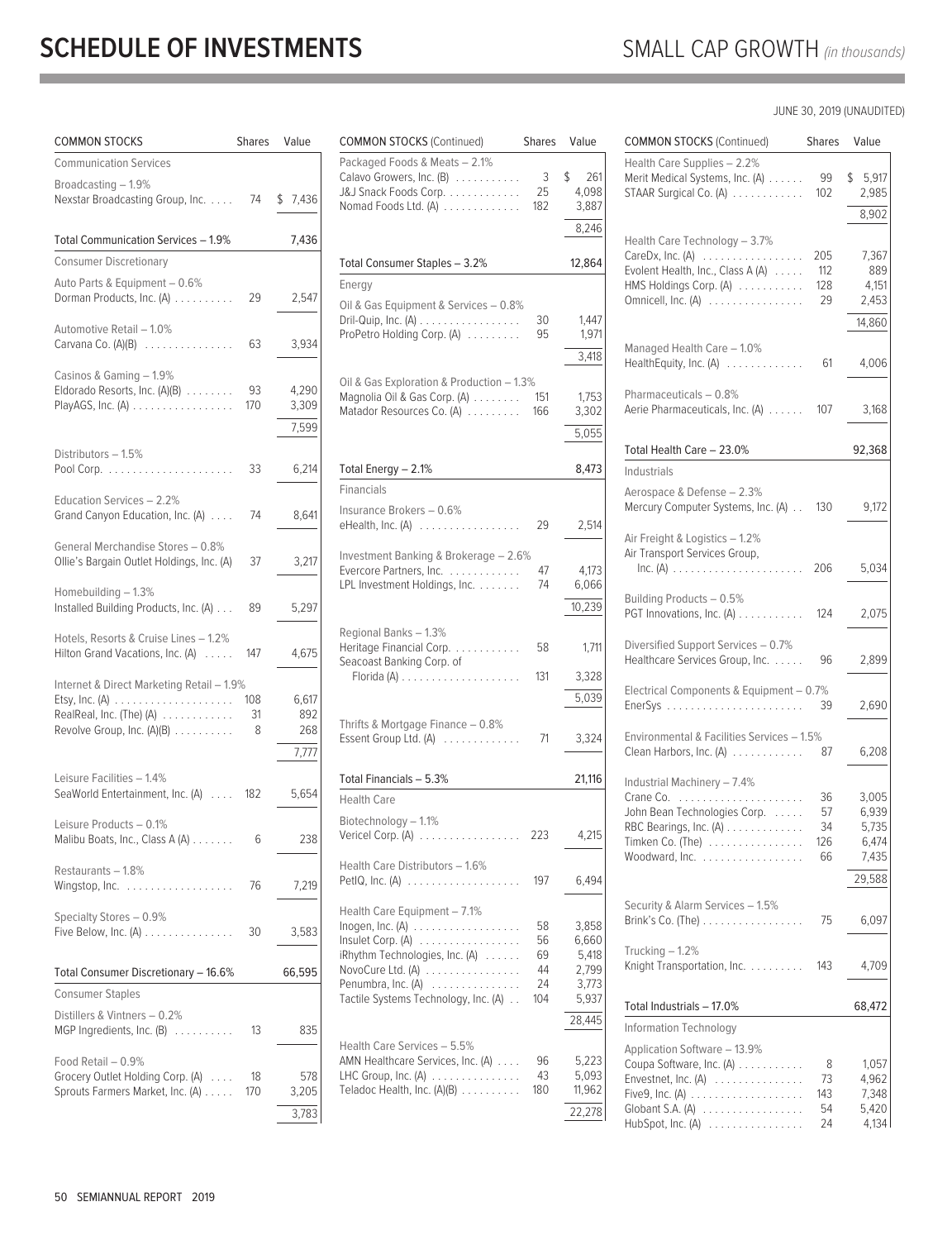# **SCHEDULE OF INVESTMENTS** SMALL CAP GROWTH (in thousands)

| <b>COMMON STOCKS (Continued)</b>                                                                                                                                                                                                    | <b>Shares</b>                            | Value                                                                   |
|-------------------------------------------------------------------------------------------------------------------------------------------------------------------------------------------------------------------------------------|------------------------------------------|-------------------------------------------------------------------------|
| Application Software (Continued)<br>Mimecast Ltd. (A)<br>New Relic, Inc. $(A)$<br>Paycom Software, Inc. (A)<br>Pluralsight, Inc., Class A (A)<br>$Q2$ Holdings, Inc. $(A)$<br>RealPage, Inc. $(A)$<br>Smartsheet, Inc., Class A (A) | 160<br>45<br>16<br>163<br>90<br>59<br>56 | \$7,488<br>3,875<br>3,691<br>4,955<br>6,857<br>3,458<br>2,695<br>55,940 |
| Communications Equipment - 0.8%<br>Viavi Solutions, Inc. (A)                                                                                                                                                                        | 247                                      | 3,277                                                                   |
| Data Processing & Outsourced Services - 1.1%<br>EVO Payments, Inc., Class A (A)                                                                                                                                                     | 136                                      | 4.290                                                                   |
| Internet Services & Infrastructure - 1.3%                                                                                                                                                                                           | 222                                      | 5,339                                                                   |
| IT Consulting & Other Services - 3.2%<br>Booz Allen Hamilton Holding Corp.<br>InterXion Holding N.V. (A) $\ldots \ldots$                                                                                                            | 78<br>100                                | 5,187<br>7,641<br>12,828                                                |
| Semiconductors - 1.4%<br>Monolithic Power Systems, Inc.                                                                                                                                                                             | 41                                       | 5,628                                                                   |

| <b>COMMON STOCKS (Continued)</b>                                                 | <b>Shares</b> | Value          |
|----------------------------------------------------------------------------------|---------------|----------------|
| Systems Software - 4.1%<br>Proofpoint, Inc. $(A)$<br>Tufin Software Technologies | 68            | 8,152<br>\$    |
| Ltd. (A)                                                                         | 43            | 1.102          |
| Varonis Systems, Inc. (A)<br>Zscaler, Inc. $(A)$                                 | 87<br>22      | 5,400<br>1,652 |
|                                                                                  |               | 16,306         |
| Total Information Technology - 25.8%                                             |               | 103,608        |
| Real Estate                                                                      |               |                |
| Health Care REITs - 0.3%<br><b>Community Healthcare</b>                          |               |                |
| Trust, Inc.                                                                      | 34            | 1,333          |
| Total Real Estate - 0.3%                                                         |               | 1,333          |
| TOTAL COMMON STOCKS - 95.2%                                                      |               | \$382,265      |
| (Cost: \$295,664)                                                                |               |                |
| <b>SHORT-TERM SECURITIES</b>                                                     | Principal     |                |
| Commercial Paper (C) - 4.2%                                                      |               |                |
| Florida Power & Light Co.,<br>$2.320\%$ , $7-17-19$                              | \$5,000       | 4,993          |
| J.M. Smucker Co. (The),<br>$2.501\%$ , 7-1-19                                    | 2,695         | 2,694          |
| McCormick & Co., Inc.,<br>$3.100\%$ , $7-11-19$                                  | 5,000         | 4.995          |

#### JUNE 30, 2019 (UNAUDITED)

| SHORT-TERM SECURITIES<br>(Continued)                                                                                                          | Principal     | Value     |
|-----------------------------------------------------------------------------------------------------------------------------------------------|---------------|-----------|
| Commercial Paper (C) (Continued)<br>Wisconsin Gas LLC,<br>$2.940\%$ , 7-17-19 \$4,000 \$                                                      |               | 3,995     |
|                                                                                                                                               |               | 16,677    |
| Master Note - 1.0%<br>Toyota Motor Credit Corp. (1-Month<br>U.S. LIBOR plus 15 bps),                                                          |               |           |
| $2.620\%$ , 7-5-19 (D)                                                                                                                        | 4,152         | 4,152     |
|                                                                                                                                               | <b>Shares</b> |           |
| Money Market Funds - 1.2%<br>Dreyfus Institutional Preferred<br>Government Money Market<br>Fund - Institutional Shares,<br>$2.360\%$ , (E)(F) | 5,005         | 5,005     |
| TOTAL SHORT-TERM SECURITIES - 6.4%                                                                                                            |               | \$25,834  |
| (Cost: \$25,839)                                                                                                                              |               |           |
| <b>TOTAL INVESTMENT</b><br>SECURITIES - 101.6%                                                                                                |               | \$408,099 |
| (Cost: \$321,503)                                                                                                                             |               |           |
| LIABILITIES, NET OF CASH AND OTHER<br>$ASSETS - (1.6)\%$                                                                                      |               | (6, 244)  |
| <b>NET ASSETS - 100.0%</b>                                                                                                                    |               | \$401,855 |

Notes to Schedule of Investments

\*Not shown due to rounding.

(A)No dividends were paid during the preceding 12 months.

(B)All or a portion of securities with an aggregate value of \$17,656 are on loan.

(C)Rate shown is the yield to maturity at June 30, 2019.

(D)Variable rate security. Interest rate disclosed is that which is in effect at June 30, 2019. Date shown represents the date that the variable rate resets. Description of the reference rate and spread, if applicable, are included in the security description.

(E)Investment made with cash collateral received from securities on loan.

(F)Rate shown is the annualized 7-day yield at June 30, 2019.

The following total return swap agreements were outstanding at June 30, 2019:

|                             |            |                                        |          |          |                                            | Upfront   |                               |
|-----------------------------|------------|----------------------------------------|----------|----------|--------------------------------------------|-----------|-------------------------------|
|                             |            |                                        | Maturity | Notional | Financing                                  | Payments/ | Unrealized                    |
| <b>Underlying Security</b>  | Long/Short | Counterparty                           | Date     | Amount   | $Fee^{(1)(2)}$                             |           | Value (Receipts) Appreciation |
| <b>Biotech Custom Index</b> | Long       | Goldman Sachs International 02/28/2020 |          |          | $$11,951$ 1-Month LIBOR plus 10 bps $$525$ |           | \$525                         |

(1)The Portfolio pays the financing fee multiplied by the notional amount if long on the swap agreement. If the Portfolio is short on the swap agreement, the Portfolio receives the financing fee multiplied by the notional amount.

(2)At the termination date, a net cash flow is exchanged where the market-linked total return is equivalent to the return of the underlying security less a financing rate, if any. If the Portfolio is long on the swap agreement, the Portfolio would receive payments on any net positive total return, and would owe payments in the event of a negative total return. If the Portfolio is short on the swap agreement, the Portfolio would owe payments on any net positive total return, and would receive payments in the event of a negative total return.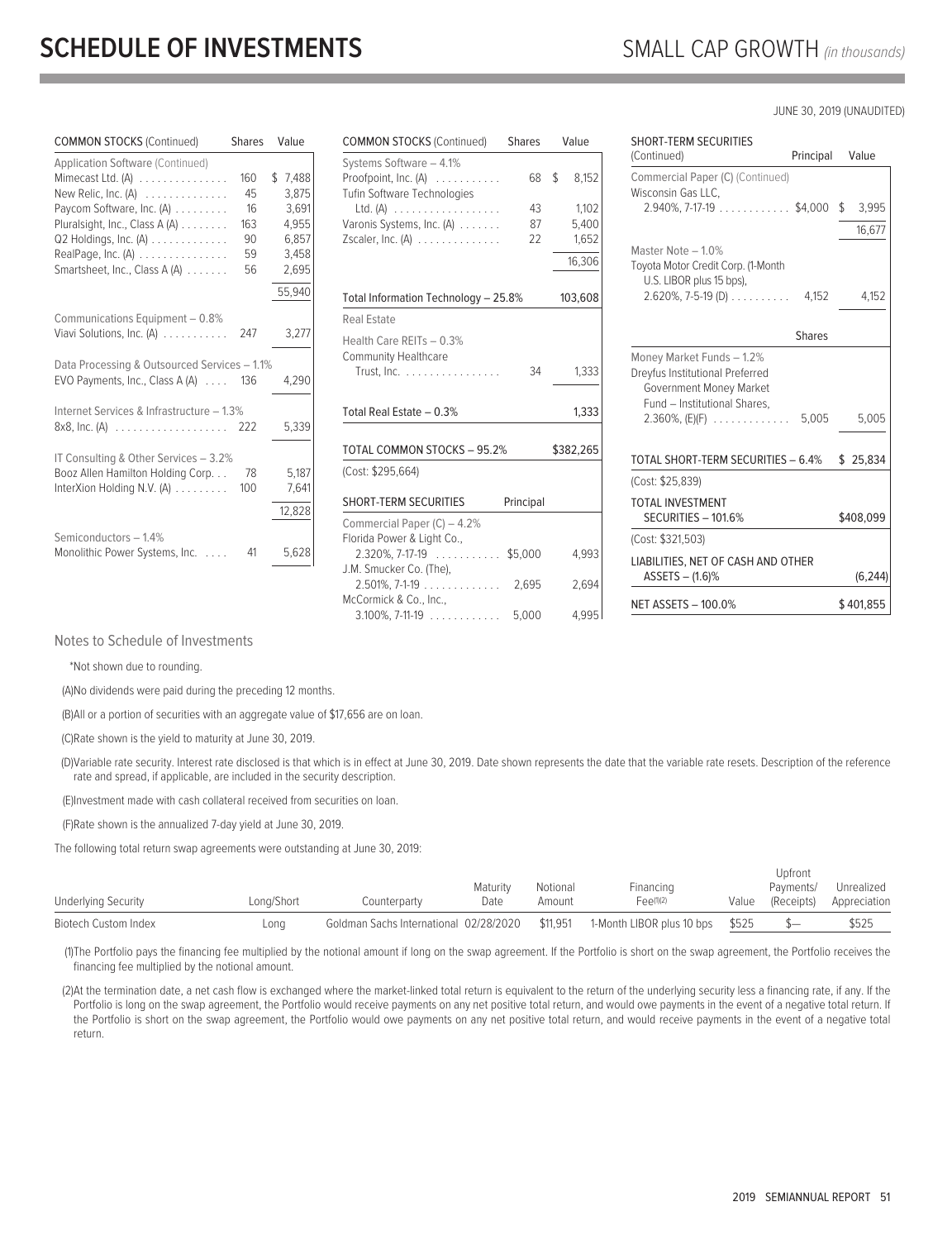#### JUNE 30, 2019 (UNAUDITED)

The following table represents security positions within the total return basket swap as of June 30, 2019:

| <b>Reference Entity</b>                                         | <b>Shares</b>         | Notional<br>Amount | Value          | $%$ of<br>Value | <b>Reference Entity</b>        | <b>Shares</b> | Notional<br>Amount | Value                | $%$ of<br>Value |
|-----------------------------------------------------------------|-----------------------|--------------------|----------------|-----------------|--------------------------------|---------------|--------------------|----------------------|-----------------|
|                                                                 | $\mathbf{1}$          | \$907              | \$40           | 7.7%            | Esperion Therapeutics, Inc.    | $-^\ast$      | \$101              | \$<br>$\overline{4}$ | 0.8%            |
| Horizon Therapeutics plc                                        | $\mathbf{1}$          | 385                | 17             | 3.3             | Aerie Pharmaceuticals, Inc.    | $-$ *         | 101                | $\overline{4}$       | 0.8             |
| Blueprint Medicines Corp.                                       | $-$ *                 | 372                | 16             | 3.1             |                                | $-^*$         | 96                 | $\overline{4}$       | 0.8             |
|                                                                 | $-$ *                 | 328                | 14             | 2.7             |                                | $-^*$         | 93                 | $\overline{4}$       | 0.8             |
|                                                                 | $-$ *                 | 318                | 14             | 2.7             | Momenta Pharmaceuticals, Inc.  | $-^*$         | 92                 | 4                    | 0.8             |
| Ultragenyx Pharmaceutical, Inc.                                 | $-$ *                 | 289                | 13             | 2.4             | Denali Therapeutics, Inc.      | $-^*$         | 88                 | 4                    | 0.7             |
| Global Blood Therapeutics, Inc.                                 | $-$ *                 | 252                | 11             | 2.1             | Aimmune Therapeutics, Inc.     | $-^*$         | 87                 | $\overline{4}$       | 0.7             |
| ACADIA Pharmaceuticals, Inc.                                    | $-^\ast$              | 249                | 11             | 2.1             | Natera, Inc.                   | $-$ *         | 86                 | 4                    | 0.7             |
| lovance Biotherapeutics, Inc.                                   | $-$ *                 | 247                | 11             | 2.1             | Apellis Pharmaceuticals, Inc.  | $-^*$         | 85                 | 4                    | 0.7             |
| Amicus Therapeutics, Inc.                                       | $\mathbf{1}$          | 228                | 10             | 1.9             |                                | $-$ *         | 83                 | $\overline{4}$       | 0.7             |
| Ligand Pharmaceuticals, Inc.                                    | $-$ *                 | 226                | 10             | 1.9             | Dicerna Pharmaceuticals, Inc.  | $-^*$         | 79                 | 3                    | 0.7             |
| Arena Pharmaceuticals, Inc.                                     | $-$ *                 | 223                | 10             | 1.9             |                                | $-^\ast$      | 79                 | $\mathfrak{Z}$       | 0.7             |
| Medicines Co. (The) $\ldots \ldots \ldots \ldots \ldots$        | $-$ *                 | 220                | 10             | 1.8             | Atara Biotherapeutics, Inc.    | $-$ *         | 79                 | 3                    | 0.7             |
| Arrowhead Pharmaceuticals, Inc.                                 | $-$ *                 | 219                | 10             | 1.8             | Spectrum Pharmaceuticals, Inc. | $-^*$         | 77                 | 3                    | 0.6             |
| Emergent BioSolutions, Inc.                                     | $-$ *                 | 211                | 9              | 1.8             |                                | $-^\ast$      | 76                 | 3                    | 0.6             |
|                                                                 |                       | 203                | 9              | 1.7             |                                | $-$ *         | 76                 | $\mathsf 3$          | 0.6             |
| Halozyme Therapeutics, Inc.                                     | $\mathbf{1}$<br>$-$ * |                    |                |                 |                                | $-^\ast$      |                    |                      |                 |
| Mirati Therapeutics, Inc.                                       | $-$ *                 | 195                | 9              | 1.6             | Madrigal Pharmaceuticals, Inc. |               | 69                 | $\mathsf 3$          | 0.6             |
| PTC Therapeutics, Inc.                                          |                       | 192                | 8              | 1.6             | Vanda Pharmaceuticals, Inc.    | $-^*$         | 69                 | 3                    | 0.6             |
| $Insmed, Inc. \ldots \ldots \ldots \ldots \ldots \ldots \ldots$ | $-$ *                 | 185                | 8              | 1.5             |                                | $-^*$         | 69                 | 3                    | 0.6             |
|                                                                 | $-$ *                 | 182                | 8              | 1.5             | Theravance Biopharma, Inc.     | $-^*$         | 68                 | 3                    | 0.6             |
| Spark Therapeutics, Inc.                                        | $-$ *                 | 180                | 8              | 1.5             |                                | $-$ *         | 67                 | 3                    | 0.6             |
|                                                                 | $\mathbf{1}$          | 176                | 8              | 1.5             |                                | $-^*$         | 65                 | 3                    | 0.5             |
| Reata Pharmaceuticals, Inc.                                     | $-$ *                 | 168                | $\overline{7}$ | 1.4             |                                | $-^*$         | 63                 | 3                    | 0.5             |
| Intercept Pharmaceuticals, Inc.                                 | $-^\ast$              | 166                | $\overline{7}$ | 1.4             | ANI Pharmaceuticals, Inc.      | $-$ *         | 62                 | 3                    | 0.5             |
| Pacira BioSciences, Inc.                                        | $-$ *                 | 165                | $\overline{7}$ | 1.4             | Amneal Pharmaceuticals, Inc.   | $-$ *         | 60                 | 3                    | 0.5             |
|                                                                 | $-$ *                 | 164                | $\overline{7}$ | 1.4             | Phibro Animal Health Corp.     | $-$ *         | 59                 | 3                    | 0.5             |
|                                                                 | $-$ *                 | 162                | $\overline{7}$ | 1.4             | Cara Therapeutics, Inc.        | $-$ *         | 57                 | $\mathsf 3$          | 0.5             |
|                                                                 | $-^\ast$              | 156                | $\overline{7}$ | 1.3             | Alder Biopharmaceuticals, Inc. | $-$ *         | 53                 | $\overline{2}$       | 0.4             |
| Portola Pharmaceuticals, Inc.                                   | $-^\ast$              | 156                | $\overline{7}$ | 1.3             |                                | $-$ *         | 53                 | $\overline{2}$       | 0.4             |
| Supernus Pharmaceuticals, Inc.                                  | $-^\ast$              | 153                | 7              | 1.3             |                                | $-^\ast$      | 53                 | $\overline{2}$       | 0.4             |
| Ironwood Pharmaceuticals, Inc.                                  | 1                     | 147                | 7              | 1.2             | CytomX Therapeutics, Inc.      | $-^*$         | 47                 | $\overline{2}$       | 0.4             |
|                                                                 | $-$ *                 | 144                | 6              | 1.2             | Viking Therapeutics, Inc.      | $-^*$         | 46                 | $\overline{2}$       | 0.4             |
|                                                                 | $-$ *                 | 142                | 6              | 1.2             | Allogene Therapeutics, Inc.    | $-^*$         | 46                 | $\overline{2}$       | 0.4             |
| Enanta Pharmaceuticals, Inc.                                    | $-$ *                 | 134                | 6              | 1.1             |                                | $\mathbf{1}$  | 45                 | $\overline{2}$       | 0.4             |
| Acceleron Pharma, Inc.                                          | $-$ *                 | 125                | 5              | 1.0             | WaVe Life Sciences Ltd.        | $-^*$         | 44                 | $\overline{2}$       | 0.4             |
| Audentes Therapeutics, Inc.                                     | $-$ *                 | 124                | 5              | 1.0             | Revance Therapeutics, Inc.     | $-$ *         | 41                 | $\overline{2}$       | 0.3             |
| Heron Therapeutics, Inc.                                        | $-$ *                 | 121                | 5              | 1.0             | Flexion Therapeutics, Inc.     | $-^*$         | 40                 | $\overline{2}$       | 0.3             |
| Biohaven Pharmaceutical Holding Co. Ltd.                        | $-^\ast$              | 117                | 5              | 1.0             | Akebia Therapeutics, Inc.      | $-$ *         | 37                 | $\overline{2}$       | 0.3             |
|                                                                 | $-$ *                 | 116                | 5              | 1.0             | Puma Biotechnology, Inc.       | $-$ *         | 34                 | $\overline{2}$       | 0.3             |
| Fate Therapeutics, Inc.                                         | $-$ *                 | 114                | 5              | 1.0             | BioCryst Pharmaceuticals, Inc. | $-$ *         | 33                 | 1                    | 0.3             |
|                                                                 | $-$ *                 | 112                | 5              | 0.9             | ImmunoGen, Inc.                | $\mathbf{1}$  | 30                 | 1                    | 0.3             |
|                                                                 | $-^*$                 | 112                | 5              | 0.9             | Dynavax Technologies Corp.     | $-^*$         | 21                 | 1                    | 0.2             |
| Coherus Biosciences, Inc.                                       | $-^\ast$              | 108                | 5              | 0.9             | Karyopharm Therapeutics, Inc.  | $-$ *         | 17                 | 1                    | 0.1             |
|                                                                 | $-$ *                 | 108                | 5              | 0.9             | Cyclerion Therapeutics, Inc.   | $-^*$         | 15                 | 1                    | 0.1             |
|                                                                 | $-$ *                 | 106                | 5              | 0.9             |                                |               |                    |                      |                 |
| Corcept Therapeutics, Inc.                                      | $-$ *                 | 103                | 5              | 0.9             |                                |               |                    | \$525                |                 |
| Sangamo Therapeutics, Inc.                                      |                       |                    |                |                 |                                |               |                    |                      |                 |

The following table is a summary of the valuation of the Portfolio's investments by the fair value hierarchy levels as of June 30, 2019. See Note 3 to the Financial Statements for further information regarding fair value measurement.

|                           | Level 1                  | Level 2  | $P$ evel 3 |
|---------------------------|--------------------------|----------|------------|
| Assets                    |                          |          |            |
| Investments in Securities |                          |          |            |
|                           | ;382.265                 |          |            |
|                           |                          | 20.829   |            |
| Total                     |                          | \$20.829 |            |
| Total Return Swaps        | $\overline{\phantom{a}}$ | 525      |            |

The following acronyms are used throughout this schedule:

LIBOR = London Interbank Offered Rate

REIT = Real Estate Investment Trust

See Accompanying Notes to Financial Statements.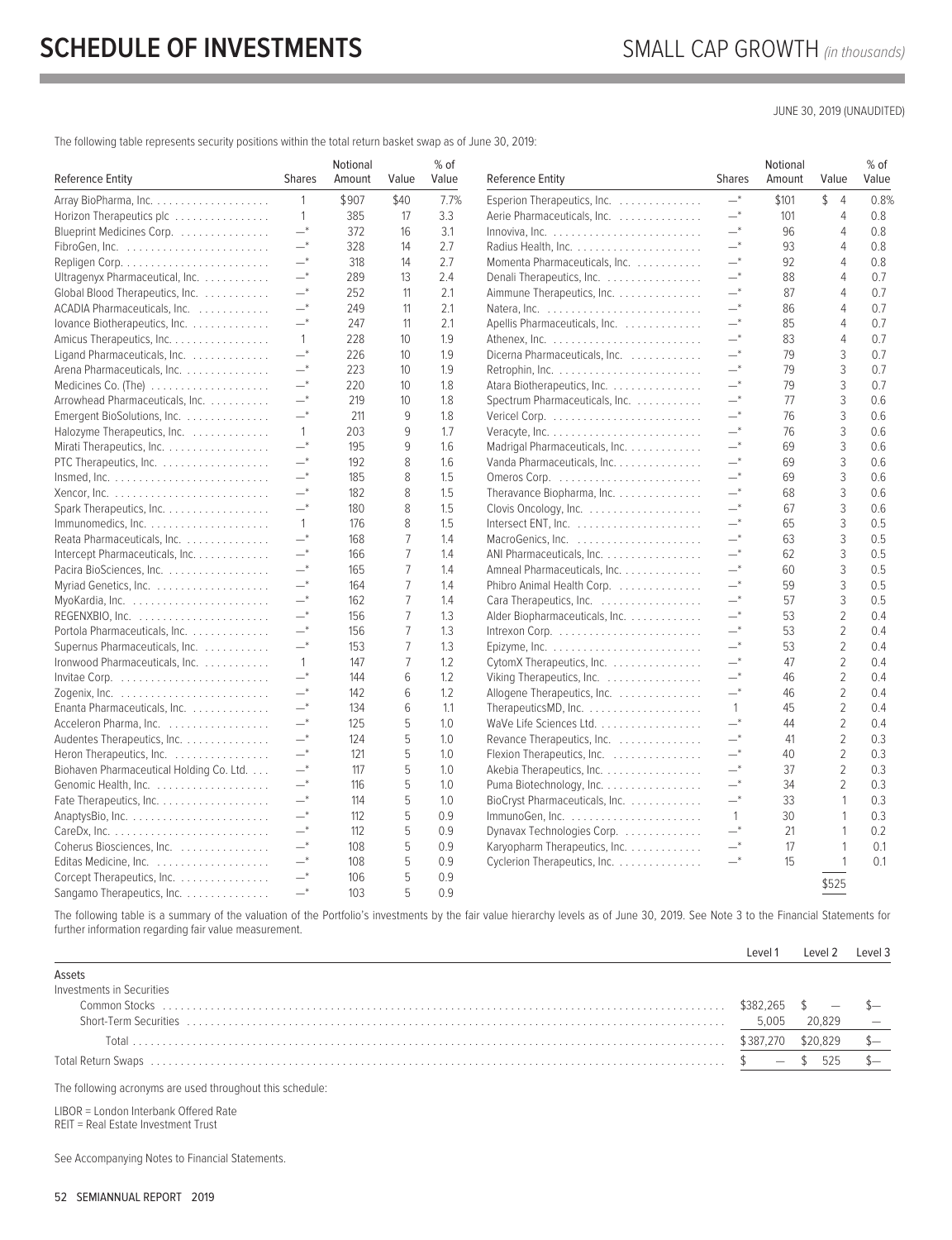# **STATEMENTS OF ASSETS AND LIABILITIES IVY VIP**

m.

| <b>ASSETS</b><br>\$738,567 \$328,917 \$43,436 \$772,462 \$905,627<br>\$727,347<br>Investments in unaffiliated securities at value+^<br>\$511,933<br>Investments in affiliated securities at value+<br>957<br>41,231<br>Bullion at value+<br>43,436<br>511,933<br>779,798<br>328,917<br>772,462<br>906,584<br>727,347<br>Investments at Value<br>1<br>415<br>32<br>1<br>2,132<br>$\mathbf{1}$<br>1<br>Cash<br>Cash denominated in foreign currencies at value+<br>1,108<br>Investment securities sold receivable<br>734<br>8,513<br>361<br>649<br>595<br>3,305<br>190<br>Dividends and interest receivable<br>1,065<br>18<br>179<br>12,575<br>2,146 |
|----------------------------------------------------------------------------------------------------------------------------------------------------------------------------------------------------------------------------------------------------------------------------------------------------------------------------------------------------------------------------------------------------------------------------------------------------------------------------------------------------------------------------------------------------------------------------------------------------------------------------------------------------|
|                                                                                                                                                                                                                                                                                                                                                                                                                                                                                                                                                                                                                                                    |
|                                                                                                                                                                                                                                                                                                                                                                                                                                                                                                                                                                                                                                                    |
|                                                                                                                                                                                                                                                                                                                                                                                                                                                                                                                                                                                                                                                    |
|                                                                                                                                                                                                                                                                                                                                                                                                                                                                                                                                                                                                                                                    |
|                                                                                                                                                                                                                                                                                                                                                                                                                                                                                                                                                                                                                                                    |
|                                                                                                                                                                                                                                                                                                                                                                                                                                                                                                                                                                                                                                                    |
| 40<br>85<br>17<br>53<br>313<br>11<br>4,298                                                                                                                                                                                                                                                                                                                                                                                                                                                                                                                                                                                                         |
| Capital shares sold receivable<br>Receivable from affiliates<br>144<br>$\overline{\phantom{0}}$<br>$\overline{\phantom{0}}$<br>$\overline{\phantom{0}}$                                                                                                                                                                                                                                                                                                                                                                                                                                                                                            |
| Unrealized appreciation on forward foreign currency contracts<br>1,704<br>$\overline{\phantom{0}}$<br>—<br>$\qquad \qquad \longleftarrow$                                                                                                                                                                                                                                                                                                                                                                                                                                                                                                          |
| $\overline{2}$<br>25<br>Receivable from securities lending income - net<br>13<br>14                                                                                                                                                                                                                                                                                                                                                                                                                                                                                                                                                                |
| Prepaid and other assets<br>1<br>$\overline{\phantom{0}}$<br>$\overline{\phantom{0}}$<br>$\overline{\phantom{0}}$                                                                                                                                                                                                                                                                                                                                                                                                                                                                                                                                  |
| 43,833<br><b>Total Assets</b><br>792,096<br>330,099<br>772,696<br>922,353<br>732,979<br>517,163                                                                                                                                                                                                                                                                                                                                                                                                                                                                                                                                                    |
|                                                                                                                                                                                                                                                                                                                                                                                                                                                                                                                                                                                                                                                    |
| <b>LIABILITIES</b>                                                                                                                                                                                                                                                                                                                                                                                                                                                                                                                                                                                                                                 |
| Cash collateral on securities loaned at value<br>671<br>1,185<br>2,597<br>8,253                                                                                                                                                                                                                                                                                                                                                                                                                                                                                                                                                                    |
| Investment securities purchased payable<br>8,672<br>15,447<br>3,412<br>246<br>$\overline{\phantom{m}}$<br>$\overline{\phantom{0}}$                                                                                                                                                                                                                                                                                                                                                                                                                                                                                                                 |
| $\overline{2}$<br>228<br>228<br>Capital shares redeemed payable<br>517<br>187<br>501<br>365<br>Independent Trustees and Chief Compliance Officer fees                                                                                                                                                                                                                                                                                                                                                                                                                                                                                              |
| payable<br>158<br>89<br>277<br>80<br>80<br>36<br>8                                                                                                                                                                                                                                                                                                                                                                                                                                                                                                                                                                                                 |
| 16<br>7<br>1<br>18<br>15<br>Distribution and service fees payable<br>16<br>6                                                                                                                                                                                                                                                                                                                                                                                                                                                                                                                                                                       |
| $\mathbf{1}$<br>$\mathbf{1}$<br>Shareholder servicing payable<br>$\mathbf{1}$<br>$\mathbf{1}$<br>$\mathbf{1}$<br>1                                                                                                                                                                                                                                                                                                                                                                                                                                                                                                                                 |
| $\sqrt{3}$<br>45<br>19<br>45<br>50<br>36<br>Investment management fee payable<br>44                                                                                                                                                                                                                                                                                                                                                                                                                                                                                                                                                                |
| $\overline{2}$<br>Accounting services fee payable<br>19<br>8<br>17<br>18<br>14<br>11                                                                                                                                                                                                                                                                                                                                                                                                                                                                                                                                                               |
| Unrealized depreciation on forward foreign currency contracts<br>3<br>—<br>$\overline{\phantom{0}}$<br>$\overline{\phantom{0}}$                                                                                                                                                                                                                                                                                                                                                                                                                                                                                                                    |
| Other liabilities<br>7<br>25<br>6<br>13<br>51<br>24<br>11                                                                                                                                                                                                                                                                                                                                                                                                                                                                                                                                                                                          |
| 9,453<br>989<br>1,207<br>18,488<br>12,214<br>575<br><b>Total Liabilities</b><br>869                                                                                                                                                                                                                                                                                                                                                                                                                                                                                                                                                                |
| <b>Commitments and Contingencies</b><br>(See Note 2 and Note 12)                                                                                                                                                                                                                                                                                                                                                                                                                                                                                                                                                                                   |
| \$782,643 \$329,110 \$42,626 \$771,827 \$903,865<br><b>Total Net Assets</b><br>\$720,765<br>\$516,588                                                                                                                                                                                                                                                                                                                                                                                                                                                                                                                                              |
|                                                                                                                                                                                                                                                                                                                                                                                                                                                                                                                                                                                                                                                    |
| <b>NET ASSETS</b>                                                                                                                                                                                                                                                                                                                                                                                                                                                                                                                                                                                                                                  |
| \$712,359 \$289,523 \$90,850 \$488,758 \$982,698<br>\$375,915<br>Capital paid in (shares authorized - unlimited)<br>\$752,038<br>Accumulated earnings gain (loss)<br>70,284<br>39,587<br>(48,224) 283,069<br>(78, 833)<br>(31, 273)<br>140,673                                                                                                                                                                                                                                                                                                                                                                                                     |
|                                                                                                                                                                                                                                                                                                                                                                                                                                                                                                                                                                                                                                                    |
| \$782,643 \$329,110 \$42,626 \$771,827 \$903,865<br>\$720,765<br>\$516,588<br><b>Total Net Assets</b>                                                                                                                                                                                                                                                                                                                                                                                                                                                                                                                                              |
| CAPITAL SHARES OUTSTANDING:                                                                                                                                                                                                                                                                                                                                                                                                                                                                                                                                                                                                                        |
| 33<br>52<br>N/A<br>N/A<br>13,802<br>N/A<br>18,536<br>Class I                                                                                                                                                                                                                                                                                                                                                                                                                                                                                                                                                                                       |
| 10,038<br>75,112<br>253,419<br>82,316<br>43,386<br>48,818<br>25,611<br>Class II                                                                                                                                                                                                                                                                                                                                                                                                                                                                                                                                                                    |
| NET ASSET VALUE PER SHARE:                                                                                                                                                                                                                                                                                                                                                                                                                                                                                                                                                                                                                         |
| \$<br>9.51<br>4.24<br>$N/A$ \$<br>3.39<br>\$<br>Class I<br>$N/A$ \$<br>N/A<br>11.74                                                                                                                                                                                                                                                                                                                                                                                                                                                                                                                                                                |
| \$<br>4.23 \$<br>\$<br>$9.50$ \$<br>$7.59$ \$<br>$10.28$ \$<br>3.38<br>\$<br>Class II<br>14.77<br>11.68                                                                                                                                                                                                                                                                                                                                                                                                                                                                                                                                            |
| +COST                                                                                                                                                                                                                                                                                                                                                                                                                                                                                                                                                                                                                                              |
| \$692,171 \$304,300 \$59,253 \$528,214 \$941,713<br>\$389,483<br>Investments in unaffiliated securities at cost<br>\$743,461                                                                                                                                                                                                                                                                                                                                                                                                                                                                                                                       |
| Investments in affiliated securities at cost<br>1,085                                                                                                                                                                                                                                                                                                                                                                                                                                                                                                                                                                                              |
| 36,084<br>Bullion at cost                                                                                                                                                                                                                                                                                                                                                                                                                                                                                                                                                                                                                          |
| Cash denominated in foreign currencies at cost<br>1,099                                                                                                                                                                                                                                                                                                                                                                                                                                                                                                                                                                                            |
| 4,554<br>1,155<br>^Securities loaned at value<br>4,642<br>7,855<br>10,297                                                                                                                                                                                                                                                                                                                                                                                                                                                                                                                                                                          |

\*Not shown due to rounding.

(1)Consolidated Statement of Assets and Liabilities (See Note 5 in Notes to Financial Statements).

See Accompanying Notes to Financial Statements.

AS OF JUNE 30, 2019 (UNAUDITED)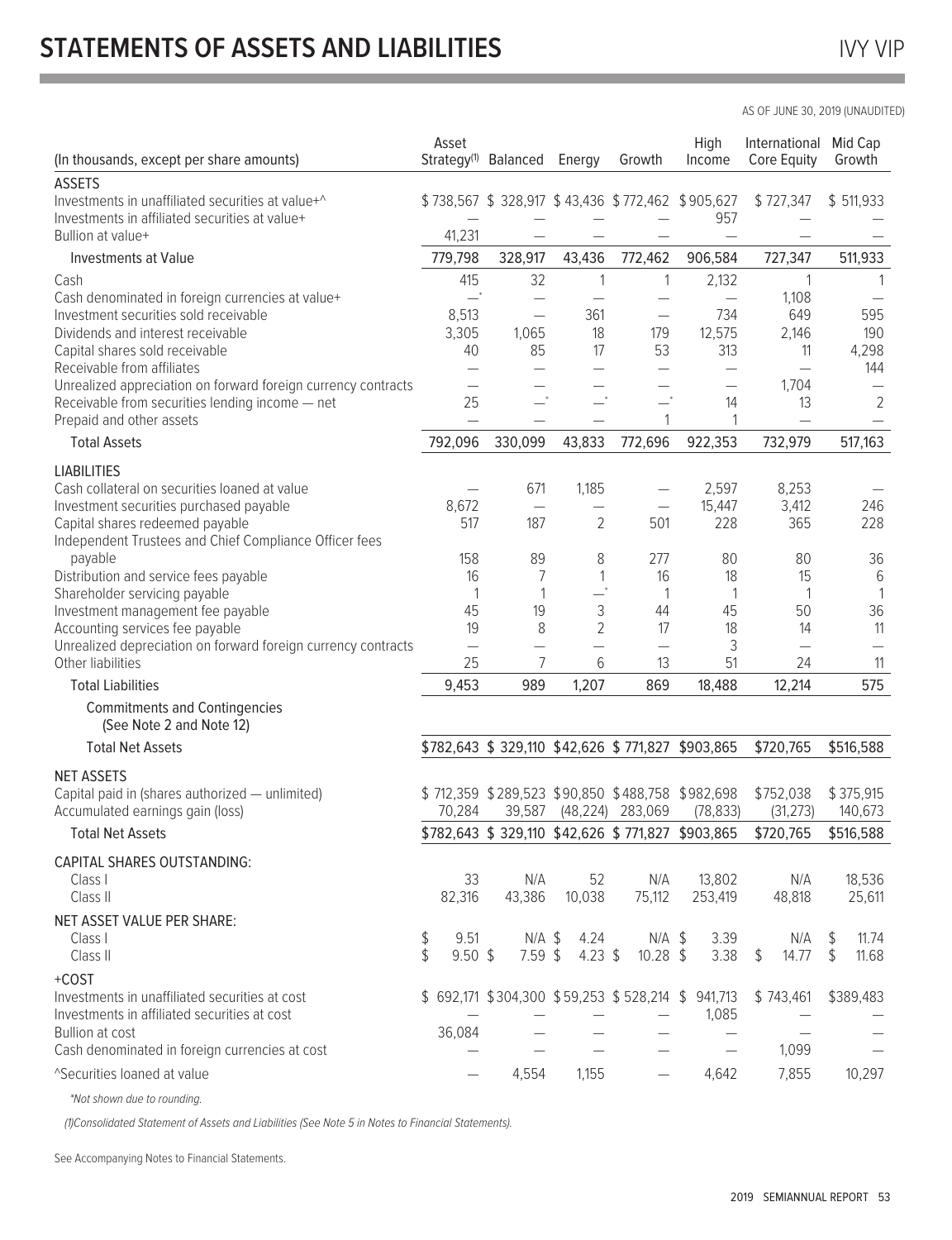# **STATEMENTS OF ASSETS AND LIABILITIES IVY VIP**

m.

#### AS OF JUNE 30, 2019 (UNAUDITED)

|                                                                     |                          | Science                  |                       |                |
|---------------------------------------------------------------------|--------------------------|--------------------------|-----------------------|----------------|
|                                                                     | <b>Natural</b>           | and                      | Small Cap Small Cap   |                |
| (In thousands, except per share amounts)                            |                          | Resources Technology     | Core                  | Growth         |
| <b>ASSETS</b><br>Investments in unaffiliated securities at value+^  | \$90,949                 | \$541,275                | \$201,859 \$408,099   |                |
|                                                                     |                          |                          |                       |                |
| Investments at Value                                                | 90,949                   | 541,275                  | 201,859               | 408,099        |
| Cash                                                                |                          |                          | 110                   | 1              |
| Investment securities sold receivable                               | 334                      | 5,580                    | 795                   | 817            |
| Dividends and interest receivable<br>Capital shares sold receivable | 89<br>30                 | 269<br>117               | 108<br>9              | 38<br>134      |
| Receivable from affiliates                                          | $\overline{\phantom{0}}$ | $\overline{\phantom{0}}$ |                       | 54             |
| Unrealized appreciation on forward foreign currency contracts       | 468                      | $\overline{\phantom{0}}$ |                       |                |
| Swap agreements, at value                                           | $\overline{\phantom{0}}$ | $\overline{\phantom{0}}$ |                       | 525            |
| Receivable from securities lending income - net                     | 1                        | 51                       | 1                     | 2              |
| <b>Total Assets</b>                                                 | 91,872                   | 547,293                  | 202,882               | 409,670        |
| <b>LIABILITIES</b>                                                  |                          |                          |                       |                |
| Cash collateral on securities loaned at value                       | 1,360                    | 6,572                    | 1,095                 | 5,005          |
| Investment securities purchased payable                             |                          | 843                      | 1,229                 | 2,447          |
| Capital shares redeemed payable                                     | 48                       | 324                      | 161                   | 190            |
| Independent Trustees and Chief Compliance Officer fees payable      | 18                       | 92                       | 32                    | 121            |
| Distribution and service fees payable                               | $\overline{2}$           | 11                       | 4                     | 7              |
| Shareholder servicing payable                                       |                          | 1                        | $-$ *                 | $-$            |
| Investment management fee payable                                   | 6                        | 38                       | 14                    | 28             |
| Accounting services fee payable                                     | 4                        | 11                       | 6                     | 10             |
| Unrealized depreciation on forward foreign currency contracts       | 22                       |                          |                       |                |
| Other liabilities                                                   | 5                        | 13                       | 7                     | $\overline{7}$ |
| <b>Total Liabilities</b>                                            | 1,465                    | 7,905                    | 2,548                 | 7,815          |
| <b>Commitments and Contingencies</b><br>(See Note 2 and Note 12)    |                          |                          |                       |                |
| <b>Total Net Assets</b>                                             | \$90,407                 | \$539,388                | \$200,334 \$401,855   |                |
| <b>NET ASSETS</b>                                                   |                          |                          |                       |                |
| Capital paid in (shares authorized - unlimited)                     | \$150,523                | \$267,706                | $$181,423$ $$293,018$ |                |
| Accumulated earnings gain (loss)                                    | (60, 116)                | 271,682                  | 18,911                | 108,837        |
| <b>Total Net Assets</b>                                             | \$90,407                 | \$539,388                | \$200,334 \$401,855   |                |
| CAPITAL SHARES OUTSTANDING:                                         |                          |                          |                       |                |
| Class I                                                             | N/A                      | 26                       | N/A                   | 6,229          |
| Class II                                                            | 23,459                   | 18,581                   | 15,158                | 36,908         |
| NET ASSET VALUE PER SHARE:                                          |                          |                          |                       |                |
| Class I                                                             | N/A                      | 29.12<br>\$              | $N/A$ \$              | 9.33           |
| Class II                                                            | \$<br>3.85               | \$<br>28.99              | $13.22$ \$<br>\$      | 9.31           |
| +COST                                                               |                          |                          |                       |                |
| Investments in unaffiliated securities at cost                      | \$109,167                | \$297,776                | $$183,677$ \$321,503  |                |
| ^Securities loaned at value                                         | 2,291                    | 18,736                   | 1,073                 | 17,656         |
| *Not shown due to rounding.                                         |                          |                          |                       |                |

See Accompanying Notes to Financial Statements.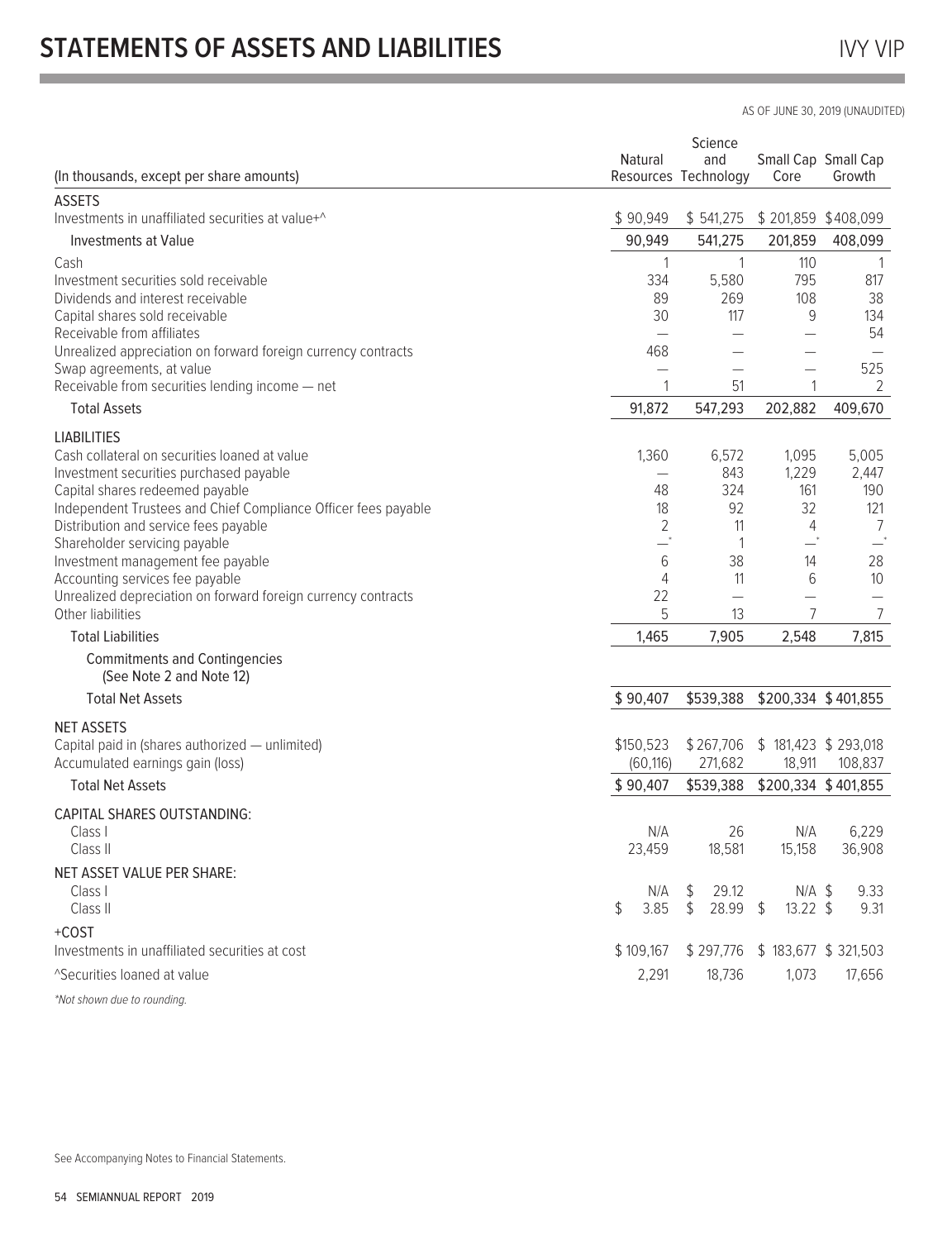| FOR THE SIX MONTHS ENDED JUNE 30, 2019 (UNAUDITED) |  |  |  |
|----------------------------------------------------|--|--|--|
|                                                    |  |  |  |

| (In thousands)                                                                                                                                                   | Asset<br>Strategy <sup>(1)</sup> | Balanced Energy         |                |                       | Growth                   | High<br>Income      | International Mid Cap<br>Core Equity |          | Growth                     |
|------------------------------------------------------------------------------------------------------------------------------------------------------------------|----------------------------------|-------------------------|----------------|-----------------------|--------------------------|---------------------|--------------------------------------|----------|----------------------------|
| <b>INVESTMENT INCOME</b><br>Dividends from unaffiliated securities<br>Foreign dividend withholding tax<br>Interest and amortization from unaffiliated securities | \$<br>7,145<br>(633)<br>6,117    | \$2,059<br>(1)<br>1,904 | $\updownarrow$ | $292$ \$<br>(5)<br>16 | 3,340<br>(14)<br>57      | \$<br>852<br>32,193 | \$14,545<br>(1, 515)<br>500          |          | \$<br>1,498<br>96          |
| Interest and amortization from affiliated securities<br>Securities lending income - net                                                                          | 140                              | 9                       |                | 4                     | 6                        | 41<br>86            | 108                                  |          | 8                          |
| <b>Total Investment Income</b>                                                                                                                                   | 12,769                           | 3,971                   |                | 307                   | 3,389                    | 33,172              | 13,638                               |          | 1,602                      |
| <b>EXPENSES</b>                                                                                                                                                  |                                  |                         |                |                       |                          |                     |                                      |          |                            |
| Investment management fee<br>Distribution and service fees:                                                                                                      | 2,698                            | 1,138                   |                | 190                   | 2,573                    | 2,716               | 3,045                                |          | 2,038                      |
| Class II<br>Shareholder servicing:                                                                                                                               | 963                              | 406                     |                | 56                    | 919                      | 1,049               | 896                                  |          | 339                        |
| Class I                                                                                                                                                          | $-$ *                            | N/A                     |                | $-$ *                 | N/A                      | $-$                 | N/A                                  |          | 1                          |
| Class II                                                                                                                                                         | 16                               | 5                       |                | 3                     | 9                        | 12                  |                                      | 7        | 8                          |
| Custodian fees                                                                                                                                                   | 24<br>19                         | 4<br>9                  |                | 4<br>$\mathbf{1}$     | 6<br>20                  | 12<br>22            |                                      | 51<br>18 | 5<br>12                    |
| Independent Trustees and Chief Compliance Officer fees<br>Accounting services fee                                                                                | 101                              | 48                      |                | 14                    | 92                       | 107                 |                                      | 84       | 67                         |
| Professional fees                                                                                                                                                | 58                               | 24                      |                | 19                    | 23                       | 42                  | 40                                   |          | 20                         |
| Other                                                                                                                                                            | 57                               | 12                      |                | 10                    | 24                       | 36                  | 30                                   |          | 25                         |
| <b>Total Expenses</b>                                                                                                                                            | 3,936                            | 1,646                   |                | 297                   | 3,666                    | 3,996               | 4,171                                |          | 2,515                      |
| Less:                                                                                                                                                            |                                  |                         |                |                       |                          |                     |                                      |          |                            |
| Expenses in excess of limit                                                                                                                                      |                                  |                         |                |                       | $\overline{\phantom{0}}$ |                     |                                      |          | (144)                      |
| <b>Total Net Expenses</b>                                                                                                                                        | 3,936                            | 1,646                   |                | 297                   | 3,666                    | 3,996               | 4,171                                |          | 2,371                      |
| Net Investment Income (Loss)                                                                                                                                     | 8,833                            | 2,325                   |                | 10                    | (277)                    | 29,176              | 9,467                                |          | (769)                      |
| REALIZED AND UNREALIZED GAIN (LOSS)                                                                                                                              |                                  |                         |                |                       |                          |                     |                                      |          |                            |
| Net realized gain (loss) on:                                                                                                                                     |                                  |                         |                |                       |                          |                     |                                      |          |                            |
| Investments in unaffiliated securities<br>Investments in affiliated securities                                                                                   | 14,034                           | 12,971                  |                | (1,924)               | 39,406                   | 402<br>1            | (23, 837)                            |          | 19,198                     |
| Written options                                                                                                                                                  |                                  |                         |                |                       |                          |                     |                                      |          | 135                        |
| Swap agreements                                                                                                                                                  | 569                              |                         |                |                       | $\overline{\phantom{0}}$ |                     | 201                                  |          | $\overline{\phantom{m}}$   |
| Forward foreign currency contracts                                                                                                                               |                                  |                         |                |                       |                          | 34                  | (2,621)                              |          |                            |
| Foreign currency exchange transactions                                                                                                                           | (150)                            |                         |                |                       |                          | 1                   | (101)                                |          | $\overline{2}$             |
| Net change in unrealized appreciation (depreciation) on:                                                                                                         |                                  |                         |                |                       |                          |                     |                                      |          |                            |
| Investments in unaffiliated securities                                                                                                                           | 83,724                           | 23,295                  |                | 5,690                 | 116,722                  | 41,479              | 95,263                               |          | 92,596                     |
| Investments in affiliated securities                                                                                                                             |                                  |                         |                |                       |                          | (34)                |                                      |          |                            |
| Swap agreements                                                                                                                                                  |                                  |                         |                |                       |                          |                     | (46)                                 |          |                            |
| Forward foreign currency contracts<br>Foreign currency exchange transactions                                                                                     | 28                               |                         |                |                       | $\overline{\phantom{0}}$ | (17)                | 2,052<br>29                          |          | $\overline{\phantom{0}}^*$ |
| Net Realized and Unrealized Gain                                                                                                                                 | 98,205                           | 36,266                  |                | 3,766                 | 156,128                  | 41,866              | 70,940                               |          | 111,931                    |
| Net Increase in Net Assets Resulting from Operations                                                                                                             | \$107,038                        | \$38,591                |                | \$3,776               |                          | \$155,851 \$71,042  | \$80,407                             |          | \$111,162                  |

\*Not shown due to rounding.

(1)Consolidated Statement of Operations (See Note 5 in Notes to Financial Statements).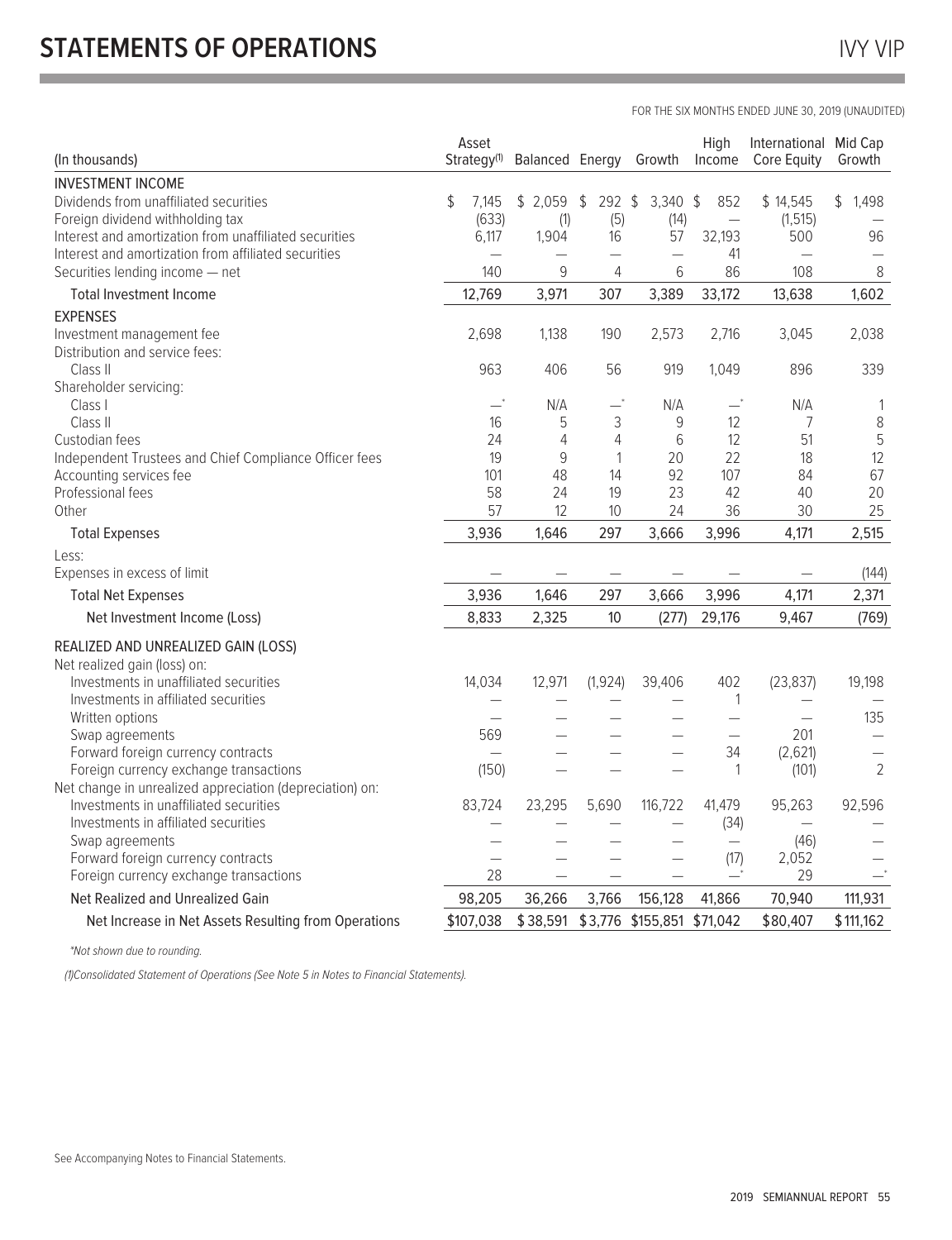m,

FOR THE SIX MONTHS ENDED JUNE 30, 2019 (UNAUDITED)

| Growth<br>(In thousands)<br>Technology<br>Core<br>Resources<br><b>INVESTMENT INCOME</b><br>\$<br>\$<br>\$<br>Dividends from unaffiliated securities<br>\$1,591<br>1,474<br>860<br>(29)<br>Foreign dividend withholding tax<br>(24)<br>(1)<br>Interest and amortization from unaffiliated securities<br>26<br>202<br>106<br>273<br>Securities lending income - net<br>5<br>4<br>1,598<br>1,920<br><b>Total Investment Income</b><br>969<br><b>EXPENSES</b><br>394<br>2,112<br>828<br>Investment management fee<br>Distribution and service fees:<br>Class II<br>116<br>620<br>244<br>Shareholder servicing:<br>$\overline{\phantom{0}}^*$<br>N/A<br>Class I<br>N/A<br>8<br>Class II<br>4<br>4<br>$\overline{2}$<br>$\overline{2}$<br>$\overline{7}$<br>Custodian fees<br>$\overline{2}$<br>5<br>12<br>Independent Trustees and Chief Compliance Officer fees<br>22<br>68<br>35<br>Accounting services fee<br>Professional fees<br>26<br>25<br>20<br>13<br>32<br>Other<br>7<br>579<br>2,879<br><b>Total Expenses</b><br>1,150<br>Less:<br>Expenses in excess of limit<br>579<br><b>Total Net Expenses</b><br>2,879<br>1,150<br>Net Investment Income (Loss)<br>1,019<br>(959)<br>(181)<br>REALIZED AND UNREALIZED GAIN (LOSS)<br>Net realized gain (loss) on:<br>Investments in unaffiliated securities<br>(298)<br>32,274<br>1,329<br>22,474<br>(2,701)<br>Written options<br>Swap agreements<br>$\qquad \qquad -$<br>Forward foreign currency contracts<br>183<br>Foreign currency exchange transactions<br>4<br>(3)<br>Net change in unrealized appreciation (depreciation) on:<br>Investments in unaffiliated securities<br>7,845<br>108,693<br>33,323<br>56,855<br>1,837<br>Swap agreements<br>ш.<br>$\overline{\phantom{0}}$<br>Forward foreign currency contracts<br>20<br>$\equiv^*$<br>Foreign currency exchange transactions<br>$\overline{\phantom{0}}$<br>$\overline{\phantom{0}}$<br>Net Realized and Unrealized Gain<br>7,754<br>138,263<br>34,652 | Natural | Science<br>and | Small Cap Small Cap |                |
|----------------------------------------------------------------------------------------------------------------------------------------------------------------------------------------------------------------------------------------------------------------------------------------------------------------------------------------------------------------------------------------------------------------------------------------------------------------------------------------------------------------------------------------------------------------------------------------------------------------------------------------------------------------------------------------------------------------------------------------------------------------------------------------------------------------------------------------------------------------------------------------------------------------------------------------------------------------------------------------------------------------------------------------------------------------------------------------------------------------------------------------------------------------------------------------------------------------------------------------------------------------------------------------------------------------------------------------------------------------------------------------------------------------------------------------------------------------------------------------------------------------------------------------------------------------------------------------------------------------------------------------------------------------------------------------------------------------------------------------------------------------------------------------------------------------------------------------------------------------------------------------------------------------------------------------------------------------|---------|----------------|---------------------|----------------|
|                                                                                                                                                                                                                                                                                                                                                                                                                                                                                                                                                                                                                                                                                                                                                                                                                                                                                                                                                                                                                                                                                                                                                                                                                                                                                                                                                                                                                                                                                                                                                                                                                                                                                                                                                                                                                                                                                                                                                                |         |                |                     |                |
|                                                                                                                                                                                                                                                                                                                                                                                                                                                                                                                                                                                                                                                                                                                                                                                                                                                                                                                                                                                                                                                                                                                                                                                                                                                                                                                                                                                                                                                                                                                                                                                                                                                                                                                                                                                                                                                                                                                                                                |         |                |                     |                |
|                                                                                                                                                                                                                                                                                                                                                                                                                                                                                                                                                                                                                                                                                                                                                                                                                                                                                                                                                                                                                                                                                                                                                                                                                                                                                                                                                                                                                                                                                                                                                                                                                                                                                                                                                                                                                                                                                                                                                                |         |                |                     | 135            |
|                                                                                                                                                                                                                                                                                                                                                                                                                                                                                                                                                                                                                                                                                                                                                                                                                                                                                                                                                                                                                                                                                                                                                                                                                                                                                                                                                                                                                                                                                                                                                                                                                                                                                                                                                                                                                                                                                                                                                                |         |                |                     |                |
|                                                                                                                                                                                                                                                                                                                                                                                                                                                                                                                                                                                                                                                                                                                                                                                                                                                                                                                                                                                                                                                                                                                                                                                                                                                                                                                                                                                                                                                                                                                                                                                                                                                                                                                                                                                                                                                                                                                                                                |         |                |                     | 219            |
|                                                                                                                                                                                                                                                                                                                                                                                                                                                                                                                                                                                                                                                                                                                                                                                                                                                                                                                                                                                                                                                                                                                                                                                                                                                                                                                                                                                                                                                                                                                                                                                                                                                                                                                                                                                                                                                                                                                                                                |         |                |                     | 21             |
|                                                                                                                                                                                                                                                                                                                                                                                                                                                                                                                                                                                                                                                                                                                                                                                                                                                                                                                                                                                                                                                                                                                                                                                                                                                                                                                                                                                                                                                                                                                                                                                                                                                                                                                                                                                                                                                                                                                                                                |         |                |                     | 375            |
|                                                                                                                                                                                                                                                                                                                                                                                                                                                                                                                                                                                                                                                                                                                                                                                                                                                                                                                                                                                                                                                                                                                                                                                                                                                                                                                                                                                                                                                                                                                                                                                                                                                                                                                                                                                                                                                                                                                                                                |         |                |                     |                |
|                                                                                                                                                                                                                                                                                                                                                                                                                                                                                                                                                                                                                                                                                                                                                                                                                                                                                                                                                                                                                                                                                                                                                                                                                                                                                                                                                                                                                                                                                                                                                                                                                                                                                                                                                                                                                                                                                                                                                                |         |                |                     | 1,671          |
|                                                                                                                                                                                                                                                                                                                                                                                                                                                                                                                                                                                                                                                                                                                                                                                                                                                                                                                                                                                                                                                                                                                                                                                                                                                                                                                                                                                                                                                                                                                                                                                                                                                                                                                                                                                                                                                                                                                                                                |         |                |                     |                |
|                                                                                                                                                                                                                                                                                                                                                                                                                                                                                                                                                                                                                                                                                                                                                                                                                                                                                                                                                                                                                                                                                                                                                                                                                                                                                                                                                                                                                                                                                                                                                                                                                                                                                                                                                                                                                                                                                                                                                                |         |                |                     | 420            |
|                                                                                                                                                                                                                                                                                                                                                                                                                                                                                                                                                                                                                                                                                                                                                                                                                                                                                                                                                                                                                                                                                                                                                                                                                                                                                                                                                                                                                                                                                                                                                                                                                                                                                                                                                                                                                                                                                                                                                                |         |                |                     |                |
|                                                                                                                                                                                                                                                                                                                                                                                                                                                                                                                                                                                                                                                                                                                                                                                                                                                                                                                                                                                                                                                                                                                                                                                                                                                                                                                                                                                                                                                                                                                                                                                                                                                                                                                                                                                                                                                                                                                                                                |         |                |                     | $\equiv$       |
|                                                                                                                                                                                                                                                                                                                                                                                                                                                                                                                                                                                                                                                                                                                                                                                                                                                                                                                                                                                                                                                                                                                                                                                                                                                                                                                                                                                                                                                                                                                                                                                                                                                                                                                                                                                                                                                                                                                                                                |         |                |                     | $\overline{7}$ |
|                                                                                                                                                                                                                                                                                                                                                                                                                                                                                                                                                                                                                                                                                                                                                                                                                                                                                                                                                                                                                                                                                                                                                                                                                                                                                                                                                                                                                                                                                                                                                                                                                                                                                                                                                                                                                                                                                                                                                                |         |                |                     | 3<br>10        |
|                                                                                                                                                                                                                                                                                                                                                                                                                                                                                                                                                                                                                                                                                                                                                                                                                                                                                                                                                                                                                                                                                                                                                                                                                                                                                                                                                                                                                                                                                                                                                                                                                                                                                                                                                                                                                                                                                                                                                                |         |                |                     | 63             |
|                                                                                                                                                                                                                                                                                                                                                                                                                                                                                                                                                                                                                                                                                                                                                                                                                                                                                                                                                                                                                                                                                                                                                                                                                                                                                                                                                                                                                                                                                                                                                                                                                                                                                                                                                                                                                                                                                                                                                                |         |                |                     | 21             |
|                                                                                                                                                                                                                                                                                                                                                                                                                                                                                                                                                                                                                                                                                                                                                                                                                                                                                                                                                                                                                                                                                                                                                                                                                                                                                                                                                                                                                                                                                                                                                                                                                                                                                                                                                                                                                                                                                                                                                                |         |                |                     | 30             |
|                                                                                                                                                                                                                                                                                                                                                                                                                                                                                                                                                                                                                                                                                                                                                                                                                                                                                                                                                                                                                                                                                                                                                                                                                                                                                                                                                                                                                                                                                                                                                                                                                                                                                                                                                                                                                                                                                                                                                                |         |                |                     | 2,225          |
|                                                                                                                                                                                                                                                                                                                                                                                                                                                                                                                                                                                                                                                                                                                                                                                                                                                                                                                                                                                                                                                                                                                                                                                                                                                                                                                                                                                                                                                                                                                                                                                                                                                                                                                                                                                                                                                                                                                                                                |         |                |                     |                |
|                                                                                                                                                                                                                                                                                                                                                                                                                                                                                                                                                                                                                                                                                                                                                                                                                                                                                                                                                                                                                                                                                                                                                                                                                                                                                                                                                                                                                                                                                                                                                                                                                                                                                                                                                                                                                                                                                                                                                                |         |                |                     | (54)           |
|                                                                                                                                                                                                                                                                                                                                                                                                                                                                                                                                                                                                                                                                                                                                                                                                                                                                                                                                                                                                                                                                                                                                                                                                                                                                                                                                                                                                                                                                                                                                                                                                                                                                                                                                                                                                                                                                                                                                                                |         |                |                     | 2,171          |
|                                                                                                                                                                                                                                                                                                                                                                                                                                                                                                                                                                                                                                                                                                                                                                                                                                                                                                                                                                                                                                                                                                                                                                                                                                                                                                                                                                                                                                                                                                                                                                                                                                                                                                                                                                                                                                                                                                                                                                |         |                |                     | (1,796)        |
|                                                                                                                                                                                                                                                                                                                                                                                                                                                                                                                                                                                                                                                                                                                                                                                                                                                                                                                                                                                                                                                                                                                                                                                                                                                                                                                                                                                                                                                                                                                                                                                                                                                                                                                                                                                                                                                                                                                                                                |         |                |                     |                |
|                                                                                                                                                                                                                                                                                                                                                                                                                                                                                                                                                                                                                                                                                                                                                                                                                                                                                                                                                                                                                                                                                                                                                                                                                                                                                                                                                                                                                                                                                                                                                                                                                                                                                                                                                                                                                                                                                                                                                                |         |                |                     |                |
|                                                                                                                                                                                                                                                                                                                                                                                                                                                                                                                                                                                                                                                                                                                                                                                                                                                                                                                                                                                                                                                                                                                                                                                                                                                                                                                                                                                                                                                                                                                                                                                                                                                                                                                                                                                                                                                                                                                                                                |         |                |                     |                |
|                                                                                                                                                                                                                                                                                                                                                                                                                                                                                                                                                                                                                                                                                                                                                                                                                                                                                                                                                                                                                                                                                                                                                                                                                                                                                                                                                                                                                                                                                                                                                                                                                                                                                                                                                                                                                                                                                                                                                                |         |                |                     |                |
|                                                                                                                                                                                                                                                                                                                                                                                                                                                                                                                                                                                                                                                                                                                                                                                                                                                                                                                                                                                                                                                                                                                                                                                                                                                                                                                                                                                                                                                                                                                                                                                                                                                                                                                                                                                                                                                                                                                                                                |         |                |                     | 547            |
|                                                                                                                                                                                                                                                                                                                                                                                                                                                                                                                                                                                                                                                                                                                                                                                                                                                                                                                                                                                                                                                                                                                                                                                                                                                                                                                                                                                                                                                                                                                                                                                                                                                                                                                                                                                                                                                                                                                                                                |         |                |                     |                |
|                                                                                                                                                                                                                                                                                                                                                                                                                                                                                                                                                                                                                                                                                                                                                                                                                                                                                                                                                                                                                                                                                                                                                                                                                                                                                                                                                                                                                                                                                                                                                                                                                                                                                                                                                                                                                                                                                                                                                                |         |                |                     |                |
|                                                                                                                                                                                                                                                                                                                                                                                                                                                                                                                                                                                                                                                                                                                                                                                                                                                                                                                                                                                                                                                                                                                                                                                                                                                                                                                                                                                                                                                                                                                                                                                                                                                                                                                                                                                                                                                                                                                                                                |         |                |                     |                |
|                                                                                                                                                                                                                                                                                                                                                                                                                                                                                                                                                                                                                                                                                                                                                                                                                                                                                                                                                                                                                                                                                                                                                                                                                                                                                                                                                                                                                                                                                                                                                                                                                                                                                                                                                                                                                                                                                                                                                                |         |                |                     |                |
|                                                                                                                                                                                                                                                                                                                                                                                                                                                                                                                                                                                                                                                                                                                                                                                                                                                                                                                                                                                                                                                                                                                                                                                                                                                                                                                                                                                                                                                                                                                                                                                                                                                                                                                                                                                                                                                                                                                                                                |         |                |                     |                |
|                                                                                                                                                                                                                                                                                                                                                                                                                                                                                                                                                                                                                                                                                                                                                                                                                                                                                                                                                                                                                                                                                                                                                                                                                                                                                                                                                                                                                                                                                                                                                                                                                                                                                                                                                                                                                                                                                                                                                                |         |                |                     |                |
|                                                                                                                                                                                                                                                                                                                                                                                                                                                                                                                                                                                                                                                                                                                                                                                                                                                                                                                                                                                                                                                                                                                                                                                                                                                                                                                                                                                                                                                                                                                                                                                                                                                                                                                                                                                                                                                                                                                                                                |         |                |                     | 81,713         |
| \$8,773<br>\$79,917<br>Net Increase in Net Assets Resulting from Operations<br>\$137,304<br>\$34,471                                                                                                                                                                                                                                                                                                                                                                                                                                                                                                                                                                                                                                                                                                                                                                                                                                                                                                                                                                                                                                                                                                                                                                                                                                                                                                                                                                                                                                                                                                                                                                                                                                                                                                                                                                                                                                                           |         |                |                     |                |

\*Not shown due to rounding.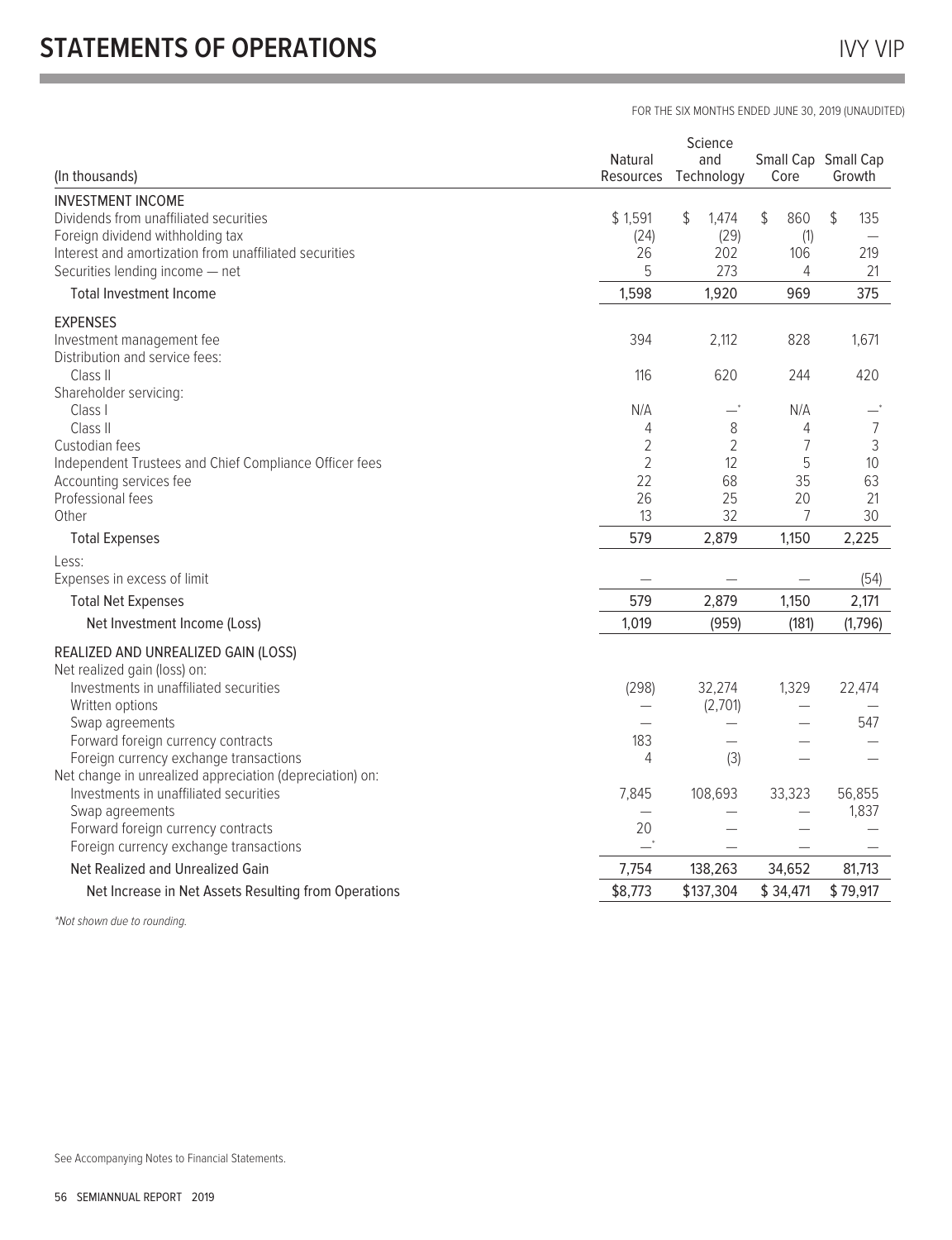|                                                                                                 | Asset Strategy <sup>(1)</sup>              |                           | <b>Balanced</b>                            |                           | Energy                                     |                           |  |
|-------------------------------------------------------------------------------------------------|--------------------------------------------|---------------------------|--------------------------------------------|---------------------------|--------------------------------------------|---------------------------|--|
| (In thousands)                                                                                  | Six months<br>ended 6-30-19<br>(Unaudited) | Year<br>ended<br>12-31-18 | Six months<br>ended 6-30-19<br>(Unaudited) | Year<br>ended<br>12-31-18 | Six months<br>ended 6-30-19<br>(Unaudited) | Year<br>ended<br>12-31-18 |  |
| INCREASE (DECREASE) IN NET ASSETS                                                               |                                            |                           |                                            |                           |                                            |                           |  |
| Operations:<br>Net investment income (loss)                                                     | 8,833<br>\$                                | 14,508<br>\$              | \$<br>2,325                                | 5,385<br>S                | \$<br>10                                   | \$<br>(601)               |  |
| Net realized gain (loss) on investments<br>Net change in unrealized appreciation (depreciation) | 14,453<br>83,752                           | 83,992<br>(139, 114)      | 12,971<br>23,295                           | 26,007<br>(40, 922)       | (1, 924)<br>5,690                          | 6,108<br>(28, 418)        |  |
| Net Increase (Decrease) in Net Assets Resulting from<br>Operations                              | 107,038                                    | (40, 614)                 | 38,591                                     | (9,530)                   | 3,776                                      | (22, 911)                 |  |
| Distributions to Shareholders From:                                                             |                                            |                           |                                            |                           |                                            |                           |  |
| Accumulated earnings:<br>(combined net investment income and net realized gains)                |                                            |                           |                                            |                           |                                            |                           |  |
| Class I<br>Class II                                                                             |                                            | (18)                      | N/A                                        | N/A                       |                                            |                           |  |
| <b>Total Distributions to Shareholders</b>                                                      | (1, 322)<br>(1, 322)                       | (49, 202)<br>(49, 220)    | (31, 681)<br>(31, 681)                     | (10, 863)<br>(10, 863)    |                                            |                           |  |
| <b>Capital Share Transactions</b>                                                               | (76, 415)                                  | (92, 730)                 | 11,882                                     | (31, 749)                 | (348)                                      | (106, 411)                |  |
| Net Increase (Decrease) in Net Assets<br>Net Assets, Beginning of Period                        | 29,301<br>753,342                          | (182, 564)<br>935,906     | 18,792<br>310,318                          | (52, 142)<br>362,460      | 3,428<br>39,198                            | (129, 322)<br>168,520     |  |
| Net Assets, End of Period                                                                       | \$782,643                                  | \$753,342                 | \$329,110                                  | \$310,318                 | \$42,626                                   | \$<br>39,198              |  |
|                                                                                                 |                                            |                           |                                            |                           |                                            |                           |  |
|                                                                                                 | Growth                                     |                           | High Income                                |                           | <b>International Core Equity</b>           |                           |  |
| (In thousands)                                                                                  | Six months<br>ended 6-30-19<br>(Unaudited) | Year<br>ended<br>12-31-18 | Six months<br>ended 6-30-19<br>(Unaudited) | Year<br>ended<br>12-31-18 | Six months<br>ended 6-30-19<br>(Unaudited) | Year<br>ended<br>12-31-18 |  |
| INCREASE (DECREASE) IN NET ASSETS                                                               |                                            |                           |                                            |                           |                                            |                           |  |
| Operations:                                                                                     |                                            |                           |                                            |                           |                                            |                           |  |
| Net investment income (loss)<br>Net realized gain (loss) on investments                         | \$<br>(277)<br>39,406                      | \$<br>(200)<br>187,073    | \$<br>29,176                               | 57,825<br>\$              | \$<br>9,467                                | 13,342<br>\$              |  |
| Net change in unrealized appreciation (depreciation)                                            |                                            |                           |                                            |                           |                                            |                           |  |
|                                                                                                 | 116,722                                    | (147, 341)                | 438<br>41,428                              | (24, 107)<br>(51, 073)    | (26, 358)<br>97,298                        | 58,736<br>(216, 635)      |  |
| Net Increase (Decrease) in Net Assets Resulting from<br>Operations                              | 155,851                                    | 39,532                    | 71,042                                     | (17, 355)                 | 80,407                                     | (144, 557)                |  |
| Distributions to Shareholders From:<br>Accumulated earnings:                                    |                                            |                           |                                            |                           |                                            |                           |  |
| (combined net investment income and net realized gains)<br>Class I<br>Class II                  | N/A<br>(186, 937)                          | N/A<br>(99, 828)          | (3, 156)<br>(55, 287)                      | (3,506)<br>(56, 012)      | N/A<br>(70, 370)                           | N/A<br>(32,980)           |  |
| <b>Total Distributions to Shareholders</b>                                                      | (186, 937)                                 | (99, 828)                 | (58, 443)                                  | (59, 518)                 | (70, 370)                                  | (32,980)                  |  |
| <b>Capital Share Transactions</b>                                                               | 133,722                                    | (153, 936)                | 44,212                                     | (19, 488)                 | 34,852                                     | 18,832                    |  |
| Net Increase (Decrease) in Net Assets<br>Net Assets, Beginning of Period                        | 102,636<br>669,191                         | (214, 232)<br>883,423     | 56,811<br>847,054                          | (96, 361)<br>943,415      | 44,889<br>675,876                          | (158, 705)<br>834,581     |  |

\*Not shown due to rounding.

(1)Consolidated Statements of Changes in Net Assets (See Note 5 in Notes to Financial Statements).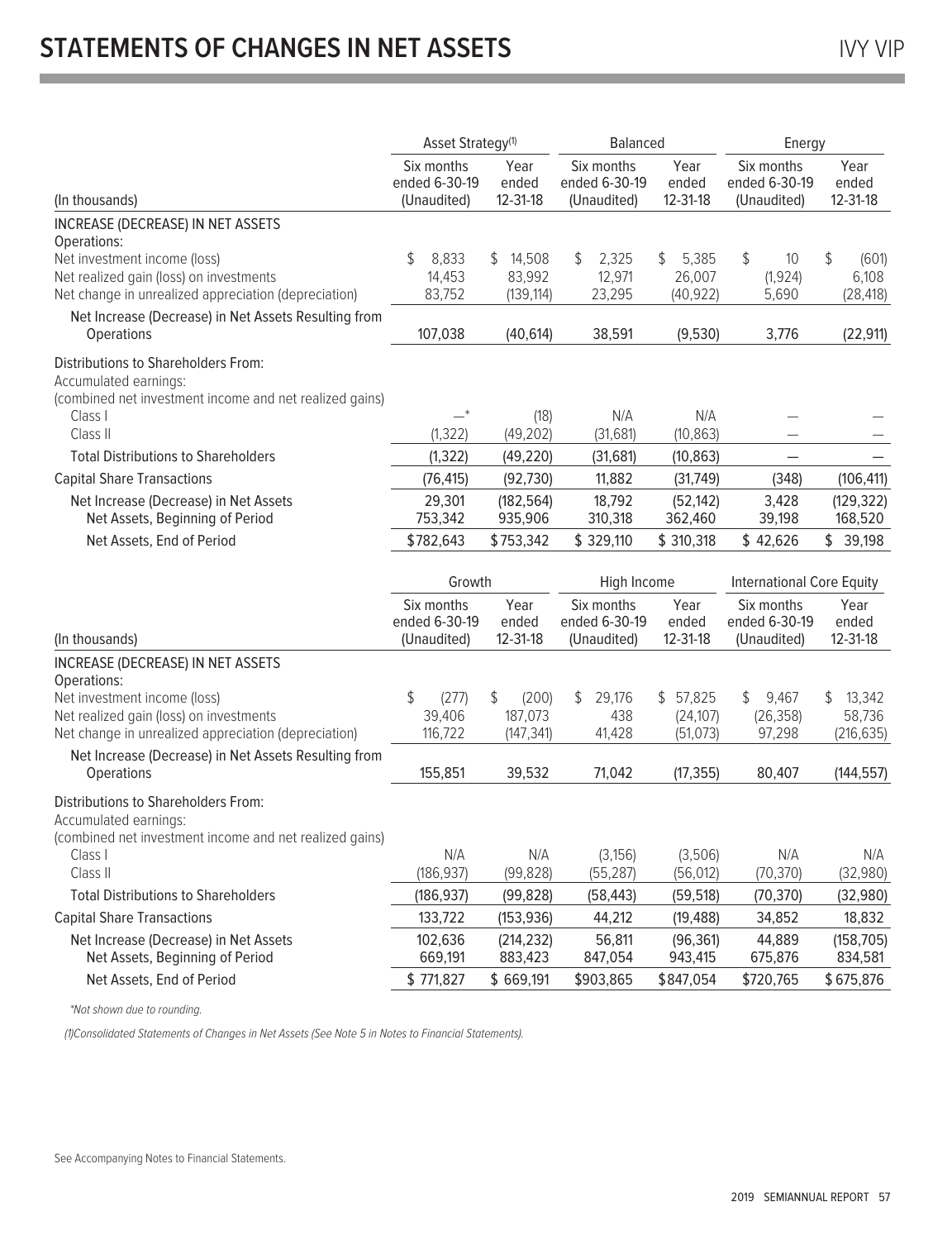|                                                                    | Mid Cap Growth                             |                           | <b>Natural Resources</b>                   |                           | Science and Technology                     |                                 |
|--------------------------------------------------------------------|--------------------------------------------|---------------------------|--------------------------------------------|---------------------------|--------------------------------------------|---------------------------------|
| (In thousands)                                                     | Six months<br>ended 6-30-19<br>(Unaudited) | Year<br>ended<br>12-31-18 | Six months<br>ended 6-30-19<br>(Unaudited) | Year<br>ended<br>12-31-18 | Six months<br>ended 6-30-19<br>(Unaudited) | Year<br>ended<br>$12 - 31 - 18$ |
| INCREASE (DECREASE) IN NET ASSETS                                  |                                            |                           |                                            |                           |                                            |                                 |
| Operations:                                                        |                                            |                           |                                            |                           |                                            |                                 |
| Net investment income (loss)                                       | \$<br>(769)                                | (2, 364)<br>\$            | 1,019<br>\$                                | \$<br>837                 | \$<br>(959)                                | (2, 425)<br>\$                  |
| Net realized gain (loss) on investments                            | 19,335                                     | 158,437                   | (111)                                      | 2,092                     | 29,570                                     | 136,933                         |
| Net change in unrealized appreciation (depreciation)               | 92,596                                     | (136, 340)                | 7,865                                      | (30, 405)                 | 108,693                                    | (144, 970)                      |
| Net Increase (Decrease) in Net Assets Resulting from<br>Operations | 111,162                                    | 19,733                    | 8,773                                      | (27, 476)                 | 137,304                                    | (10, 462)                       |
| Distributions to Shareholders From:                                |                                            |                           |                                            |                           |                                            |                                 |
| Accumulated earnings:                                              |                                            |                           |                                            |                           |                                            |                                 |
| (combined net investment income and net realized gains)            |                                            |                           |                                            |                           |                                            |                                 |
| Class I                                                            | (35, 378)                                  | (6, 483)                  | N/A                                        | N/A                       |                                            | (85)                            |
| Class II                                                           | (46, 820)                                  | (23, 180)                 | (870)                                      | (351)                     |                                            | (65, 600)                       |
| <b>Total Distributions to Shareholders</b>                         | (82, 198)                                  | (29, 663)                 | (870)                                      | (351)                     | —                                          | (65, 685)                       |
| <b>Capital Share Transactions</b>                                  | 73,610                                     | (291, 936)                | (5,936)                                    | (15, 129)                 | (27, 582)                                  | (138, 951)                      |
| Net Increase (Decrease) in Net Assets                              | 102,574                                    | (301, 866)                | 1,967                                      | (42, 956)                 | 109,722                                    | (215,098)                       |
| Net Assets, Beginning of Period                                    | 414,014                                    | 715,880                   | 88,440                                     | 131,396                   | 429,666                                    | 644,764                         |
| Net Assets, End of Period                                          | \$516,588                                  | \$414,014                 | \$90,407                                   | \$88,440                  | \$539,388                                  | \$429,666                       |
|                                                                    | Small Cap Core                             |                           | Small Cap Growth                           |                           |                                            |                                 |
| (In thousands)                                                     | Six months<br>ended 6-30-19<br>(Unaudited) | Year<br>ended<br>12-31-18 | Six months<br>ended 6-30-19<br>(Unaudited) | Year<br>ended<br>12-31-18 |                                            |                                 |
|                                                                    |                                            |                           |                                            |                           |                                            |                                 |
| INCREASE (DECREASE) IN NET ASSETS<br>Operations:                   |                                            |                           |                                            |                           |                                            |                                 |
| Net investment loss                                                | \$<br>(181)                                | \$<br>(857)               | (1,796)<br>\$                              | (1,836)<br>\$             |                                            |                                 |
| Net realized gain on investments                                   | 1,329                                      | 37,591                    | 23,021                                     | 67,357                    |                                            |                                 |
| Net change in unrealized appreciation (depreciation)               | 33,323                                     | (48, 670)                 | 58,692                                     | (77, 892)                 |                                            |                                 |
| Net Increase (Decrease) in Net Assets Resulting from               |                                            |                           |                                            |                           |                                            |                                 |
| Operations                                                         | 34,471                                     | (11, 936)                 | 79,917                                     | (12, 371)                 |                                            |                                 |
| Distributions to Shareholders From:                                |                                            |                           |                                            |                           |                                            |                                 |
| Accumulated earnings:                                              |                                            |                           |                                            |                           |                                            |                                 |
| (combined net investment income and net realized gains)            |                                            |                           |                                            |                           |                                            |                                 |
| Class I                                                            | N/A                                        | N/A                       | (855)                                      |                           |                                            |                                 |
| Class II                                                           | (36,690)                                   | (56, 235)                 | (5,061)                                    | (117, 993)                |                                            |                                 |
| <b>Total Distributions to Shareholders</b>                         | (36, 690)                                  | (56, 235)                 | (5, 916)                                   | (117, 993)                |                                            |                                 |
| <b>Capital Share Transactions</b>                                  | 27,196                                     | (72, 013)                 | (24, 173)                                  | 105,572                   |                                            |                                 |
| Net Increase (Decrease) in Net Assets                              | 24,977                                     | (140, 184)                | 49,828                                     | (24, 792)                 |                                            |                                 |
| Net Assets, Beginning of Period                                    | 175,357                                    | 315,541                   | 352,027                                    | 376,819                   |                                            |                                 |
| Net Assets, End of Period                                          | \$200,334                                  | \$175,357                 | \$401,855                                  | \$352,027                 |                                            |                                 |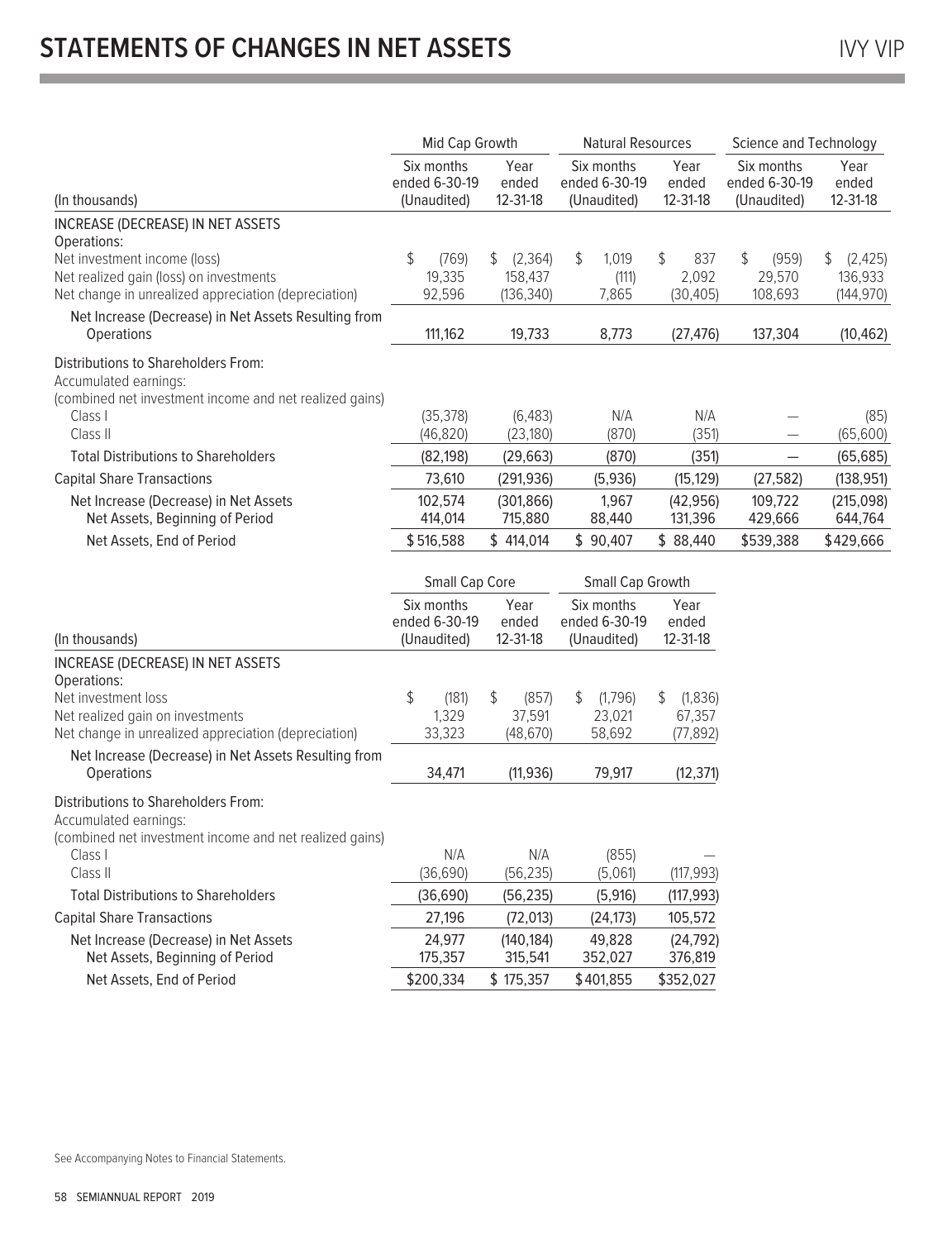This page intentionally left blank.

**Contract Contract Contract Contract** 

m,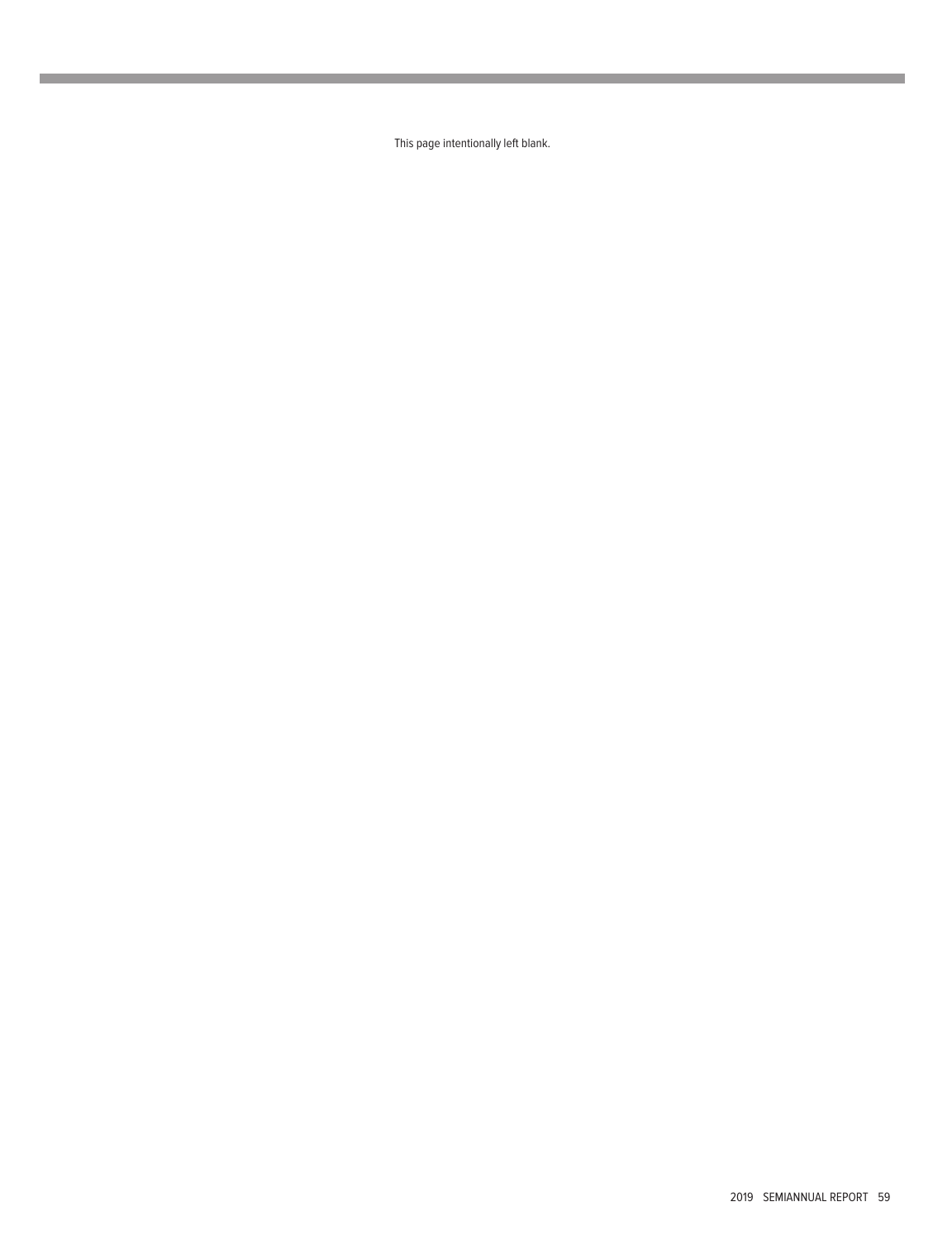#### FOR A SHARE OF CAPITAL STOCK OUTSTANDING THROUGHOUT EACH PERIOD

|                                                                                                                                                                                                                                         | <b>Net Asset</b><br>Value,<br>Beginning of<br>Period | <b>Net</b><br>Investment<br>Income<br>$(Loss)$ <sup>(1)</sup>              | <b>Net Realized</b><br>and Unrealized<br>Gain (Loss) on<br>Investments | <b>Total from</b><br>Investment<br>Operations            | Distributions Distributions<br>From Net<br>Investment<br>Income        | From Net<br>Realized<br>Gains                                | Total<br>Distributions                                                 |
|-----------------------------------------------------------------------------------------------------------------------------------------------------------------------------------------------------------------------------------------|------------------------------------------------------|----------------------------------------------------------------------------|------------------------------------------------------------------------|----------------------------------------------------------|------------------------------------------------------------------------|--------------------------------------------------------------|------------------------------------------------------------------------|
| <b>Asset Strategy</b>                                                                                                                                                                                                                   |                                                      |                                                                            |                                                                        |                                                          |                                                                        |                                                              |                                                                        |
| <b>Class I Shares</b><br>Six-month period ended 6-30-2019 (unaudited)<br>Year ended 12-31-2018<br>Year ended 12-31-2017⑷                                                                                                                | \$8.29<br>9.37<br>8.57                               | \$0.11<br>0.18<br>0.08                                                     | \$1.12<br>(0.67)<br>0.88                                               | \$1.23<br>(0.49)<br>0.96                                 | \$<br>$-$<br>(0.20)<br>(0.16)                                          | \$ (0.01)<br>(0.39)                                          | \$ (0.01)<br>(0.59)<br>(0.16)                                          |
| <b>Class II Shares</b><br>Six-month period ended 6-30-2019 (unaudited)<br>Year ended 12-31-2018<br>Year ended 12-31-2017<br>Year ended 12-31-2016<br>Year ended 12-31-2015<br>Year ended 12-31-2014                                     | 8.29<br>9.37<br>8.04<br>8.30<br>10.87<br>13.25       | 0.10<br>0.16<br>0.03<br>0.06<br>0.08<br>0.11                               | 1.12<br>(0.67)<br>1.44<br>(0.27)<br>(0.77)<br>(0.78)                   | 1.22<br>(0.51)<br>1.47<br>(0.21)<br>(0.69)<br>(0.67)     | (0.18)<br>(0.14)<br>(0.05)<br>(0.04)<br>(0.06)                         | (0.01)<br>(0.39)<br>(1.84)<br>(1.65)                         | (0.01)<br>(0.57)<br>(0.14)<br>(0.05)<br>(1.88)<br>(1.71)               |
| Balanced<br><b>Class II Shares</b><br>Six-month period ended 6-30-2019 (unaudited)<br>Year ended 12-31-2018<br>Year ended 12-31-2017<br>Year ended 12-31-2016<br>Year ended 12-31-2015<br>Year ended 12-31-2014                         | 7.46<br>7.95<br>7.47<br>8.76<br>10.19<br>10.46       | 0.06<br>0.12<br>0.12<br>0.11<br>0.12<br>0.09                               | 0.86<br>(0.36)<br>0.70<br>$0.00^{\circ}$<br>(0.09)<br>0.64             | 0.92<br>(0.24)<br>0.82<br>0.11<br>0.03<br>0.73           | (0.14)<br>(0.13)<br>(0.12)<br>(0.12)<br>(0.09)<br>(0.10)               | (0.65)<br>(0.12)<br>(0.22)<br>$(1.28)$<br>$(1.37)$<br>(0.90) | (0.79)<br>(0.25)<br>(0.34)<br>(1.40)<br>(1.46)<br>(1.00)               |
| Energy<br>Class I Shares<br>Six-month period ended 6-30-2019 (unaudited)<br>Year ended 12-31-2018<br>Year ended 12-31-2017(4)                                                                                                           | 3.88<br>5.87<br>5.84                                 | 0.01<br>$0.00^{\circ}$<br>0.06                                             | 0.35<br>$(1.99)$<br>$0.02$                                             | 0.36<br>(1.99)<br>0.08                                   | (0.05)                                                                 | $\overline{\phantom{0}}$                                     | (0.05)                                                                 |
| <b>Class II Shares</b><br>Six-month period ended 6-30-2019 (unaudited)<br>Year ended 12-31-2018<br>Year ended 12-31-2017<br>Year ended 12-31-2016<br>Year ended 12-31-2015<br>Year ended 12-31-2014                                     | 3.87<br>5.87<br>6.77<br>5.04<br>6.51<br>7.50         | $0.00^{\circ}$<br>(0.02)<br>0.04<br>(0.02)<br>$0.00^{\circ}$<br>(0.01)     | 0.36<br>(1.98)<br>(0.90)<br>1.76<br>(1.44)<br>(0.73)                   | 0.36<br>(2.00)<br>(0.86)<br>1.74<br>(1.44)<br>(0.74)     | (0.04)<br>(0.01)                                                       | $\overline{\phantom{0}}$<br>(0.03)<br>(0.25)                 | (0.04)<br>(0.01)<br>(0.03)<br>(0.25)                                   |
| Growth<br><b>Class II Shares</b><br>Six-month period ended 6-30-2019 (unaudited)<br>Year ended 12-31-2018<br>Year ended 12-31-2017<br>Year ended 12-31-2016<br>Year ended 12-31-2015<br>Year ended 12-31-2014                           | 11.02<br>12.09<br>10.30<br>11.42<br>12.08<br>13.33   | $0.00^{\circ}$<br>$0.00^{\circ}$<br>0.01<br>0.03<br>$0.00^{\circ}$<br>0.01 | 2.52<br>0.36<br>2.84<br>0.03<br>0.85<br>1.28                           | 2.52<br>0.36<br>2.85<br>0.06<br>0.85<br>1.29             | (0.03)<br>(0.01)<br>(0.06)                                             | (3.26)<br>(1.43)<br>(1.03)<br>(1.18)<br>(1.50)<br>(2.48)     | (3.26)<br>(1.43)<br>(1.06)<br>(1.18)<br>(1.51)<br>(2.54)               |
| High Income<br><b>Class I Shares</b><br>Six-month period ended 6-30-2019 (unaudited)<br>Year ended 12-31-2018                                                                                                                           | 3.35<br>3.65                                         | 0.12<br>0.23                                                               | 0.16<br>(0.29)                                                         | 0.28<br>(0.06)                                           | (0.24)<br>(0.24)                                                       |                                                              | (0.24)<br>(0.24)                                                       |
| Year ended 12-31-2017(4)<br><b>Class II Shares</b><br>Six-month period ended 6-30-2019 (unaudited)<br>Year ended 12-31-2018<br>Year ended 12-31-2017<br>Year ended 12-31-2016<br>Year ended 12-31-2015<br>Year ended 12-31-2014         | 3.73<br>3.34<br>3.64<br>3.61<br>3.35<br>3.85<br>4.00 | 0.16<br>0.11<br>0.22<br>0.23<br>0.24<br>0.26<br>0.25                       | (0.03)<br>0.16<br>(0.29)<br>0.01<br>0.28<br>(0.48)<br>(0.17)           | 0.13<br>0.27<br>(0.07)<br>0.24<br>0.52<br>(0.22)<br>0.08 | (0.21)<br>$(0.23)$<br>$(0.23)$<br>(0.21)<br>(0.26)<br>(0.24)<br>(0.20) | (0.04)<br>(0.03)                                             | (0.21)<br>$(0.23)$<br>$(0.23)$<br>(0.21)<br>(0.26)<br>(0.28)<br>(0.23) |
| <b>International Core Equity</b><br><b>Class II Shares</b><br>Six-month period ended 6-30-2019 (unaudited)<br>Year ended 12-31-2018<br>Year ended 12-31-2017<br>Year ended 12-31-2016<br>Year ended 12-31-2015<br>Year ended 12-31-2014 | 14.66<br>18.58<br>15.30<br>15.53<br>18.00<br>19.75   | 0.20<br>0.30<br>0.23<br>0.24<br>0.20<br>0.24                               | 1.49<br>(3.45)<br>3.29<br>(0.11)<br>(0.06)<br>0.10                     | 1.69<br>(3.15)<br>3.52<br>0.13<br>0.14<br>0.34           | (0.25)<br>(0.28)<br>(0.24)<br>(0.20)<br>(0.24)<br>(0.51)               | (1.33)<br>(0.49)<br>(0.16)<br>(2.37)<br>(1.58)               | (1.58)<br>(0.77)<br>(0.24)<br>(0.36)<br>(2.61)<br>(2.09)               |

\*Not shown due to rounding.

(1)Based on average weekly shares outstanding.

(2)Based on net asset value. Total returns do not reflect a sales charge or contingent deferred sales charge, if applicable. Total returns for periods less than one year are not annualized.

(3)Ratios excluding expense waivers are included only for periods in which the class had waived or reimbursed expenses.

(4)For the period from April 28, 2017 (commencement of operations of the class) through December 31, 2017.

(5)Annualized.

(6)Portfolio turnover is calculated at the fund level. Percentage indicated was calculated for the period ended December 31, 2017.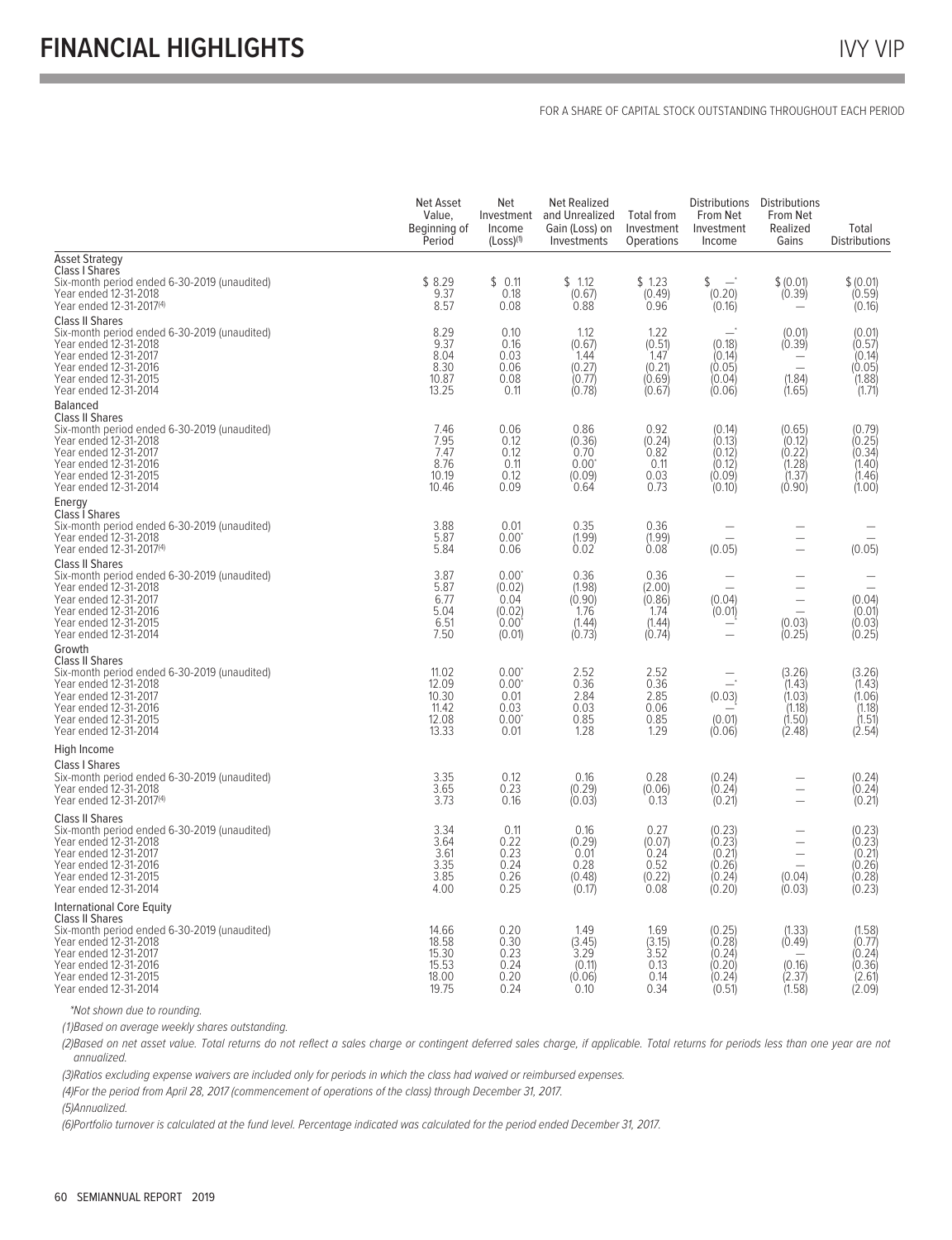|                                                                                                                                                                                                                                         | <b>Net Asset</b><br>Value,<br>End of Period        | Total<br>Return <sup>(2)</sup>                                | Net Assets,<br>End of Period<br>(in millions) | Ratio of Expenses<br>to Average Net<br>Assets Including<br><b>Expense Waiver</b> | Ratio of Net<br>Investment<br>Income<br>(Loss) to<br>Average<br><b>Net Assets</b><br>Including<br>Expense<br>Waiver | Ratio of<br>Expenses to<br>Average<br>Net Assets<br>Excluding<br>Expense<br>Waiver <sup>(3)</sup>                                        | Ratio of Net<br>Investment<br>Income<br>(Loss) to<br>Average<br><b>Net Assets</b><br>Excluding<br>Expense<br>Waiver <sup>(3)</sup> | Portfolio<br>Turnover<br>Rate     |
|-----------------------------------------------------------------------------------------------------------------------------------------------------------------------------------------------------------------------------------------|----------------------------------------------------|---------------------------------------------------------------|-----------------------------------------------|----------------------------------------------------------------------------------|---------------------------------------------------------------------------------------------------------------------|------------------------------------------------------------------------------------------------------------------------------------------|------------------------------------------------------------------------------------------------------------------------------------|-----------------------------------|
| Asset Strategy                                                                                                                                                                                                                          |                                                    |                                                               |                                               |                                                                                  |                                                                                                                     |                                                                                                                                          |                                                                                                                                    |                                   |
| <b>Class I Shares</b><br>Six-month period ended 6-30-2019 (unaudited)<br>Year ended 12-31-2018<br>Year ended 12-31-2017⑷                                                                                                                | \$<br>9.51<br>8.29<br>9.37                         | 14.95%<br>$-5.20$<br>11.16                                    | \$<br>-1                                      | $0.77\%$ <sup>(5)</sup><br>0.78<br>$0.74^{(5)}$                                  | 2.56%(5)<br>1.91<br>$1.30^{(5)}$                                                                                    | $-\%$<br>0.78                                                                                                                            | $-\%$<br>1.91<br>$\qquad \qquad -$                                                                                                 | 25%<br>58<br>39(6)                |
| <b>Class II Shares</b><br>Six-month period ended 6-30-2019 (unaudited)<br>Year ended 12-31-2018<br>Year ended 12-31-2017<br>Year ended 12-31-2016<br>Year ended 12-31-2015<br>Year ended 12-31-2014                                     | 9.50<br>8.29<br>9.37<br>8.04<br>8.30<br>10.87      | 14.81<br>$-5.44$<br>18.27<br>$-2.57$<br>$-8.35$<br>$-5.26$    | 782<br>753<br>936<br>954<br>1,268<br>1,600    | 1.02(5)<br>1.03<br>1.02<br>1.01<br>0.98<br>0.97                                  | 2.29(5)<br>1.65<br>0.35<br>0.70<br>0.81<br>0.94                                                                     | $\overline{\phantom{0}}$<br>$\overline{\phantom{0}}$<br>$\overline{\phantom{0}}$<br>1.02<br>0.99<br>0.98                                 | $\overbrace{\phantom{12322111}}$<br>0.69<br>0.80<br>0.93                                                                           | 25<br>58<br>39<br>68<br>70<br>130 |
| Balanced<br><b>Class II Shares</b><br>Six-month period ended 6-30-2019 (unaudited)<br>Year ended 12-31-2018<br>Year ended 12-31-2017<br>Year ended 12-31-2016<br>Year ended 12-31-2015<br>Year ended 12-31-2014                         | 7.59<br>7.46<br>7.95<br>7.47<br>8.76<br>10.19      | 12.66<br>$-3.24$<br>11.37<br>2.03<br>$-0.32$<br>7.57          | 329<br>310<br>362<br>361<br>383<br>415        | $1.01^{(5)}$<br>1.01<br>1.01<br>1.01<br>1.00<br>1.01                             | $1.43^{(5)}$<br>1.55<br>1.54<br>1.53<br>1.28<br>0.90                                                                | $\overline{\phantom{0}}$<br>$\overline{\phantom{0}}$<br>$\overline{\phantom{0}}$<br>$\overline{\phantom{0}}$<br>$\overline{\phantom{0}}$ | $\overline{\phantom{0}}$<br>$\equiv$                                                                                               | 28<br>54<br>48<br>54<br>44<br>43  |
| Energy<br><b>Class I Shares</b><br>Six-month period ended 6-30-2019 (unaudited)<br>Year ended 12-31-2018<br>Year ended 12-31-2017(4)                                                                                                    | 4.24<br>3.88<br>5.87                               | 9.45<br>$-33.96$<br>1.55                                      | $-$ *<br>$-$ *<br>$\equiv^*$                  | 1.08(5)<br>0.94<br>0.92(5)                                                       | 0.28(5)<br>$-0.09$<br>$1.70^{(5)}$                                                                                  | 0.94                                                                                                                                     | $-0.09$                                                                                                                            | 14<br>37<br>22(6)                 |
| <b>Class II Shares</b><br>Six-month period ended 6-30-2019 (unaudited)<br>Year ended 12-31-2018<br>Year ended 12-31-2017<br>Year ended 12-31-2016<br>Year ended 12-31-2015<br>Year ended 12-31-2014                                     | 4.23<br>3.87<br>5.87<br>6.77<br>5.04<br>6.51       | 9.31<br>$-34.14$<br>$-12.64$<br>34.55<br>$-22.14$<br>$-10.56$ | 43<br>39<br>169<br>196<br>117<br>118          | $1.33^{(5)}$<br>1.19<br>1.19<br>1.19<br>1.20<br>1.18                             | $0.04^{(5)}$<br>$-0.41$<br>0.75<br>$-0.27$<br>0.08<br>$-0.10$                                                       | -<br>$\overline{\phantom{0}}$<br>$\overline{\phantom{0}}$<br>$\overline{\phantom{0}}$<br>$\overline{\phantom{0}}$                        | $\overline{\phantom{m}}$<br>$\overline{\phantom{m}}$                                                                               | 14<br>37<br>22<br>31<br>34<br>21  |
| Growth<br><b>Class II Shares</b><br>Six-month period ended 6-30-2019 (unaudited)<br>Year ended 12-31-2018<br>Year ended 12-31-2017<br>Year ended 12-31-2016<br>Year ended 12-31-2015<br>Year ended 12-31-2014                           | 10.28<br>11.02<br>12.09<br>10.30<br>11.42<br>12.08 | 23.92<br>2.28<br>29.34<br>1.22<br>7.17<br>11.81               | 772<br>669<br>883<br>835<br>897<br>871        | 1.00(5)<br>1.00<br>0.99<br>0.98<br>0.96<br>0.96                                  | $-0.08(5)$<br>$-0.02$<br>0.05<br>0.26<br>0.03<br>0.10                                                               | $\overline{\phantom{0}}$<br>1.00<br>0.99<br>0.99                                                                                         | $\overline{\phantom{m}}$<br>0.24<br>0.07                                                                                           | 10<br>37<br>41<br>53<br>30<br>26  |
| High Income<br><b>Class I Shares</b><br>Six-month period ended 6-30-2019 (unaudited)<br>Year ended 12-31-2018<br>Year ended 12-31-2017(4)                                                                                               | 3.39<br>3.35<br>3.65                               | 8.51<br>$-1.86$<br>3.42                                       | 47<br>44<br>56                                | 0.67(5)<br>0.66<br>0.66(5)                                                       | 6.83(5)<br>6.50<br>6.53(5)                                                                                          | 0.66                                                                                                                                     | 6.50                                                                                                                               | 21<br>42<br>52(6)                 |
| <b>Class II Shares</b><br>Six-month period ended 6-30-2019 (unaudited)<br>Year ended 12-31-2018<br>Year ended 12-31-2017<br>Year ended 12-31-2016<br>Year ended 12-31-2015<br>Year ended 12-31-2014                                     | 3.38<br>3.34<br>3.64<br>3.61<br>3.35<br>3.85       | 8.38<br>$-2.11$<br>6.68<br>16.19<br>$-6.50$<br>1.90           | 857<br>803<br>887<br>845<br>725<br>818        | 0.92(5)<br>0.91<br>0.91<br>0.89<br>0.89<br>0.88                                  | 6.58(5)<br>6.27<br>6.22<br>6.97<br>7.01<br>6.31                                                                     | $\overline{\phantom{0}}$<br>$\overline{\phantom{0}}$<br>0.92<br>0.92<br>0.91                                                             | $\overbrace{\phantom{12322111}}$<br>$\equiv$<br>6.94<br>6.98<br>6.28                                                               | 21<br>42<br>52<br>36<br>44<br>55  |
| <b>International Core Equity</b><br><b>Class II Shares</b><br>Six-month period ended 6-30-2019 (unaudited)<br>Year ended 12-31-2018<br>Year ended 12-31-2017<br>Year ended 12-31-2016<br>Year ended 12-31-2015<br>Year ended 12-31-2014 | 14.77<br>14.66<br>18.58<br>15.30<br>15.53<br>18.00 | 11.96<br>$-17.81$<br>23.16<br>1.08<br>$-0.94$<br>1.44         | 721<br>676<br>835<br>736<br>675<br>656        | 1.16(5)<br>1.16<br>1.16<br>1.17<br>1.16<br>1.16                                  | 2.64(5)<br>1.70<br>1.33<br>1.60<br>1.18<br>1.28                                                                     | $\overline{\phantom{0}}$<br>$\overline{\phantom{0}}$<br>$\overline{\phantom{0}}$                                                         | $\overbrace{\phantom{12322111}}$<br>$\qquad \qquad -$                                                                              | 33<br>51<br>59<br>77<br>87<br>102 |

П

and the state of the state of the

m.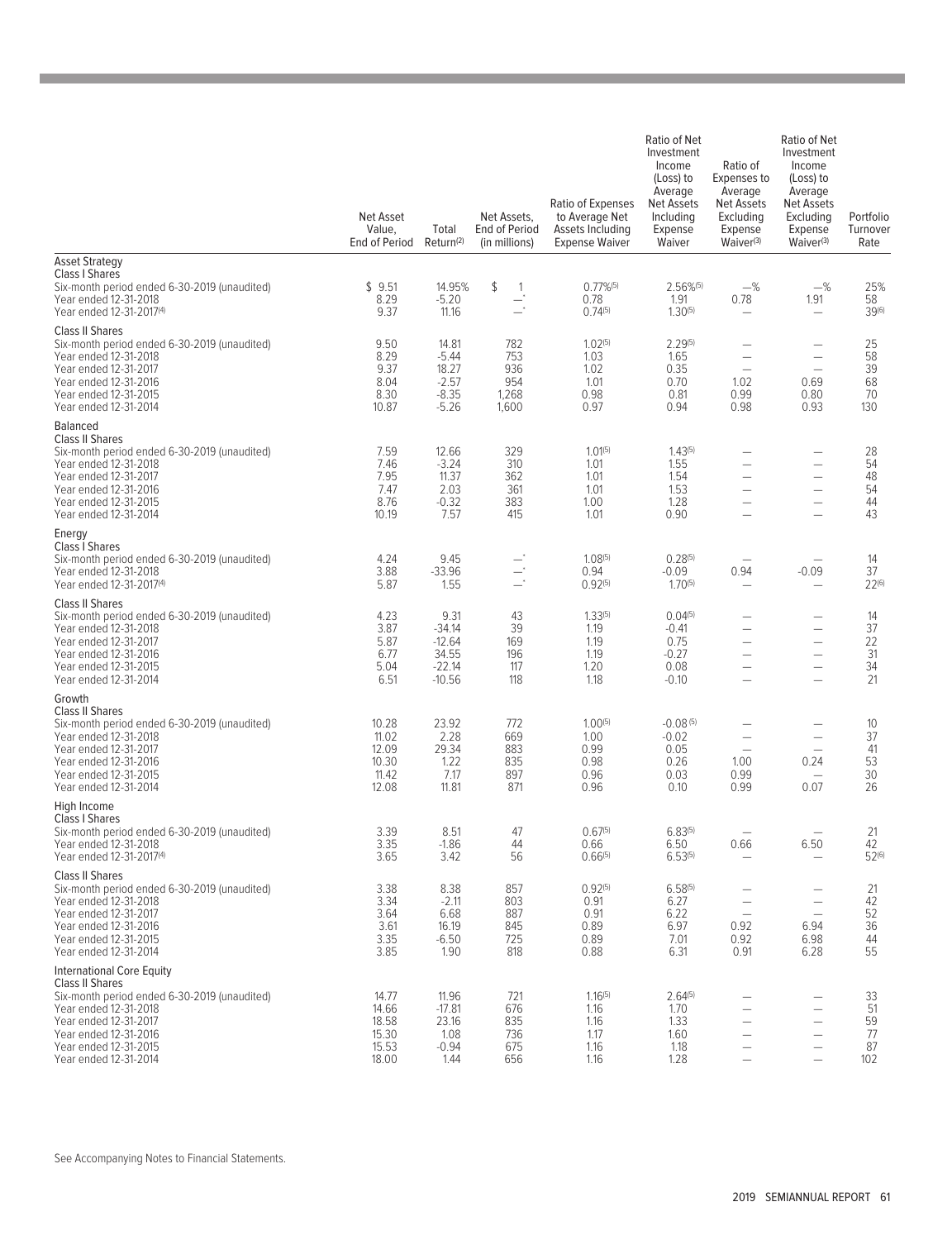#### FOR A SHARE OF CAPITAL STOCK OUTSTANDING THROUGHOUT EACH PERIOD

|                                                                                                                                                                                                                          | Net Asset<br>Value,<br>Beginning of<br>Period      | Net<br>Investment<br>Income<br>$(Loss)^{(1)}$            | <b>Net Realized</b><br>and Unrealized<br>Gain (Loss) on<br>Investments | <b>Total from</b><br>Investment<br>Operations      | <b>Distributions</b><br>From Net<br>Investment<br>Income                                                     | Distributions<br>From Net<br>Realized<br>Gains                                                                        | Total<br>Distributions                                   |
|--------------------------------------------------------------------------------------------------------------------------------------------------------------------------------------------------------------------------|----------------------------------------------------|----------------------------------------------------------|------------------------------------------------------------------------|----------------------------------------------------|--------------------------------------------------------------------------------------------------------------|-----------------------------------------------------------------------------------------------------------------------|----------------------------------------------------------|
| Mid Cap Growth<br><b>Class I Shares</b><br>Six-month period ended 6-30-2019 (unaudited)<br>Year ended 12-31-2018<br>Year ended 12-31-2017 <sup>(4)</sup>                                                                 | \$11.10<br>11.63<br>10.30                          | \$ (0.01)<br>(0.02)<br>$0.00^{1}$                        | \$2.91<br>0.09<br>1.64                                                 | \$2.90<br>0.07<br>1.64                             | \$<br>$\overline{\phantom{0}}$<br>$\overline{\phantom{0}}$                                                   | \$(2.26)<br>(0.60)<br>(0.31)                                                                                          | \$(2.26)<br>(0.60)<br>(0.31)                             |
| <b>Class II Shares</b><br>Six-month period ended 6-30-2019 (unaudited)<br>Year ended 12-31-2018<br>Year ended 12-31-2017<br>Year ended 12-31-2016<br>Year ended 12-31-2015<br>Year ended 12-31-2014                      | 11.07<br>11.61<br>9.44<br>9.42<br>10.84<br>10.72   | (0.03)<br>(0.05)<br>(0.04)<br>(0.01)<br>(0.01)<br>(0.04) | 2.90<br>0.09<br>2.52<br>0.55<br>(0.52)<br>0.82                         | 2.87<br>0.04<br>2.48<br>0.54<br>(0.53)<br>0.78     | $\overline{\phantom{0}}$<br>$\overline{\phantom{0}}$<br>$\overline{\phantom{0}}$<br>$\overline{\phantom{0}}$ | (2.26)<br>(0.58)<br>(0.31)<br>(0.52)<br>(0.89)<br>(0.66)                                                              | (2.26)<br>(0.58)<br>(0.31)<br>(0.52)<br>(0.89)<br>(0.66) |
| <b>Natural Resources</b><br>Class II Shares<br>Six-month period ended 6-30-2019 (unaudited)<br>Year ended 12-31-2018<br>Year ended 12-31-2017<br>Year ended 12-31-2016<br>Year ended 12-31-2015<br>Year ended 12-31-2014 | 3.55<br>4.63<br>4.50<br>3.66<br>4.72<br>5.43       | 0.04<br>0.03<br>0.00<br>0.01<br>0.02<br>0.01             | 0.30<br>(1.10)<br>0.14<br>0.86<br>(1.08)<br>(0.72)                     | 0.34<br>(1.07)<br>0.14<br>0.87<br>(1.06)<br>(0.71) | (0.04)<br>(0.01)<br>(0.01)<br>(0.03)                                                                         | $\overbrace{\phantom{123221111}}$<br>$\overline{\phantom{0}}$<br>$\overline{\phantom{0}}$<br>$\overline{\phantom{a}}$ | (0.04)<br>(0.01)<br>(0.01)<br>(0.03)                     |
| Science and Technology<br><b>Class I Shares</b><br>Six-month period ended 6-30-2019 (unaudited)<br>Year ended 12-31-2018<br>Year ended 12-31-2017 <sup>(4)</sup>                                                         | 21.91<br>27.04<br>25.22                            | (0.02)<br>(0.03)<br>(0.04)                               | 7.23<br>(1.24)<br>4.16                                                 | 7.21<br>(1.27)<br>4.12                             |                                                                                                              | (3.86)<br>(2.30)                                                                                                      | (3.86)<br>(2.30)                                         |
| <b>Class II Shares</b><br>Six-month period ended 6-30-2019 (unaudited)<br>Year ended 12-31-2018<br>Year ended 12-31-2017<br>Year ended 12-31-2016<br>Year ended 12-31-2015<br>Year ended 12-31-2014                      | 21.84<br>27.04<br>22.34<br>22.96<br>25.02<br>26.58 | (0.05)<br>(0.11)<br>(0.13)<br>(0.11)<br>(0.15)<br>(0.13) | 7.20<br>(1.23)<br>7.08<br>0.34<br>(0.41)<br>0.74                       | 7.15<br>(1.34)<br>6.95<br>0.23<br>(0.56)<br>0.61   | $\overline{\phantom{0}}$<br>$\overline{\phantom{0}}$<br>$\overline{\phantom{0}}$<br>$\overline{\phantom{0}}$ | (3.86)<br>(2.25)<br>(0.85)<br>(1.50)<br>(2.17)                                                                        | (3.86)<br>(2.25)<br>(0.85)<br>(1.50)<br>(2.17)           |
| Small Cap Core<br><b>Class II Shares</b><br>Six-month period ended 6-30-2019 (unaudited)<br>Year ended 12-31-2018<br>Year ended 12-31-2017<br>Year ended 12-31-2016<br>Year ended 12-31-2015<br>Year ended 12-31-2014    | 13.51<br>18.32<br>18.34<br>15.66<br>17.98<br>19.90 | (0.01)<br>(0.06)<br>0.00<br>0.01<br>0.05<br>(0.01)       | 2.64<br>(1.37)<br>2.21<br>4.17<br>(0.95)<br>1.19                       | 2.63<br>(1.43)<br>2.21<br>4.18<br>(0.90)<br>1.18   | (0.02)<br>(0.07)<br>(0.02)<br>(0.02)                                                                         | (2.92)<br>(3.36)<br>(2.23)<br>(1.43)<br>(1.40)<br>(3.08)                                                              | (2.92)<br>(3.38)<br>(2.23)<br>(1.50)<br>(1.42)<br>(3.10) |
| Small Cap Growth<br><b>Class I Shares</b><br>Six-month period ended 6-30-2019 (unaudited)<br>Year ended 12-31-2018 <sup>(5)</sup>                                                                                        | 7.69<br>8.76                                       | (0.03)<br>$0.00*$                                        | 1.81<br>(1.07)                                                         | 1.78<br>(1.07)                                     | $\overline{\phantom{0}}$                                                                                     | (0.14)                                                                                                                | (0.14)                                                   |
| <b>Class II Shares</b><br>Six-month period ended 6-30-2019 (unaudited)<br>Year ended 12-31-2018<br>Year ended 12-31-2017<br>Year ended 12-31-2016<br>Year ended 12-31-2015<br>Year ended 12-31-2014                      | 7.68<br>11.63<br>9.69<br>10.60<br>12.15<br>13.76   | (0.04)<br>(0.06)<br>(0.07)<br>(0.07)<br>(0.09)<br>(0.10) | 1.81<br>0.03<br>2.27<br>0.23<br>0.51<br>0.11                           | 1.77<br>(0.03)<br>2.20<br>0.16<br>0.42<br>0.01     | (0.05)<br>$\overline{\phantom{0}}$                                                                           | (0.14)<br>(3.87)<br>(0.26)<br>(1.07)<br>(1.97)<br>(1.62)                                                              | (0.14)<br>(3.92)<br>(0.26)<br>(1.07)<br>(1.97)<br>(1.62) |

\*Not shown due to rounding.

(1)Based on average weekly shares outstanding.

(2)Based on net asset value. Total returns do not reflect a sales charge or contingent deferred sales charge, if applicable. Total returns for periods less than one year are not annualized.

(3)Ratios excluding expense waivers are included only for periods in which the class had waived or reimbursed expenses.

(4)For the period from April 28, 2017 (commencement of operations of the class) through December 31, 2017.

(5)For the period from November 5, 2018 (commencement of operations of the class) through December 31, 2018.

(6)Annualized.

(7)Portfolio turnover is calculated at the fund level. Percentage indicated was calculated for the period ended December 31, 2017. (8)Portfolio turnover is calculated at the fund level. Percentage indicated was calculated for the period ended December 31, 2018. (9)Expense ratio based on the period excluding reorganization expenses was 0.89%.

(10)Expense ratio based on the period excluding reorganization expenses was 1.14%.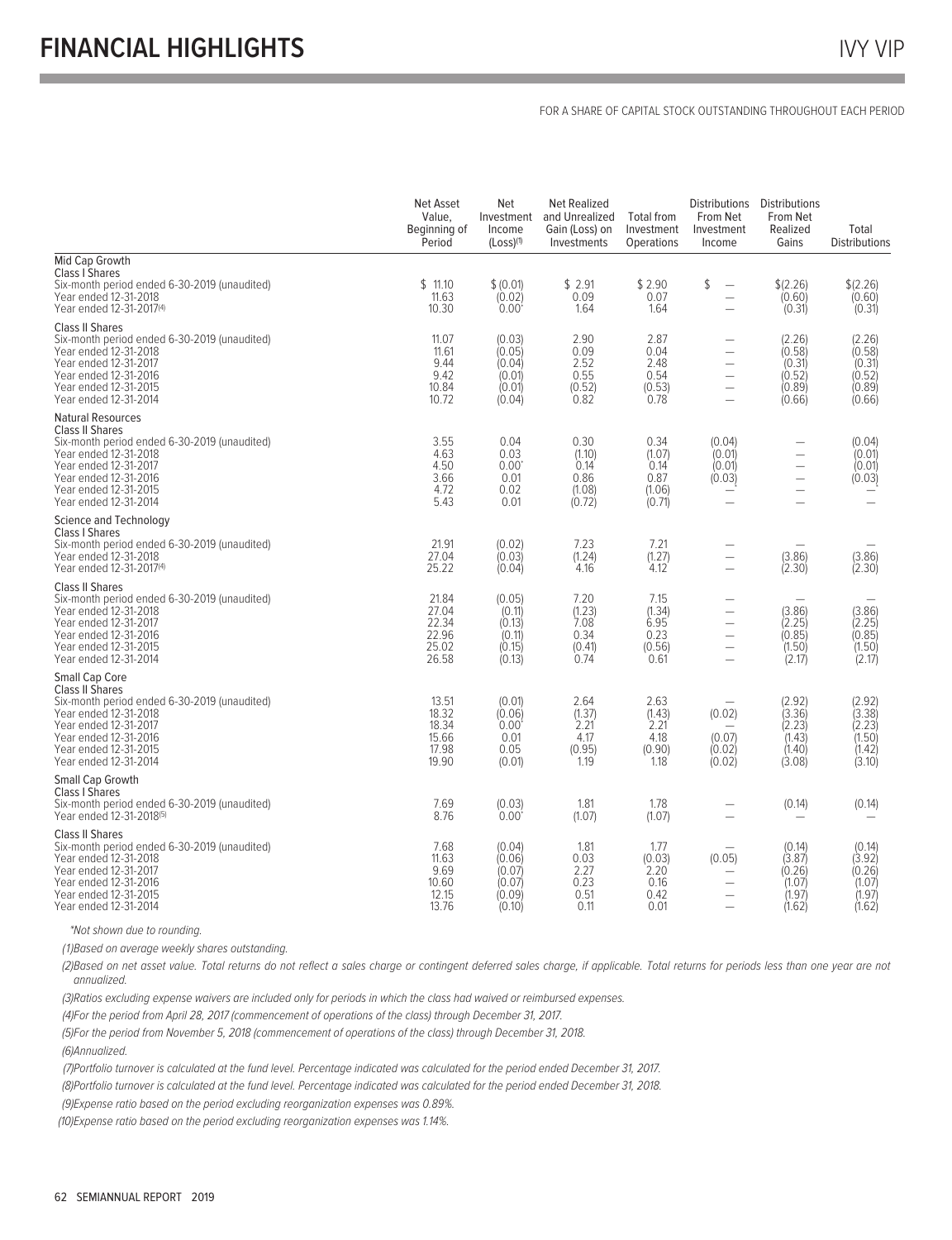|                                                                                                                                                                                                                                 | <b>Net Asset</b><br>Value,<br>End of Period        | Total<br>Return(2)                                        | Net Assets,<br>End of Period<br>(in millions) | Ratio of Expenses<br>to Average Net<br>Assets Including<br><b>Expense Waiver</b> | Ratio of Net<br>Investment<br>Income<br>(Loss) to<br>Average<br><b>Net Assets</b><br>Including<br>Expense<br>Waiver | Ratio of<br>Expenses to<br>Average<br><b>Net Assets</b><br>Excluding<br>Expense<br>$W$ aiver $(3)$ | Ratio of Net<br>Investment<br>Income<br>(Loss) to<br>Average<br><b>Net Assets</b><br>Excluding<br>Expense<br>$W$ aiver $(3)$ | Portfolio<br>Turnover<br>Rate        |
|---------------------------------------------------------------------------------------------------------------------------------------------------------------------------------------------------------------------------------|----------------------------------------------------|-----------------------------------------------------------|-----------------------------------------------|----------------------------------------------------------------------------------|---------------------------------------------------------------------------------------------------------------------|----------------------------------------------------------------------------------------------------|------------------------------------------------------------------------------------------------------------------------------|--------------------------------------|
| Mid Cap Growth<br><b>Class   Shares</b><br>Six-month period ended 6-30-2019 (unaudited)<br>Year ended 12-31-2018<br>Year ended 12-31-2017 <sup>(4)</sup>                                                                        | \$11.74<br>11.10<br>11.63                          | 27.13%<br>0.20<br>16.44                                   | \$218<br>184<br>131                           | $0.85\%$ <sup>(6)</sup><br>0.85<br>0.85(6)                                       | $-0.18\%$ <sup>(6)</sup><br>$-0.14$<br>$0.05^{(6)}$                                                                 | $0.90\%$ <sup>(6)</sup><br>0.90<br>0.89(6)                                                         | $-0.23%$ <sup>(6)</sup><br>$-0.19$<br>$0.01^{(6)}$                                                                           | 11%<br>53<br>25(7)                   |
| <b>Class II Shares</b><br>Six-month period ended 6-30-2019 (unaudited)<br>Year ended 12-31-2018<br>Year ended 12-31-2017<br>Year ended 12-31-2016<br>Year ended 12-31-2015<br>Year ended 12-31-2014                             | 11.68<br>11.07<br>11.61<br>9.44<br>9.42<br>10.84   | 26.98<br>$-0.06$<br>26.89<br>6.12<br>$-5.78$<br>7.87      | 299<br>230<br>585<br>615<br>586<br>557        | 1.10(6)<br>1.10<br>1.11<br>1.10<br>1.10<br>1.10                                  | $-0.43(6)$<br>$-0.42$<br>$-0.39$<br>$-0.09$<br>$-0.07$<br>$-0.34$                                                   | 1.16(6)<br>1.15<br>1.15<br>1.15<br>1.15<br>1.15                                                    | $-0.49(6)$<br>$-0.47$<br>$-0.43$<br>$-0.14$<br>$-0.12$<br>$-0.39$                                                            | 11<br>53<br>25<br>33<br>42<br>43     |
| <b>Natural Resources</b><br><b>Class II Shares</b><br>Six-month period ended 6-30-2019 (unaudited)<br>Year ended 12-31-2018<br>Year ended 12-31-2017<br>Year ended 12-31-2016<br>Year ended 12-31-2015<br>Year ended 12-31-2014 | 3.85<br>3.55<br>4.63<br>4.50<br>3.66<br>4.72       | 9.77<br>$-23.23$<br>2.97<br>23.81<br>$-22.39$<br>$-13.04$ | 90<br>88<br>131<br>144<br>114<br>146          | $1.25^{(6)}$<br>1.21<br>1.36<br>1.36<br>1.35<br>1.33                             | $2.20^{(6)}$<br>0.72<br>0.11<br>0.20<br>0.54<br>0.12                                                                | $\overline{\phantom{0}}$<br>$\overline{\phantom{0}}$<br>$\overline{\phantom{0}}$                   | $\overline{\phantom{0}}$<br>$\overline{\phantom{0}}$                                                                         | 10<br>33<br>44<br>67<br>34<br>31     |
| Science and Technology<br>Class I Shares<br>Six-month period ended 6-30-2019 (unaudited)<br>Year ended 12-31-2018<br>Year ended 12-31-2017(4)                                                                                   | 29.12<br>21.91<br>27.04                            | 32.91<br>$-5.00$<br>17.24                                 | $\equiv$<br>$\overline{1}$<br>$-$             | 0.91(6)<br>0.91<br>0.90(6)                                                       | $-0.14(6)$<br>$-0.11$<br>$-0.25(6)$                                                                                 | 0.91                                                                                               | $\overline{\phantom{0}}$<br>$-0.11$<br>$\overline{\phantom{0}}$                                                              | 15<br>17<br>27(7)                    |
| <b>Class II Shares</b><br>Six-month period ended 6-30-2019 (unaudited)<br>Year ended 12-31-2018<br>Year ended 12-31-2017<br>Year ended 12-31-2016<br>Year ended 12-31-2015<br>Year ended 12-31-2014                             | 28.99<br>21.84<br>27.04<br>22.34<br>22.96<br>25.02 | 32.75<br>$-5.23$<br>32.12<br>1.54<br>$-2.88$<br>2.91      | 539<br>429<br>645<br>514<br>582<br>586        | $1.16^{(6)}$<br>1.16<br>1.15<br>1.15<br>1.13<br>1.13                             | $-0.39^{(6)}$<br>$-0.38$<br>$-0.51$<br>$-0.52$<br>$-0.60$<br>$-0.51$                                                | $\overline{\phantom{0}}$<br>$\overline{\phantom{0}}$<br>1.17<br>1.15<br>1.15                       | $-0.54$<br>$-0.62$<br>$-0.53$                                                                                                | 15<br>17<br>27<br>16<br>25<br>29     |
| <b>Small Cap Core</b><br>Class II Shares<br>Six-month period ended 6-30-2019 (unaudited)<br>Year ended 12-31-2018<br>Year ended 12-31-2017<br>Year ended 12-31-2016<br>Year ended 12-31-2015<br>Year ended 12-31-2014           | 13.22<br>13.51<br>18.32<br>18.34<br>15.66<br>17.98 | 19.82<br>$-10.49$<br>13.73<br>28.88<br>$-5.58$<br>7.05    | 200<br>175<br>316<br>348<br>318<br>354        | 1.18(6)<br>1.17<br>1.15<br>1.16<br>1.15<br>1.15                                  | $-0.19(6)$<br>$-0.34$<br>0.01<br>0.08<br>0.26<br>$-0.10$                                                            | $\overline{\phantom{0}}$<br>$\overline{\phantom{0}}$<br>$\overline{\phantom{0}}$<br>$\sim$         | $\overline{\phantom{0}}$<br>$\overline{\phantom{0}}$                                                                         | 28<br>112<br>112<br>182<br>142<br>81 |
| Small Cap Growth<br><b>Class I Shares</b><br>Six-month period ended 6-30-2019 (unaudited)<br>Year ended 12-31-2018(5)                                                                                                           | 9.33<br>7.69                                       | 23.24<br>$-12.24$                                         | 58<br>52                                      | 0.89(6)<br>1.05(6)(9)                                                            | $-0.71(6)$<br>0.15(6)                                                                                               | 0.91(6)<br>1.07(6)                                                                                 | $-0.73(6)$<br>0.13(6)                                                                                                        | 23<br>52(8)                          |
| <b>Class II Shares</b><br>Six-month period ended 6-30-2019 (unaudited)<br>Year ended 12-31-2018<br>Year ended 12-31-2017<br>Year ended 12-31-2016<br>Year ended 12-31-2015<br>Year ended 12-31-2014                             | 9.31<br>7.68<br>11.63<br>9.69<br>10.60<br>12.15    | 23.08<br>$-4.11$<br>23.12<br>2.92<br>1.88<br>1.59         | 344<br>300<br>377<br>426<br>430<br>426        | 1.14(6)<br>1.16(10)<br>1.15<br>1.14<br>1.13<br>1.14                              | $-0.95(6)$<br>$-0.52$<br>$-0.69$<br>$-0.79$<br>$-0.76$<br>$-0.80$                                                   | 1.17(6)<br>1.18<br>1.17<br>1.16<br>1.15<br>1.16                                                    | $-0.98(6)$<br>$-0.54$<br>$-0.71$<br>$-0.81$<br>$-0.78$<br>$-0.82$                                                            | 23<br>52<br>55<br>107<br>102<br>85   |

and the control of the control of the

۰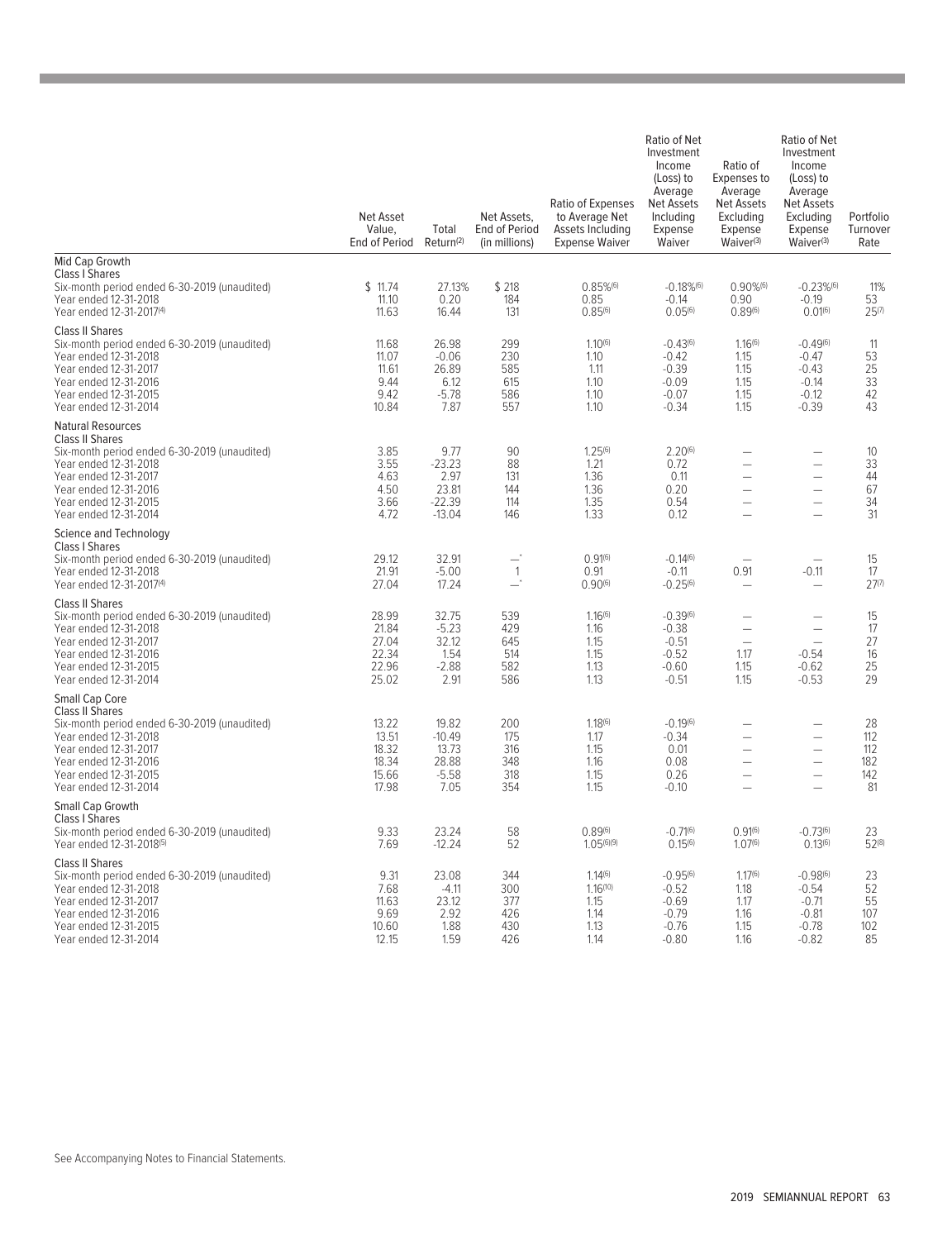### **1. ORGANIZATION**

Ivy Variable Insurance Portfolios, a Delaware statutory trust (the "Trust"), is registered under the Investment Company Act of 1940, as amended (the "1940 Act"), as an open-end management investment company. Asset Strategy, Balanced, Energy, Growth, High Income, International Core Equity, Mid Cap Growth, Natural Resources, Science and Technology, Small Cap Core and Small Cap Growth (each, a "Portfolio") are eleven series of the Trust and are the only series of the Trust included in these financial statements. The assets belonging to each Portfolio are held separately by the custodian. The investment objective, policies and risk factors of each Portfolio are described more fully in the Prospectus and Statement of Additional Information ("SAI"). Each Portfolio's investment adviser is Ivy Investment Management Company ("IICO").

Each Portfolio offers Class II shares. Asset Strategy, Energy, High Income, Mid Cap Growth, Science and Technology and Small Cap Growth also offer Class I shares. All classes of shares have identical rights and voting privileges with respect to the Portfolio in general and exclusive voting rights on matters that affect that class alone. Net investment income, net assets and net asset value per share ("NAV") may differ due to each class having its own expenses, such as transfer agent and shareholder servicing fees, directly attributable to that class. Class II shares have a distribution and service plan. Class I shares are not included in the plan.

### **2. SIGNIFICANT ACCOUNTING POLICIES**

The following is a summary of significant accounting policies consistently followed by each Portfolio.

**Security Transactions and Related Investment Income.** Security transactions are accounted for on the trade date (date the order to buy or sell is executed). Realized gains and losses are calculated on the identified cost basis. Interest income is recorded on the accrual basis and includes paydown gain (loss) and accretion of discounts and amortization of premiums. Dividend income is recorded on the ex-dividend date, except certain dividends from foreign securities where the ex-dividend date may have passed, which are recorded as soon as the Portfolio is informed of the ex-dividend date. All or a portion of the distributions received from a real estate investment trust or publicly traded partnership may be designated as a reduction of cost of the related investment or realized gain.

**Foreign Currency Translation.** Each Portfolio's accounting records are maintained in U.S. dollars. All assets and liabilities denominated in foreign currencies are translated into U.S. dollars daily, using foreign exchange rates obtained from an independent pricing service approved by the Board of Trustees of the Trust (the "Board"). Purchases and sales of investment securities and accruals of income and expenses are translated at the rate of exchange prevailing on the date of the transaction. For assets and liabilities other than investments in securities, net realized and unrealized gains and losses from foreign currency translation arise from changes in currency exchange rates. Each Portfolio combines fluctuations from currency exchange rates and fluctuations in value when computing net realized gain (loss) and net change in unrealized appreciation (depreciation) on investments. Foreign exchange rates are typically valued as of the close of the New York Stock Exchange ("NYSE"), normally 4:00 P.M. Eastern time, on each day the NYSE is open for trading.

**Allocation of Income, Expenses, Gains and Losses.** Income, expenses (other than those attributable to a specific class), gains and losses are allocated on a daily basis to each class of shares based upon the relative proportion of net assets represented by such class. Operating expenses directly attributable to a specific class are charged against the operations of that class.

**Dividends and Distributions to Shareholders.** Dividends and distributions to shareholders are recorded by each Portfolio on the business day following record date. Net investment income dividends and capital gains distributions are determined in accordance with income tax regulations which may differ from accounting principles generally accepted in the United States of America ("U.S. GAAP"). If the total dividends and distributions made in any tax year exceeds net investment income and accumulated realized capital gains, a portion of the total distribution may be treated as a tax return of capital.

**Income Taxes.** It is the policy of each Portfolio to distribute all of its taxable income and capital gains to its shareholders and to otherwise qualify as a regulated investment company under Subchapter M of the Internal Revenue Code. In addition, each Portfolio intends to pay distributions as required to avoid imposition of excise tax. Accordingly, no provision has been made for Federal income taxes. The Portfolios file income tax returns in U.S. federal and applicable state jurisdictions. The Portfolios' tax returns are subject to examination by the relevant taxing authority until expiration of the applicable statute of limitations, which is generally three years after the filing of the tax returns. Management of the Trust periodically reviews all tax positions to assess whether it is more likely than not that the position would be sustained upon examination by the relevant tax authority based on the technical merits of each position. As of the date of these financial statements, management believes that no liability for unrecognized tax positions is required.

**Segregation and Collateralization.** In cases in which the 1940 Act and the interpretive positions of the Securities and Exchange Commission ("SEC"), the Dodd Frank Wall Street Reform and Consumer Protection Act, or the interpretive rules and regulations of the U.S. Commodities Futures Trading Commission require that a Portfolio either deliver collateral or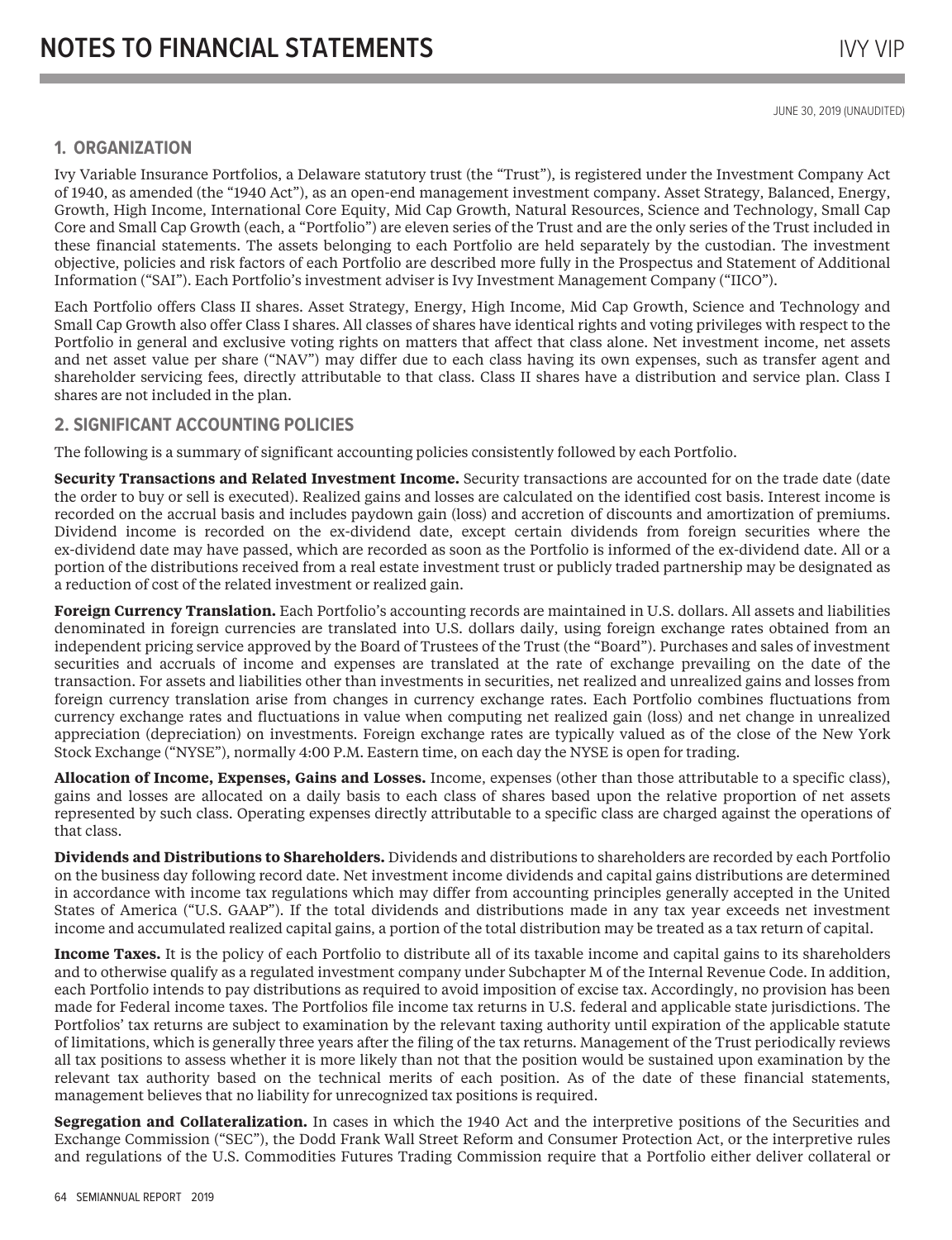segregate assets in connection with certain investments (e.g., dollar rolls, financial futures contracts, foreign currency exchange contracts, options written, securities with extended settlement periods, and swaps), the Portfolio will segregate collateral or designate on its books and records, cash or other liquid securities having a value at least equal to the amount that is required to be physically segregated for the benefit of the counterparty. Furthermore, based on requirements and agreements with certain exchanges and third party broker-dealers, each party has requirements to deliver/deposit cash or securities as collateral for certain investments. Certain countries require that cash reserves be held while investing in companies incorporated in that country. These cash reserves and cash collateral that has been pledged to cover obligations of the Portfolios under derivative contracts, if any, will be reported separately on the Statement of Assets and Liabilities as "Restricted cash". Securities collateral pledged for the same purpose, if any, is noted on the Schedule of Investments.

**Concentration of Market and Credit Risk.** In the normal course of business, the Portfolios invest in securities and enter into transactions where risks exist due to fluctuations in the market (market risk) or failure of the issuer of a security to meet all its obligations (issuer credit risk). The value of securities held by the Portfolios may decline in response to certain events, including those directly involving the issuers whose securities are owned by the Portfolios; conditions affecting the general economy; overall market changes; local, regional or global political, social or economic instability; and currency and interest rate and price fluctuations. Similar to issuer credit risk, the Portfolios may be exposed to counterparty credit risk, or the risk that an entity with which the Portfolios have unsettled or open transactions may fail to or be unable to perform on its commitments. The Portfolios manage counterparty credit risk by entering into transactions only with counterparties that they believe have the financial resources to honor their obligations and by monitoring the financial stability of those counterparties. Financial assets, which potentially expose the Portfolios to market, issuer and counterparty credit risks, consist principally of financial instruments and receivables due from counterparties. The extent of the Portfolios' exposure to market, issuer and counterparty credit risks with respect to these financial assets is generally approximated by their value recorded on the Portfolios' Statement of Assets and Liabilities, less any collateral held by the Portfolios.

Certain Portfolios may hold high-yield or non-investment-grade bonds, that may be subject to a greater degree of credit risk. Credit risk relates to the ability of the issuer to meet interest or principal payments or both as they become due. The Portfolios may acquire securities in default and are not obligated to dispose of securities whose issuers subsequently default.

Certain Portfolios may enter into financial instrument transactions (such as swaps, futures, options and other derivatives) that may have off-balance sheet market risk. Off-balance sheet market risk exists when the maximum potential loss on a particular financial instrument is greater than the value of such financial instrument, as reflected on the Statement of Assets and Liabilities.

If a Portfolio invests directly in foreign currencies or in securities that trade in, and receive revenues in, foreign currencies, or in financial derivatives that provide exposure to foreign currencies, it will be subject to the risk that those currencies will decline in value relative to the base currency of the Portfolio, or, in the case of hedging positions, that the Portfolio's base currency will decline in value relative to the currency being hedged. Currency rates in foreign countries may fluctuate significantly over short periods of time for a number of reasons, including changes in interest rates, intervention (or the failure to intervene) by U.S. or foreign governments, central banks or supranational entities such as the International Monetary Fund, or by the imposition of currency controls or other political developments in the United States or abroad.

**Inflation-Indexed Bonds.** Certain Portfolios may invest in inflation-indexed bonds. Inflation-indexed bonds are fixed-income securities whose principal value is periodically adjusted to the rate of inflation. The interest rate on these bonds is generally fixed at issuance at a rate lower than typical bonds. Over the life of an inflation-indexed bond, however, interest will be paid based on a principal value, which is adjusted for inflation. Any increase or decrease in the principal amount of an inflation-indexed bond will be included as interest income on the Statement of Operations, even though investors do not receive their principal until maturity.

**Interest Only Obligations.** These securities entitle the owner to receive only the interest portion from a bond, Treasury note or pool of mortgages. These securities are generally created by a third party separating a bond or pool of mortgages into distinct interest-only and principal-only securities. As the principal (par) amount of a bond or pool of mortgages is paid down, the amount of interest income earned by the owner will decline as well.

**Loans.** Certain Portfolios may invest in loans, the interest rates of which float or adjust periodically based upon a specified adjustment schedule, benchmark indicator, or prevailing interest rates, the debtor of which may be a domestic or foreign corporation, partnership or other entity ("Borrower"). Loans generally pay interest at rates which are periodically redetermined by reference to a base lending rate plus a premium. These base lending rates generally include prime rates of one or more major U.S. banks, the London Interbank Offered Rate ("LIBOR") or certificates of deposit rates. Loans often require prepayments from excess cash flow or permit the Borrower to repay at its election. The degree to which Borrowers repay cannot be predicted with accuracy. As a result, the actual maturity may be substantially less than the stated maturities. Loans are exempt from registration under the Securities Act of 1933, as amended, may contain certain restrictions on resale, and cannot be sold publicly. A Portfolio's investments in loans may be in the form of participations in loans or assignments of all or a portion of loans from third parties.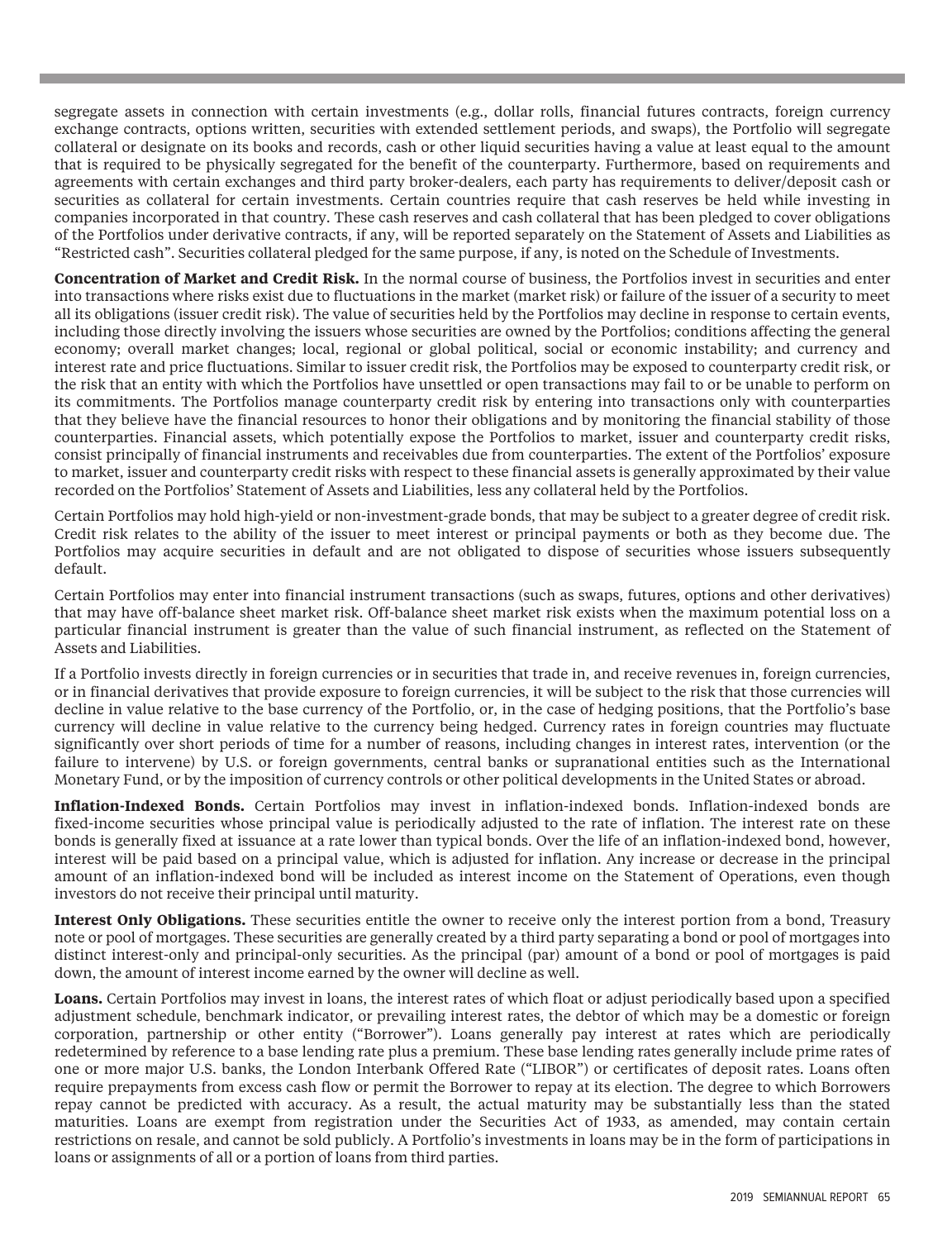When a Portfolio purchases assignments, it acquires all the rights and obligations under the loan agreement of the assigning lender. Assignments may, however, be arranged through private negotiations between potential assignees and potential assignors, and the rights and obligations acquired by the purchaser of an assignment may differ from, and be more limited than those held by the assigning lender. When a Portfolio purchases a participation of a loan interest, the Portfolio typically enters into a contractual agreement with the lender or other third party selling the participation. A participation interest in loans includes the right to receive payments of principal, interest and any fees to which it is entitled from the lender and only upon receipt by the lender of payments from the Borrower, but not from the Borrower directly. When investing in a participation interest, if a Borrower is unable to meet its obligations under a loan agreement, a Portfolio generally has no direct right to enforce compliance with the terms of the loan agreement. As a result, the Portfolio assumes the credit risk of the Borrower, the selling participant, and any other persons that are interpositioned between the Portfolio and the Borrower. If the lead lender in a typical lending syndicate becomes insolvent, enters Federal Deposit Insurance Corporation ("FDIC") receivership or, if not FDIC insured, enters into bankruptcy, the Portfolio may incur certain costs and delays in receiving payment or may suffer a loss of principal and interest.

**Payment In-Kind Securities.** Certain Portfolios may invest in payment in-kind securities ("PIKs"). PIKs give the issuer the option at each interest payment date of making interest payments in cash or in additional debt securities. Those additional debt securities usually have the same terms, including maturity dates and interest rates, and associated risks as the original bonds. The daily market quotations of the original bonds may include the accrued interest (referred to as a dirty price) and require a pro-rata adjustment from the unrealized appreciation or depreciation on investments to interest receivable on the Statement of Assets and Liabilities.

**Securities on a When-Issued or Delayed Delivery Basis.** Certain Portfolios may purchase securities on a "when-issued" basis, and may purchase or sell securities on a "delayed delivery" basis. "When-issued" or "delayed delivery" refers to securities whose terms and indenture are available and for which a market exists, but which are not available for immediate delivery. Delivery and payment for securities that have been purchased by a Portfolio on a when-issued basis normally take place within six months and possibly as long as two years or more after the trade date. During this period, such securities do not earn interest, are subject to market fluctuation and may increase or decrease in value prior to their delivery. The purchase of securities on a when-issued basis may increase the volatility of a Portfolio's NAV to the extent the Portfolio executes such transactions while remaining substantially fully invested. When a Portfolio engages in when-issued or delayed delivery transactions, it relies on the buyer or seller, as the case may be, to complete the transaction. Their failure to do so may cause the Portfolio to lose the opportunity to obtain or dispose of the security at a price and yield IICO, or the Portfolio's investment subadviser, as applicable, consider advantageous. The Portfolio maintains internally designated assets with a value equal to or greater than the amount of its purchase commitments. The Portfolio may also sell securities that it purchased on a when-issued or delayed delivery basis prior to settlement of the original purchase.

**Custodian Fees.** "Custodian fees" on the Statement of Operations may include interest expense incurred by a Portfolio on any cash overdrafts of its custodian account during the period. Such cash overdrafts may result from the effects of failed trades in portfolio securities and from cash outflows resulting from unanticipated shareholder redemption activity. A Portfolio pays interest to its custodian on such cash overdrafts, to the extent they are not offset by positive cash balances maintained by that Portfolio. The "Earnings credit" line item, if shown, represents earnings on cash balances maintained by that Portfolio during the period. Such interest expense and other custodian fees may be paid with these earnings.

**Indemnification.** The Trust's organizational documents provide current and former Trustees and Officers with a limited indemnification against liabilities arising in connection with the performance of their duties to the Trust. In the normal course of business, the Trust may also enter into contracts that provide general indemnification. The Trust's maximum exposure under these arrangements is unknown and is dependent on future claims that may be made against the Trust. The risk of material loss from such claims is considered remote.

**Basis of Preparation.** Each Portfolio is an investment company and follows accounting and reporting guidance in the Financial Accounting Standards Board ("FASB") Accounting Standards Codification Topic 946 ("ASC 946"). The accompanying financial statements were prepared in accordance with U.S. GAAP, including but not limited to ASC 946. U.S. GAAP requires the use of estimates made by management. Management believes that estimates and valuations are appropriate; however, actual results may differ from those estimates, and the valuations reflected in the accompanying financial statements may differ from the value ultimately realized upon sale or maturity.

**New Rule Issuance.** In August 2018, the FASB issued ASU 2018-13, Fair Value Measurement (Topic 820). The amendments in the ASU impact disclosure requirements for fair value measurement. It is anticipated that this change will enhance the effectiveness of disclosures in the notes to the financial statements. This ASU is effective for fiscal years beginning after December 15, 2019. Early adoption is permitted and can include the entire standard or certain provisions that exclude or amend disclosures. For the period ended June 30, 2019, the Portfolios have chosen to adopt the standard. The adoption of this ASU is reflected in the disclosures of the financial statements.

**Subsequent Events**. Management has performed a review for subsequent events through the date this report was issued.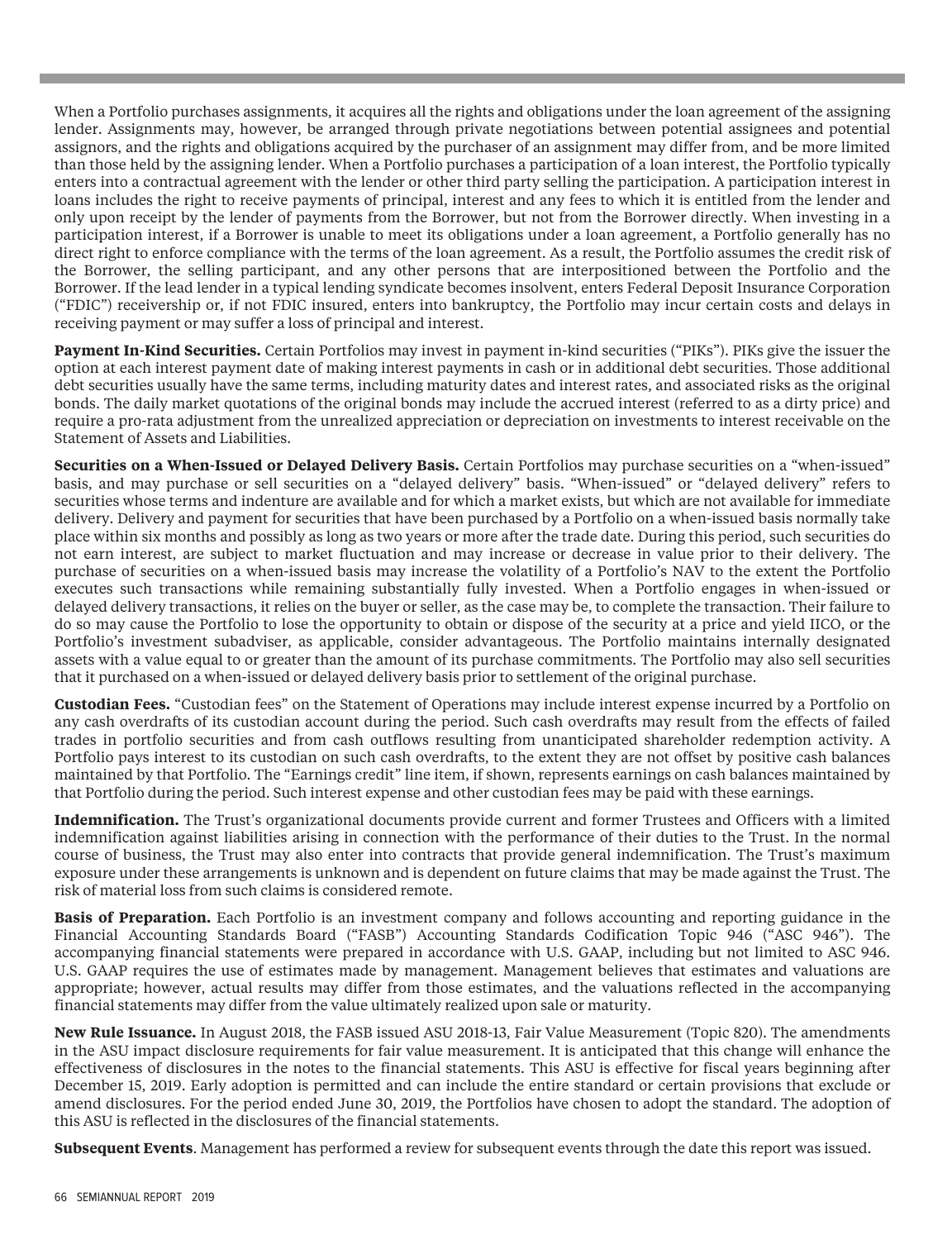### **3. INVESTMENT VALUATION AND FAIR VALUE MEASUREMENTS**

Each Portfolio's investments are reported at fair value. Fair value is defined as the price that each Portfolio would receive upon selling an asset or would pay upon satisfying a liability in an orderly transaction between market participants at the measurement date. Each Portfolio calculates the NAV of its shares as of the close of the NYSE, normally 4:00 P.M. Eastern time, on each day the NYSE is open for trading.

For purposes of calculating the NAV, the portfolio securities and financial instruments are valued on each business day using pricing and valuation methods as adopted by the Board. Where market quotes are readily available, fair value is generally determined on the basis of the last reported sales price, or if no sales are reported, based on quotes obtained from a quotation reporting system, established market makers, or pricing services.

Prices for fixed-income securities are typically based on quotes that are obtained from an independent pricing service approved by the Board. To determine values of fixed-income securities, the independent pricing service utilizes such factors as current quotations by broker/dealers, coupon, maturity, quality, type of issue, trading characteristics, and other yield and risk factors it deems relevant in determining valuations. Securities that cannot be valued by the independent pricing service may be valued using quotes obtained from dealers that make markets in the securities.

Short-term securities with maturities of 60 days or less are valued based on quotes that are obtained from an independent pricing service approved by the Board as described in the preceding paragraph above.

Because many foreign markets close before the NYSE, events may occur between the close of the foreign market and the close of the NYSE that could have a material impact on the valuation of foreign securities. Waddell & Reed Services Company ("WRSCO"), pursuant to procedures adopted by the Board, evaluates the impact of these events and may adjust the valuation of foreign securities to reflect the fair value as of the close of the NYSE. In addition, all securities for which values are not readily available or are deemed unreliable are appraised at fair value as determined in good faith under the supervision of the Board.

Where market quotes are not readily available, portfolio securities or financial instruments are valued at fair value, as determined in good faith by the Board or Valuation Committee pursuant to procedures approved by the Board.

Market quotes are considered not readily available in circumstances where there is an absence of current or reliable market-based data (e.g., trade information or broker quotes), including where events occur after the close of the relevant market, but prior to the NYSE close, that materially affect the values of a Portfolio's securities or financial instruments. In addition, market quotes are considered not readily available when, due to extraordinary circumstances, the exchanges or markets on which the securities trade do not open for trading for the entire day and no other market prices are available.

The Board has delegated to WRSCO the responsibility for monitoring significant events that may materially affect the values of a Portfolio's securities or financial instruments and for determining whether the value of the applicable securities or financial instruments should be re-evaluated in light of such significant events. The Board has established a Valuation Committee to administer and oversee the valuation process, including the use of third party pricing vendors.

The Board has adopted methods for valuing securities and financial instruments in circumstances where market quotes are not readily available. For instances in which daily market quotes are not readily available, investments may be valued, pursuant to procedures established by the Board, with reference to other securities or indices. In the event that the security or financial instrument cannot be valued pursuant to one of the valuation methods established by the Board, the value of the security or financial instrument will be determined in good faith by the Valuation Committee in accordance with the procedures adopted by the Board.

When a Portfolio uses these fair valuation methods applied by WRSCO that use significant unobservable inputs to determine its NAV, securities will be priced by a method that the Board or persons acting at its direction believe accurately reflects fair value and are categorized as Level 3 of the fair value hierarchy. These methods may require subjective determinations about the value of a security. The prices used by a Portfolio may differ from the value that will ultimately be realized at the time the securities are sold.

WRSCO is responsible for monitoring the implementation of the pricing and valuation policies through a series of activities to provide reasonable comfort of the accuracy of prices including: 1) periodic vendor due diligence meetings to review methodologies, new developments, and process at vendors, 2) daily and monthly multi-source pricing comparisons reviewed and submitted to the Valuation Committee, and 3) daily review of unpriced, stale, and variance reports with exceptions reviewed by management and the Valuation Committee.

Accounting standards establish a framework for measuring fair value and a three-level hierarchy for fair value measurements based upon the transparency of inputs to the valuation of an asset or liability. Inputs may be observable or unobservable and refer broadly to the assumptions that market participants would use in pricing the asset or liability. Observable inputs reflect the assumptions market participants would use in pricing the asset or liability based on market data obtained from sources independent of the reporting entity. Unobservable inputs reflect the reporting entity's own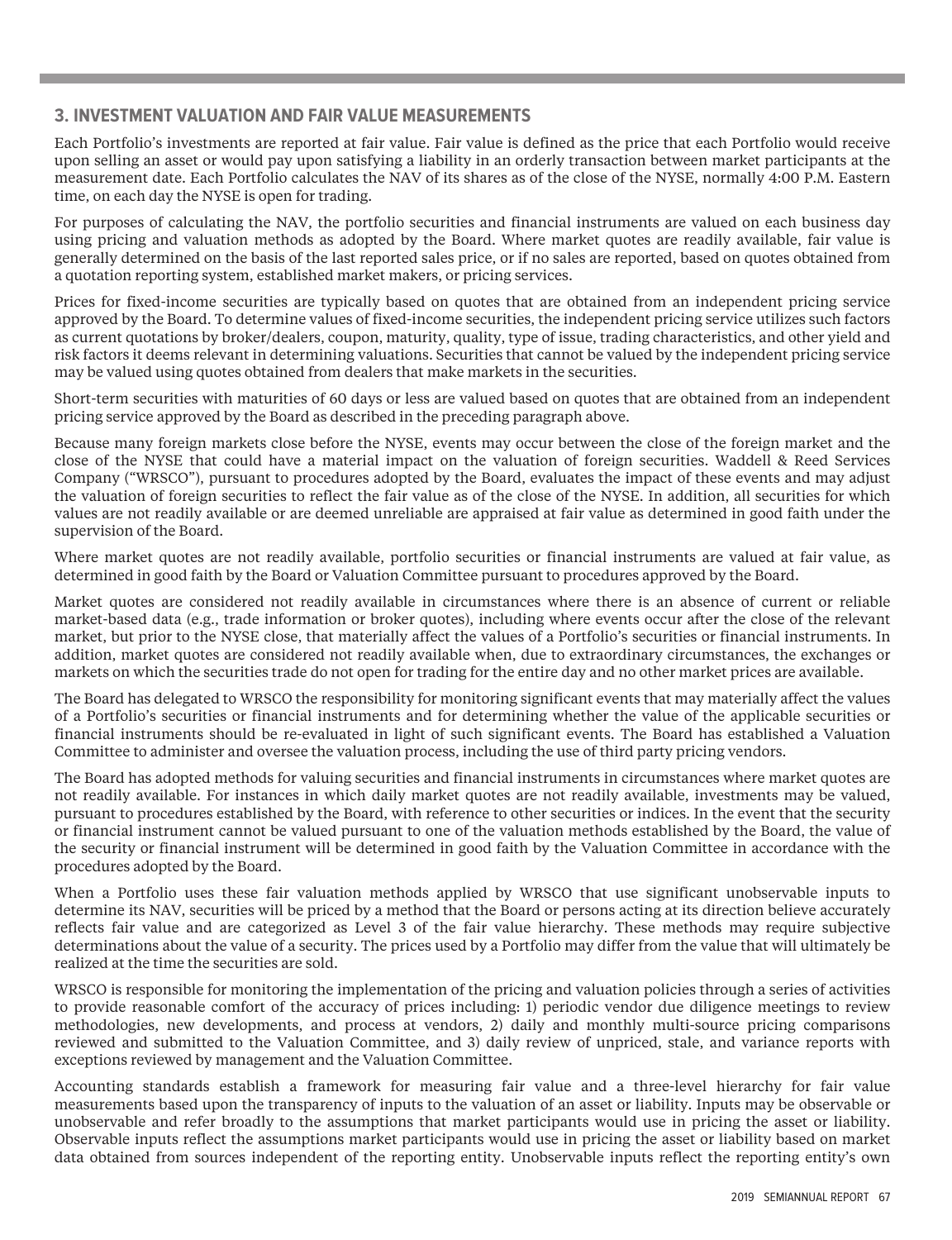assumptions about the factors that market participants would use in pricing the asset or liability developed based on the best information available in the circumstances.

An individual investment's fair value measurement is assigned a level based upon the observability of the inputs which are significant to the overall valuation.

The three-tier hierarchy of inputs is summarized as follows:

Level 1 – Observable input such as quoted prices, available in active markets, for identical assets or liabilities.

Level 2 – Significant other observable inputs, which may include, but are not limited to, quoted prices for similar assets or liabilities in markets that are active, quoted prices for identical or similar assets or liabilities in markets that are not active, inputs other than quoted prices that are observable for the assets or liabilities (such as interest rates, yield curves, volatilities, prepayment speeds, loss severities, credit risks and default rates) or other market corroborated inputs.

Level 3 – Significant unobservable inputs based on the best information available in the circumstances, to the extent observable inputs are not available, which may include assumptions made by the Board or persons acting at its direction that are used in determining the fair value of investments.

A description of the valuation techniques applied to the Portfolios' major classes of assets and liabilities measured at fair value on a recurring basis follows:

**Asset-Backed Securities and Mortgage-Backed Securities.** The fair value of asset-backed securities and mortgage-backed securities are estimated using recently executed transactions and based on models that consider the estimated cash flows of each debt tranche of the issuer, establish a benchmark yield, and develop an estimated tranche specific spread to the benchmark yield based on the unique attributes of the tranche including, but not limited to, the prepayment speed assumptions and attributes of the collateral. To the extent the inputs are observable and timely, the values would be categorized in Level 2 of the fair value hierarchy, and otherwise they would be categorized as Level 3.

**Bullion.** The fair value of bullion is at the last settlement price at the end of each day on the board of trade or exchange upon which they are traded and are categorized in Level 1 of the fair value hierarchy.

**Corporate Bonds.** The fair value of corporate bonds, as obtained from an independent pricing service, is estimated using various techniques, which consider recently executed transactions in securities of the issuer or comparable issuers, market price quotations (where observable), bond spreads, fundamental data relating to the issuer, and credit default swap spreads adjusted for any basis difference between cash and derivative instruments. While most corporate bonds are categorized in Level 2 of the fair value hierarchy, in instances where lower relative weight is placed on transaction prices, quotations, or similar observable inputs, they are categorized in Level 3 of the fair value hierarchy.

**Derivative Instruments.** Forward foreign currency contracts are valued based upon the closing prices of the forward currency rates determined at the close of the NYSE, which are provided by an independent pricing service. Swaps derive their value from underlying asset prices, indices, reference rates and other inputs or a combination of these factors. Swaps are valued by an independent pricing service unless the price is unavailable, in which case they are valued at the price provided by a dealer in that security. Exchange-traded futures contracts are generally valued at the settlement price. Listed options are ordinarily valued at the mean of the last bid and ask price provided by an independent pricing service unless the price is unavailable, in which case they are valued at a quotation obtained from a broker-dealer. Over the counter ("OTC") options are ordinarily valued at the mean of the last bid and ask price for a comparable listed option provided by an independent pricing service unless such a price is unavailable, in which case they are valued at a quotation obtained from a broker-dealer.

Listed derivatives that are actively traded are valued based on quoted prices from the exchange and are categorized in Level 1 of the fair value hierarchy. OTC derivative contracts include forward foreign currency contracts, swap agreements, and option contracts related to interest rates, foreign currencies, credit standing of reference entities, equity prices, or commodity prices. Depending on the product and the terms of the transaction, the fair value of the OTC derivative products are modeled taking into account the counterparties' creditworthiness and using a series of techniques, including simulation models. Many pricing models do not entail material subjectivity because the methodologies employed do not necessitate significant judgments and the pricing inputs are observed from actively quoted markets, as is the case with interest rate swap and option contracts. OTC derivative products valued using pricing models with significant observable inputs are categorized within Level 2 of the fair value hierarchy.

**Equity Securities.** Equity securities traded on U.S. or foreign securities exchanges or included in a national market system are valued at the official closing price at the close of each business day unless otherwise stated below. OTC equity securities and listed securities for which no price is readily available are valued at the average of the last bid and ask prices.

Mutual funds, including investment funds, typically are valued at the NAV reported as of the valuation date.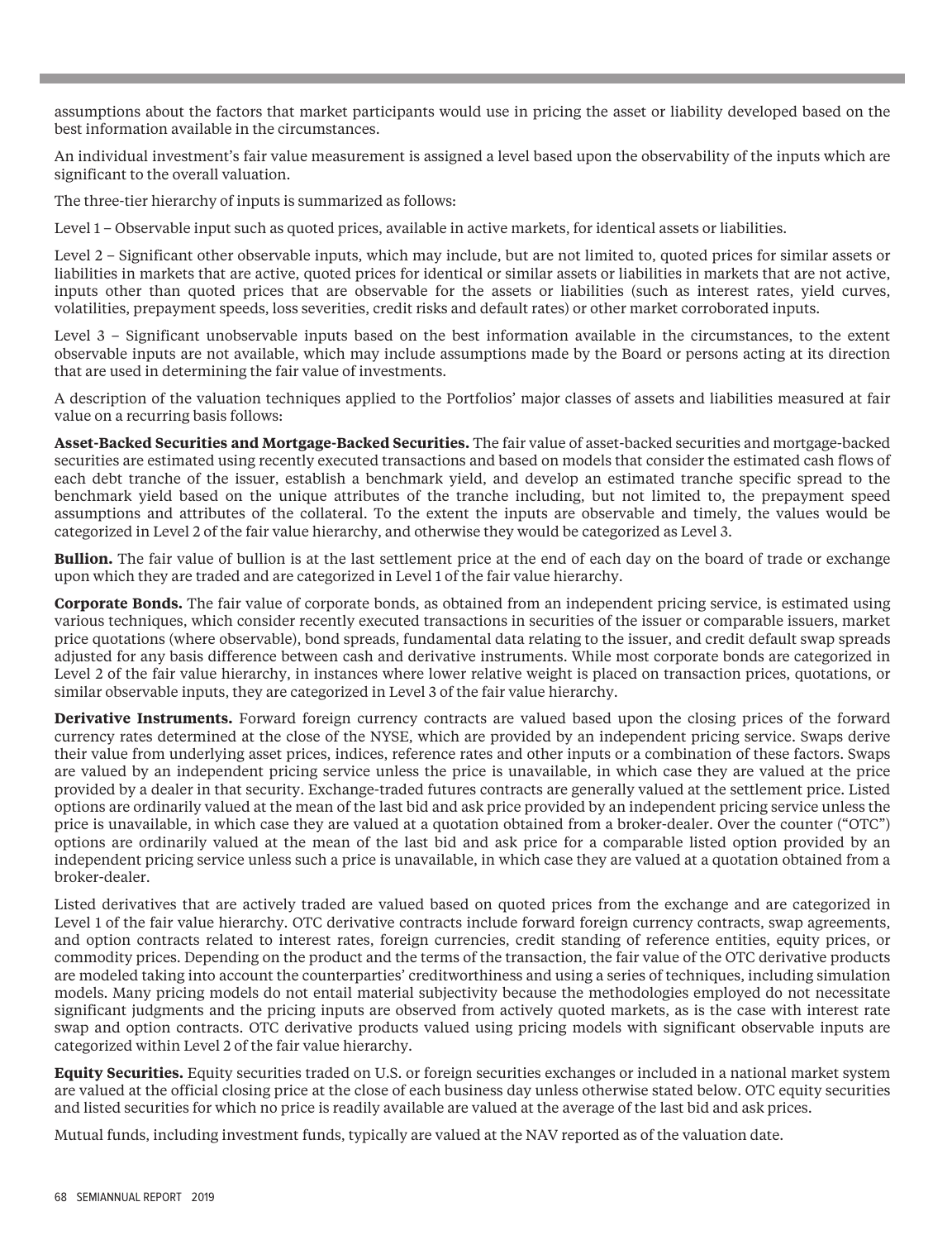Securities that are stated at the last reported sales price or closing price on the day of valuation taken from the primary exchange where the security is principally traded and to the extent these securities are actively traded and valuation adjustments are not applied, they are categorized in Level 1 of the fair value hierarchy.

Foreign securities, for which the primary trading market closes at the same time or after the NYSE, are valued based on quotations from the primary market in which they are traded and categorized in Level 1. Because many foreign securities markets and exchanges close prior to the close of the NYSE, closing prices for foreign securities in those markets or on those exchanges do not reflect the events that occur after that close. Certain foreign securities may be fair valued using a pricing service that considers the correlation of the trading patterns of the foreign security to the intra-day trading in the U.S. markets for investments such as American Depositary Receipts, financial futures, exchange-traded funds, and the movement of certain indices of securities based on a statistical analysis of their historical relationship; such valuations generally are categorized in Level 2.

Preferred stock, repurchase agreements, and other equities traded on inactive markets or valued by reference to similar instruments are also generally categorized in Level 2.

**Loans.** Loans are valued using a price or composite price from one or more brokers or dealers as obtained from an independent pricing service. The fair value of loans is estimated using recently executed transactions, market price quotations, credit/market events, and cross-asset pricing. Inputs are generally observable market inputs obtained from independent sources. Loans are generally categorized in Level 2 of the fair value hierarchy, unless key inputs are unobservable in which case they would be categorized as Level 3.

**Municipal Bonds.** Municipal bonds are fair valued based on pricing models used by and obtained from an independent pricing service that take into account, among other factors, information received from market makers and broker-dealers, current trades, bid-wants lists, offerings, market movements, the callability of the bond, state of issuance, benchmark yield curves, and bond insurance. To the extent that these inputs are observable and timely, the fair values of municipal bonds would be categorized as Level 2; otherwise the fair values would be categorized as Level 3.

**Restricted Securities.** Restricted securities that are deemed to be Rule 144A securities and illiquid, as well as restricted securities held in non-public entities, are included in Level 3 of the fair value hierarchy to the extent that significant inputs to valuation are unobservable, because they trade infrequently, if at all and, therefore, the inputs are unobservable. Restricted securities that are valued at a discount to similar publicly traded securities may be categorized as Level 2 of the fair value hierarchy to the extent that the discount is considered to be insignificant to the fair value measurement in its entirety; otherwise they may be categorized as Level 3.

**U.S. Government and Agency Securities.** U.S. government and agency securities are normally valued using a model that incorporates market observable data such as reported sales of similar securities, broker quotes, yields, bids, offers, quoted market prices, and reference data. Accordingly, U.S. government and agency securities are normally categorized in Level 2 of the fair value hierarchy depending on the liquidity and transparency of the market.

Transfers from Level 2 to Level 3 occurred primarily due to the lack of observable market data due to decreased market activity or information for these securities. Transfers from Level 3 to Level 2 occurred primarily due to the increased availability of observable market data due to increased market activity or information. Transfers between levels represent the values as of the beginning of the reporting period.

For fair valuations using unobservable inputs, U.S. GAAP requires a reconciliation of the beginning to ending balances for reported fair values that presents changes attributable to total realized and unrealized gains or losses, purchases and sales, and transfers in or out of the Level 3 category during the period. In accordance with the requirements of U.S. GAAP, a fair value hierarchy and Level 3 reconciliation, if any, have been included in the Notes to the Schedule of Investments for each respective Portfolio.

Net realized gain (loss) and net unrealized appreciation (depreciation), shown on the reconciliation of Level 3 investments, if applicable, are included on the Statement of Operations in net realized gain (loss) on investments in unaffiliated and/or affiliated securities and in net change in unrealized appreciation (depreciation) on investments in unaffiliated and/or affiliated securities, respectively. Additionally, the net change in unrealized appreciation (depreciation) for all Level 3 investments still held as of June 30, 2019, if applicable, is included on the Statement of Operations in net change in unrealized appreciation (depreciation) on investments in unaffiliated and/or affiliated securities.

**4. DERIVATIVE INSTRUMENTS (\$ amounts in thousands unless indicated otherwise)**

The following disclosures contain information on why and how the Portfolios use derivative instruments, the associated risks of investing in derivative instruments, and how derivative instruments affect the Portfolios' financial positions and results of operations.

**Forward Foreign Currency Contracts.** All Portfolios are authorized to enter into forward foreign currency contracts ("forward contracts") for the purchase or sale of a foreign currency at a negotiated rate at a future date. Forward contracts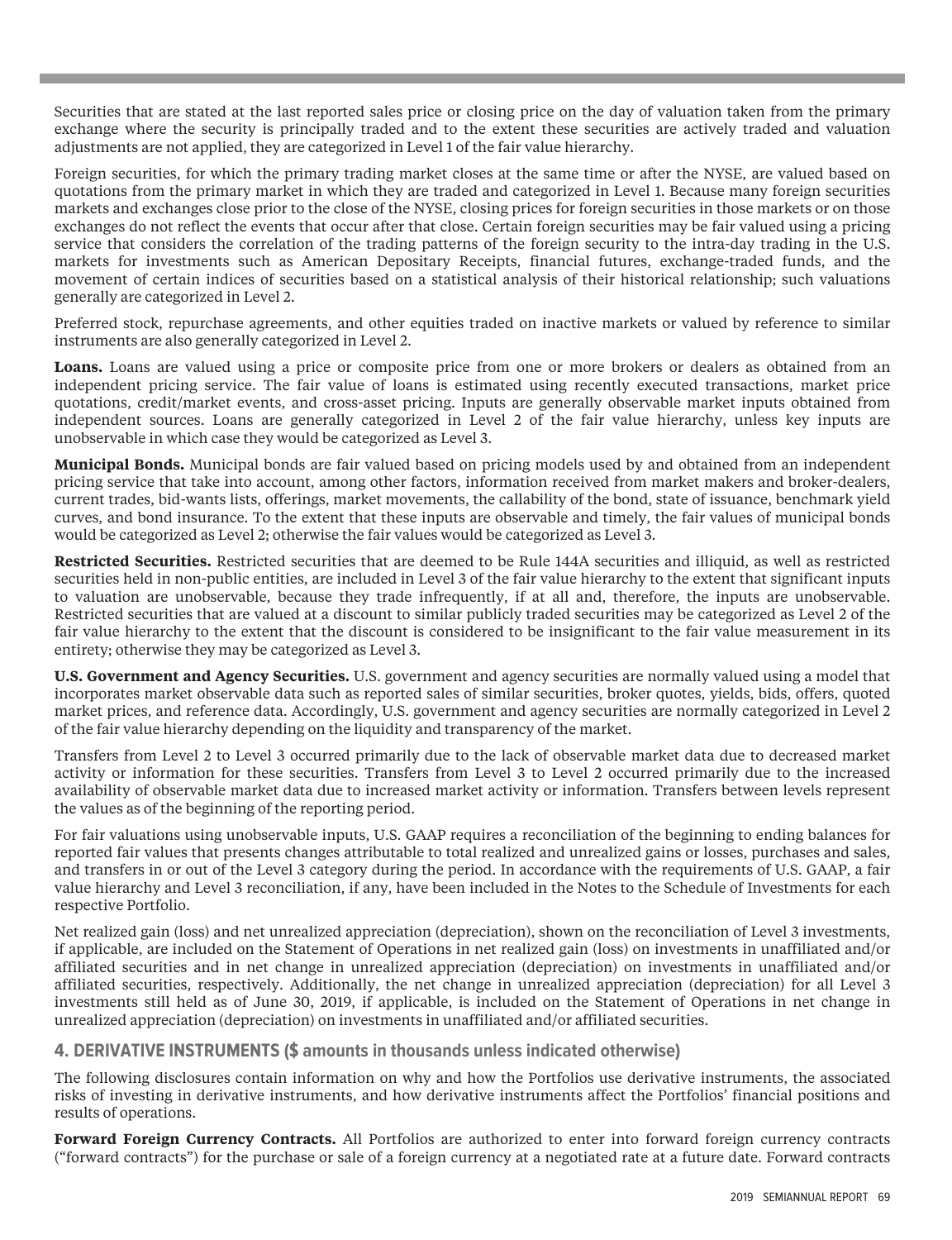are reported on a schedule following the Schedule of Investments. Forward contracts are valued daily based upon the closing prices of the forward currency rates provided by an independent pricing service determined at the close of the NYSE. The resulting unrealized appreciation and depreciation is reported on the Statement of Assets and Liabilities as a receivable or payable and on the Statement of Operations within the change in unrealized appreciation (depreciation). At contract close, the difference between the original cost of the contract and the value at the close date is recorded as a realized gain (loss) on the Statement of Operations.

Risks to a Portfolio related to the use of such contracts include both market and credit risk. Market risk is the risk that the value of the forward contract will depreciate due to unfavorable changes in the exchange rates. Credit risk arises from the possibility that the counterparty will default. If the counterparty defaults, a Portfolio's maximum loss will consist of the aggregate unrealized gain on appreciated contracts that is not collateralized.

High Income, International Core Equity and Natural Resources enter into forward foreign currency exchange contracts as an economic hedge against either specific transactions or portfolio instruments or to obtain exposure to, or hedge exposure away from foreign currencies (foreign currency exchange rate risk).

**Option Contracts.** Options purchased by a Portfolio are accounted for in the same manner as portfolio securities. The cost of the underlying instruments acquired through the exercise of call options is increased by the premium paid to purchase the call. The proceeds from instruments sold through the exercise of put options are decreased by the premium paid to purchase the put.

When a Portfolio writes (sells) an option, an amount equal to the premium received by the Portfolio is recorded as a liability. The amount of the liability is subsequently adjusted to reflect the current value of the option written. When an option expires on its stipulated expiration date or a Portfolio enters into a closing purchase transaction, the Portfolio realizes a gain (or loss if the cost of a closing purchase transaction exceeds the premium received when the call option was sold), and the liability related to such option is extinguished. When a written call option is exercised, the premium is added to the proceeds from the sale of the underlying instrument in determining whether a Portfolio has realized a gain or loss. When a written put is exercised, the cost basis of the instruments purchased by a Portfolio is reduced by the amount of the premium received.

Investments in options, whether purchased or written, involve certain risks. Writing put options and purchasing call options may increase a Portfolio's exposure to the underlying instrument. With written options, there may be times when a Portfolio will be required to purchase or sell instruments to meet its obligation under the option contract where the required action is not beneficial to the Portfolio, due to unfavorable movement of the market price of the underlying instrument.

Option contracts can be traded on a regulated exchange or traded OTC. Unlike the trades on a regulated exchange where the clearinghouse guarantees the performances of both the buyer and the seller, to the extent a Portfolio enters into OTC option transactions with counterparties, the Portfolio will be exposed to the risk that counterparties to these OTC transactions will be unable to meet their obligations under the terms of the transaction.

Asset Strategy, Mid Cap Growth and Science and Technology purchase and write call and put options to increase or decrease hedging exposure to underlying instruments (which include credit risk, equity risk, foreign currency exchange rate risk, event risk and/or interest rate risk), increase exposure to various equity markets or certain sectors, gain exposure to or facilitate trading in certain securities and/or, in the case of options written, to generate returns from options premiums.

**Swap Agreements.** All Portfolios are authorized to invest in swap agreements. Swap agreements are bilateraly negotiated agreements between a Portfolio and counterparty to exchange or swap investment cash flows, assets, foreign currencies or market-linked returns at specified, future intervals. Swap agreements are privately negotiated in the over-the-counter market ("OTC swaps"). If the OTC swap entered is one of the swaps identified by a relevant regulator as a swap that is required to be cleared, then it will be cleared through a third party, known as a central counterparty or derivatives clearing organization ("centrally cleared swaps").

Swaps are marked to market daily and changes in value are recorded as unrealized appreciation (depreciation) on the Statement of Operations. Payments received or made by the Portfolio are recorded as realized gain or loss on the Statement of Operations. Any upfront premiums paid are recorded as assets and any upfront fees received are recorded as liabilities and are shown as swap premiums paid and swap premiums received, respectively, if any, on the Statement of Assets and Liabilities and amortized over the term of the swap. An early termination payment received or made at an early termination or a final payment made at the maturity of the swap is recorded as realized gain or loss on the Statement of Operations.

After a centrally cleared swap is accepted for clearing, a Portfolio may be required to deposit initial margin with a Clearing Member in the form of cash or securities. Securities deposited as initial margin, if any, are designated on the Schedule of Investments. Cash deposited as initial margin is identified on the Schedule of Investments and is recorded as restricted cash on the Statement of Assets and Liabilities.

Total return swaps involve a commitment of one party to pay periodic interest payments in exchange for a market-linked return based on a security or a basket of securities including a variety of securities or representing a particular index. To the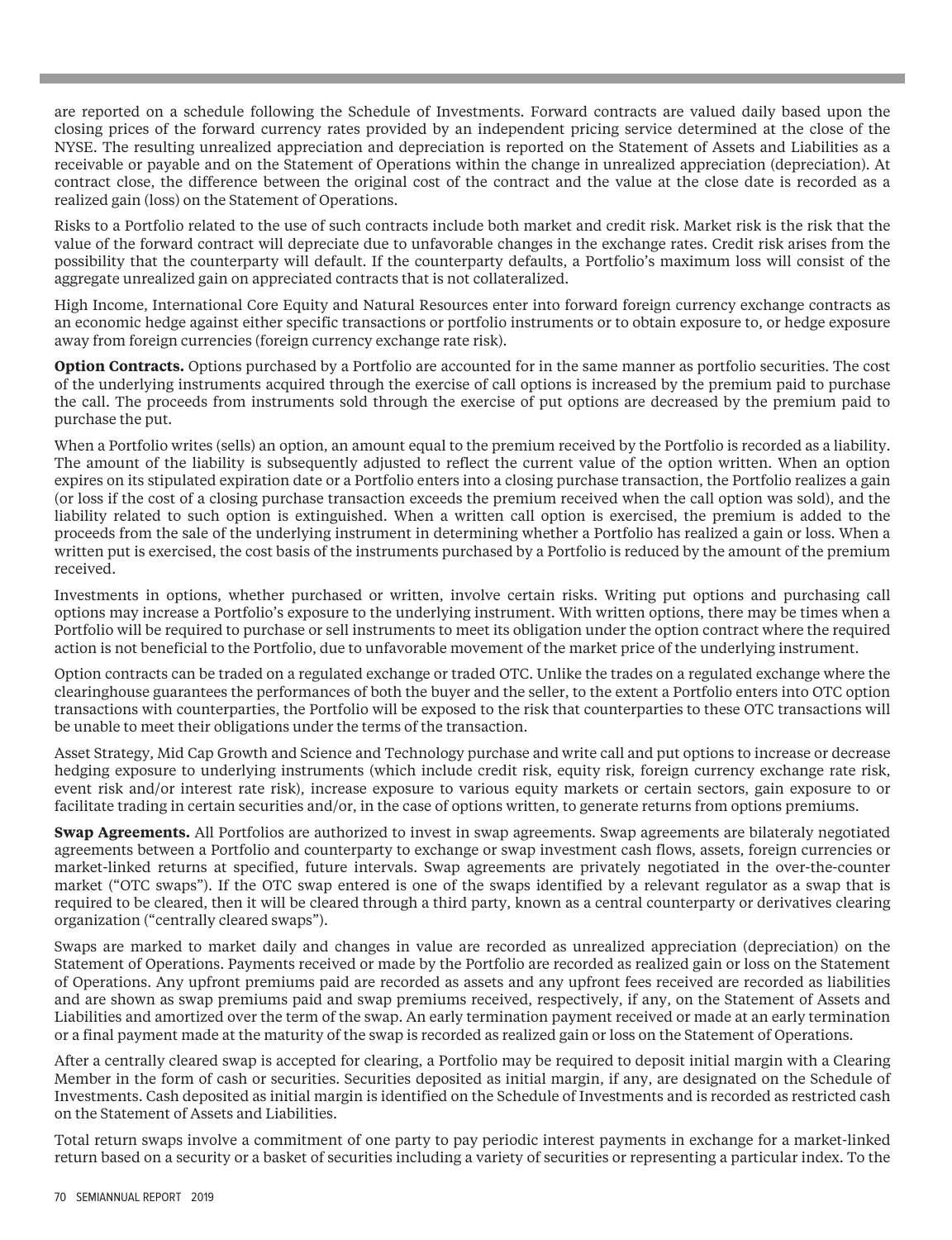extent the total return of the security, a basket of securities, or an index exceeds or falls short of the offsetting interest rate obligation, the Portfolio will receive a payment from or make a payment to the counterparty.

Asset Strategy, International Core Equity and Small Cap Growth enter into total return swaps to hedge exposure to a security or market.

The creditworthiness of the counterparty with which a Portfolio enters into a swap agreement is monitored by IICO. If a counterparty creditworthiness declines, the value of the agreement would likely decline, potentially resulting in losses. If a default occurs by the counterparty to such a transaction, the Portfolio will have contractual remedies pursuant to the agreement related to the transaction. The maximum loss a Portfolio may incur consists of the aggregate unrealized gain on appreciated contracts that is not collateralized due to facts specific to certain situations (i.e., collateral may not have been posted by the counterparty due to the required collateral amount being less than the pre-agreed thresholds. Additionally, regulatory developments called stay resolutions and the ensuing required contractual amendments to the transactional documentation, including derivatives, permit the relevant regulators to preclude parties to a transaction from terminating trades, among other rights it may have in the trade agreements should a counterparty that it regulates experience financial distress. A relevant regulator also has the authority to reduce the value of certain liabilities owed by the counterparty to a Fund and/or convert cash liabilities of a regulated entity into equity holdings. The power given to the relevant regulators includes the ability to amend transactional agreements unilaterally, modify the maturity of eligible liabilities, reduce the amount of interest payable or change the date on which interest becomes payable, among other powers.

To prevent incurring losses due to the counterparty credit risk, IICO actively monitors the creditworthiness of the counterparties with which it has entered financial transactions. IICO consistently and frequently risk manages the credit risk of the counterparties it faces in transactions.

**Collateral and rights of offset.** A Portfolio mitigates credit risk with respect to OTC derivative counterparties through credit support annexes ("CSA") included with an International Swaps and Derivatives Association, Inc. ("ISDA") Master Agreement which is the standard contract governing all OTC derivative transactions between the Portfolio and each of its counterparties. Although it is not possible to eliminate credit risk entirely, the CSA allows the Portfolio and its counterparty to reduce their exposure to the risk of payment default by the other party by holding an amount in collateral equivalent to the realized and unrealized amount of exposure to the counterparty, which is generally held by the Portfolio's custodian. An amount of collateral is moved to/from applicable counterparties only if the amount of collateral required to be posted surpasses both the threshold and the minimum transfer amount pre-agreed in the CSA between the Portfolio and the counterparty. See Note 2 "Segregation and Collateralization" for additional information with respect to collateral practices.

**Offsetting of Assets and Liabilities.** The following tables present financial instruments that are either (1) offset or (2) subject to an enforceable master netting arrangement or similar agreement as of June 30, 2019:

### **Assets**

|                                                                                                             |                                             |                                                                                |                                                                                           | Gross Amounts Not Offset on the<br><b>Statement of Assets and Liabilities</b>    |                                    |                                |                                    |  |  |  |
|-------------------------------------------------------------------------------------------------------------|---------------------------------------------|--------------------------------------------------------------------------------|-------------------------------------------------------------------------------------------|----------------------------------------------------------------------------------|------------------------------------|--------------------------------|------------------------------------|--|--|--|
| Portfolio                                                                                                   | Gross<br>Amounts of<br>Recognized<br>Assets | Gross<br>Amounts<br>Offset on the<br>Statement of<br>Assets and<br>Liabilities | Net Amounts<br>of Assets<br>Presented on<br>the Statement<br>of Assets and<br>Liabilities | Financial<br>Instruments<br>and<br><b>Derivatives</b><br>Available<br>for Offset | Non-Cash<br>Collateral<br>Received | Cash<br>Collateral<br>Received | <b>Net</b><br>Amount<br>Receivable |  |  |  |
| High Income                                                                                                 |                                             |                                                                                |                                                                                           |                                                                                  |                                    |                                |                                    |  |  |  |
| Unrealized appreciation on forward<br>foreign currency contracts <sup>(1)</sup>                             | 178<br>\$                                   | $s-$                                                                           | \$<br>178                                                                                 | \$                                                                               | \$                                 | \$ (178)                       |                                    |  |  |  |
| <b>International Core Equity</b><br>Unrealized appreciation on forward<br>foreign currency contracts        | \$1,704                                     | $s-$                                                                           | \$1,704                                                                                   | \$(1,704)                                                                        | \$                                 |                                |                                    |  |  |  |
| <b>Natural Resources</b><br>Unrealized appreciation on forward<br>foreign currency contracts <sup>(1)</sup> | \$483                                       | $s-$                                                                           | \$483                                                                                     | \$<br>(19)                                                                       | \$(464)                            | \$                             |                                    |  |  |  |
| <b>Small Cap Growth</b><br>Swap agreements, at value                                                        | \$525                                       | \$—                                                                            | \$525                                                                                     |                                                                                  |                                    | \$ (525)                       |                                    |  |  |  |

\*Not shown due to rounding.

(1)Amounts include forward contracts that have an offset to an open and close contract, but have not settled. These amounts are included on the Statement of Assets and Liabilities line item for Investment securities sold receivable.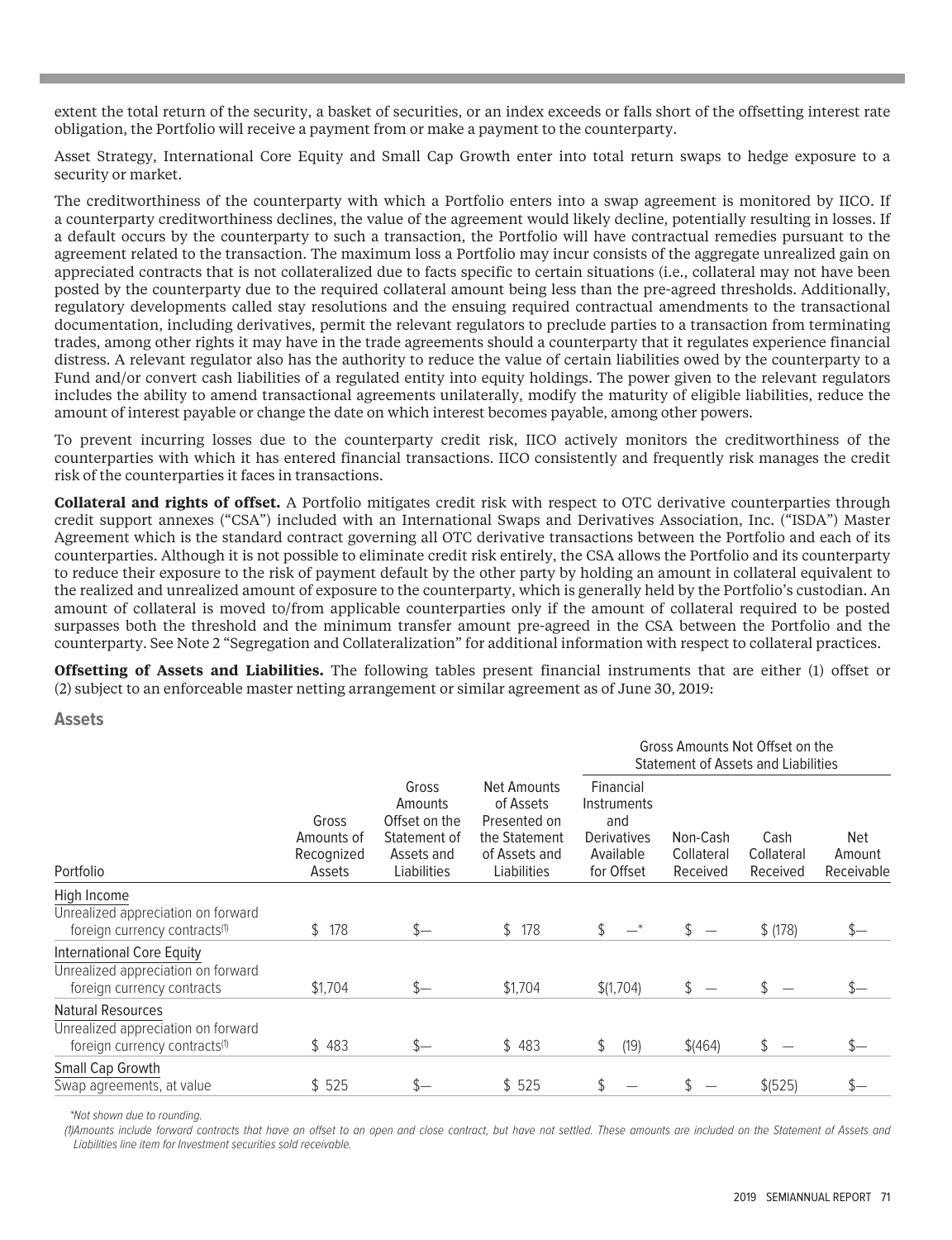## **Liabilities**

### Gross Amounts Not Offset on the Statement of Assets and Liabilities

|                                                                                                                     |                                                  |                                                                                |                                                                                                |                                                                                  | Statement of Assets and Liabilities |                               |                                 |
|---------------------------------------------------------------------------------------------------------------------|--------------------------------------------------|--------------------------------------------------------------------------------|------------------------------------------------------------------------------------------------|----------------------------------------------------------------------------------|-------------------------------------|-------------------------------|---------------------------------|
| Portfolio                                                                                                           | Gross<br>Amounts of<br>Recognized<br>Liabilities | Gross<br>Amounts<br>Offset on the<br>Statement of<br>Assets and<br>Liabilities | Net Amounts<br>of Liabilities<br>Presented on<br>the Statement<br>of Assets and<br>Liabilities | Financial<br>Instruments<br>and<br><b>Derivatives</b><br>Available<br>for Offset | Non-Cash<br>Collateral<br>Pledged   | Cash<br>Collateral<br>Pledged | <b>Net</b><br>Amount<br>Payable |
| High Income<br>Unrealized depreciation on forward<br>foreign currency contracts <sup>(1)</sup>                      | 5<br>\$                                          | $\frac{1}{2}$                                                                  | 5                                                                                              | \$                                                                               |                                     | $S-$                          | \$<br>-5                        |
| <b>International Core Equity</b><br>Unrealized depreciation on forward<br>foreign currency contracts <sup>(1)</sup> | \$2,878                                          | $\frac{1}{2}$                                                                  | \$2,878                                                                                        | \$(1,704)                                                                        | \$ (881)                            | \$—                           | \$293                           |
| <b>Natural Resources</b><br>Unrealized depreciation on forward<br>foreign currency contracts                        | 22<br>\$                                         |                                                                                | 22                                                                                             | \$<br>(19)                                                                       |                                     |                               | \$<br>-3                        |

\*Not shown due to rounding.

(1)Amounts include forward contracts that have an offset to an open and close contract, but have not settled. These amounts are included on the Statement of Assets and Liabilities line item for Investment securities purchased payable.

# **Additional Disclosure Related to Derivative Instruments**

### Fair values of derivative instruments as of June 30, 2019:

|                           |                          | Assets                                                           | Liabilities |                                                                  |       |  |
|---------------------------|--------------------------|------------------------------------------------------------------|-------------|------------------------------------------------------------------|-------|--|
| Portfolio                 | Type of Risk<br>Exposure | <b>Statement of Assets &amp; Liabilities</b><br>Location         |             | <b>Statement of Assets &amp; Liabilities</b><br>Location         | Value |  |
| High Income               | Foreign currency         |                                                                  | —           | Unrealized depreciation on forward<br>foreign currency contracts | \$3   |  |
| International Core Equity | Foreign currency         | Unrealized appreciation on forward<br>foreign currency contracts | 1.704       |                                                                  |       |  |
| Natural Resources         | Foreign currency         | Unrealized appreciation on forward<br>foreign currency contracts | 468         | Unrealized depreciation on forward<br>foreign currency contracts | 22    |  |
| Small Cap Growth          | Equity                   | Swap agreements, at value                                        | 525         |                                                                  |       |  |

### Amount of realized gain (loss) on derivatives recognized on the Statement of Operations for the period ended June 30, 2019:

| Portfolio                 | Type of Risk<br>Exposure | Net realized gain (loss) on:                  |                    |                             |                    |                                             |         |
|---------------------------|--------------------------|-----------------------------------------------|--------------------|-----------------------------|--------------------|---------------------------------------------|---------|
|                           |                          | Investments in<br>unaffiliated<br>securities* | Swap<br>agreements | <b>Futures</b><br>contracts | Written<br>options | Forward<br>foreign<br>currency<br>contracts | Total   |
| <b>Asset Strategy</b>     | Equity                   | 267<br>\$                                     | \$569              | $S-$                        |                    |                                             | 836     |
| High Income               | Foreign currency         |                                               |                    |                             |                    | 34                                          | 34      |
| International Core Equity | Equity                   |                                               | 201                |                             |                    |                                             | 201     |
|                           | Foreign currency         |                                               |                    |                             |                    | (2,621)                                     | (2,621) |
| Mid Cap Growth            | Equity                   | (278)                                         |                    |                             | 135                |                                             | (143)   |
| Natural Resources         | Foreign currency         |                                               |                    |                             |                    | 183                                         | 183     |
| Science and Technology    | Equity                   | 4,085                                         |                    |                             | (2,701)            |                                             | 1,384   |
| Small Cap Growth          | Equity                   |                                               | 547                |                             |                    |                                             | 547     |

\*Purchased options are reported as investments in unaffiliated securities and are reflected on the accompanying Schedule of Investments.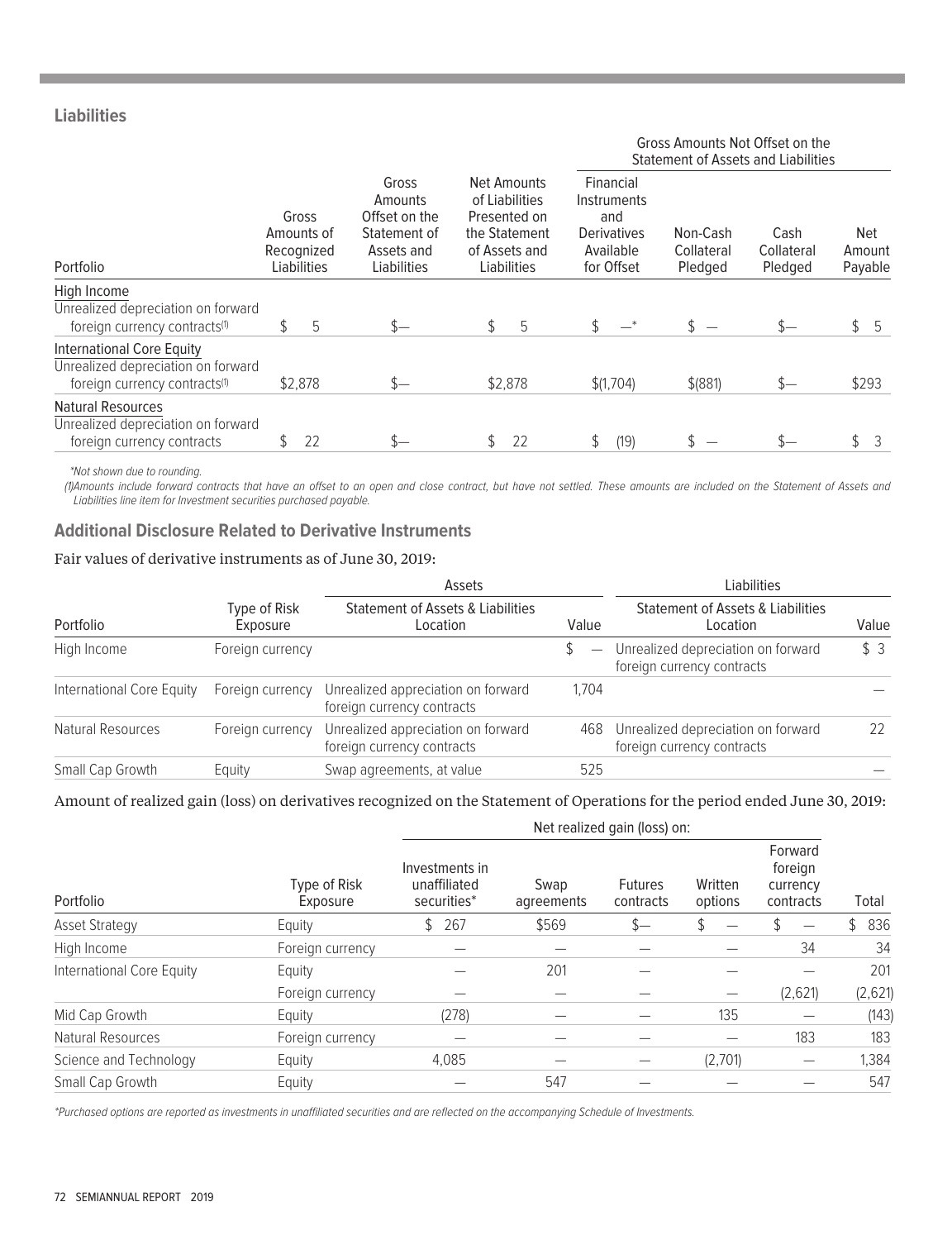Change in unrealized appreciation (depreciation) on derivatives recognized on the Statement of Operations for the period ended June 30, 2019:

| Portfolio                 |                          |                                               | Net change in unrealized appreciation (depreciation) on: |                             |                    |                                             |       |
|---------------------------|--------------------------|-----------------------------------------------|----------------------------------------------------------|-----------------------------|--------------------|---------------------------------------------|-------|
|                           | Type of Risk<br>Exposure | Investments in<br>unaffiliated<br>securities* | Swap<br>agreements                                       | <b>Futures</b><br>contracts | Written<br>options | Forward<br>foreign<br>currency<br>contracts | Total |
| High Income               | Foreign currency         |                                               |                                                          | S—                          |                    | (17)                                        | (17)  |
| International Core Equity | Equity                   |                                               | (46)                                                     |                             |                    |                                             | (46)  |
|                           | Foreign currency         |                                               |                                                          |                             |                    | 2,052                                       | 2,052 |
| Natural Resources         | Foreign currency         |                                               |                                                          |                             |                    | 20                                          | 20    |
| Small Cap Growth          | Equity                   |                                               | 1,837                                                    |                             |                    |                                             | 1,837 |

\*Purchased options are reported as investments in unaffiliated securities and are reflected on the accompanying Schedule of Investments.

#### During the period ended June 30, 2019, the average derivative volume was as follows:

| Portfolio                 | Forward foreign<br>currency contracts <sup>(1)</sup> | Long futures<br>contracts <sup>(2)</sup> | Short futures<br>contracts <sup>(2)</sup> | Swap<br>agreements <sup>(3)</sup> | Purchased<br>options <sup>(2)</sup> | Written<br>options <sup>(2)</sup> |
|---------------------------|------------------------------------------------------|------------------------------------------|-------------------------------------------|-----------------------------------|-------------------------------------|-----------------------------------|
| <b>Asset Strategy</b>     |                                                      |                                          | <u>ъ—</u>                                 | \$1,798                           | \$43                                |                                   |
| High Income               |                                                      |                                          |                                           |                                   |                                     |                                   |
| International Core Equity | 856                                                  |                                          |                                           | 313                               |                                     |                                   |
| Mid Cap Growth            |                                                      |                                          |                                           |                                   |                                     | 8                                 |
| Natural Resources         | 54                                                   |                                          |                                           |                                   |                                     |                                   |
| Science and Technology    |                                                      |                                          |                                           |                                   | 843                                 | 336                               |
| Small Cap Growth          |                                                      |                                          |                                           | 11,557                            |                                     |                                   |

(1)Average absolute value of unrealized appreciation/depreciation during the period.

(2)Average value outstanding during the period.

(3)Average notional amount outstanding during the period.

## **5. BASIS FOR CONSOLIDATION OF THE ASSET STRATEGY PORTFOLIO** (\$ amounts in thousands)

Ivy VIP ASF II, Ltd. (the "Subsidiary"), a Cayman Islands exempted company, was incorporated as a wholly owned subsidiary acting as an investment vehicle for Ivy VIP Asset Strategy (referred to as "the Portfolio" in this subsection). VIP ASF III (SBP), LLC (the "Company"), a Delaware limited liability company, was incorporated as a wholly owned company acting as an investment vehicle for the Portfolio. The Subsidiary and the Company act as an investment vehicle for the Portfolio, in order to effect certain investments for the Portfolio consistent with the Portfolio's investment objectives and policies as specified in its prospectus and SAI.

The Portfolio's investment portfolio has been consolidated and includes the portfolio holdings of the Portfolio, its Subsidiary and the Company. The consolidated financial statements include the accounts of the Portfolio, its Subsidiary and the Company. All inter-company transactions and balances have been eliminated. A subscription agreement was entered into between the Portfolio and its Subsidiary and the Company comprising the entire issued share capital of the Subsidiary and the Company with the intent that the Portfolio will remain the sole shareholder and retain all rights. Under the Articles of Association, shares issued by the Subsidiary and the Company confer upon a shareholder the right to receive notice of, to attend and to vote at general meetings of the Subsidiary and the Company and shall confer upon the shareholder rights in a winding-up or repayment of capital and the right to participate in the profits or assets of the Subsidiary and the Company.

See the table below for details regarding the structure, incorporation and relationship as of June 30, 2019 of the Subsidiary and the Company to the Portfolio (amounts in thousands).

| Subsidiary/Company | Date of<br>Incorporation Agreement Assets |         |           | Subscription Portfolio Net Subsidiary/Company of Portfolio<br>Net Assets | Percentage<br>Net Assets |
|--------------------|-------------------------------------------|---------|-----------|--------------------------------------------------------------------------|--------------------------|
|                    | 4-9-13                                    | 4-10-13 | \$782.643 | \$41.240                                                                 | 5.27%                    |
|                    |                                           | 4-23-13 | 782 643   | 604                                                                      | 0.08                     |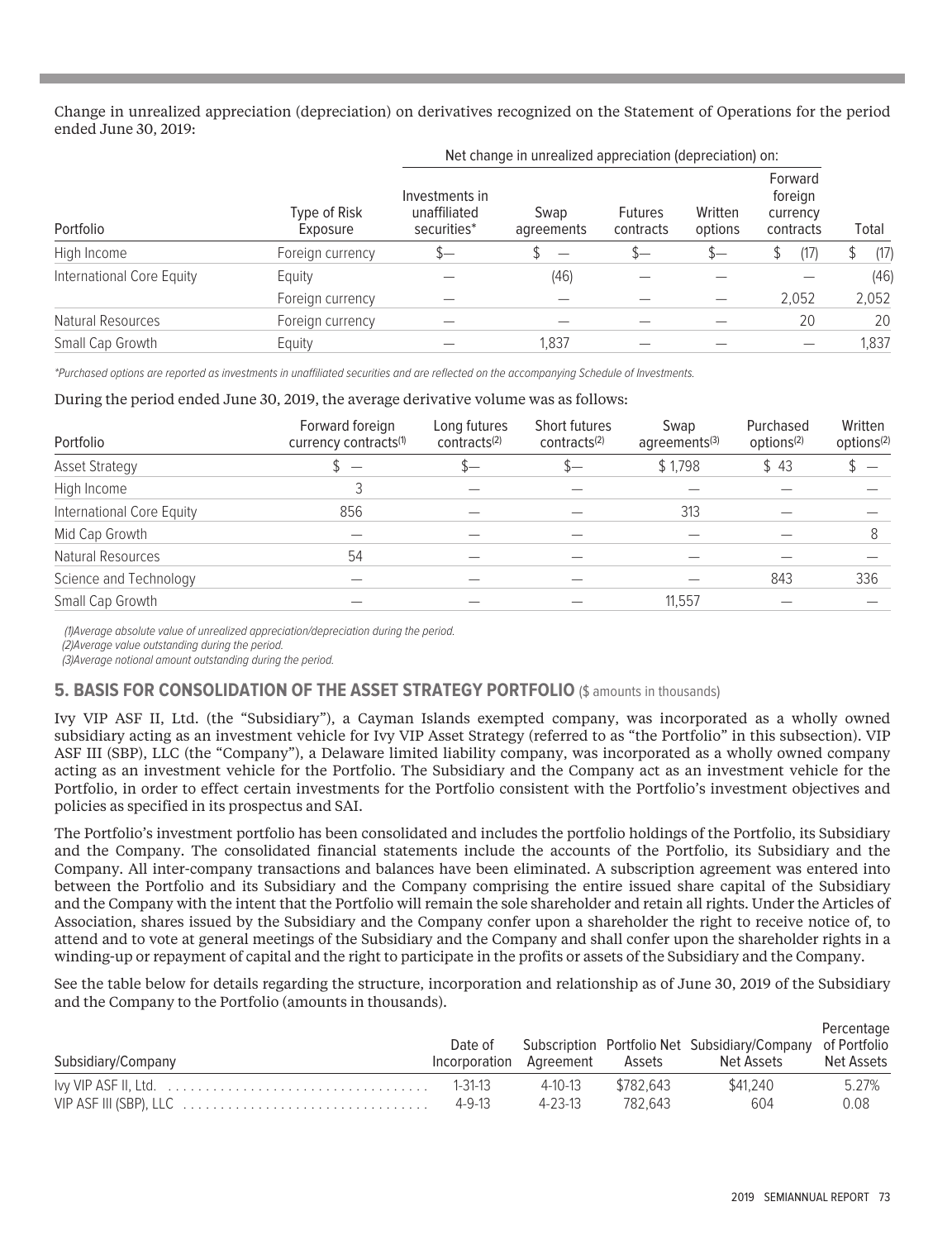### **6. INVESTMENT MANAGEMENT AND PAYMENTS TO AFFILIATED PERSONS** (\$ amounts in thousands unless indicated otherwise)

**Management Fees**. IICO, a wholly owned subsidiary of Waddell & Reed, Inc. ("W&R"), serves as each Portfolio's investment adviser. The management fee is accrued daily by each Portfolio at the following annual rates as a percentage of average daily net assets:

| Portfolio (M – Millions)                                       | \$0 to<br>\$500M | \$500 to<br>\$1,000M | \$1,000 to<br>\$1,500M | \$1.500 to<br>\$2,000M | \$2,000 to<br>\$3,000M | \$3,000 to<br>\$5,000M | \$5.000 to<br>\$10,000M | Over<br>\$10,000M |
|----------------------------------------------------------------|------------------|----------------------|------------------------|------------------------|------------------------|------------------------|-------------------------|-------------------|
| Asset Strategy                                                 | 0.700            | 0.700                | 0.650                  | 0.650                  | 0.600                  | 0.550                  | 0.550                   | 0.550             |
| Balanced                                                       | 0.700            | 0.700                | 0.650                  | 0.650                  | 0.600                  | 0.550                  | 0.550                   | 0.550             |
| Energy                                                         | 0.850            | 0.850                | 0.830                  | 0.830                  | 0.800                  | 0.760                  | 0.760                   | 0.760             |
|                                                                | 0.700            | 0.700                | 0.650                  | 0.650                  | 0.600                  | 0.550                  | 0.550                   | 0.550             |
| High Income $\ldots \ldots \ldots \ldots \ldots \ldots \ldots$ | 0.625            | 0.600                | 0.550                  | 0.500                  | 0.500                  | 0.500                  | 0.500                   | 0.500             |
| International Core Equity                                      | 0.850            | 0.850                | 0.830                  | 0.830                  | 0.800                  | 0.760                  | 0.760                   | 0.760             |
| Mid Cap Growth                                                 | 0.850            | 0.850                | 0.830                  | 0.830                  | 0.800                  | 0.760                  | 0.760                   | 0.760             |
| Natural Resources                                              | 0.850            | 0.850                | 0.830                  | 0.830                  | 0.800                  | 0.760                  | 0.730                   | 0.700             |
| Science and Technology                                         | 0.850            | 0.850                | 0.830                  | 0.830                  | 0.800                  | 0.760                  | 0.760                   | 0.760             |
| Small Cap Core                                                 | 0.850            | 0.850                | 0.830                  | 0.830                  | 0.800                  | 0.760                  | 0.760                   | 0.760             |
|                                                                | 0.850            | 0.850                | 0.830                  | 0.830                  | 0.800                  | 0.760                  | 0.760                   | 0.760             |

IICO has voluntarily agreed to waive a Portfolio's investment management fee on any Portfolio that is not subadvised on any day that the Portfolio's net assets are less than \$25 million, subject to IICO's right to change or modify this waiver. See Expense Reimbursements and/or Waivers for more information.

**Independent Trustees and Chief Compliance Officer Fees.** Fees paid to the Independent Trustees can be paid in cash or deferred to a later date, at the election of the Trustees according to the Deferred Fee Agreement entered into between the Trust and the Trustee(s). Each Portfolio records its portion of the deferred fees as a liability on the Statement of Assets and Liabilities. All fees paid in cash plus any appreciation (depreciation) in the underlying deferred plan are shown on the Statement of Operations. Additionally, fees paid to the Chief Compliance Officer of the Portfolios are shown on the Statement of Operations.

**Accounting Services Fees.** The Trust has an Accounting and Administrative Services Agreement with Waddell & Reed Services Company ("WRSCO"), doing business as WI Services Company ("WISC"), an affiliate of W&R. Under the agreement, WISC acts as the agent in providing bookkeeping and accounting services and assistance to the Trust, including maintenance of Portfolio records, pricing of Portfolio shares and preparation of certain shareholder reports. For these services, each Portfolio pays WISC a monthly fee of one-twelfth of the annual fee based on the average net asset levels shown in the following table:

| (M – Millions)                                                                                   |  |  |  |  | \$0 to \$10 to \$25 to \$50 to \$100 to \$200 to \$350 to \$550 to \$750 to<br>\$10M \$25M \$50M \$100M \$200M \$350M \$550M \$750M \$1,000M \$1,000M | . Over |
|--------------------------------------------------------------------------------------------------|--|--|--|--|-------------------------------------------------------------------------------------------------------------------------------------------------------|--------|
| Annual Fee Rate \$0.00 \$11.50 \$23.10 \$35.50 \$48.40 \$63.20 \$63.20 \$96.30 \$121.60 \$148.50 |  |  |  |  |                                                                                                                                                       |        |

Each Portfolio also pays WISC a monthly administrative fee at the annual rate of 0.01%, or one basis point, for the first \$1 billion of net assets with no fee charged for net assets in excess of \$1 billion. This fee is voluntarily waived by WISC until a Portfolio's net assets are at least \$10 million and is included in "Accounting services fee" on the Statement of Operations.

**Shareholder Servicing.** Under the Transfer Agency Agreement between the Trust and WISC, each Portfolio reimburses WISC for certain out-of-pocket costs.

**Service Plan. Class II.** Under a Service Plan adopted by the Trust pursuant to Rule 12b–1 under the 1940 Act, each Portfolio may pay a service fee to W&R for Class II shares in an amount not to exceed 0.25% of the Portfolio's average annual net assets. The fee is to be paid to compensate W&R for amounts it expends in connection with the provision of personal services to Policyowners and/or maintenance of Policyowner accounts.

**Expense Reimbursements and/or Waivers.** IICO, the Portfolios' investment manager, IDI, the Portfolios' distributor, and/ or Waddell & Reed Services Company, doing business as WISC, the Portfolios' transfer agent, have contractually agreed to reimburse sufficient management fees, 12b-1 fees and/or shareholder servicing fees to cap the total annual ordinary fund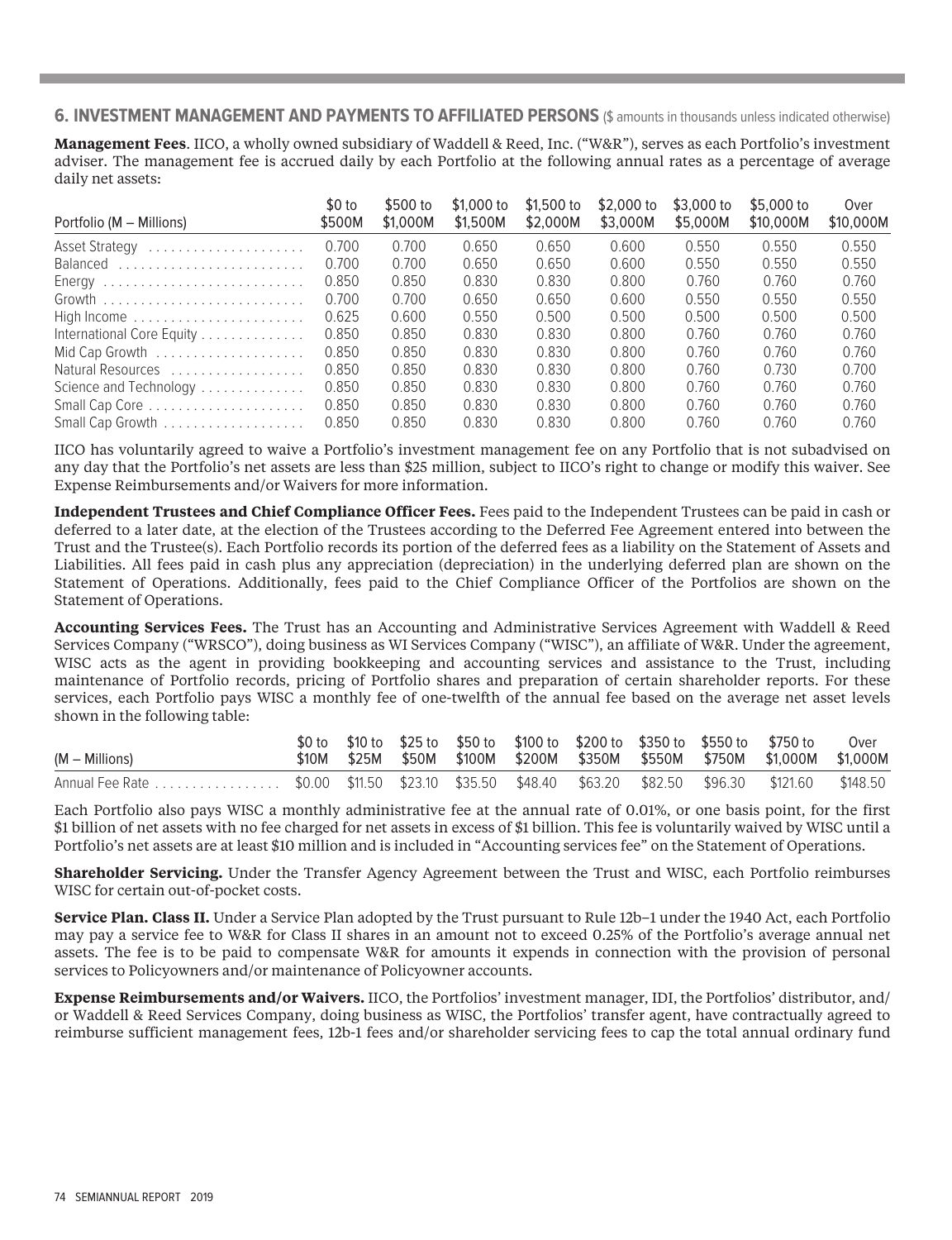operating expenses (which would exclude interest, taxes, brokerage commissions, acquired fund fees and expenses, and extraordinary expenses, if any). Portfolio and class expense limitations and related waivers/reimbursements for the period ended June 30, 2019 were as follows:

| <b>Fund Name</b>       | Share<br>Class Name | Type of<br>Expense<br>Limit | Commencement<br>Date | <b>End Date</b> | Expense Limit       | Amount of<br>Expense Waiver/<br>Reimbursement | Expense<br>Reduced                               |
|------------------------|---------------------|-----------------------------|----------------------|-----------------|---------------------|-----------------------------------------------|--------------------------------------------------|
| <b>Asset Strategy</b>  | Class I             | Contractual                 | 4-28-2017            | 4-30-2020       | Class II less 0.25% | $$ -$                                         | N/A                                              |
| Energy                 | Class I             | Contractual                 | 4-28-2017            | 4-30-2020       | Class II less 0.25% | $$-$                                          | N/A                                              |
| High Income            | Class I             | Contractual                 | 4-28-2017            | 4-30-2020       | Class II less 0.25% | $$ -$                                         | N/A                                              |
| Mid Cap Growth         | All Classes         | Contractual                 | 4-28-2017            | 4-30-2020       | N/A                 | \$135(1)                                      | Investment<br>Management<br>Fee                  |
|                        | Class I             | Contractual                 | 4-28-2017            | 4-30-2020       | 0.85%               | $$ -^*$                                       | Shareholder<br>Servicing                         |
|                        | Class I             | Contractual                 | 4-28-2017            | 4-30-2020       | Class II less 0.25% | $$-$                                          | N/A                                              |
|                        | Class II            | Contractual                 | $5 - 1 - 2012$       | 4-30-2020       | 1.10%               | \$<br>9                                       | 12b-1 Fees<br>and/or<br>Shareholder<br>Servicing |
| Science and Technology | Class I             | Contractual                 | 4-28-2017            | 4-30-2020       | Class II less 0.25% | $$ -$                                         | N/A                                              |
| Small Cap Growth       | All Classes         | Contractual                 | 4-28-2017            | 4-30-2020       | N/A                 | $$45^{(1)}$$                                  | Investment<br>Management<br>Fee                  |
|                        | Class I             | Contractual                 | 11-5-2018            | 4-30-2020       | Class II less 0.25% | $$ -^*$                                       | Shareholder<br>Servicing                         |
|                        | Class II            | Contractual                 | 10-1-2016            | 4-30-2020       | 1.14%               | \$<br>9                                       | 12b-1 Fees<br>and/or<br>Shareholder<br>Servicing |

\*Not shown due to rounding.

(1)Due to Class I and/or Class II contractual expense limits, investment management fees were waived for all share classes.

Any amounts due to the Portfolios as a reimbursement but not paid as of June 30, 2019 are shown as a receivable from affiliates on the Statement of Assets and Liabilities.

## **7. INTERFUND LENDING PROGRAM**

Pursuant to an exemptive order issued by the SEC ("Order"), the Ivy Funds, Ivy Variable Insurance Portfolios and InvestEd Portfolios (collectively, the "Funds" only for purposes of this footnote 7) have the ability to lend money to, and borrow money from, each other pursuant to a master interfund lending agreement ("Interfund Lending Program"). Under the Interfund Lending Program, the Funds may lend or borrow money for temporary purposes directly to or from one another (each an "Interfund Loan"), subject to meeting the conditions of the Order. The interest rate to be charged on an Interfund Loan is the average of the overnight repurchase agreement rate and the short-term bank loan rate. The Funds made no Interfund Loans under the Interfund Lending Program during the period ended June 30, 2019.

## **8. AFFILIATED COMPANY TRANSACTIONS** (All amounts in thousands)

A summary of the transactions in affiliated companies during the period ended June 30, 2019 follows:

| Portfolio                                                                                                                                     | 12-31-18<br>Share<br><b>Balance</b>     | Gross | Gross<br>Additions Reductions | Realized<br>Gain/<br>(Loss) | <b>Distributions</b><br>Received | $6 - 30 - 19$<br>Share<br><b>Balance</b>     | $6 - 30 - 19$<br>Value | Net Change<br>in Unrealized<br>Appreciation |
|-----------------------------------------------------------------------------------------------------------------------------------------------|-----------------------------------------|-------|-------------------------------|-----------------------------|----------------------------------|----------------------------------------------|------------------------|---------------------------------------------|
| High Income<br>Larchmont Resources LLC <sup>(1)</sup>                                                                                         |                                         | $S-$  | $S-$                          |                             |                                  |                                              | \$252                  |                                             |
|                                                                                                                                               | 12-31-18<br>Principal<br><b>Balance</b> |       |                               |                             | Interest<br>Received             | $6 - 30 - 19$<br>Principal<br><b>Balance</b> |                        | Net Change<br>in Unrealized<br>Depreciation |
| Larchmont Resources LLC (9.460% Cash or<br>$9.460\%$ PIK), $9.460\%$ , $8-7-20$<br>(1) No dividends were paid during the preceding 12 months. | \$817                                   | $S -$ | \$ (56)                       | \$1                         | \$41                             | \$757                                        | \$705                  | $$$ (34)                                    |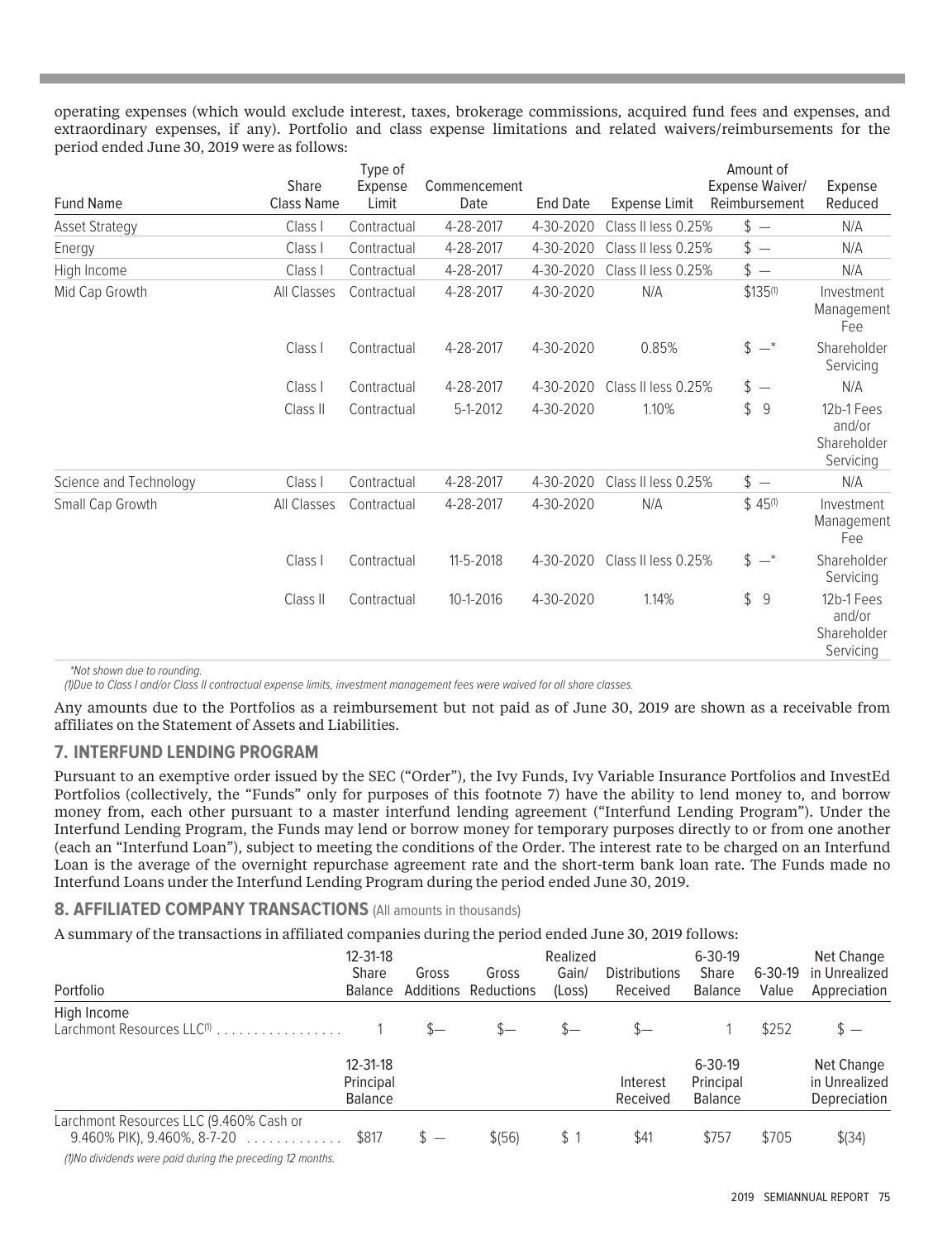## **9. INVESTMENT SECURITIES TRANSACTIONS** (\$ amounts in thousands)

The cost of purchases and the proceeds from maturities and sales of investment securities (excluding short-term securities) for the period ended June 30, 2019, were as follows:

|        | Purchases | Sales     |                                                             |           |
|--------|-----------|-----------|-------------------------------------------------------------|-----------|
|        |           |           | U.S. Government Other Issuers U.S. Government Other Issuers |           |
|        | \$2.041   | \$175.574 | \$1.918                                                     | \$252,434 |
|        | 26.409    | 61.744    | 12.568                                                      | 95.099    |
| Enerav |           | 7.006     |                                                             | 6.125     |
|        |           | 74.841    |                                                             | 126.263   |
|        |           | 177.535   |                                                             | 173.940   |
|        |           | 218.919   |                                                             | 265.734   |
|        |           | 51.496    |                                                             | 67.588    |
|        |           | 8.922     |                                                             | 13.221    |
|        |           | 73.785    |                                                             | 116.491   |
|        |           | 105.274   |                                                             | 111.094   |
|        |           | 84.580    |                                                             | 111.012   |

#### **10. LOANS OF PORTFOLIO SECURITIES** (\$ amounts in thousands)

The Portfolios may lend their portfolio securities only to borrowers that are approved by the Portfolio's securities lending agent, The Bank of New York Mellon ("BNYM"). The borrower pledges and maintains with the Portfolio collateral consisting of cash or securities issued or guaranteed by the U.S. government. The collateral received by the Portfolio is required to have a value of at least 102% of the market value of the loaned securities for securities traded on U.S. exchanges and a value of at least 105% of the market value for all other securities, except in the case of loans of foreign securities which are denominated and payable in U.S. Dollars, in which case the collateral is required to have a value of at least 102% of the market value of the loaned securities. The market value of the loaned securities is determined at the close of each business day and any additional required collateral is delivered to the Portfolio and any excess collateral is returned by the Portfolio on the next business day. During the term of the loan, the Portfolio is entitled to all distributions made on or in respect of the loaned securities but does not receive interest income on securities received as collateral. Loans of securities are terminable at any time and the borrower, after notice, is required to return borrowed securities within the standard time period for settlement of securities transactions.

Cash received as collateral for securities on loan may be reinvested in the Dreyfus Institutional Preferred Government Money Market Fund — Institutional Shares or certain other registered money market funds and are disclosed in the Portfolio's Schedule of Investments and are reflected in the Statement of Assets and Liabilities as cash collateral on securities loaned at value. Non-cash collateral, in the form of securities issued or guaranteed by the U.S. government or its agencies or instrumentalities, is not disclosed in the Portfolio's Statement of Assets and Liabilities as it is held by the lending agent on behalf of the Portfolio and the Portfolio does not have the ability to re-hypothecate these securities. The securities on loan for each Portfolio are also disclosed in its Schedule of Investments. The total value of any securities on loan as of June 30, 2019 and the total value of the related cash collateral are disclosed in the Statement of Assets and Liabilities. Income earned by the Portfolios from securities lending activity is disclosed in the Statements of Operations.

The following is a summary of each Portfolio's securities lending positions and related cash and non-cash collateral received as of June 30, 2019:

| Portfolio              | Market Value of<br>Securities on Loan | Received | Cash Collateral Non-Cash Collateral<br>Received | <b>Total Collateral</b><br>Received |
|------------------------|---------------------------------------|----------|-------------------------------------------------|-------------------------------------|
|                        | \$4.554                               | \$ 671   | \$3.980                                         | \$4.651                             |
|                        | 1.155                                 | 1.185    |                                                 | 1.185                               |
|                        | 4.642                                 | 2.597    | 2.157                                           | 4.754                               |
|                        | 7.855                                 | 8.253    |                                                 | 8,253                               |
|                        | 10.297                                |          | 10.505                                          | 10.505                              |
|                        | 2.291                                 | 1.360    | 979                                             | 2,339                               |
| Science and Technology | 18.736                                | 6.572    | 12.606                                          | 19.178                              |
|                        | 1.073                                 | 1.095    |                                                 | 1.095                               |
|                        | 17.656                                | 5.005    | 13 022                                          | 18.027                              |

The cash collateral received amounts presented in the table above are transactions accounted for as secured borrowings and have an overnight and continuous maturity. The proceeds from the cash collateral received is invested in registered money market funds.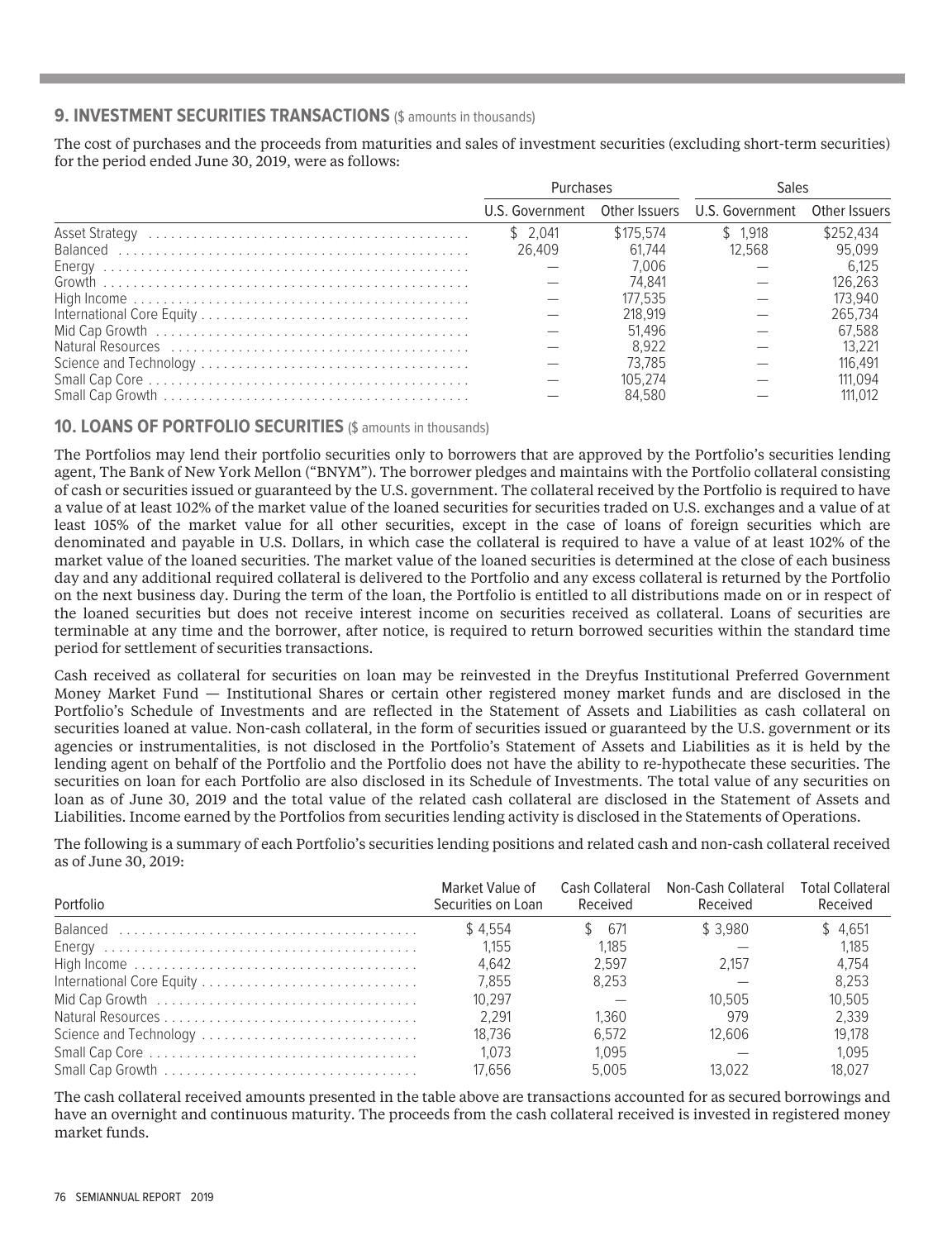The risks of securities lending include the risk that the borrower may not provide additional collateral when required or may not return the securities when due. To mitigate these risks, the Portfolios benefit from a borrower indemnity provided by BNYM. BNYM's indemnity allows for full replacement of securities lent wherein BNYM will purchase the unreturned loaned securities on the open market by applying the proceeds of the collateral or to the extent such proceeds are insufficient or the collateral is unavailable, BNYM will purchase the unreturned loan securities at BNYM's expense. However, the Portfolio could suffer a loss if the value of the investments purchased with cash collateral falls below the value of the cash collateral received.

#### **11. CAPITAL SHARE TRANSACTIONS** (All amounts in thousands)

The Trust has authorized an unlimited number of no par value shares of beneficial interest. Transactions in shares of beneficial interest were as follows:

|                                                                                                          |                                                  |                           | <b>Asset Strategy</b> |                                              | <b>Balanced</b>            |                                                  |                              |                                       |  |  |
|----------------------------------------------------------------------------------------------------------|--------------------------------------------------|---------------------------|-----------------------|----------------------------------------------|----------------------------|--------------------------------------------------|------------------------------|---------------------------------------|--|--|
|                                                                                                          | Six months ended<br>$6 - 30 - 19$<br>(Unaudited) |                           |                       | Year ended<br>$12 - 31 - 18$                 |                            | Six months ended<br>$6 - 30 - 19$<br>(Unaudited) | Year ended<br>12-31-18       |                                       |  |  |
|                                                                                                          | Value<br><b>Shares</b>                           |                           | <b>Shares</b>         | Value                                        | <b>Shares</b>              | Value                                            | <b>Shares</b>                | Value                                 |  |  |
| Shares issued from sale of shares:<br>Shares issued in reinvestment of distributions to<br>shareholders: | 942<br>145                                       | 8.404<br>1.322            | 3.140<br>5.872        | <sup>\$</sup><br>9<br>29.977<br>18<br>49.202 | N/A<br>756<br>N/A<br>4.279 | N/A<br>$\mathbb{S}^-$<br>5.980<br>N/A<br>31.681  | N/A<br>1.416<br>N/A<br>1.388 | N/A<br>11,226<br>\$.<br>N/A<br>10,863 |  |  |
| Shares redeemed:<br>Net increase (decrease)                                                              | (9,592)<br>(8,505)                               | (86, 141)<br>\$ (76, 415) | (18,070)<br>(9,055)   | (171, 936)<br>\$ (92,730)                    | N/A<br>(3,273)<br>1,762    | N/A<br>(25,779)<br>\$11,882                      | N/A<br>(6,760)<br>(3,956)    | N/A<br>(53,838)<br>(31,749)<br>S      |  |  |

|                                                                    |               |                                                  |         | Energy                       |               |              | Growth                                           |       |           |                        |       |              |
|--------------------------------------------------------------------|---------------|--------------------------------------------------|---------|------------------------------|---------------|--------------|--------------------------------------------------|-------|-----------|------------------------|-------|--------------|
|                                                                    |               | Six months ended<br>$6 - 30 - 19$<br>(Unaudited) |         | Year ended<br>$12 - 31 - 18$ |               |              | Six months ended<br>$6 - 30 - 19$<br>(Unaudited) |       |           | Year ended<br>12-31-18 |       |              |
|                                                                    | <b>Shares</b> |                                                  | Value   | <b>Shares</b>                |               | Value        | <b>Shares</b>                                    | Value |           | <b>Shares</b>          | Value |              |
| Shares issued from sale of shares:                                 |               |                                                  |         |                              |               |              |                                                  |       |           |                        |       |              |
| Class L                                                            | 5             |                                                  |         | 8                            | <sup>\$</sup> | 32           | N/A                                              |       | N/A       | N/A                    |       | N/A          |
|                                                                    | 2.137         |                                                  | 9.230   | 5.435                        |               | 31.159       | 485                                              | \$.   | 5.813     | 1.679                  |       | 20,421       |
| Shares issued in reinvestment of distributions to<br>shareholders: |               |                                                  |         |                              |               |              |                                                  |       |           |                        |       |              |
| Class L                                                            |               |                                                  |         |                              |               |              | N/A                                              |       | N/A       | N/A                    |       | N/A          |
|                                                                    |               |                                                  |         |                              |               |              | 18,896                                           |       | 186.937   | 8,478                  |       | 99.828       |
| Shares redeemed:                                                   |               |                                                  |         |                              |               |              |                                                  |       |           |                        |       |              |
| Class L                                                            | (4)           |                                                  | (16)    |                              |               |              | N/A                                              |       | N/A       | N/A                    |       | N/A          |
|                                                                    | (2,189)       |                                                  | (9.583) | (24.018)                     |               | (137, 602)   | (4,987)                                          |       | (59.028)  | (22,501)               |       | (274, 185)   |
| Net increase (decrease)                                            | (51)          |                                                  | (348)   | (18, 575)                    |               | \$(106, 411) | 14,394                                           |       | \$133.722 | (12, 344)              |       | \$(153, 936) |

\*Not shown due to rounding.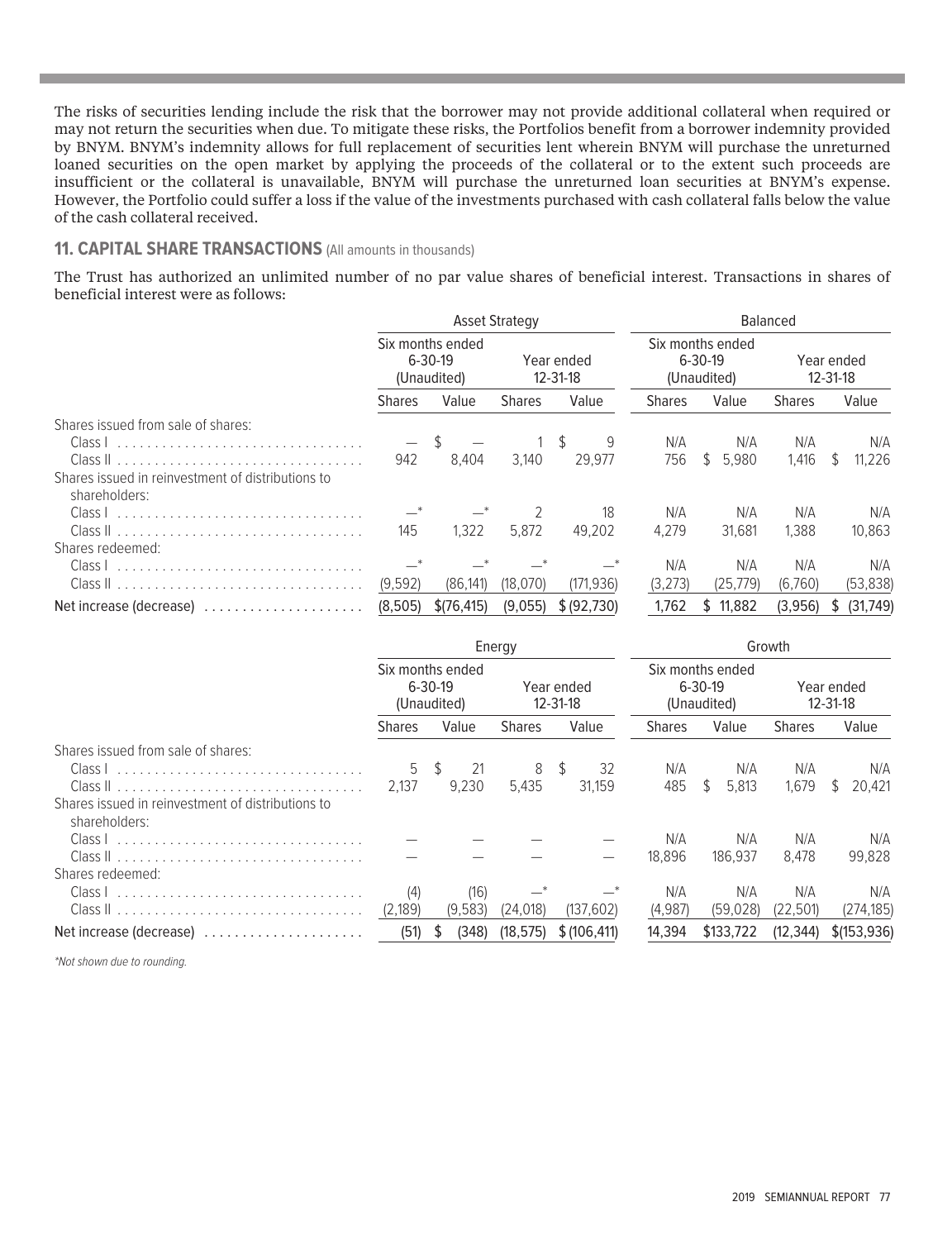|                                                                    |                                                  |           | High Income            |                 |         | International Core Equity                        |         |                        |  |  |
|--------------------------------------------------------------------|--------------------------------------------------|-----------|------------------------|-----------------|---------|--------------------------------------------------|---------|------------------------|--|--|
|                                                                    | Six months ended<br>$6 - 30 - 19$<br>(Unaudited) |           | Year ended<br>12-31-18 |                 |         | Six months ended<br>$6 - 30 - 19$<br>(Unaudited) |         | Year ended<br>12-31-18 |  |  |
|                                                                    | <b>Shares</b>                                    | Value     | <b>Shares</b>          | Value           |         | Value<br><b>Shares</b>                           |         | Value                  |  |  |
| Shares issued from sale of shares:                                 |                                                  |           |                        |                 |         |                                                  |         |                        |  |  |
|                                                                    | 684                                              | \$2,434   | 1.713                  | 5.956<br>\$.    | N/A     | N/A                                              | N/A     | N/A                    |  |  |
| $Class II$                                                         | 14.398                                           | 50.021    | 32.626                 | 116,310         | 818     | \$12.554                                         | 4,963   | \$83,359               |  |  |
| Shares issued in reinvestment of distributions to<br>shareholders: |                                                  |           |                        |                 |         |                                                  |         |                        |  |  |
|                                                                    | 936                                              | 3.156     | 1.015                  | 3.506           | N/A     | N/A                                              | N/A     | N/A                    |  |  |
|                                                                    | 16.419                                           | 55.287    | 16.234                 | 56.012          | 4.945   | 70.370                                           | 1.813   | 32,980                 |  |  |
| Shares redeemed:                                                   |                                                  |           |                        |                 |         |                                                  |         |                        |  |  |
|                                                                    | (1, 111)                                         | (3,882)   | (4,836)                | (16, 926)       | N/A     | N/A                                              | N/A     | N/A                    |  |  |
|                                                                    | (18, 011)                                        | (62, 804) | (52, 101)              | (184, 346)      | (3,055) | (48,072)                                         | (5,580) | (97, 507)              |  |  |
| Net increase (decrease)                                            | 13.315                                           | \$44.212  | (5, 349)               | (19, 488)<br>\$ | 2.708   | \$34.852                                         | 1.196   | \$18,832               |  |  |

|                                                                    | Mid Cap Growth                             |             |                        |              | <b>Natural Resources</b>                         |            |                        |              |
|--------------------------------------------------------------------|--------------------------------------------|-------------|------------------------|--------------|--------------------------------------------------|------------|------------------------|--------------|
|                                                                    | Six months ended<br>6-30-19<br>(Unaudited) |             | Year ended<br>12-31-18 |              | Six months ended<br>$6 - 30 - 19$<br>(Unaudited) |            | Year ended<br>12-31-18 |              |
|                                                                    | <b>Shares</b>                              | Value       | <b>Shares</b>          | Value        | <b>Shares</b>                                    | Value      | <b>Shares</b>          | Value        |
| Shares issued from sale of shares:                                 |                                            |             |                        |              |                                                  |            |                        |              |
| Class L                                                            | 109                                        | 1,367<br>S. | 7.297                  | 90,379<br>S. | N/A                                              | N/A        | N/A                    | N/A          |
|                                                                    | 3.277                                      | 40.729      | 7.032                  | 87.767       | 1.825                                            | \$7.032    | 3,428                  | \$15,087     |
| Shares issued in reinvestment of distributions to<br>shareholders: |                                            |             |                        |              |                                                  |            |                        |              |
|                                                                    | 3.171                                      | 35,378      | 534                    | 6.483        | N/A                                              | N/A        | N/A                    | N/A          |
|                                                                    | 4.217                                      | 46.820      | 1,911                  | 23.180       | 229                                              | 870        | 75                     | 351          |
| Shares redeemed:                                                   |                                            |             |                        |              |                                                  |            |                        |              |
| Class L                                                            | (1, 351)                                   | (17, 122)   | (2,531)                | (31, 811)    | N/A                                              | N/A        | N/A                    | N/A          |
|                                                                    | (2,621)                                    | (33,562)    | (38,548)               | (467, 934)   | (3,541)                                          | (13, 838)  | (6,932)                | (30, 567)    |
| Net increase (decrease)                                            | 6,802                                      | \$73,610    | (24, 305)              | \$(291, 936) | (1, 487)                                         | \$ (5,936) | (3, 429)               | \$ (15, 129) |

|                                                                                                                     |                        | Science and Technology                           |                     |                               |                            | Small Cap Core                                   |                            |                                  |
|---------------------------------------------------------------------------------------------------------------------|------------------------|--------------------------------------------------|---------------------|-------------------------------|----------------------------|--------------------------------------------------|----------------------------|----------------------------------|
|                                                                                                                     |                        | Six months ended<br>$6 - 30 - 19$<br>(Unaudited) |                     | Year ended<br>$12 - 31 - 18$  |                            | Six months ended<br>$6 - 30 - 19$<br>(Unaudited) |                            | Year ended<br>$12 - 31 - 18$     |
|                                                                                                                     | <b>Shares</b>          | Value                                            | <b>Shares</b>       | Value                         | <b>Shares</b>              | Value                                            | <b>Shares</b>              | Value                            |
| Shares issued from sale of shares:<br>Class L<br>Shares issued in reinvestment of distributions to<br>shareholders: | $\mathcal{P}$<br>1,088 | \$<br>43<br>28.793                               | 6<br>2.736<br>2,937 | 184<br>79,209<br>85<br>65.600 | N/A<br>285<br>N/A<br>2.817 | N/A<br>\$<br>4,165<br>N/A<br>36.690              | N/A<br>841<br>N/A<br>3.561 | N/A<br>\$13,662<br>N/A<br>56,235 |
| Shares redeemed:<br>Class L                                                                                         | (2, 158)               | (9)<br>(56, 409)                                 | (1)<br>(9,856)      | (26)<br>(284,003)             | N/A<br>(928)               | N/A<br>(13, 659)                                 | N/A<br>(8,646)             | N/A<br>(141, 910)                |
| Net increase (decrease)                                                                                             | (1,068)                | \$(27,582)                                       | (4, 174)            | $$$ (138,951)                 | 2,174                      | \$27,196                                         | (4, 244)                   | \$ (72, 013)                     |

\*Not shown due to rounding.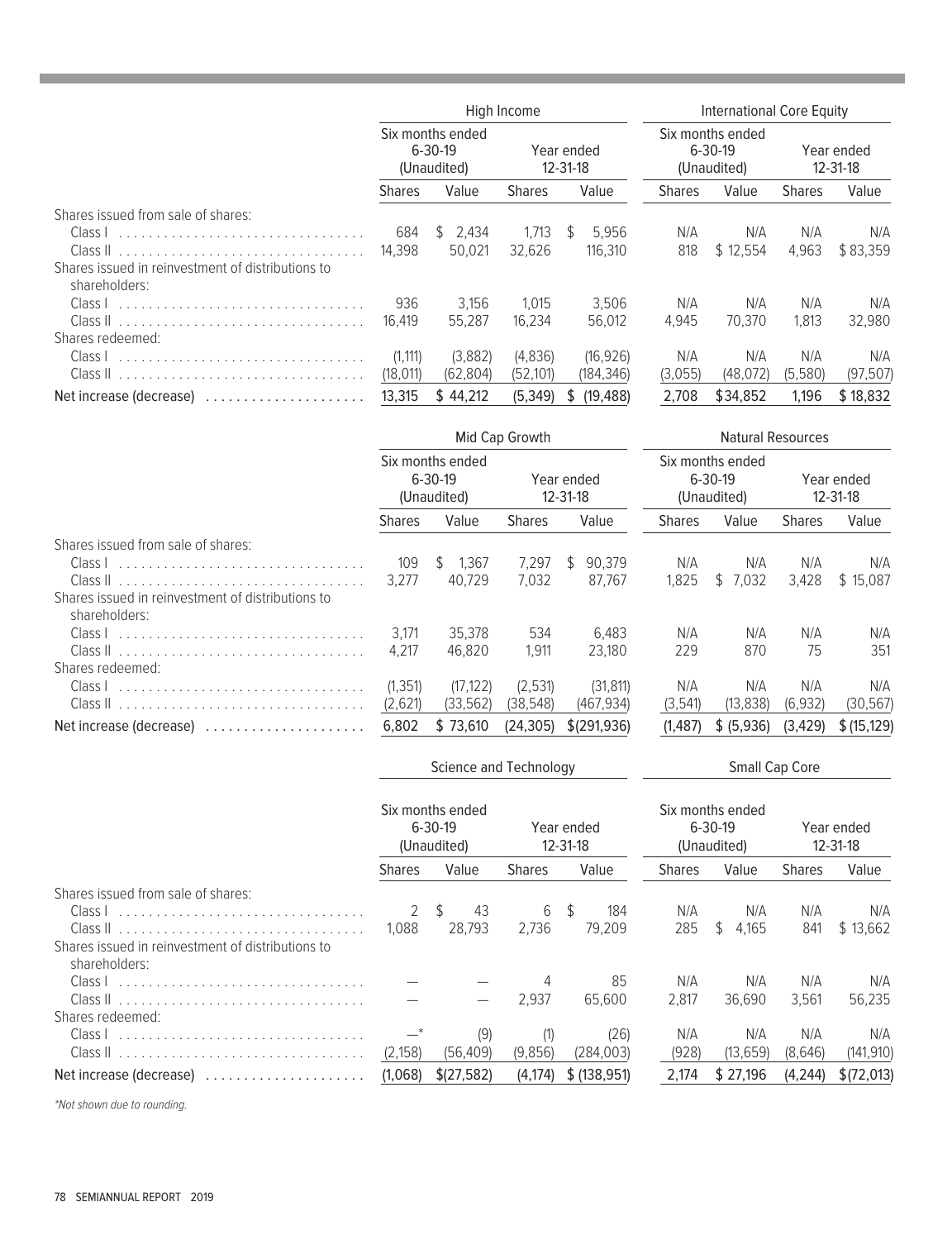|                                                                    | Small Cap Growth |                                                  |                        |            |  |
|--------------------------------------------------------------------|------------------|--------------------------------------------------|------------------------|------------|--|
|                                                                    |                  | Six months ended<br>$6 - 30 - 19$<br>(Unaudited) | Year ended<br>12-31-18 |            |  |
|                                                                    | <b>Shares</b>    | Value                                            | <b>Shares</b>          | Value      |  |
| Shares issued from sale of shares:                                 |                  |                                                  |                        |            |  |
|                                                                    | 33               | <sup>\$</sup><br>290                             | 6,845                  | \$58,514   |  |
|                                                                    | 1.214            | 10.732                                           | 3.202                  | 32,902     |  |
| Shares issued in connection with merger:                           |                  |                                                  |                        |            |  |
|                                                                    | N/A              | N/A                                              | 56                     | 487        |  |
| Class II                                                           | N/A              | N/A                                              | 9,666                  | 84,646     |  |
| Shares issued in reinvestment of distributions to<br>shareholders: |                  |                                                  |                        |            |  |
|                                                                    | 94               | 855                                              |                        |            |  |
|                                                                    | 561              | 5,061                                            | 12,302                 | 117,993    |  |
| Shares redeemed:                                                   |                  |                                                  |                        |            |  |
|                                                                    | (676)            | (6,056)                                          | (123)                  | (980)      |  |
|                                                                    | (3,909)          | (35,055)                                         | (18,536)               | (187, 990) |  |
|                                                                    | (2,683)          | \$ (24, 173)                                     | 13.412                 | \$105.572  |  |

## **12. COMMITMENTS**

Bridge loan commitments may obligate a Portfolio to furnish temporary financing to a borrower until permanent financing can be arranged. In connection with these commitments, the Portfolio earns a commitment fee, typically set as a percentage of the commitment amount. Such fee income is included in interest income on the Statements of Operations. At June 30, 2019, there were no outstanding bridge loan commitments.

## **13. FEDERAL INCOME TAX MATTERS** (\$ amounts in thousands)

For Federal income tax purposes, cost of investments owned at June 30, 2019 and the related unrealized appreciation (depreciation) were as follows:

| Portfolio              | Cost of Investments | <b>Gross Appreciation</b> | <b>Gross Depreciation</b> | Net Unrealized<br>Appreciation<br>(Depreciation) |
|------------------------|---------------------|---------------------------|---------------------------|--------------------------------------------------|
|                        | \$757.118           | \$101.052                 | \$78,323                  | \$22.729                                         |
|                        |                     |                           |                           |                                                  |
|                        | 304.643             | 31.870                    | 7.596                     | 24.274                                           |
|                        | 59.016              | 1.846                     | 17.426                    | (15,580)                                         |
|                        | 528.234             | 249.426                   | 5.198                     | 244.228                                          |
|                        | 957.907             | 17.543                    | 68.866                    | (51, 323)                                        |
|                        | 743.625             | 62.761                    | 79.039                    | (16, 278)                                        |
|                        | 389.912             | 133.211                   | 11.190                    | 122.021                                          |
|                        | 109.062             | 5.059                     | 23.172                    | (18, 113)                                        |
| Science and Technology | 297.883             | 248.879                   | 5.487                     | 243.392                                          |
|                        | 183.963             | 24.213                    | 6.317                     | 17.896                                           |
|                        | 321.797             | 100.186                   | 13.884                    | 86.302                                           |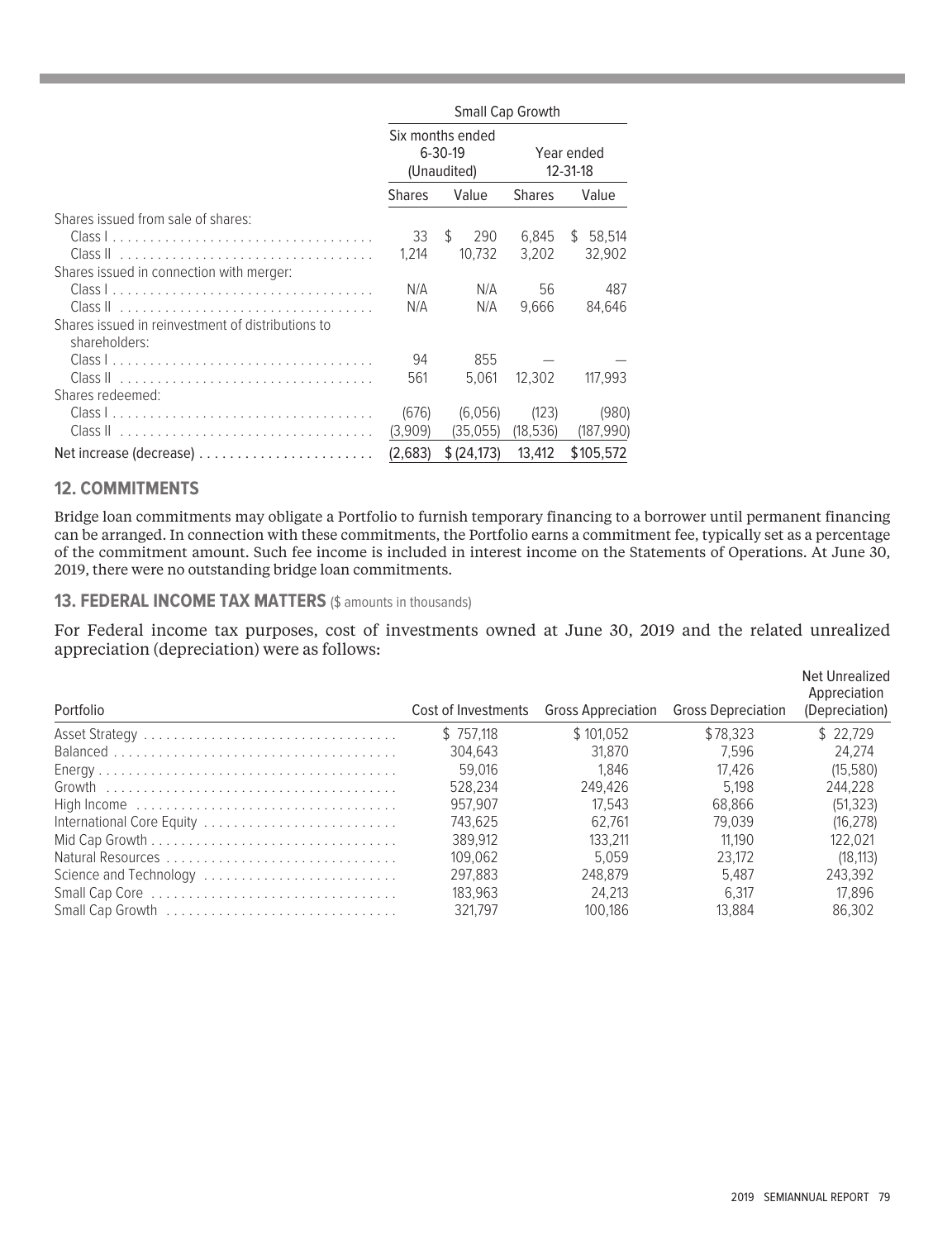For Federal income tax purposes, the Portfolios' undistributed earnings and profit for the year ended December 31, 2018 and the post-October and late-year ordinary activity updated with information available through the date of this report were as follows:

|           |               |                      |            | Post-    |           |
|-----------|---------------|----------------------|------------|----------|-----------|
|           |               |                      |            | October  | Late-Year |
|           | Undistributed | Undistributed        |            | Capital  | Ordinary  |
|           | Ordinary      | Long-Term            | Tax Return | Losses   | Losses    |
| Portfolio | Income        | <b>Capital Gains</b> | of Capital | Deferred | Deferred  |
|           | 108           | \$1,205              |            |          |           |
| Balanced  | 6.219         | 25.290               |            |          |           |
|           |               |                      |            |          |           |
|           | 4.138         | 182.791              |            |          |           |
|           | 58.145        |                      |            |          |           |
|           | 13.997        | 56.369               |            |          |           |
|           |               | 82.045               |            |          |           |
|           | 241           |                      |            |          |           |
|           |               |                      |            | 292      |           |
|           | 12.735        | 23.952               |            |          |           |
|           |               | 5.911                |            |          | 390       |

Internal Revenue Code regulations permit each Portfolio to elect to defer into its next fiscal year capital losses and certain specified ordinary items incurred between each November 1 and the end of its fiscal year. Each Portfolio is also permitted to defer into its next fiscal certain ordinary losses that generated between each January 1 and the end of its fiscal year.

The tax character of dividends and distributions paid during the two fiscal years ended December 31, 2018 and 2017 were as follows:

|           |                                                  | December 31, 2018                                | December 31, 2017                                |                                                  |  |
|-----------|--------------------------------------------------|--------------------------------------------------|--------------------------------------------------|--------------------------------------------------|--|
| Portfolio | Distributed<br>Ordinary<br>Income <sup>(1)</sup> | Distributed<br>Long-Term<br><b>Capital Gains</b> | Distributed<br>Ordinary<br>Income <sup>(1)</sup> | Distributed<br>Long-Term<br><b>Capital Gains</b> |  |
|           | \$15.495                                         | \$33.725                                         | \$14.371                                         |                                                  |  |
|           | 5.473                                            | 5.390                                            | 5.768                                            | 10.204                                           |  |
|           |                                                  |                                                  | 1.272                                            |                                                  |  |
|           | 811                                              | 99.017                                           | 2.229                                            | 79.352                                           |  |
|           | 59.518                                           |                                                  | 54.175                                           |                                                  |  |
|           | 28.472                                           | 4.508                                            | 10.926                                           |                                                  |  |
|           | 2.816                                            | 26.847                                           |                                                  | 19.650                                           |  |
|           | 351                                              |                                                  | 179                                              |                                                  |  |
|           |                                                  | 65.685                                           | 3.112                                            | 47.869                                           |  |
|           | 27.706                                           | 28.529                                           | 34.485                                           | 4.780                                            |  |
|           | 20.961                                           | 97.032                                           |                                                  | 10.680                                           |  |

(1)Includes short-term capital gains, if any.

Dividends from net investment income and short-term capital gains are treated as ordinary income dividends for federal income tax purposes.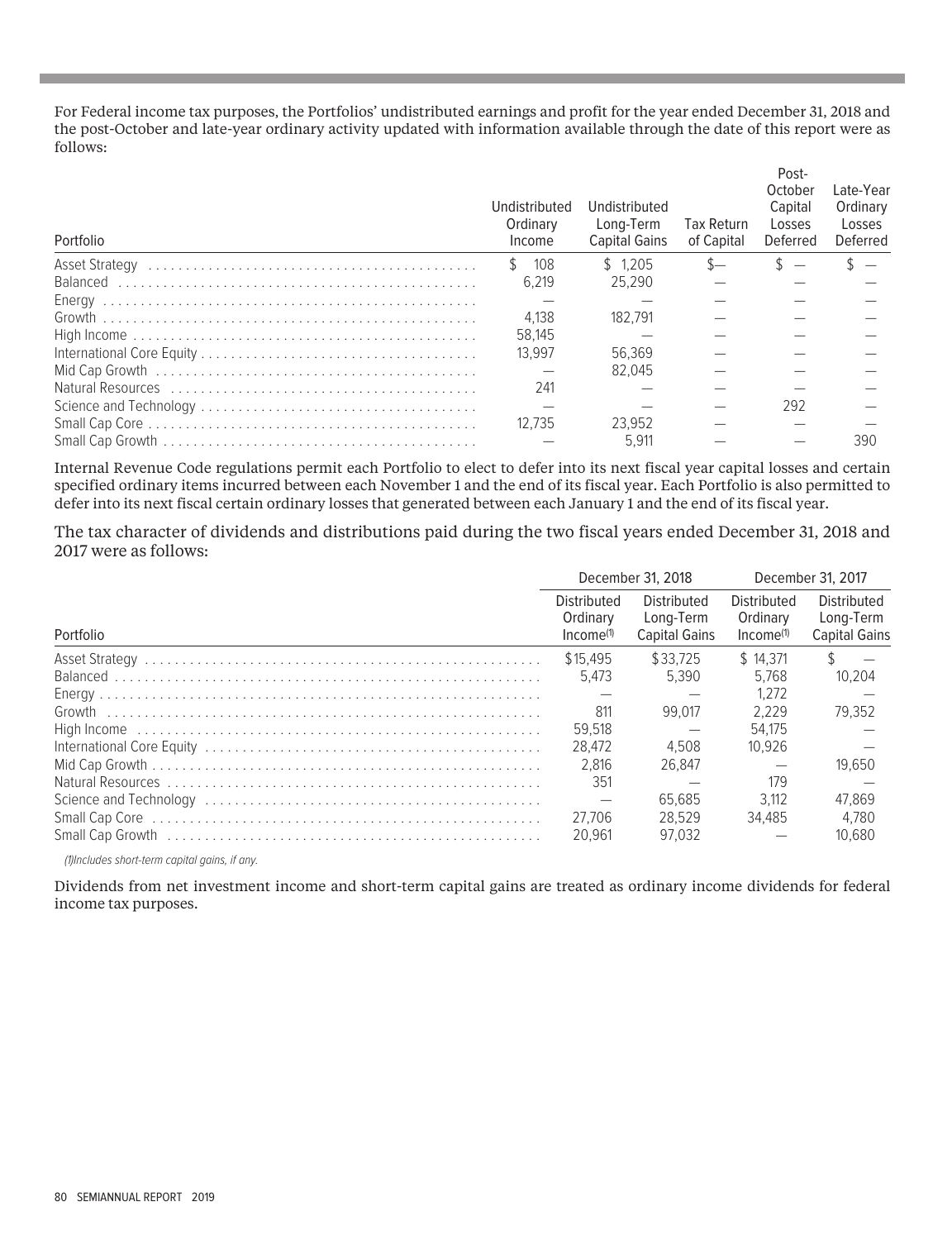Accumulated capital losses represent net capital loss carryovers as of December 31, 2018 that may be available to offset future realized capital gains and thereby reduce future capital gains distributions. As of December 31, 2018, the capital loss carryovers were as follows:

| Portfolio                                                                                                                                                                                                                      | Short-Term<br>Capital Loss Capital Loss<br>Carrvover | Long-Term<br>Carrvover |           |
|--------------------------------------------------------------------------------------------------------------------------------------------------------------------------------------------------------------------------------|------------------------------------------------------|------------------------|-----------|
|                                                                                                                                                                                                                                |                                                      |                        |           |
|                                                                                                                                                                                                                                |                                                      |                        |           |
|                                                                                                                                                                                                                                | $10.337^{(1)}$                                       |                        | 20.061(1) |
|                                                                                                                                                                                                                                |                                                      |                        |           |
|                                                                                                                                                                                                                                | 280                                                  |                        | 56.478    |
| International Core Equity (and according to the control of the control of the control of the control of the control of the control of the control of the control of the control of the control of the control of the control o |                                                      |                        |           |
|                                                                                                                                                                                                                                |                                                      |                        |           |
|                                                                                                                                                                                                                                | 6.122                                                |                        | 36.157    |
|                                                                                                                                                                                                                                |                                                      |                        |           |
|                                                                                                                                                                                                                                |                                                      |                        |           |
|                                                                                                                                                                                                                                |                                                      |                        |           |

(1)\$29,427 of these Capital Loss Carryovers are subject to an annual limitation of \$3,708 plus any unused limitation from prior years.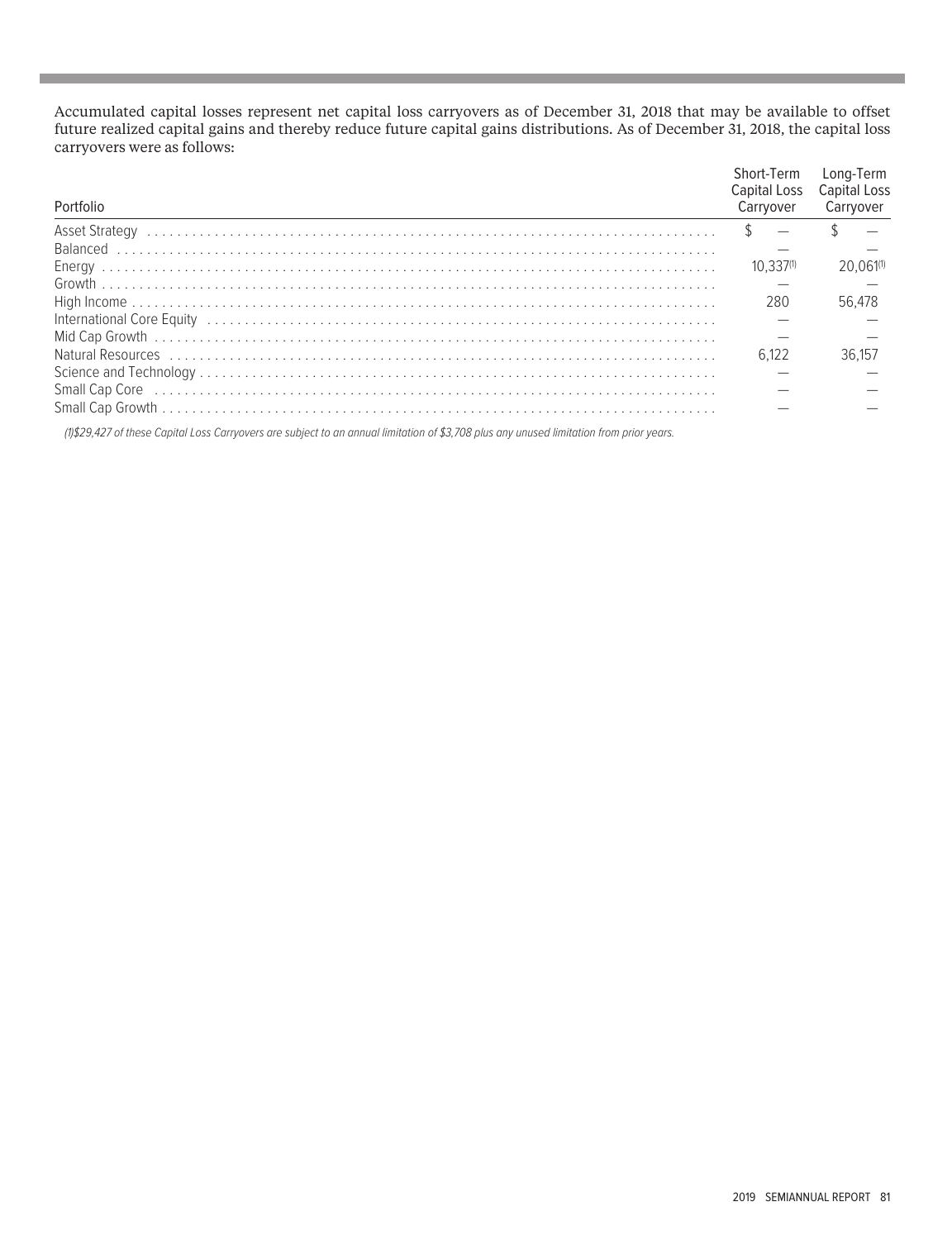## **Proxy Voting Guidelines**

A description of the policies and procedures Ivy Variable Insurance Portfolios uses to determine how to vote proxies relating to portfolio securities is available (i) without charge, upon request, by calling 1.888.923.3355 and (ii) on the Securities and Exchange Commission's ("SEC") website at www.sec.gov.

## **Proxy Voting Records**

Information regarding how the Portfolio voted proxies relating to portfolio securities during the most recent 12-month period ended June 30 is available on Form N-PX at www.ivyinvestments.com and on the SEC's website at www.sec.gov.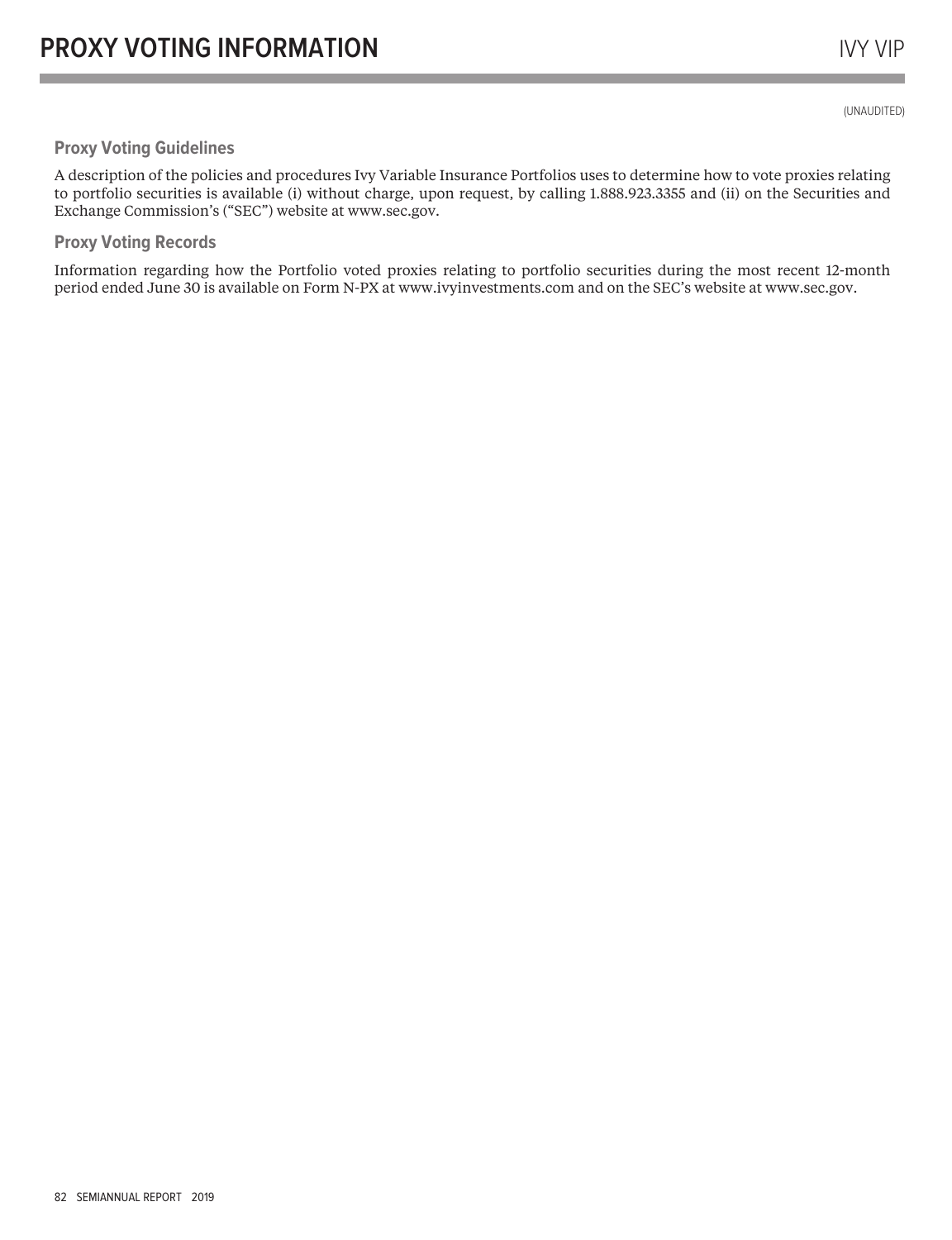#### (UNAUDITED)

Portfolio holdings can be found on the Trust's website at www.ivyinvestments.com. Alternatively, a complete schedule of portfolio holdings of each Portfolio for the first and third quarters of each fiscal year is filed with the SEC and can be found on the Trust's Form N-Q. These holdings may be viewed in the following ways:

- On the SEC's website at www.sec.gov.
- For review and copy at the SEC's Public Reference Room in Washington, DC. Information on the operations of the Public Reference Room may be obtained by calling 1.800.SEC.0330.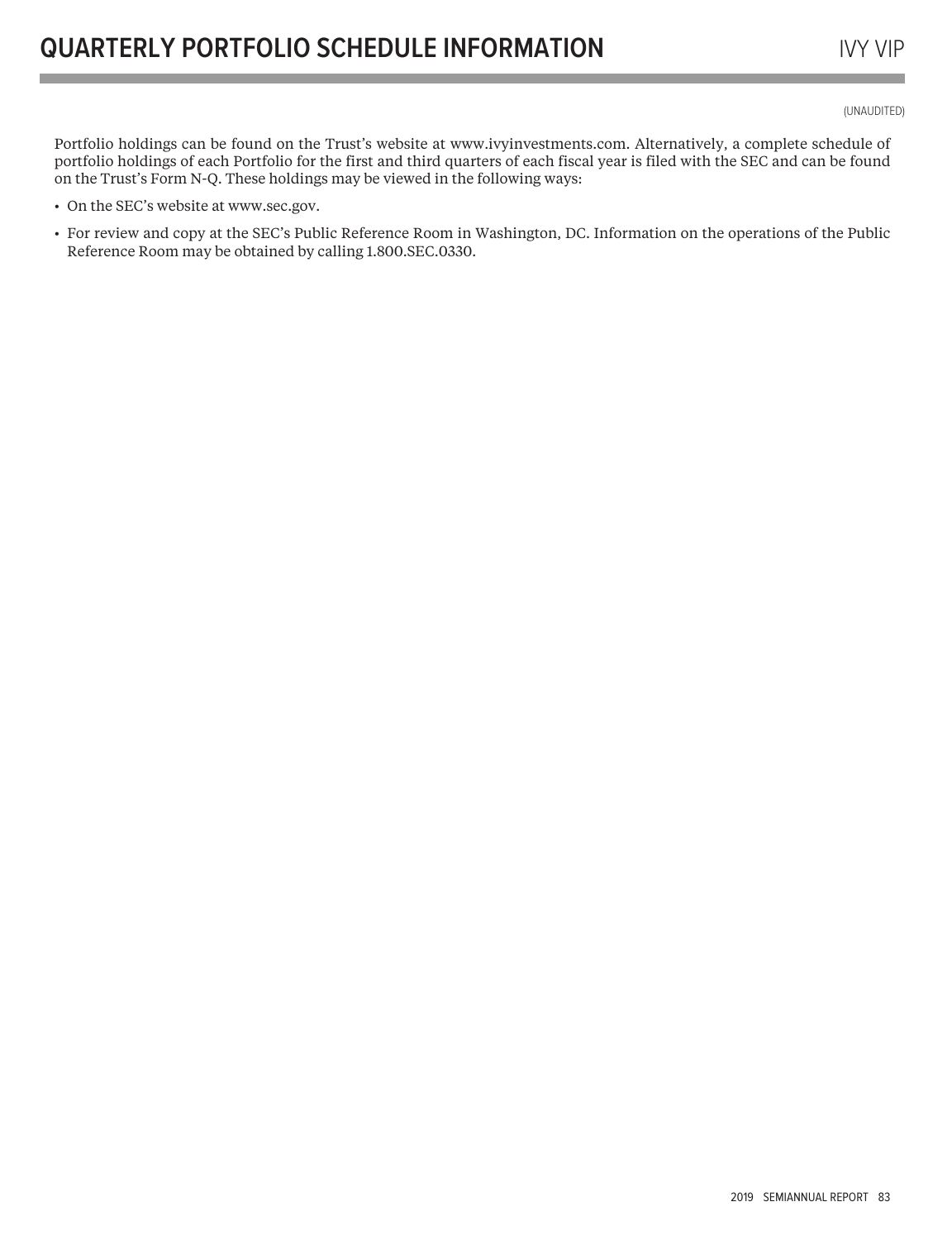This page has been intentionally left blank

and the state of the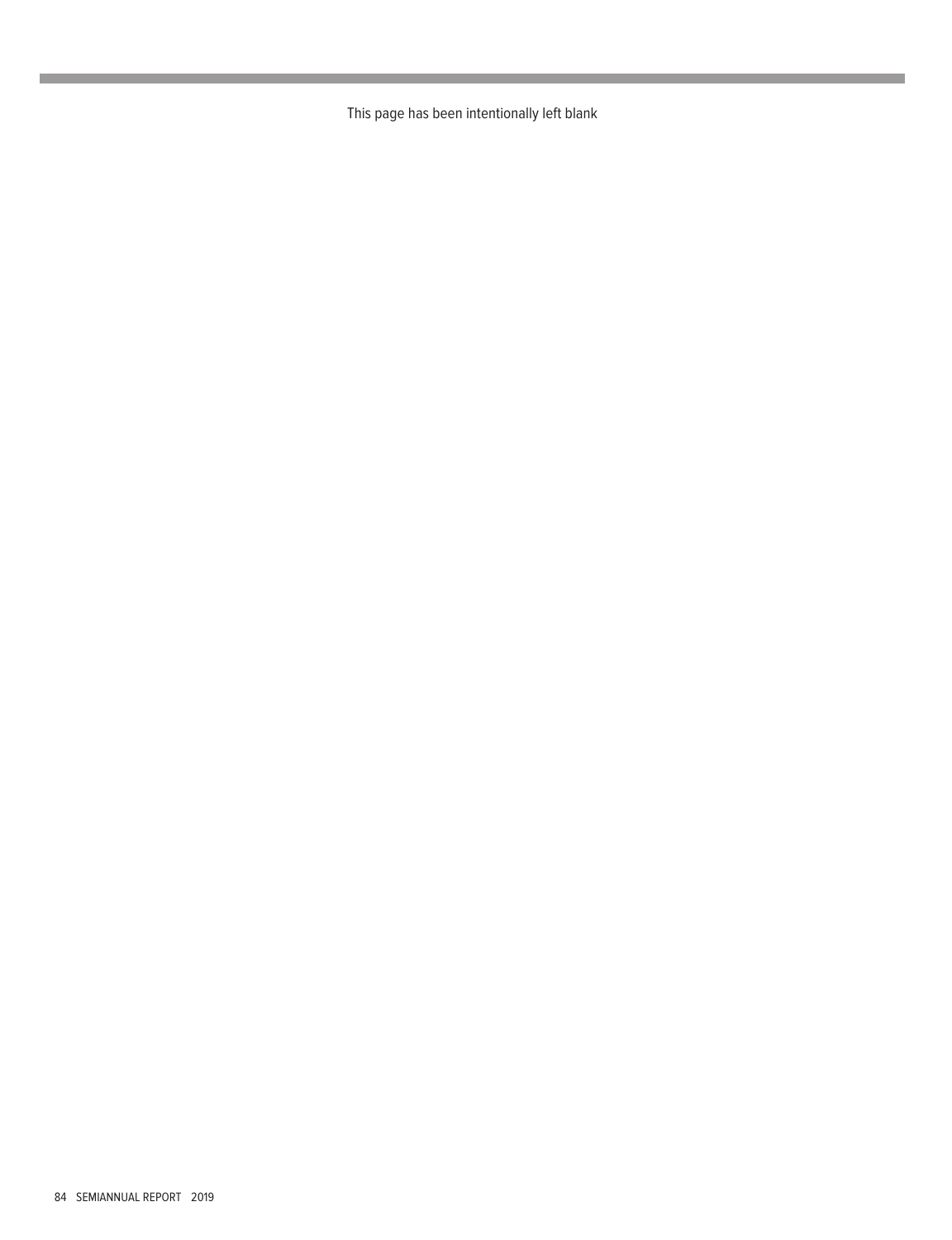This page has been intentionally left blank

and the state of the

۳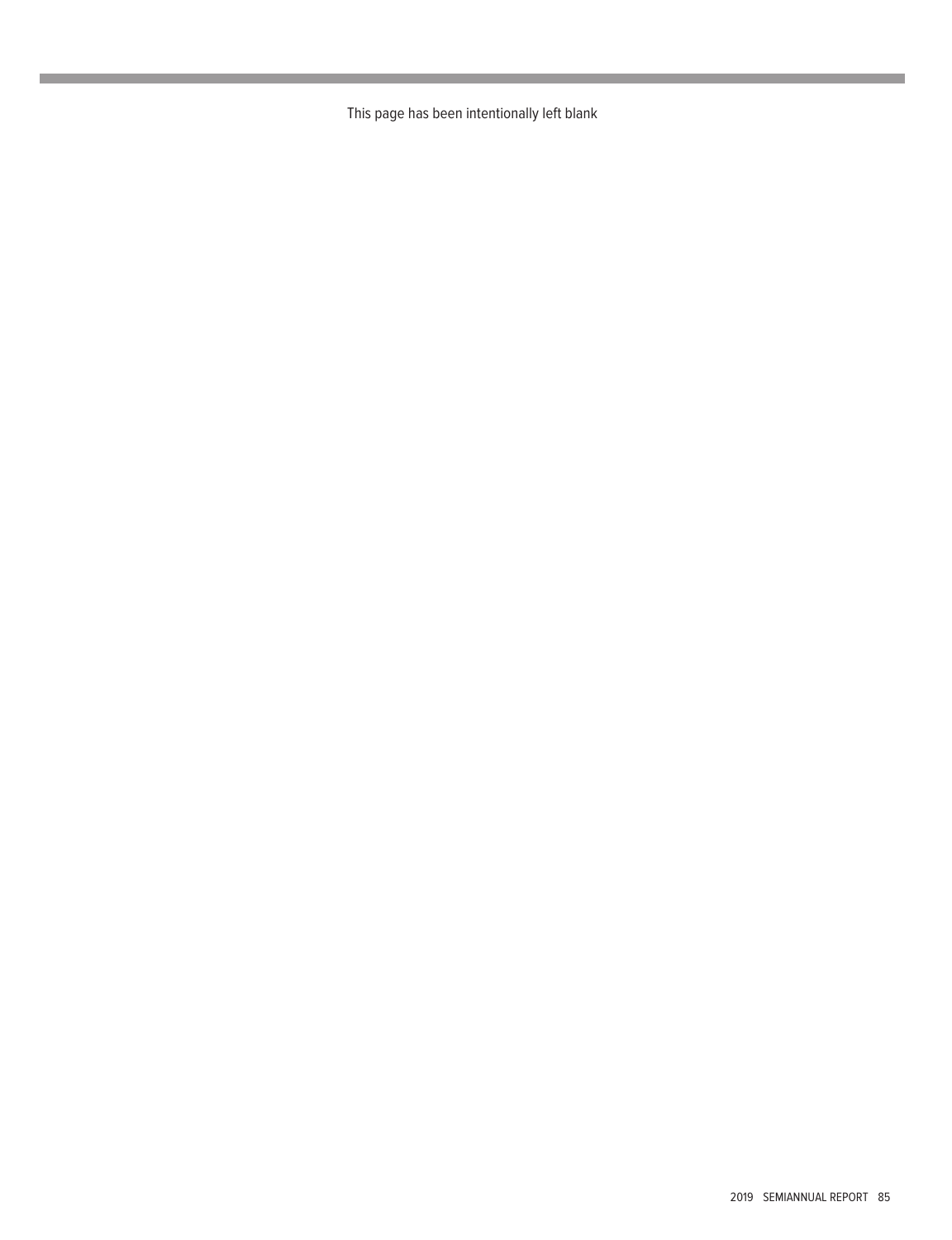This page has been intentionally left blank

and the state of the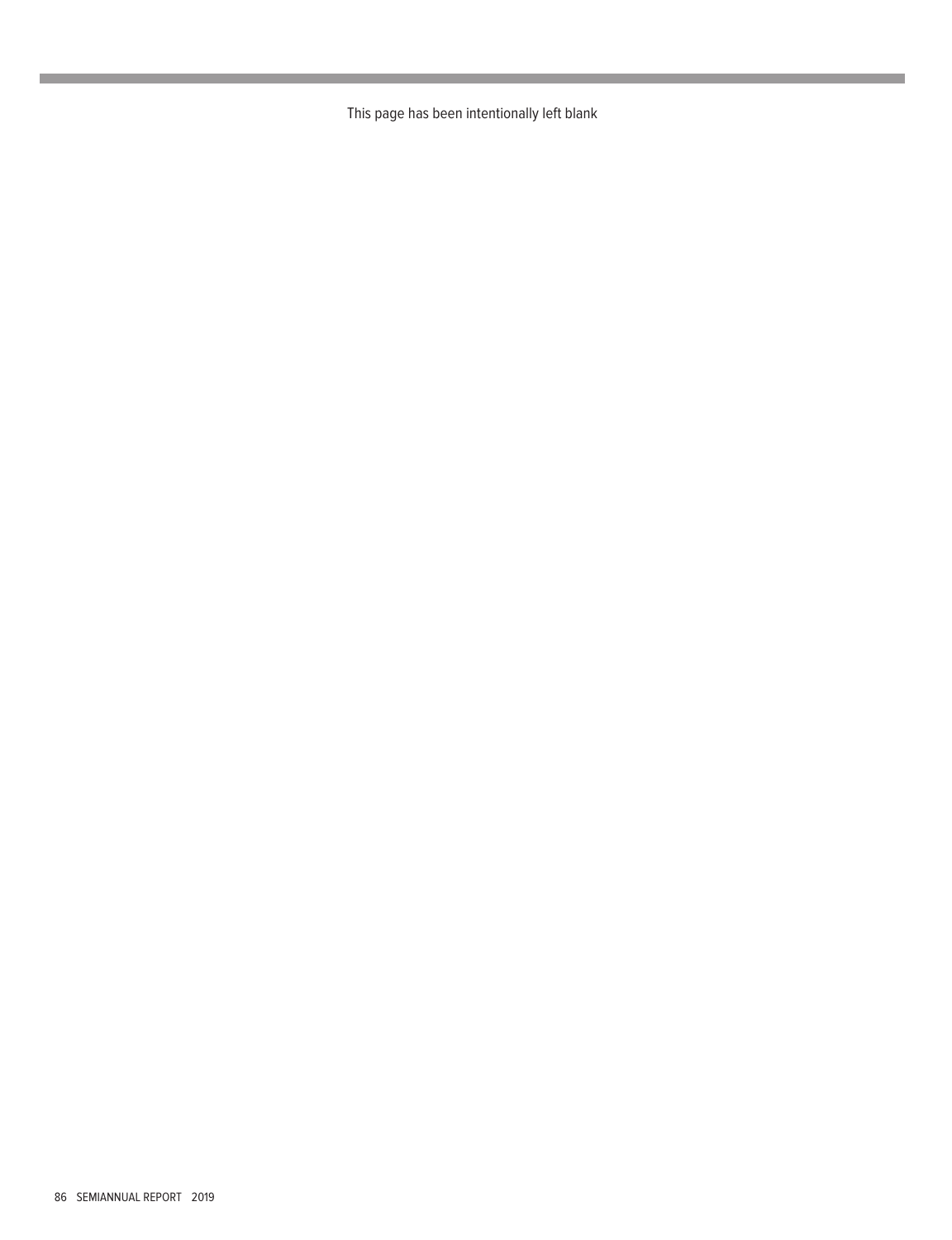# **THE IVY VARIABLE INSURANCE PORTFOLIOS FAMILY**

| <b>Global/International Portfolios</b> | <b>Money Market Portfolio</b>                              |
|----------------------------------------|------------------------------------------------------------|
| Global Equity Income                   | Government Money Market                                    |
| Global Growth                          | <b>Specialty Portfolios</b>                                |
| <b>International Core Equity</b>       | <b>Asset Strategy</b>                                      |
| <b>Domestic Equity Portfolios</b>      | Balanced                                                   |
| Core Equity                            | Energy                                                     |
| Growth                                 | <b>Natural Resources</b>                                   |
| Mid Cap Growth                         | Pathfinder Aggressive                                      |
| Small Cap Core                         | Pathfinder Conservative                                    |
| Small Cap Growth                       | Pathfinder Moderate                                        |
| Value                                  | Pathfinder Moderately Aggressive                           |
| <b>Fixed Income Portfolios</b>         | Pathfinder Moderately Conservative                         |
| Corporate Bond                         | Pathfinder Moderate - Managed Volatility                   |
| Global Bond                            | Pathfinder Moderately Aggressive - Managed Volatility      |
| High Income<br>Limited-Term Bond       | Pathfinder Moderately Conservative - Managed<br>Volatility |
|                                        | Science and Technology                                     |
|                                        | Securian Real Estate Securities                            |
|                                        |                                                            |

**The underlying portfolios discussed in this report are only available as investment options in variable annuity and variable life insurance contracts issued by life insurance companies. They are not offered or made available directly to the general public.**

**This report is submitted for the general information of the shareholders of Ivy Variable Insurance Portfolios. It is not authorized for distribution to prospective investors in a Portfolio unless accompanied with or preceded by the current Portfolio prospectus as well as the variable product prospectus.**